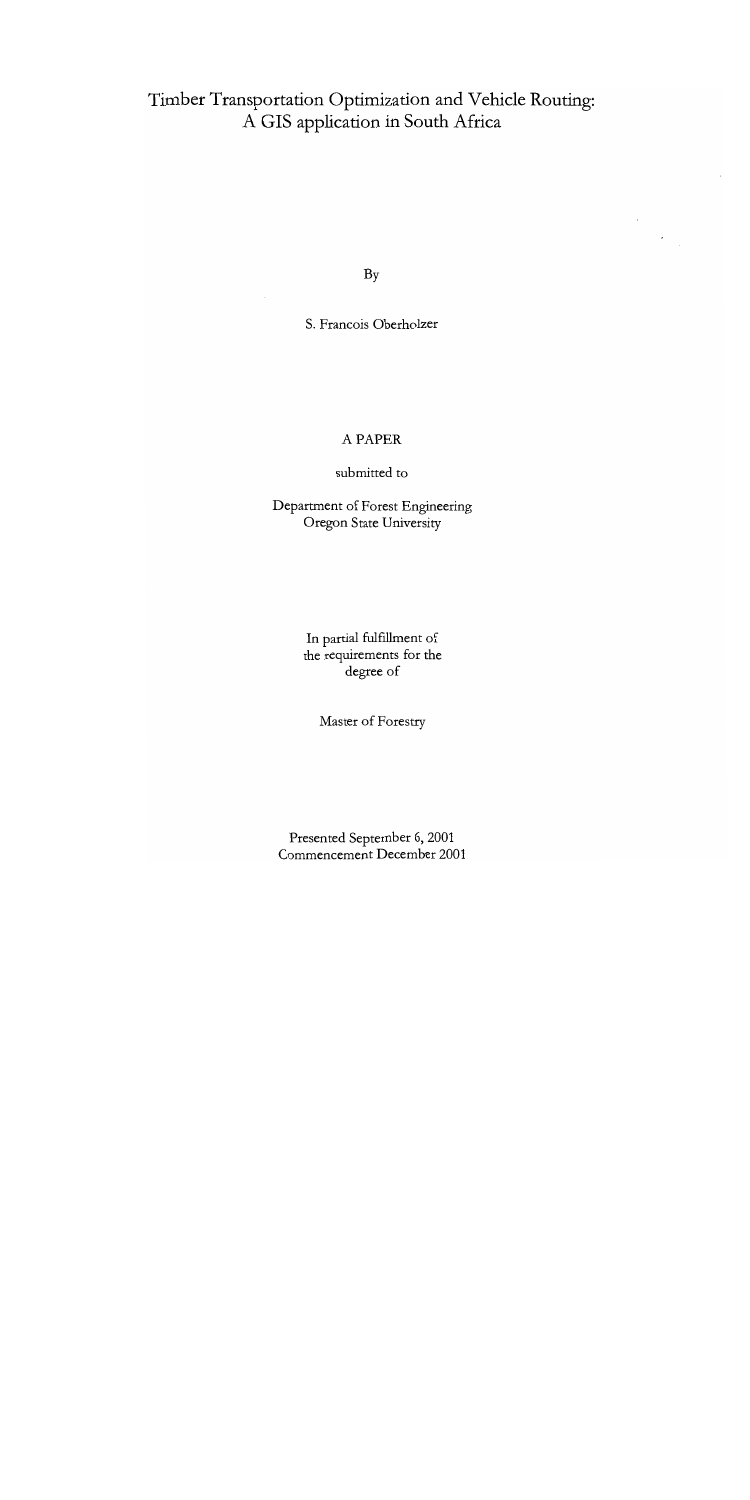### AN ABSTRACT OF THE PAPER OF

S. Francois Oberholzer for the degree Master of Forestry in Forest Operations presented on September 6, 2001.

Title: Timber Transport Optimization and Vehicle Routing: A GIS application in South Africa

Abstract Approved: 1 Sessions Dr. John Sessions

Evaluating different timber transport configurations for a large road network is a challenging task. Road curves are often too sharp to allow access to certain configurations. This paper evaluates the feasibility of using a geographical information system (GIS) road data set as a basis for determining the accessibility of plantation roads for several truck configurations and to determine the optimal road system for three given vehicle configurations by minimizing total cost. The main constraint considered is the ability of a vehicle configuration to move through the curves found in the road network of the Elandshoogte plantation, Mpumalanga, South Africa. There are two objectives in this project: 1) to evaluate the feasibility of using geographical information system (GIS) road data as a basis for determining the accessibility of plantation roads to several truck configurations and 2) to determine the optimal road system for the three given vehicle configuration by minimizing the total cost. Constraints are generated by calculating the amount of offtracking for each vehicle configuration for all the roads and road connections found on the plantation by using the OFFTRACK program (Erkert, 1989). The minimum cost network is solved by using NETWORK 2000 (Chung and Sessions, 2001).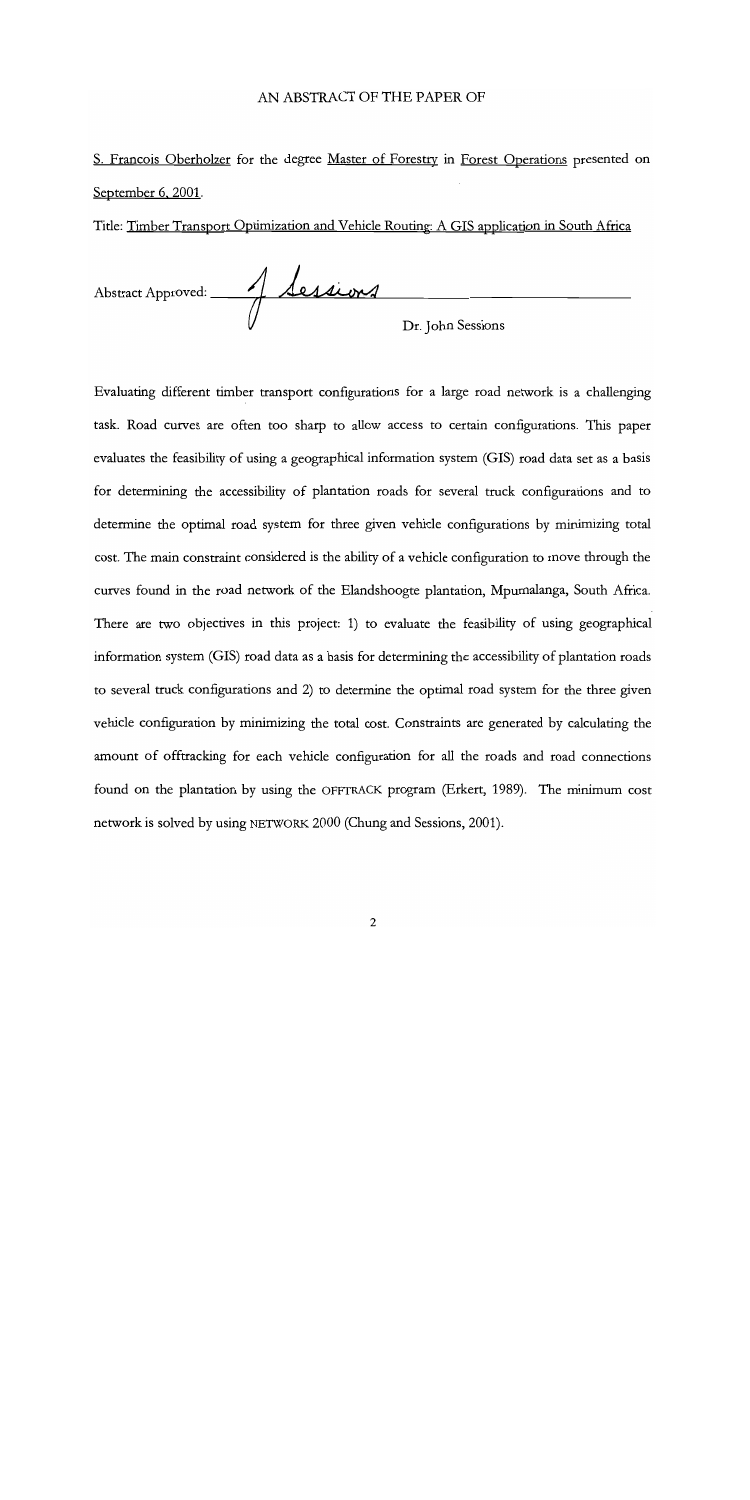# TABLE OF CONTENTS

| 1. |     |  |
|----|-----|--|
| 2. |     |  |
|    | 2.1 |  |
|    | 2.2 |  |
|    |     |  |
|    |     |  |
|    |     |  |
| 3. |     |  |
|    | 3.1 |  |
|    | 3.2 |  |
|    |     |  |
|    |     |  |
| 4. |     |  |
|    | 4.1 |  |
|    | 4.2 |  |
|    |     |  |
|    |     |  |
|    |     |  |
| 5. |     |  |
|    | 5.1 |  |
|    | 5.2 |  |
| 6. |     |  |
| 7. |     |  |
| 8. |     |  |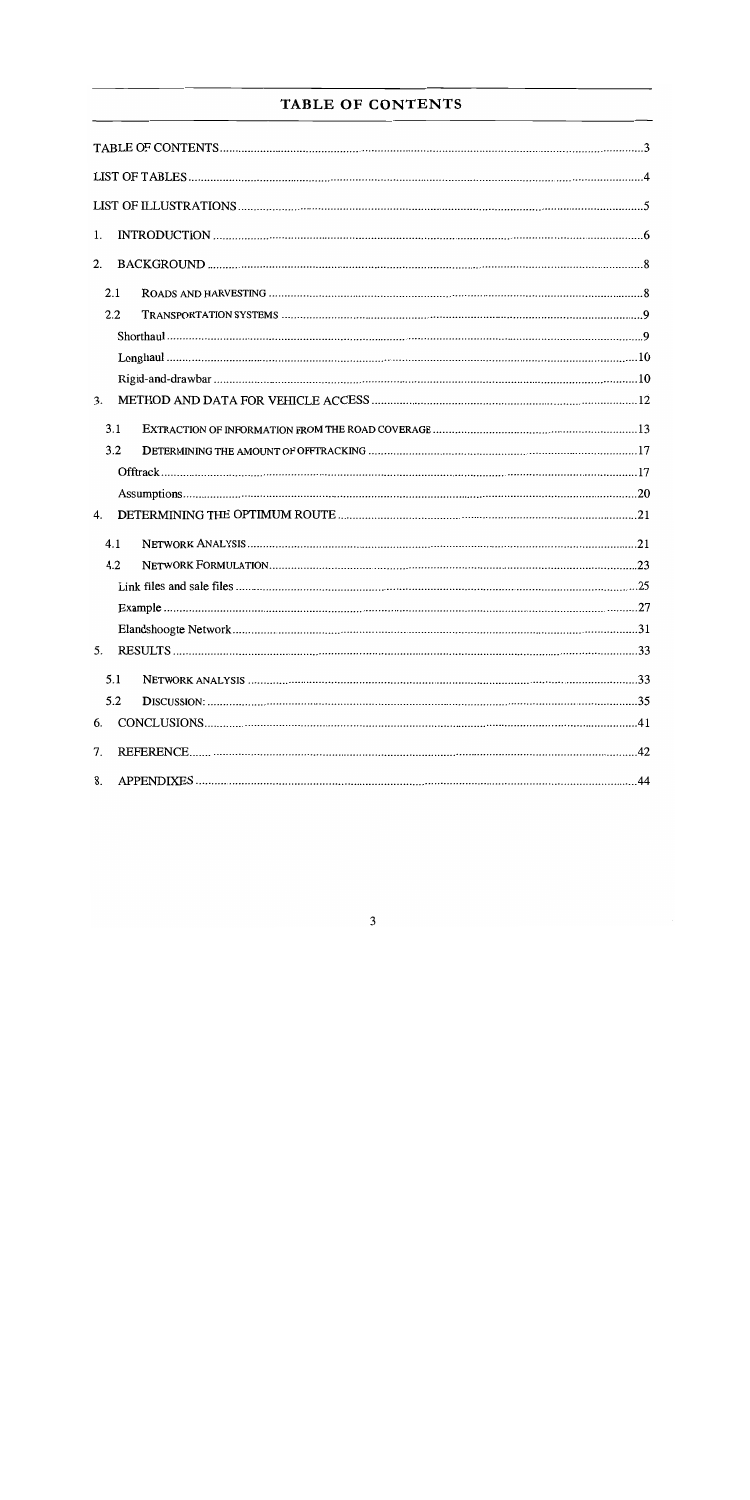# LIST OF TABLES

| TABLE 5-1: RESULTS OF NETWORK ANALYSIS - COMPARING SYSTEMS (ITERATIONS 1 THROUGH 4) 33            |  |
|---------------------------------------------------------------------------------------------------|--|
| TABLE 5-2: RESULTS OF NETWORK ANALYSIS - COMPARING REMOVAL OF DEPOTS (ITERATIONS 5 THROUGH 11).34 |  |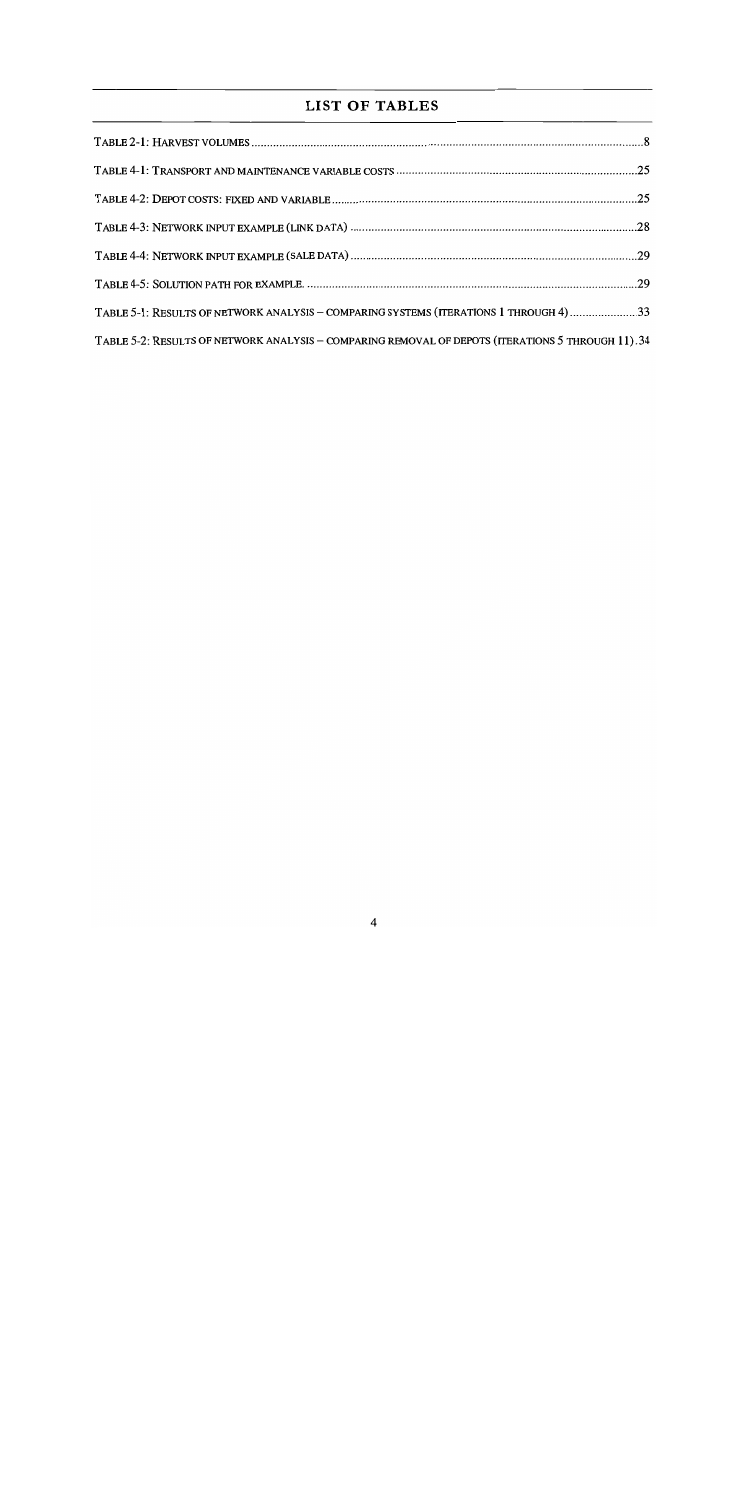# LIST OF ILLUSTRATIONS

| FIGURE 2-4: ELANDSHOOGTE MAP SHOWING MAIN ROUTES AND LOCATION OF DEPOTS 11                      |  |
|-------------------------------------------------------------------------------------------------|--|
|                                                                                                 |  |
|                                                                                                 |  |
|                                                                                                 |  |
|                                                                                                 |  |
|                                                                                                 |  |
|                                                                                                 |  |
|                                                                                                 |  |
|                                                                                                 |  |
| FIGURE 5-1: RESULTS OF ITERATION 1 AND 2 - ROUTES TAKEN BY SHORTHAUL AND RIGID-AND-DRAWBAR      |  |
| CONFIGURATIONS (DIRECT TO MILL) (PATHS FROM SIX SELECTED HARVEST UNITS SHOWN)37                 |  |
| FIGURE 5-2: RESULTS OF ITERATION 3 - PATH TAKEN BY SHORTHAUL AND LONGHAUL CONFIGURATIONS (PATHS |  |
|                                                                                                 |  |
| FIGURE 5-3: RESULTS OF ITERATION 4 - PATH TAKEN BY SHORTHAUL, LONGHAUL AND RIGID-AND-DRAWBAR    |  |
|                                                                                                 |  |
|                                                                                                 |  |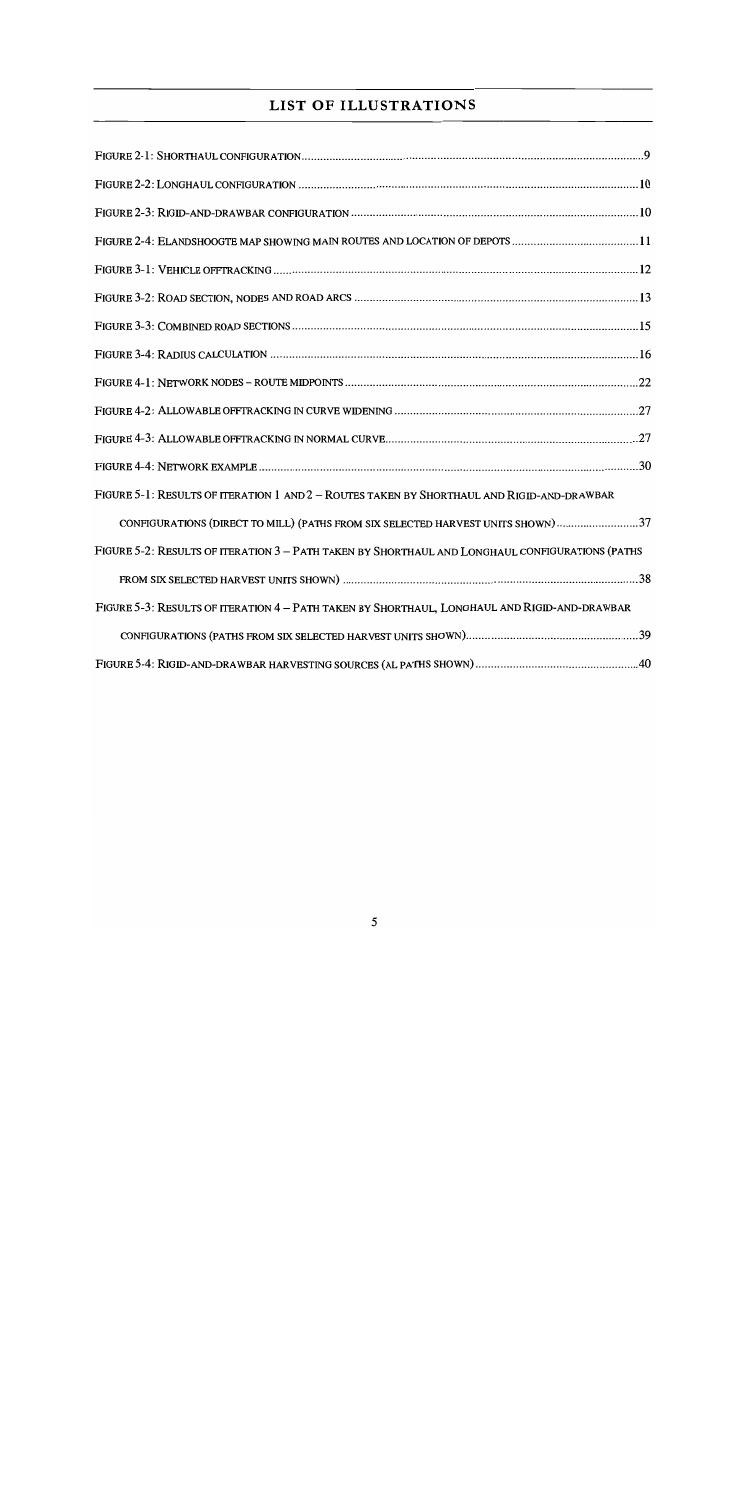### 1. INTRODUCTION

The transportation of timber from the harvesting area to the final processing facility is one of the largest parts of the mill delivered cost of timber in South Africa (Brink<sup>1</sup>, pers. comm.). Opportunities exist for reducing transportation costs by optimizing various components of the transportation process. These include optimization of vehicle routing and truck scheduling, improving loading times, reducing miscellaneous waiting times at the mill and selection of appropriate transport configurations for a given area. The optimization of vehicle routing has received much attention (Wong, 1981). This paper will explore the feasibility of using a geographic information system (GIS) data set and the OFFTRACK program (Erkert, 1989) to determine the accessibility of plantation roads to several truck configurations, and to determine the optimal road system for the given vehicle combinations by using NETWoRK 2000 (Chung and Sessions, 2001).

Sappi Forests Ltd embarked on a project in 2000 to evaluate their current transportation systems, and to compare them to new systems. There are many different vehicle configurations and route combinations that need to be considered. Comparing all possible configurations for a large area could be costly if each configuration is to be tested physically on the ground. It would be more efficient to verify the feasibility of each of these configurations by determining the behavior of the vehicle on plantation roads through the use of a computer program, thus reducing the number of possible configurations. To be a feasible road link, the vehicle configuration must be able to traverse all curves and road connections. All the roads in the network are existing roads. This paper will not consider building new roads or widening existing roads.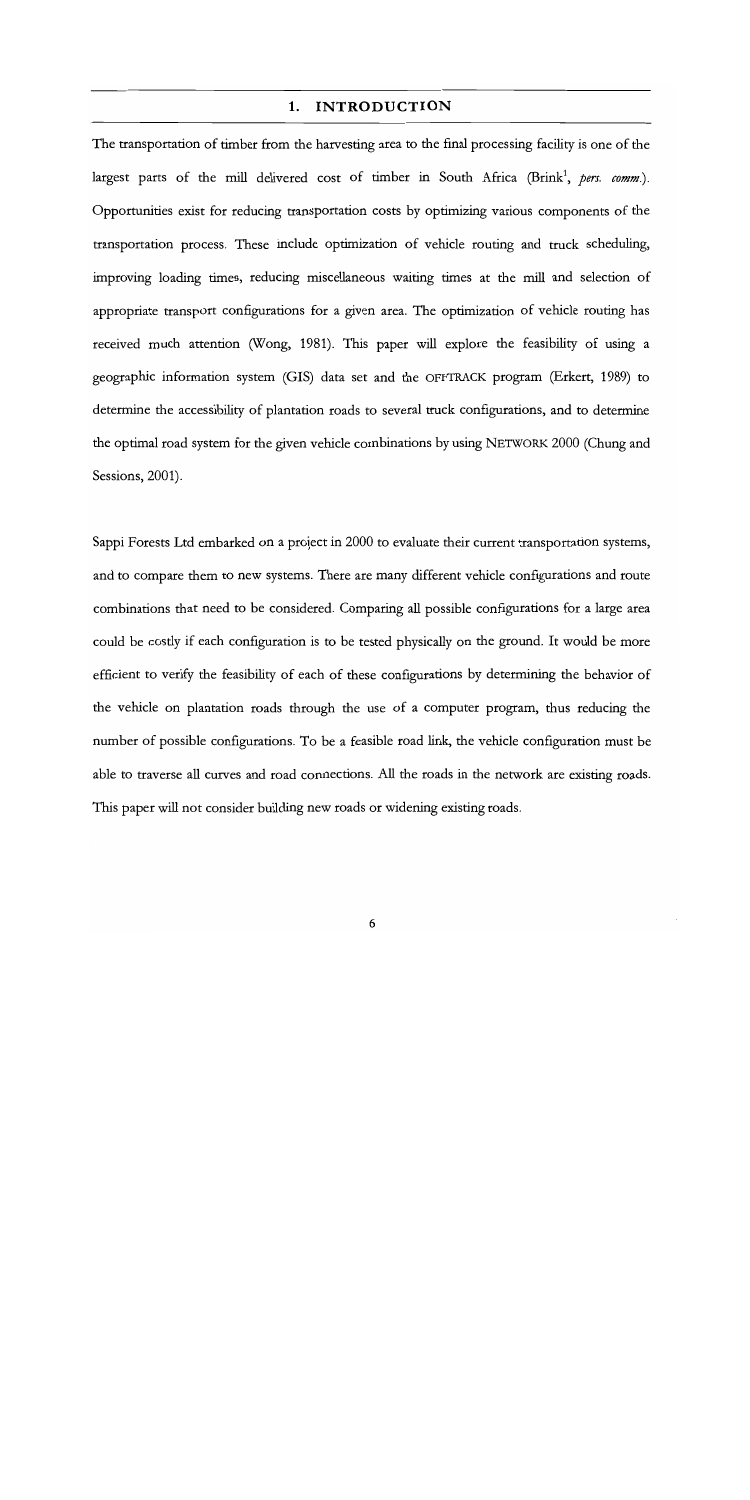Three steps will be followed to convert the GIS data to information that can be used to determine vehicle accessibility and vehicle routing:

- Extraction of information from the road coverage;
- Determining the vehicle accessibility to the road network;
- Determining the optimum route for the vehicle to take subject to the constraints identified in step two.

This paper is organized as follows. The forest operations and vehicle configurations used are discussed in Chapter 2. The methods for determining vehicle accessibility are discussed in Chapter 3 and the route optimization is discussed in Chapter 4. The results of the network analysis are presented in Chapter 5

<sup>&#</sup>x27;Andre Brink, Logistics Manager, Sappi Forests, Pietermaritzburg, South Africa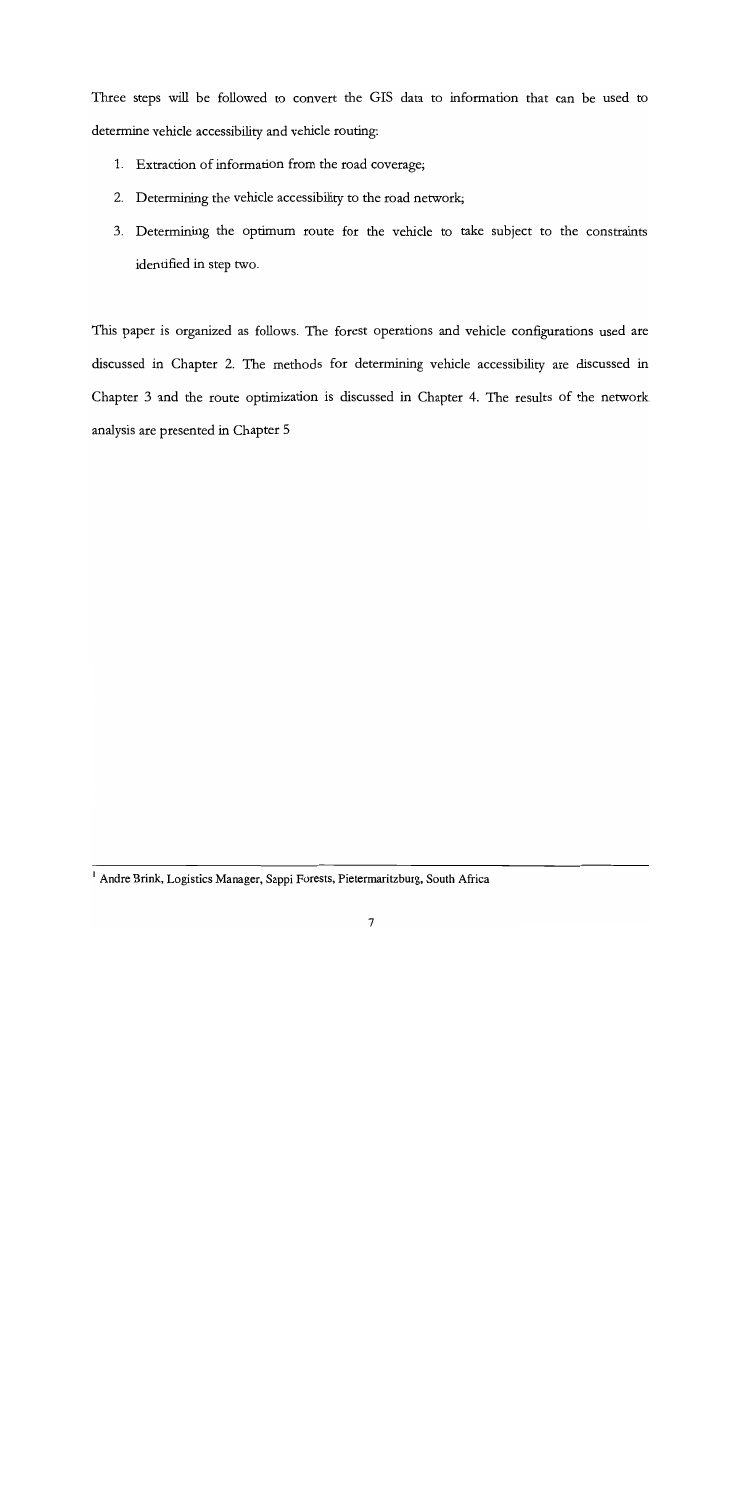## 2. BACKGROUND

Elandshoogte plantation in the Mpumalanga province in South Africa was selected for this project. The plantation has 408.25 km of roads on 4596.41 ha, which results in a road density of 88.8m/ha. Roads occupy approximately 3% of the total area.

### 2.1 ROADS AND HARVESTING

There are three access roads leading to the plantation (Figure 2-4). Three types of roads are found on the plantation: 1) double lane five-meter wide paved surface roads, 2) double lane fivemeter wide crowned gravel road and 3) single lane un-surfaced dirt roads that range from three to four meters in width. The centerlines and widths of all the roads on the plantation have been surveyed and incorporated into a GIS data file. The accuracy of the GIS data files will not be considered in this paper.

The main timber species on this plantation are Pinus patula, P. taeda and P. elliottii, which are planted at approximately 1200 trees per hectare. All the trees will be used for making pulp, and therefore no thinning takes place in the life of these stands. Trees are harvested at a rotation age of approximately 20 years, at which point the average volume per tree ranges between  $0.2m<sup>3</sup>$  and 0.4m<sup>3</sup>. Approximately 1.4 million tons will be harvested from 159 harvest units over the next 14 years (Table 2-1).

| Table 2-1: Harvest volumes |  |
|----------------------------|--|
|----------------------------|--|

| Year       | 2001                  | 2005   | 2006   | 2007    | 2008    | 2009    | 2010    | 2011    | 2012   | 2013    | 2014    | <b>TOTAL</b> |
|------------|-----------------------|--------|--------|---------|---------|---------|---------|---------|--------|---------|---------|--------------|
| $Vol(m^3)$ | $\vert$ 9.126 $\vert$ | 54,376 | 73,743 | 184,760 | 157,026 | 197,376 | 261,111 | 165,301 | 65,051 | 100,984 | 127.954 | 1.396.808    |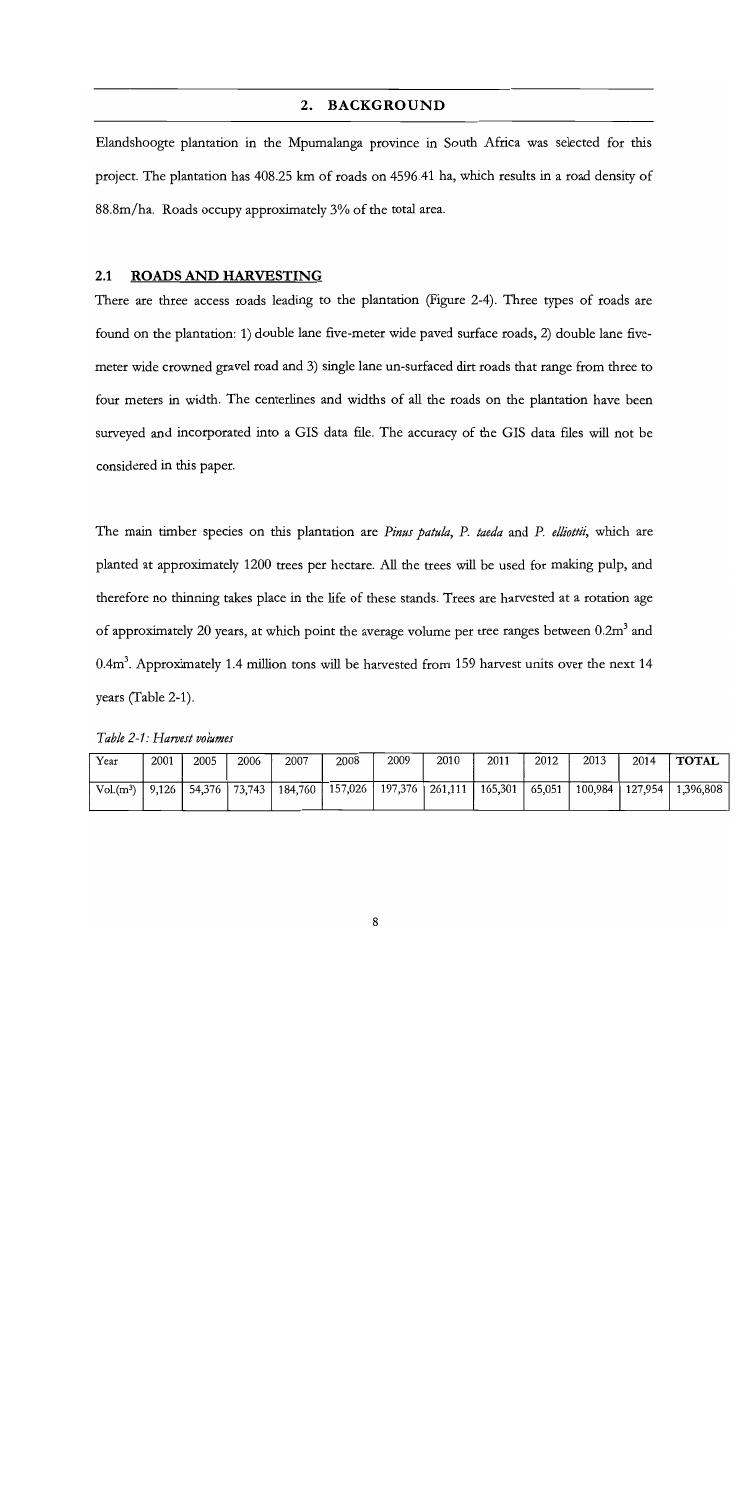Trees are felled and limbed infield motor-manually. Tree length logs are extracted with cable skidders on level ground and with cable yarders on steep ground. On the landing trees are cut to 2.4m (8 ft) lengths, and stacked on the roadside to be transported. Loading takes place with a mobile tri-wheel loader.

# 2.2 TRANSPORTATION SYSTEMS

This paper considers three vehicle configurations used by Sappi Forests: Shorthaul, Longhaul and Rigid-and-drawbar

### **Shorthaul**

The first configuration is the short rigid timber truck (Shorthaul, no articulation points) that have a highway payload of 12 tons and an off highway payload of 17 tons (Figure 2-1). This configuration is mainly used in short haul applications (haul distances less than ten kilometers). The timber is hauled from the harvest unit to a central depot where it is offloaded and stored. It will then be reloaded on the Longhaul configuration truck for transport to the mill. If haul distances to the mill are short (less than ten kilometers), the Shorthaul trucks can transport the timber directly to the mill.



 $L1 =$  Vehicle length (Front axle to centerline drivers)

Figure 2-1: Shorthaul configuration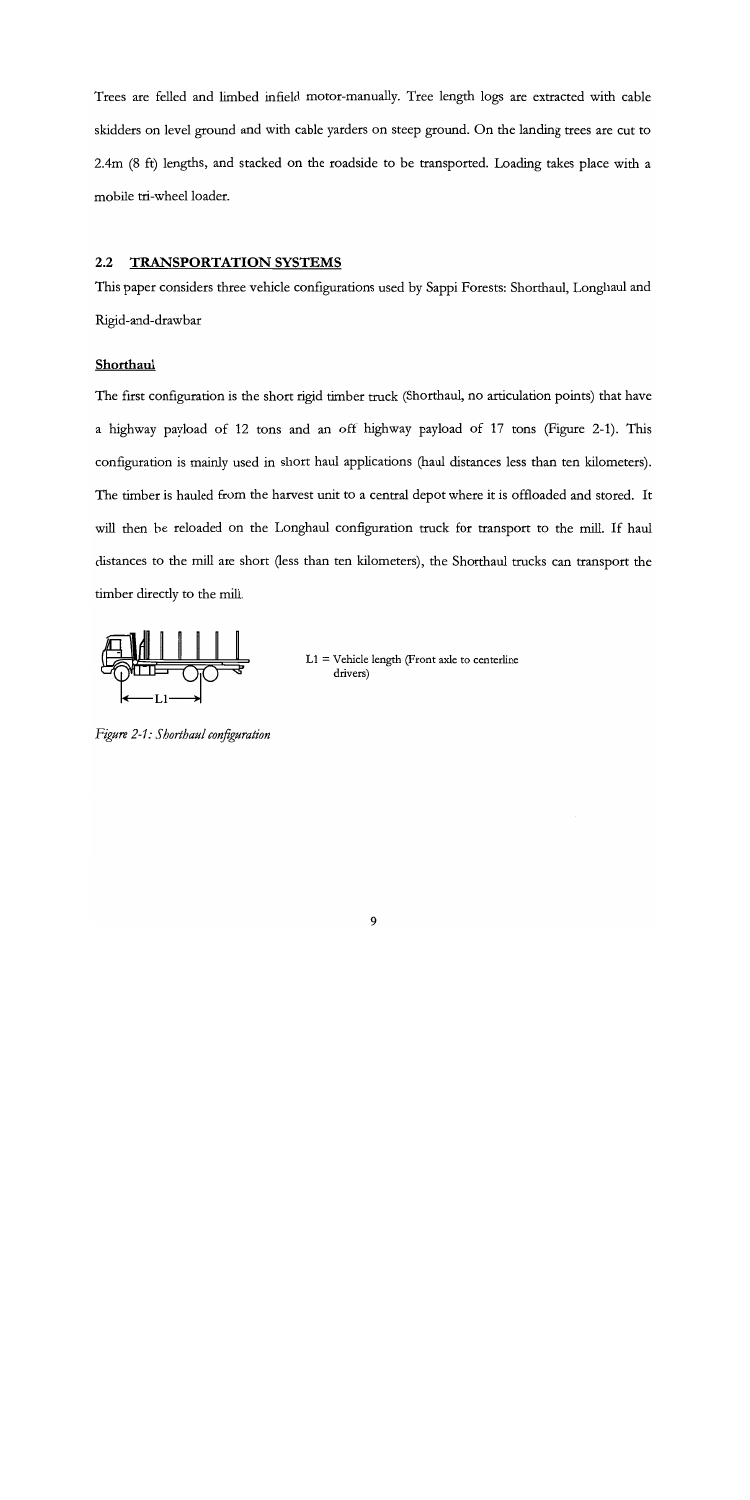# **Longhaul**

The Longhaul configuration works in conjunction with the Shorthaul system. This configuration consist of a tractor and two semi trailers, and can take a payload of 38 tons (Figure 2-2). The Longhaul configuration is used to move timber from depots to the mill, with haul distances ranging from a few kilometers to several hundred kilometers.



Figure 2-2: Longhaul configuration

- $L1 =$  Vehicle length (Front axle to centerline drivers)
- $L2 =$  Tractor firth wheel position (ahead of centerline drivers)
- $L3 =$  First Trailer length (fifth wheel to first trailer tandems)
- $LA =$  Trailer fifth wheel position (ahead of tandems)
- $L5 =$  Second trailer length (first trailer fifth wheel to second trailer tandems)

# Rigid-and-drawbar

The third configuration consists of a short rigid timber truck and a trailer (Rigid-and-drawbar). Timber is hauled from the harvest unit directly to the mill, and can take a payload of 32 tons (Figure 2-3). Haul distances vary from a few kilometers to several hundred kilometers.



Figure 2-3: Rigid-and-drawbar configuration

- $L1 =$  Vehicle length (Front axle to centerline drivers)
- L2 = Stinger length (centerline drivers to hitch)
- $L3 =$  Trailer reach (hitch to trailer fifth wheel)
- $L4 =$  Trailer length (trailer fifth wheel to last trailer axle)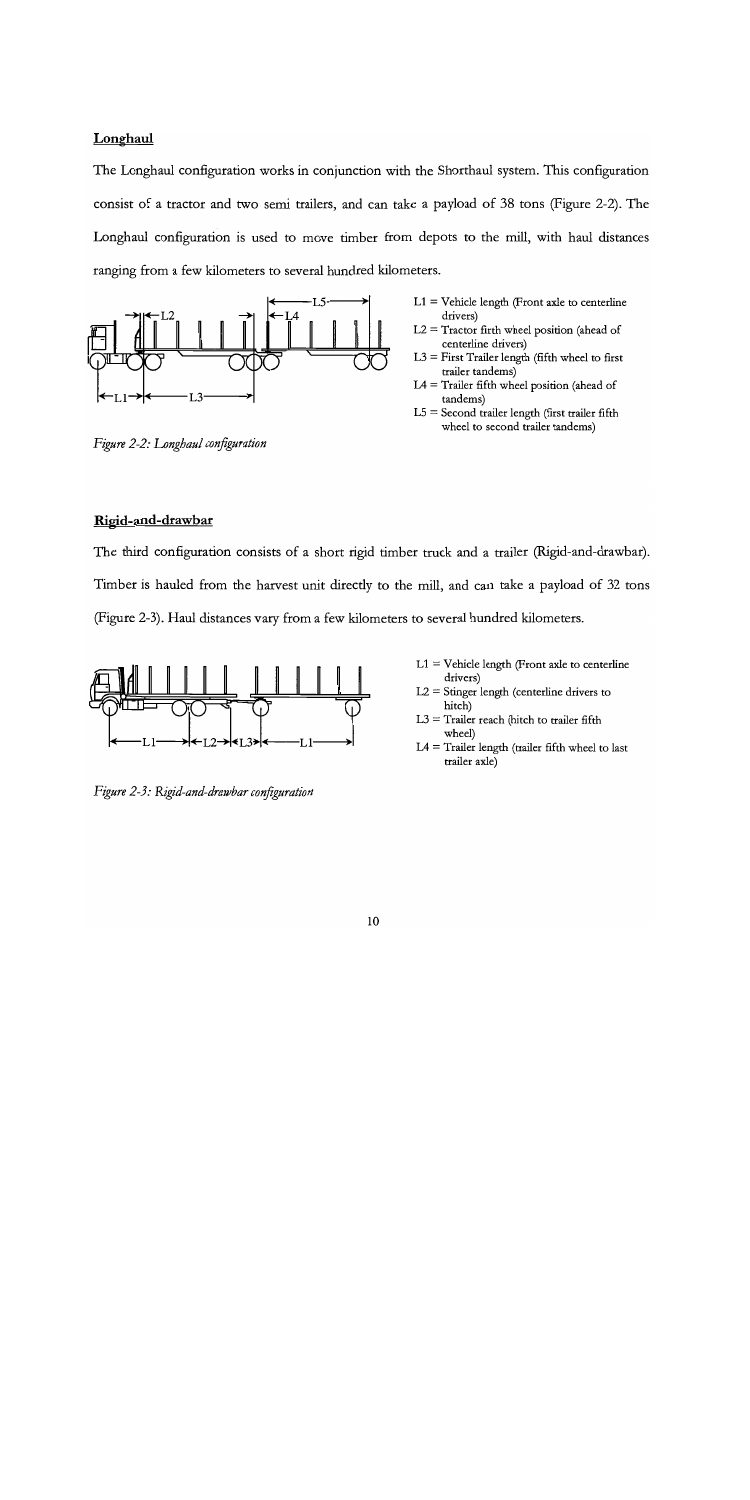

Figure 24: Elandshoogte map showing main routes and location of depots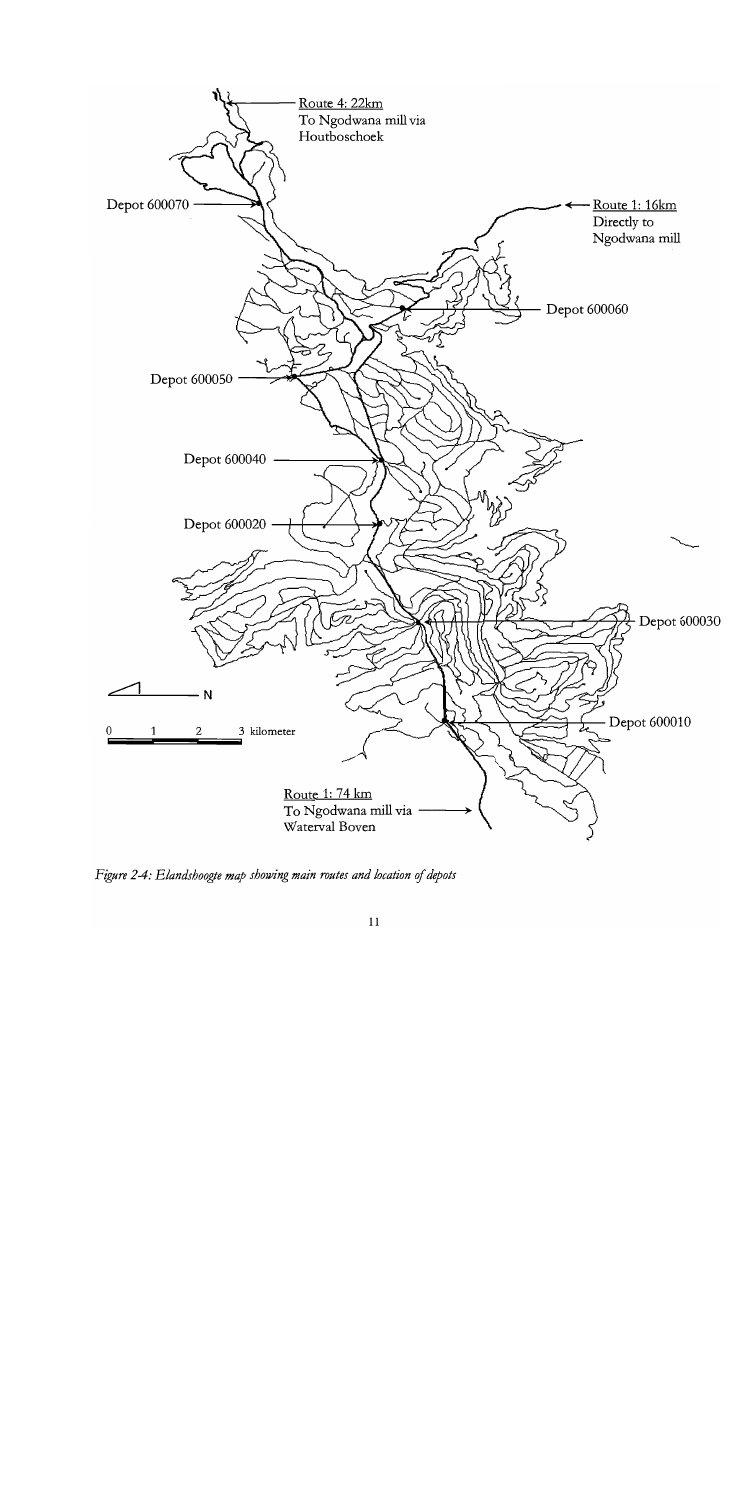### 3. METHOD AND DATA FOR VEHICLE ACCESS

Geographic Information Systems (GIS) have become commonplace in the forest industry. Sappi Forests has most of their geographical information such as roads, harvest units and soils available on GIS. These GIS databases will serve as the basis for the information required for the analysis in this paper.

Many of the plantation roads were built to provide access for silvicultural and fire crews, therefore hauling operations were not considered when the roads were constructed. Road grade, curve centerline radius and road width in the curve play a role in determining the ability of a given truck configuration to access a road. The radius of many of the curves in the plantations are too small for certain truck configurations when considering offtracking. Offtracking of vehicles occurs when the rear wheels of a vehicle do not follow the same path as the front wheels (Figure 3-1). On plantation roads with tight curves the amount of offtracking can be substantial, requiring wider roads. The amount of offtracking will depend upon the geometry of the vehicle, the radius of the curve, the length of the curve, and the location of the vehicle (Erkert, 1989). Thus, for a vehicle to have access to a road link it must be able to pass all the curves in the link with all of its wheels remaining on the road surface. Widening of roads is beyond the scope of Road<br>width this paper.  $\sqrt{1 + \frac{1}{\sqrt{1 + \frac{1}{n}}} \sqrt{1 + \frac{1}{n}}}$  width



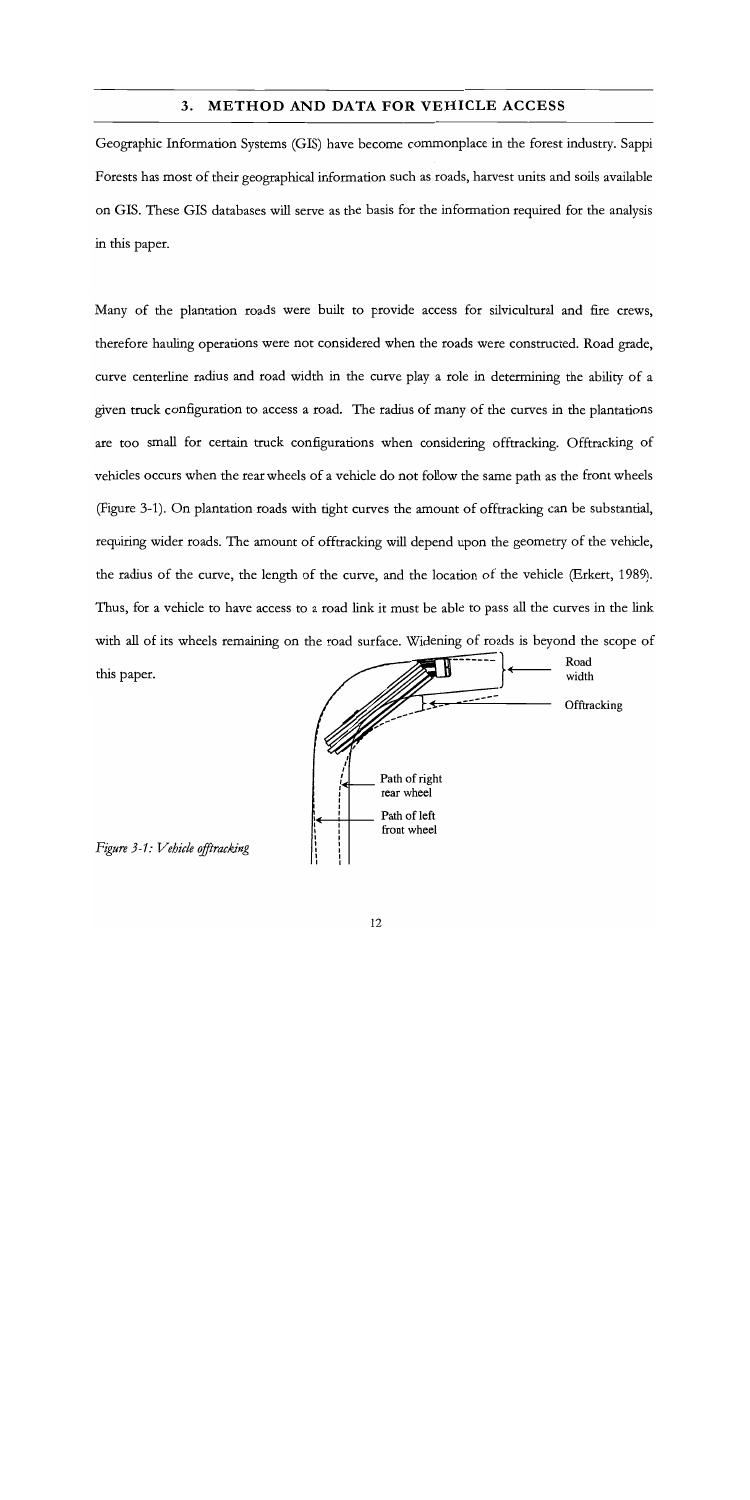The following steps was used to convert the GIS data to information that can be used to determine vehicle accessibility and vehicle routing:

- 1. extraction of information from the road coverage and
- 2. determining the amount of offtracking from each road and road section.

Programs were compiled in Microsoft Visual Basic 6.0 to extract data from files, to edit files, and to do calculations.

### 3i EXTRACTION OF INFORMATION FROM THE ROAD COVERAGE

The road coverage is used as the source of all the road data. It contains information regarding the road width and length, as well as From Node and To Node for each road arc. Each road is made up of between two to several hundred nodes of which the X- and Y-coordinates are known. The nodes are connected by vectors known as road arcs.



Figure 3-2: Road section, nodes and road arcs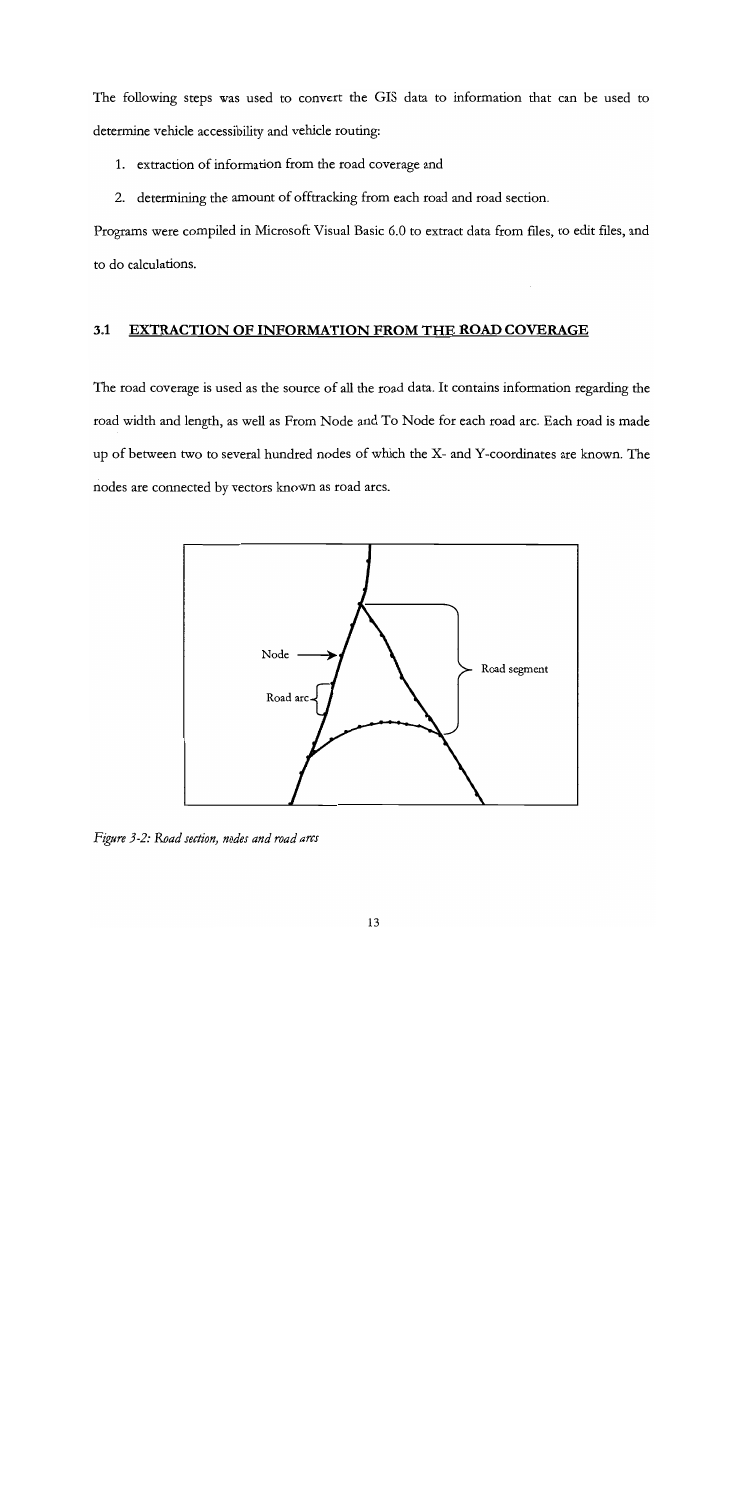The coordinates for each node can be derived by converting the ARC/INFO roads coverage into an AutoCAD Drawing Interchange File (IDXF) by using the ARC command ARCDXF. The total road network has 1177 road segments. The coordinates were extracted from the DXF file (Appendix A: Step 1), and the coordinates for each road segment were written to a separate file (called "fw\_line") for each road segment. The azimuth and distance between consecutive nodes were calculated for each road, and the information was written to a separate file (called "fw\_ang") for each road (Appendix A: Step 2).

Offtracking can occur anywhere on a road segment, but it can also occur between road segments (Figure 3-3). The length of the truck could be longer than two connected road segments, and it is therefore necessary to connect three road sections in a row should the middle section be shorter than the length of the longest truck. The reason for this is that the truck still develops offtracking while in the curve. The longer the truck is in the curve, the more offtracking develops up to the point where maximum offtracking is reached in a sharp curve, or steady offtracking is reached otherwise. It is therefore necessary to create a new set of files (called "combcurv") that contain the information of the road segment connections (Appendix A: Step 5). Wherever a road is connected to another, a file was created. The last 50 meters of a road and the first 50 meters of the adjoining road are used in the new file. In the situation where a road connected to an adjoining road, and the adjoining road is less than 50 meters long, a third consecutive road was connected to the second. Figure 3-3 gives an indication of this process. If road number 708 is considered, the program will connect road number 672 with it. Since number 672 is shorter than 50 meters, a third road is considered. Two files will therefore be created in this process: a road file containing segments  $708 - 672 - 668$ , and a road file containing  $708 - 672 - 696$ . The azimuth and distance between consecutive nodes were calculated again for the combined road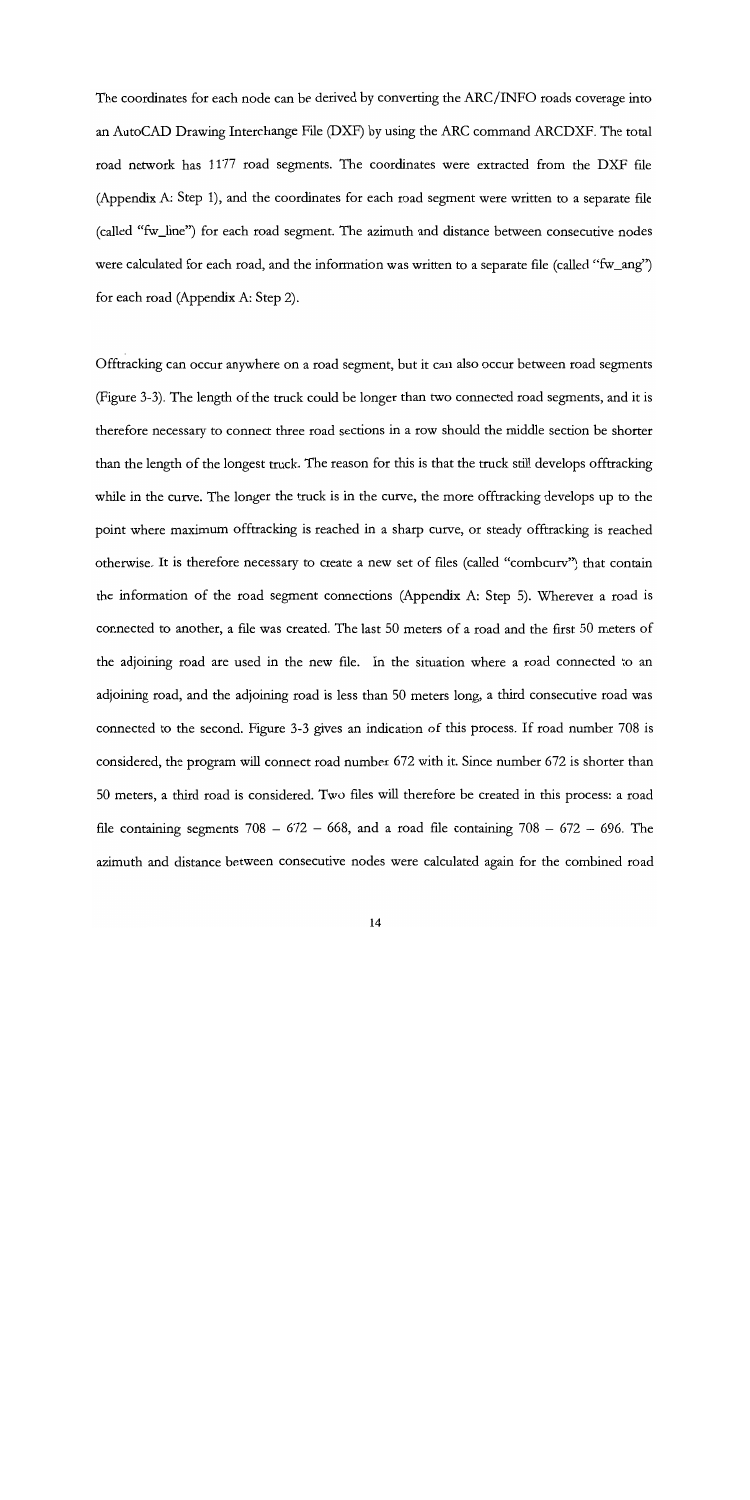segments, and the information was written to a separate file (comcvang) for each road file (Appendix A: Step 7).



Figure 3-3: Combined road sections

The radii between consecutive nodes were determined with a formala that calculates the radius of a circle with any three points on the edge of the circle (Appendix A: Step 10) (Figure 3-4).

- $x1 = X$  coordinate of node 1  $y1 = Y$  coordinate of node 1  $\bullet$
- $x2 = X$  coordinate of node 2  $y2 = Y$  coordinate of node 2  $\bullet$
- $x3 = X$  coordinate of node 3  $y3 = Y$  coordinate of node 3
- $xcircle = X$  coordinate of the midpoint of the circle
- $ycircle = Y$  coordinate of the midpoint of the circle

Formalas:

- $A1 = x1^2 + y1^2 x2^2 y2^2$   $A2 = x1^2 + y1^2 x3^2 y3^2$
- $X1 = x1 x2$   $Y1 = y1 y2$
- $X2 = x1 x3$   $Y2 = y1 y3$

• 
$$
xcircle = \frac{A2*Y1 - A1*Y2}{2*X2*Y1 - 2*X1*Y2}
$$
  $ycircle = \frac{A1 - 2*X1*{xcircle}}{2*Y1}$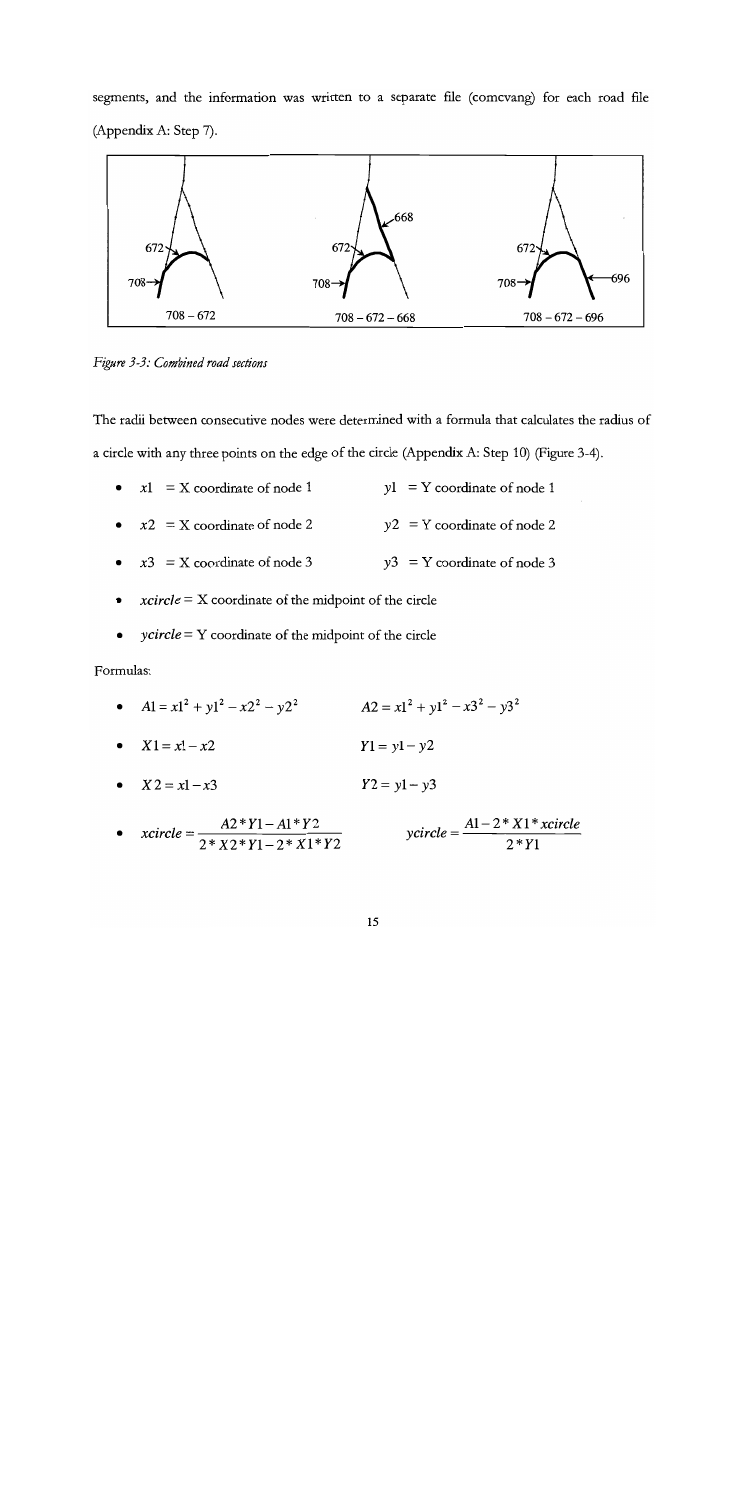The radius is therefore:



Figure 3-4: Radius calculation

All the information associated with each road segment was written to a separate file for each road file (called "fulldata"). These files contain the  $X$  and  $Y$  coordinates, azimuths and distances between consecutive nodes, radius at each node and an identification number for each road in that file. With this information, files can be compiled in such a way that it can be read in OFFTRACK (Erkert, 1989). The OFFTRACK program, however, is limited to road files with less than 100 nodes, and it is therefore necessary to break the roads into sections less than 100 nodes (Appendix B). The road files that were longer than 100 nodes were broken up by allowing overlap between the new road files so that offtracking occurring at the end of a road could be captured in the new files. If a road file contained between 100 and 199 nodes, it was split into two new files. If it contained between 200 and 299 nodes it was split into three new files, and 300 to 399 nodes were split into four files. No road files had more than 400 nodes.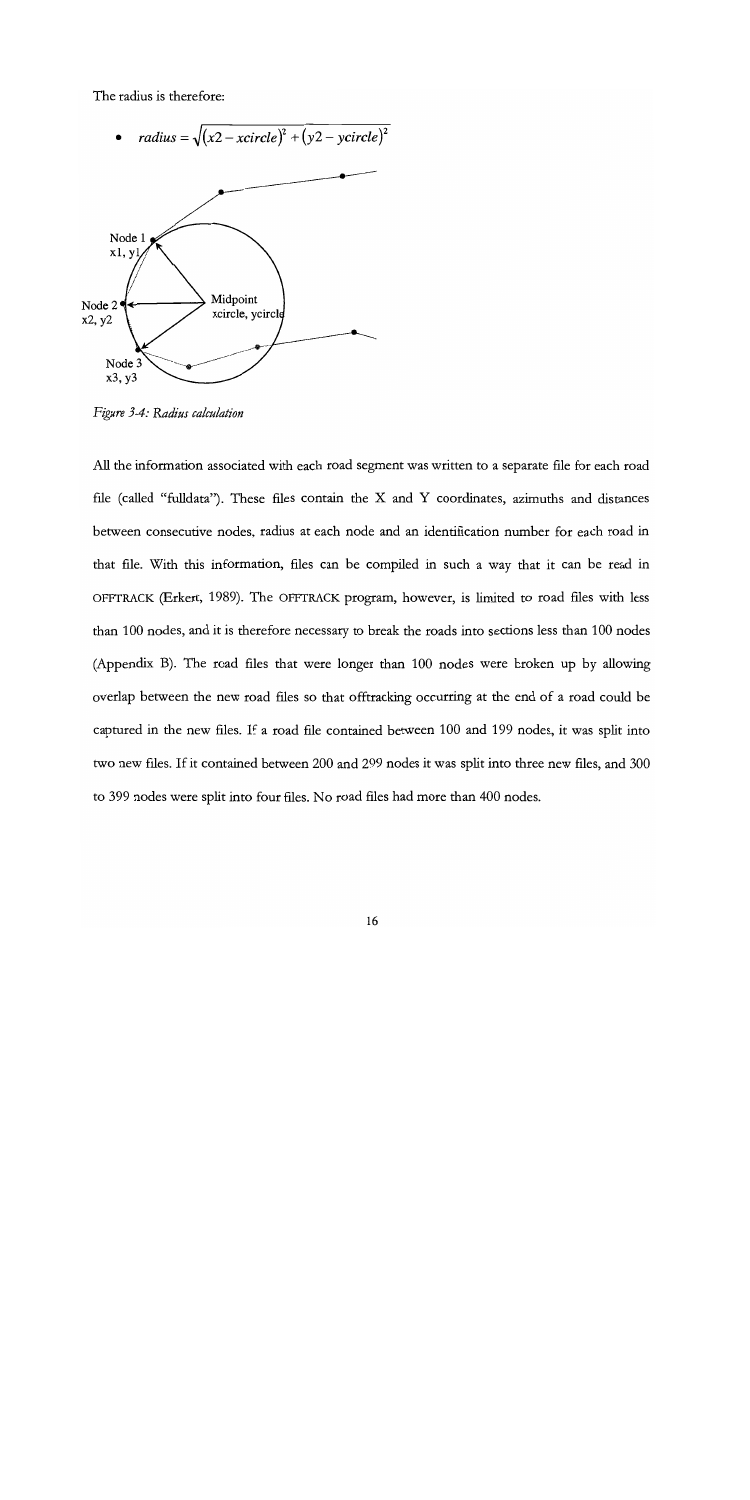### 3.2 DETERMINING THE AMOUNT OF OFFTRACKING

### **Offtrack**

Several methods are available to calculate the amount of road width that the vehicle will need. These include numerical or algebraic solution of the equations of vehicle motion through the curve, vehicle simulators (draft model or field size), empirical equations based upon field observations, and deep curve equilibrium formulas (Erkert, 1989; Sessions 1985). The majority of roads to be considered were made up of compound curves, and many analytical techniques are not capable of analyzing the off tracking of truck and trailer combinations through a set of compound curves (Cain and Langdon, 1982; SAE, 1964). Physical vehicle simulators would be too cumbersome to use. A computer simulation program was considered to be the most appropriate method to use in this application.

The OFFTRACK computer simulation program was developed by Erkert (1989) specifically for the forest road situation. The Tractrix equations are used to describe how a vehicle negotiates a given road (Erkert, 1989). In order to run OFFTRACK, three input screens must first be completed. These are road design, vehicle combination and road segments. The idea is to put each road segment and all the combined road files created (3.1 Extraction of information from the road coverage) through OFFTRACK in order to determine if it would be feasible for a given truck configuration to move through the curves.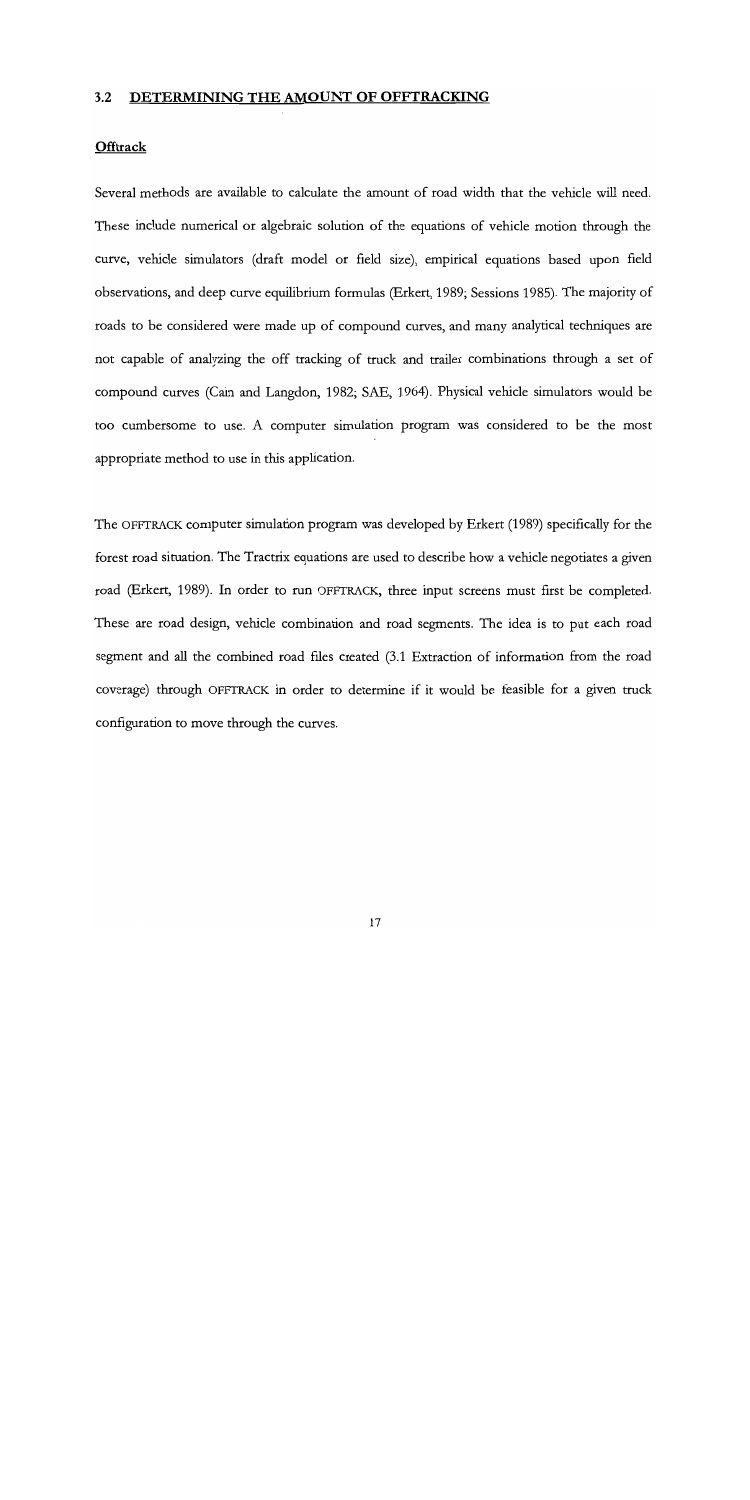#### Road design:

The design parameters consist of the minimum travel way width of the road and the minimum steering correction. A 0.6m (2.0 ft) minimum steering correction is customary to account for driver error, and was used as default in this application. The road width varies between three and five meters, depending on the type of road.

### Vehicle combination:

The input for any vehicle are the wheelbases and hinge point offsets for each unit in the combination as denoted in Figure 2-1, Figure 2-2 and Figure 2-3.

#### Road segments:

The road segment input screen requires three pieces of information for each road segment:

- the radii at each node in a segment,
- the beginning distance (distance from the beginning of the road to the beginning of the segment), and
- ending distance (distance from the beginning of the road to the end of the segment).

The files generated from the road coverage in Chapter 3 duplicates the road segments file used in OFFTRACK. The files were named RD\* ( $* = 1$  to 7951).

Since OFFTRACK was written to operate in MSDOS, the program relies on manual input of commands, which makes it impractical to enter all the files that were created manually. In order to overcome this problem, a procedure was compiled to determine the offtracking for each road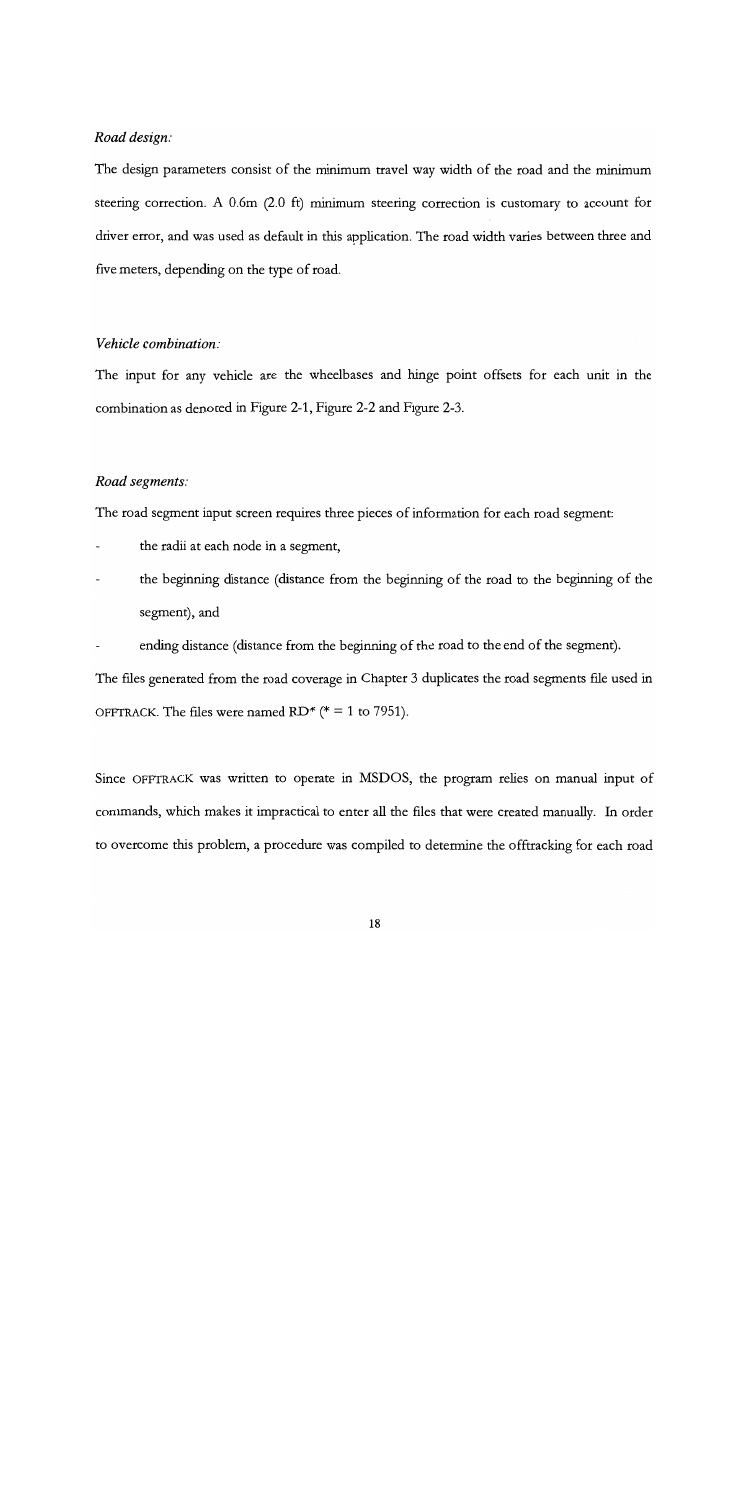file, using the OFFTRACK program in a macro. This macro was compiled by Sessions<sup>2</sup> (2001). It uses a program called STUFFKEY that records keystrokes on the keyboard, and feeds these keystrokes to OFFTRACK (Appendix C). This allowed the input process of 7951 files to be automated. The results generated by the OFFTRACK program were printed to a separate file for each road called O-RD<sup>\*</sup> ( $* = 1$  to 7951). Each of these files is 640 kilobytes in size. Due to size of the print-files, the OFFTRACK macro had to run off a network drive that can accommodate the 4.5-gigabyte directory.

These output files were analyzed with a Visual Basic program, and the maximum offtracking for each road segment and road-connection segment was recorded (Appendix D). Only the Rigidand-drawbar configuration were analyzed with OFFTRACK. Certain assumptions are made concerning the Shorthaul and Longhaul system, and these are discussed under Assumptions, p. 20. Even though the process is automated, it is still slow because of the interaction between the execution of the macro and OFFTRACK.

The results from OFFTRACK can be used to determine which critical curves in the road network would limit the use of a certain configuration. The "fulldata" files were used to link the offtracking for each file back to specific roads. The road network for a given truck configuration can consequently be compiled to eliminate the critical curves (see section 4.2). The OFFTRACK program has difficulty calculating offtracking when the radii involved are less than the length of a truck. The files with radii less than 20 meters were written to a separate directory where they could be manually manipulated and entered into OFFTRACK.

<sup>&</sup>lt;sup>2</sup> Bren Sessions, Beaverton, Oregon.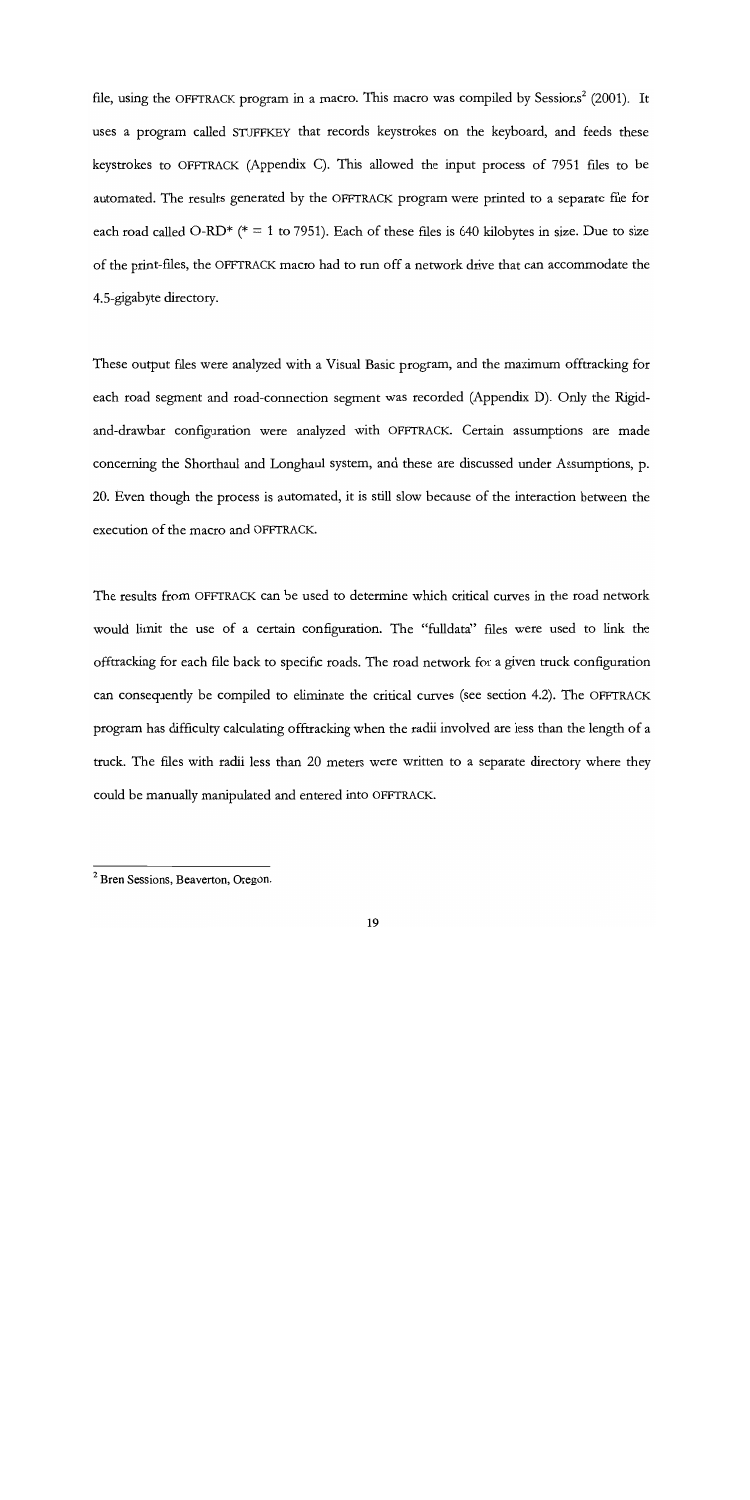# **Assumptions**

- All the vehicles considered have adequate power and traction to perform their tasks.  $\bullet$
- $\bullet$ Steering and trailing axles are fixed perpendicular to the longitudinal axis of the vehicle.
- $\bullet$ The Shorthaul trucks can negotiate the entire road network.
- The Longhaul trucks can only use the main hauling routes, since these vehicles require a  $\bullet$ large area to turn around.
- Road construction and road widening are not considered.  $\bullet$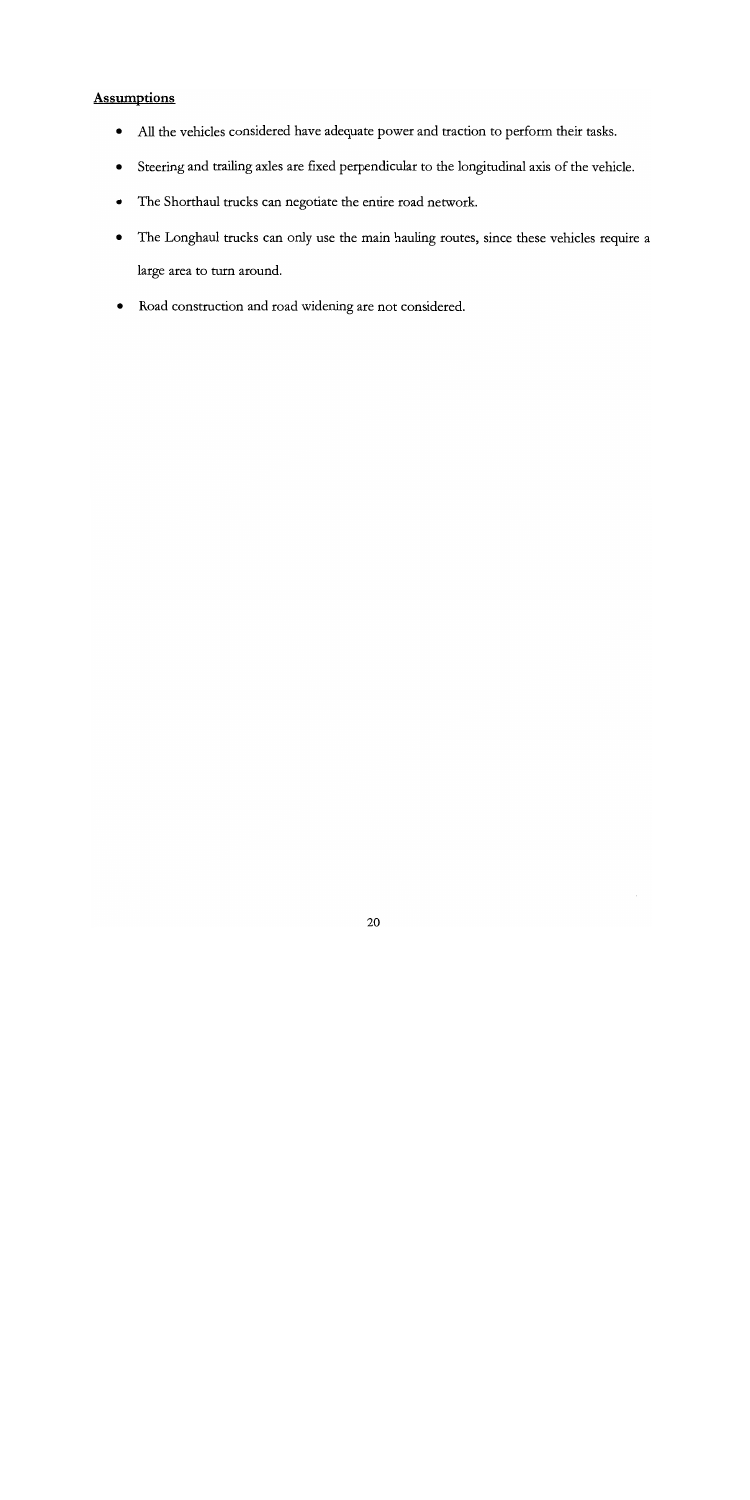### 4. DETERMINING THE OPTIMUM ROUTE

#### 4.1 NETWORK ANALYSIS

Network analysis techniques are frequently used in forest applications to determine the most economical network of roads for hauling timber, considering fixed and variable costs. Several programs have been developed to facilitate this analysis, e.g. MINCOST, TIMBER TRANSPORT, and NETWORK (Moore, 1987). In a network problem the objective is to determine the optimal route to use given a set of road segments, a set of harvest units (entry points into the network), and a destination (exit point) from the network (Sessions and Sessions, 1988). In a study done by Moore (1987), he found that the NETWORK model consistently gave the best solutions for five planning areas that were investigated. Both the MINc0ST and TIMBER TRANSPORT models generated sub optimal solutions for large data sets (Moore, 1987; Kirby, 1981). NETWORK was revised in 2000 and is now called NETWoRK 2000. The program uses three different heuristic algorithms with intelligent neighborhood search rules. It calculates the minimum cost network by using a shortest path based algorithm to solve the fixed and variable cost problem (Chung and Sessions, 2000). Since a heuristic approach is used to solve the problem, an optimal solution is not guaranteed.

The theory of network analysis involves determining the least impedance path given generators and attractors, more often called sales and mills respectively, where as the paths of impedance are called links or arcs (Moore, 1987; Shen, 1988). For the remainder of this study, sales refer to roads that have any amount of timber volume assigned to them, and the actual compartments where the timber will be harvested are referred to as harvest units. The links provide the access from the harvest units to the mill. The points of intersection of the links are called nodes. Nodes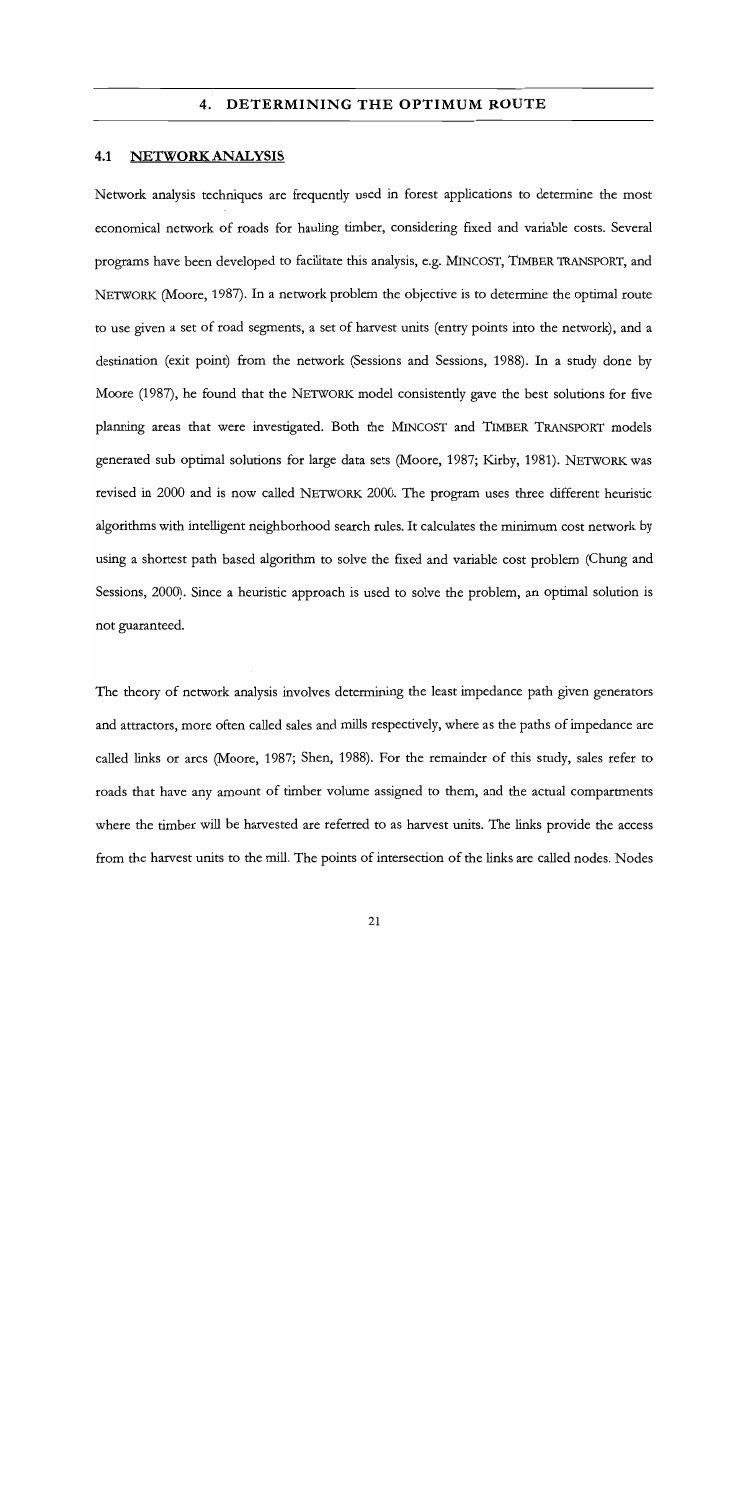may be located at road intersections, abrupt changes between fixed and variable costs, or strategic locations to gain more accuracy in the network solution. In this application, the nodes were taken as the middle points of each road (Figure 4-1). Associated with each link is a variable cost component, which is the cost per unit volume to haul one unit across the link, and a fixed cost factor, which is the cost to construct or maintain the link. Each segment could be a one-way or two-way link, depending on whether transport is allowed in both directions or not. Each harvest unit is described by its entry nodes, its destination node (mill), its volume, and the year in which it is scheduled to be transported.



Figure  $4-1$ : Network nodes – route midpoints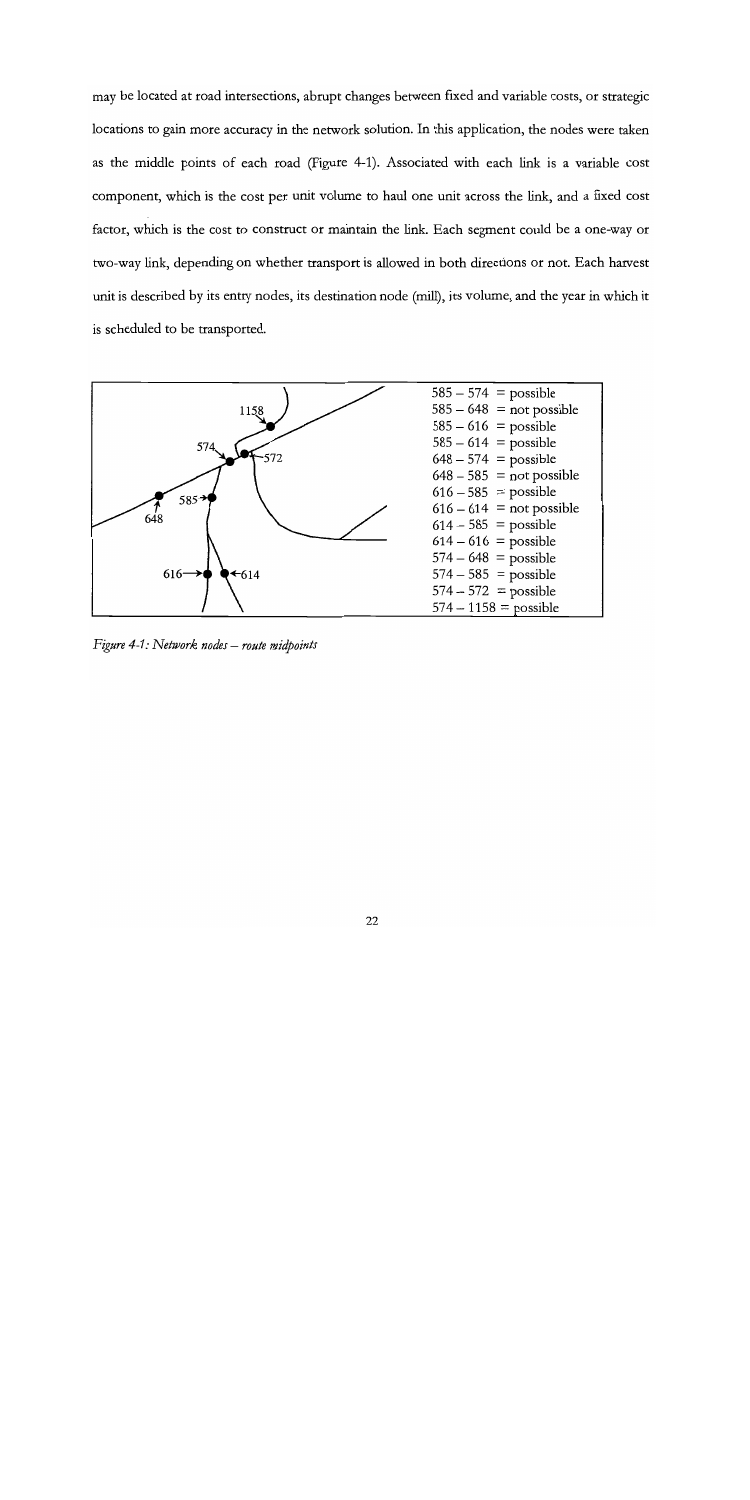### 4.2 NETWORK FORMULATION

In this paper the route optimization problem is a cost minimization problem. The problem is to solve the minimum cost route, taking into account the following factors: 1) constraints in the road network, 2) the volume of timber to transport, 3) the variable transport cost of each configuration, 4) the variable road maintenance cost associated with each configuration, 5) the variable transfer cost at depots, and 6) the fixed construction cost of depots. The problem can be stated as:

Minimize 
$$
Z = \sum_{i=1}^{Q} \sum_{i=1}^{M} \sum_{j=1}^{N} x_{iji} c_{iji} + \sum_{i=1}^{Q} \sum_{i=1}^{M} y_{ji} p_{ji}
$$

where:

$$
x_{ijt}
$$
 = flow of time from source *i* over link *j* in period *t*

$$
c_{ijt}
$$
 = discounted variable cost from source *i* over link *j* in period *t*

- $=$  0,1 integer for link *j* in period *t*, where  $y = 1$  when depot is constructed at link *j* in  $y_{i}$ period t
- $\equiv$  discounted fixed cost of constructing a depot at link j in period t  $p_{ji}$

$$
S_{it} =
$$
 Source number *i* in period *t*

- $D_{t}$  $\equiv$  total volume to be delivered at the destination in period t
- $B =$  an arbitrary large constant greater than the total volume of timber to be transported to the mill in any period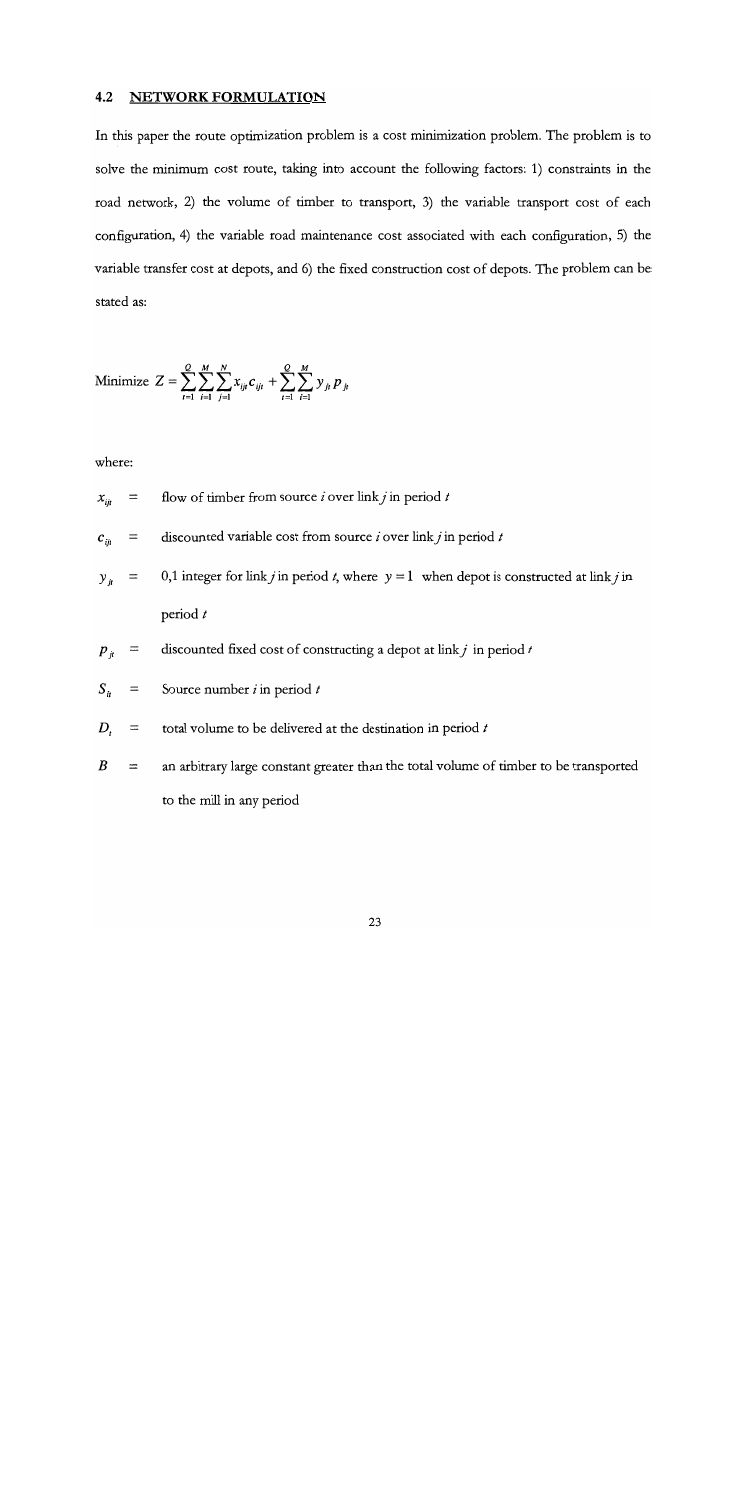subject to:

- $x_{ijt} \geq 0$ i.
- $t \in Q$ ii.
- iii.  $i \in M$
- $j \in N$ iv.
- All timber must be removed from source  $i$  in period  $t$ . Therefore,  $\mathbf{v}.$

$$
\sum_{j=1}^N x_{ijt} = S_{it}
$$

All the timber from all the sources must be taken to the mill. Therefore, vi.

$$
\sum_{i=1}^M S_{ii} = D_i
$$

 $\ddotsc$ 

If a depot is to be used, it has to be constructed, therefore vii.

Period 1: 
$$
By_{j1} \ge \sum_{i=1}^{M} \sum_{j=1}^{N} x_{ij1}
$$

Period 2: 
$$
By_{j1} + By_{j2} \ge \sum_{i=1}^{M} \sum_{j=1}^{N} x_{ij2}
$$

Period Q: 
$$
By_{j1} + By_{j2} + ... + By_{jq} \geq \sum_{i=1}^{M} \sum_{j=1}^{N} x_{ijQ}
$$

Conservation of flow: the volume of timber on incoming links to node  $r\{K_r\}$  must be viii. equal to the outgoing volume from node r, where  $\{L_r\}$  is the set of outgoing links from node r.

$$
\sum_{k \in K_r} x_{ikl} - \sum_{l \in L_r} x_{ill} = 0
$$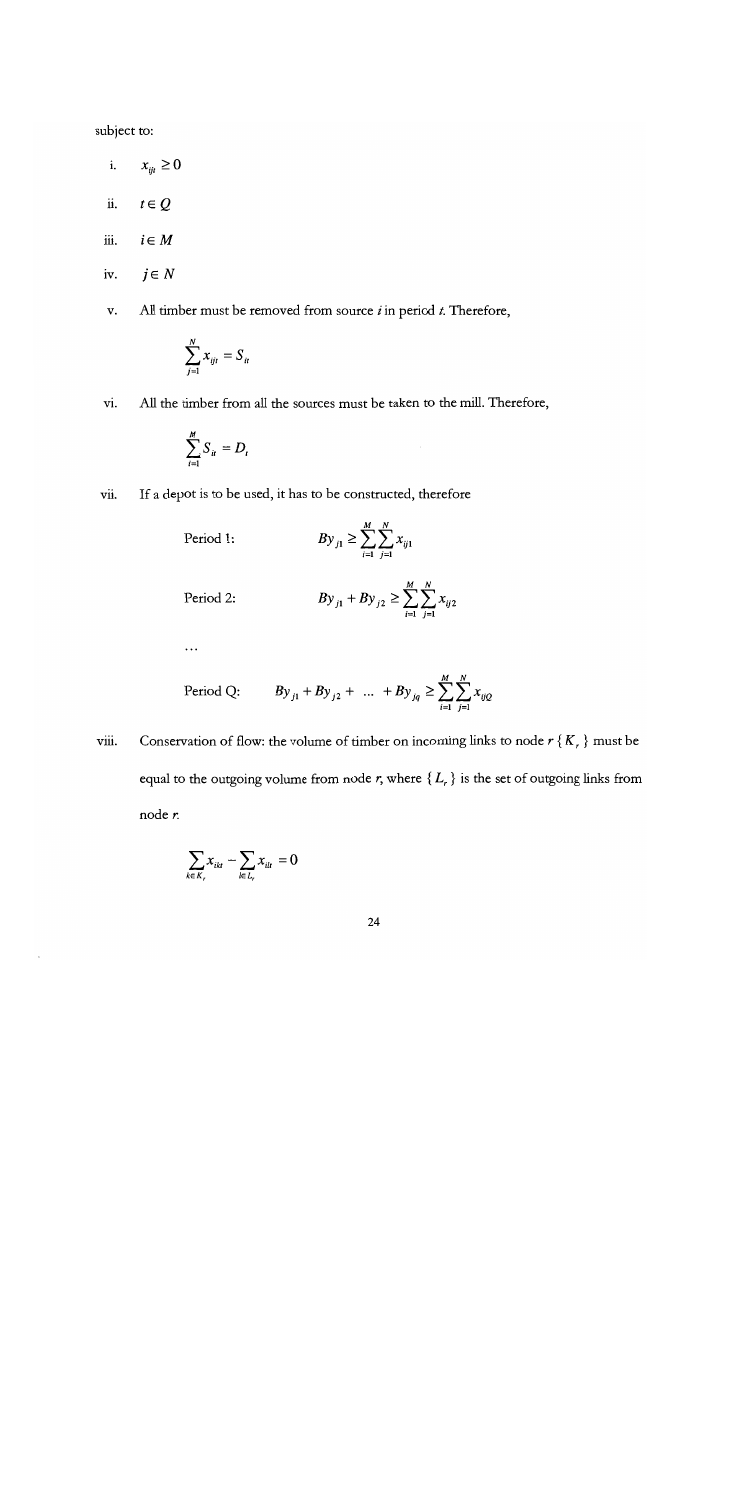The variable transport cost is the cost of hauling the timber, and the variable maintenance cost is the cost of grading the road surface while the road is used for hauling (Table 4-1). The fixed cost of constructing a depot and the variable cost of transferring the timber at the depot is shown in Table 4-2.

| Table 4-1: Transport and maintenance variable costs |  |
|-----------------------------------------------------|--|
|-----------------------------------------------------|--|

| System            | Variable cost: Transport | Variable cost: Maintenance |  |
|-------------------|--------------------------|----------------------------|--|
|                   | (Rand/truck/ton-km)      | (Rand/truck/ton-km)        |  |
| Shorthaul         | 1.76                     | 0.40                       |  |
| Longhaul          | 0.84                     | 0.20                       |  |
| Rigid-and-drawbar | 1.28                     | 0.29                       |  |

Table 4-2: Depot costs: fixed and variable

| System | Fixed construction cost | Variable transfer cost |
|--------|-------------------------|------------------------|
|        | (Rand/link)             | (Rand/ton)             |
| Depots | 100000                  | 2.35                   |

# Link files and sale files

It is assumed that each road adjacent to a harvest unit will be used for hauling. The volume from a specific harvest unit is proportionally allocated to each road according the length of each road. In the situation where a road is common to two or more harvest units, the volume for the road is the sum of the proportional volumes from each harvest unit.

To prepare the data for entry into NETWORK 2000, the Link Data and Sale Data files have to be compiled. The link data contains the road segments and the sale data contains the harvest schedules. The link data file has to be modeled to recognize the constraints generated by OFFTRACK.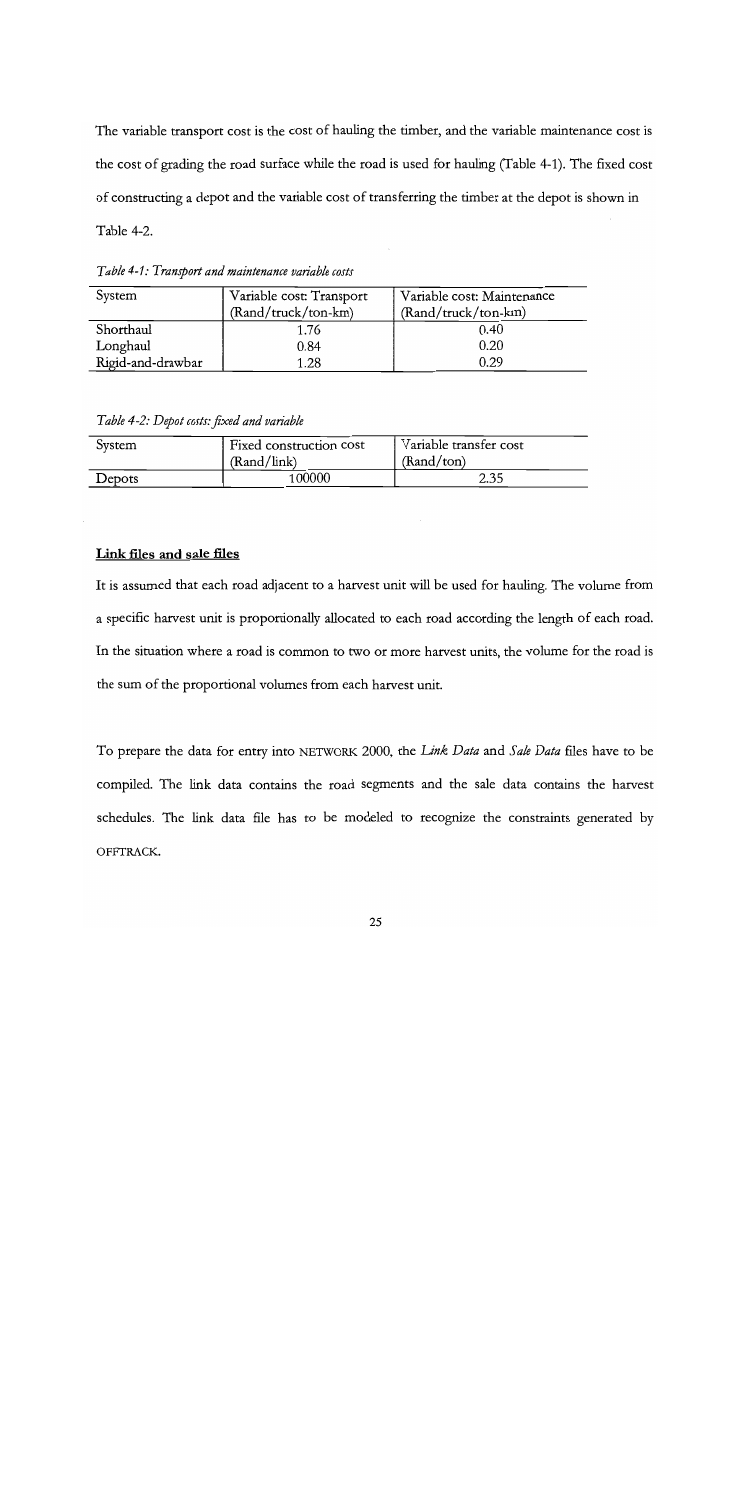Conventionally, the network would be set up to use the begin- and end-points of the roads as the "from nodes" and "to nodes". This method of data entry makes it difficult to allow for constraints. This problem was overcome by taking road midpoints as the "from nodes" and "to nodes" (Figure 4-1, Figure 4-4). This made it possible to allow network links between roads that did not exceed the allowable offtracking. Roads or links that had offtracking exceeding the allowable amount were omitted from the network. The allowable offtracking depends on the type of road file. A road file can consist of one, two, or three road segments. Approximately two meters of road widening occur on the plantation roads at Elandshoogte (Schoombee<sup>3</sup>, pers. comm.), and the allowable offtracking on these roads were considered to be two meters (Figure 4-2). Wherever road segments connect, there is a substantial amount of curve widening that is the result of vehicle movement from one segment to the next (Figure 4-3). The maximum allowable offtracking for the curve widening was considered to be three meters.

Three networks were created, one for each of the configurations. The Shorthaul road network is the complete set of links encompassing all the roads in the network. The Longhaul configuration had only the road links associated with the main hauling roads. The network for the Rigid-anddrawbar configuration is a subset of the complete set of links, and this subset includes only roads and road connections that did not exceed the allowable offtracking.

 $3$  Piet Schoombee, Harvesting Manager, Sappi Forests, Ngodwana, Mpumalanga, South Africa.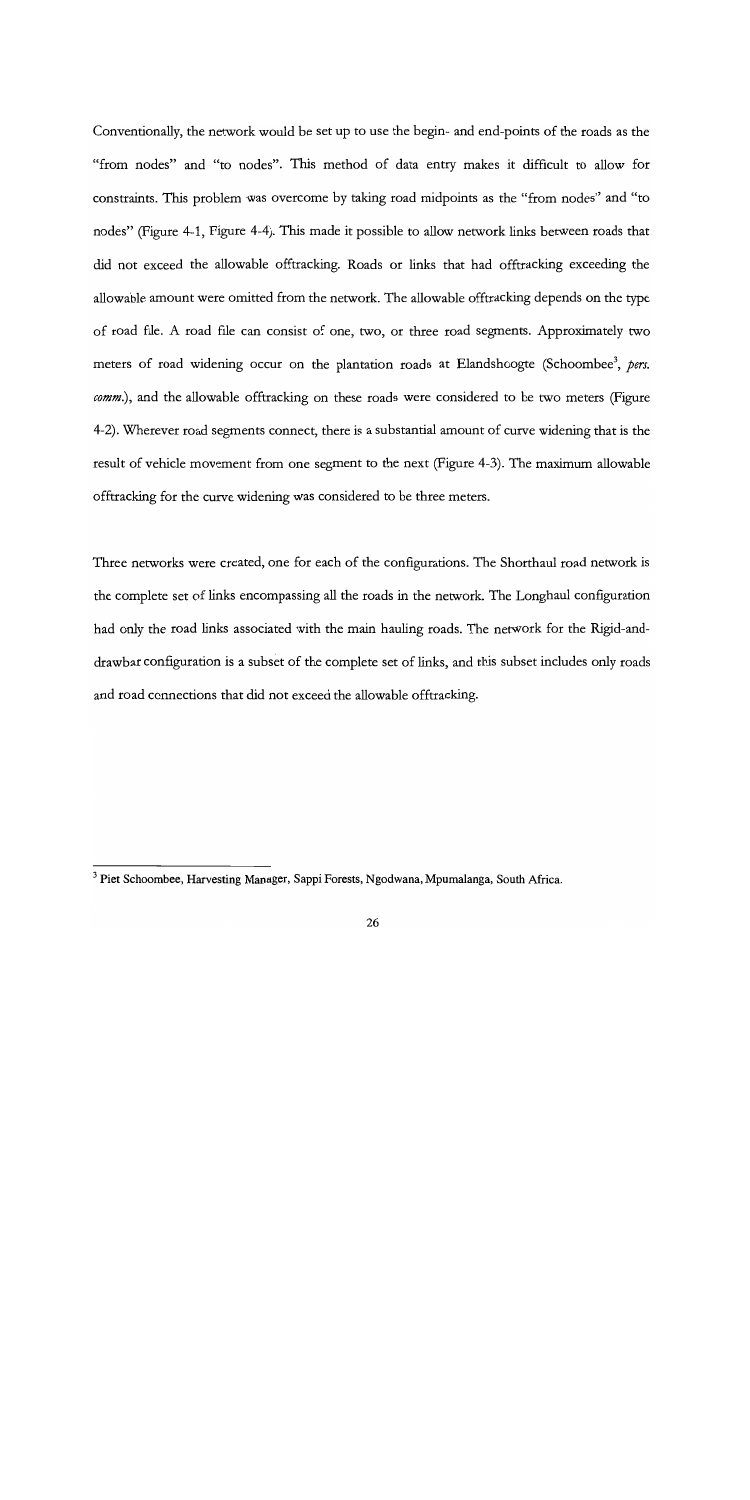

\* Not drawn to scale

Figure 4-2: Allowable offtracking in curve widening Figure 4-3: Allowable offtracking in normal curve

### Example

The entire network is too large to be graphically represented, and an example of the network is used to illustrate the network formulation. The input and results from a single period network (Figure 4-4) are shown in Table 4-3, Table 4-4 and Table 4-5. The example network has one sale, one mill, and 24 nodes of which one is a depot. Instead of describing the harvest in terms of the harvest units, the harvest is described in terms of road sections and the volume assigned to each section. Each node in the network represents a road. Four types of nodes can be assigned to a road. If any timber volume is assigned to the road, the road will serve as a sale, an entry into the network, and will be assigned a six digit number starting with 1, and ending with the number of the road (e.g.  $585 = 100585$ ), as can be seen in Figure 4-4. Every road in the network can be used for Shorthaul transportation, and is assigned a number starting with 7 (e.g. 585 = 700585). Only the main routes can be used for Longhaul transportation, and only roads that lie on the main routes can be assigned a number starting with 8 (e.g.  $574 = 800574$ ). The roads that did not exceed the allowable offtracking can be used by the Rigid-and-drawbar system, and is assigned a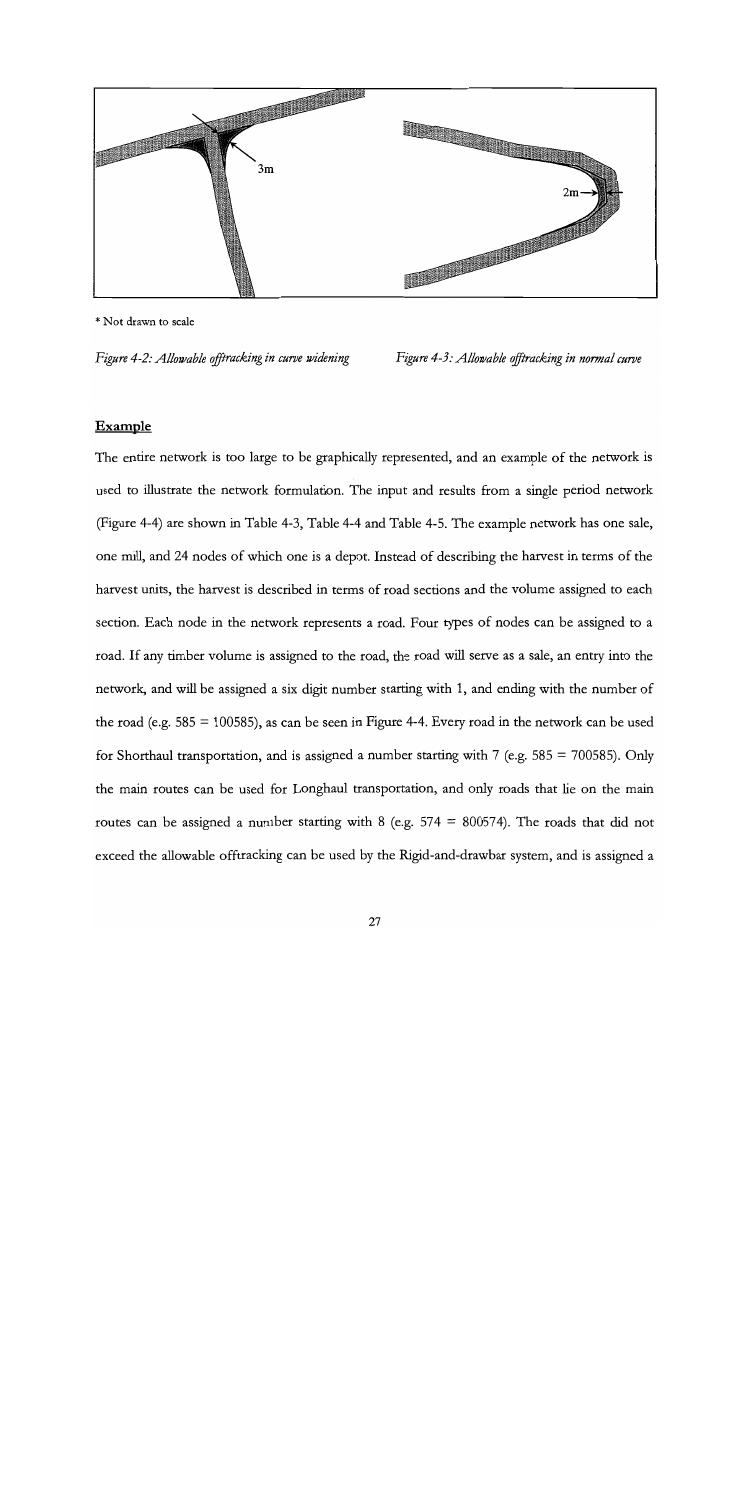number starting with 9 (e.g.  $585 = 900585$ ). Timber is transferred from the Shorthaul system to the Longhaul system via a depot which is assigned a number starting with 6 (e.g. 600010). Timber has to be brought in with a Shorthaul system to the depot where it is offloaded and stored. The timber is then later loaded onto the Longhaul trucks to be taken to the mill, which has the number 999999 assigned to it. The timber would therefore enter the network through a road that has any volume assigned it. In the example network, road number 585 was selected. The timber can take one of three routes. The first route is directly to the mill with the Rigid-and-drawbar system, illustrated on the right in Figure 4-4 (100585  $\rightarrow$  900585  $\rightarrow$  ...). The second route is illustrated on the far left of Figure 4-4; the Shorthaul system taking timber directly to the mill (100585  $\rightarrow$  700585  $\rightarrow$  700648  $\rightarrow$  999999). The third route is illustrated on the left of Figure 4-4; the Longhaul system. Timber is taken with a Shorthaul truck to a depot where it is transshipped to a Longhaul truck for transport to the mill (100585  $\rightarrow$  700585  $\rightarrow$  600010  $\rightarrow$  ...). The minimum total cost found is R5181.42.

| Link Identifier |        | Length  | Road cost:       | Haul cost: Total |
|-----------------|--------|---------|------------------|------------------|
| (From)          | (To)   | (meter) | Total (Rand/ton) | (Rand/km/ton)    |
| 100585          | 700585 | 0       | 0                | 0                |
| 100585          | 900585 | 0       | 0                | 0                |
| 700585          | 700648 | 902     | 4510             | 1.08             |
| 700585          | 700574 | 60      | 300              | 0.07             |
| 700585          | 700616 | 116     | 580              | 0.14             |
| 700585          | 700614 | 112     | 560              | 0.13             |
| 700648          | 700585 | 902     | 4510             | 1.08             |
| 700648          | 700574 | 869     | 4345             | 1.04             |
| 700648          | 600010 | 855     | 4275             | 1.03             |
| 700648          | 999999 | 74171   | 370855           | 89.01            |
| 700574          | 700585 | 60      | 300              | 0.07             |
| 700574          | 700648 | 869     | 4345             | 1.04             |
| 700574          | 600010 | 14      | 70               | 0.02             |
| 700574          | 700572 | 23      | 115              | 0.03             |
| 700574          | 701158 | 255     | 1275             | 0.31             |
| 700572          | 700574 | 23      | 115              | 0.03             |
| 700572          | 700571 | 539     | 2695             | 0.65             |
| 700572          | 700587 | 104     | 520              | 0.12             |

Table 4-3: Network input example (link data)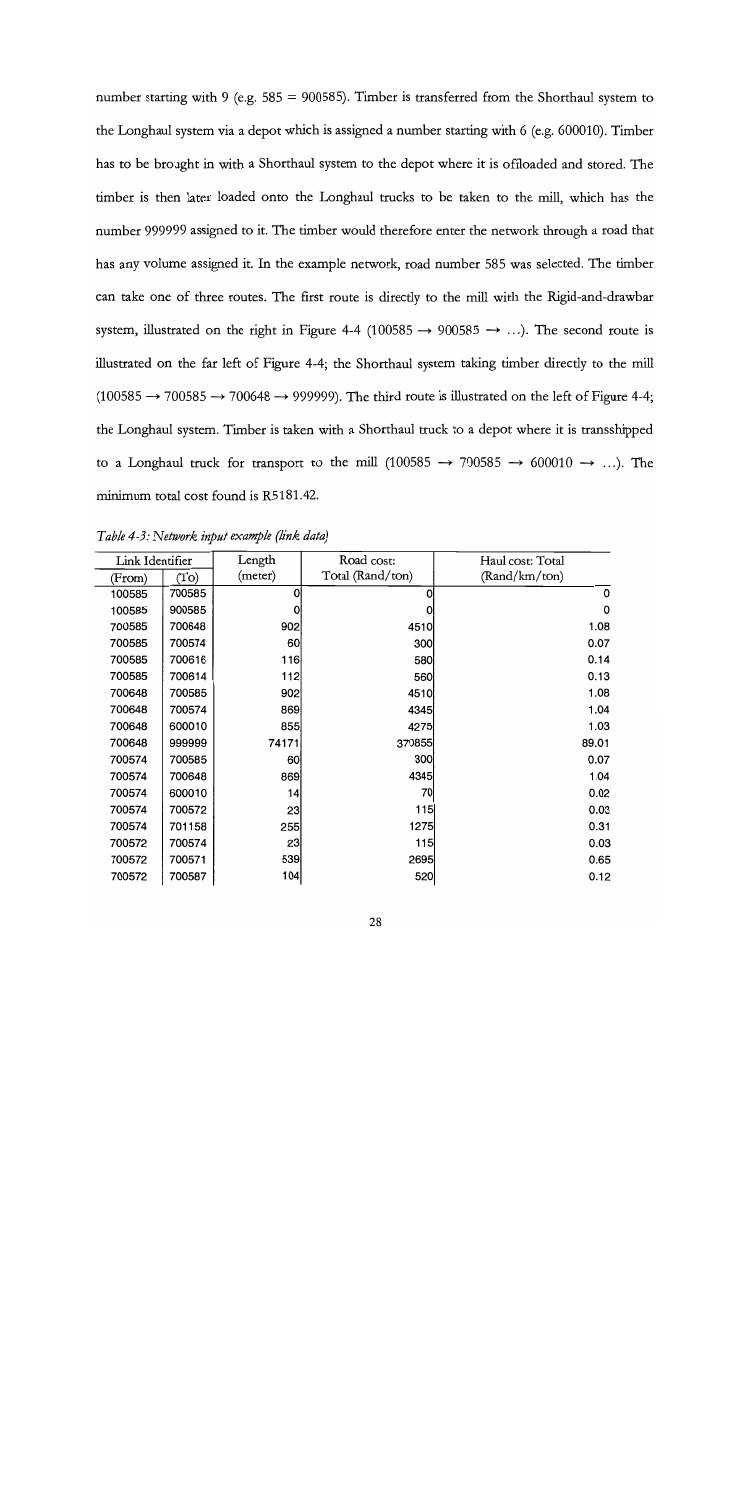| 700572 | 701158 | 251   | 1255   | 0.30  |  |
|--------|--------|-------|--------|-------|--|
| 701158 | 700574 | 255   | 1275   | 0.31  |  |
| 701158 | 700572 | 251   | 1255   | 0.30  |  |
| 700616 | 700585 | 116   | 580    | 0.14  |  |
| 700614 | 700585 | 112   | 560    | 0.13  |  |
| 700571 | 700572 | 539   | 2695   | 0.65  |  |
| 700571 | 999999 | 15531 | 77655  | 18.64 |  |
| 700587 | 700572 | 104   | 520    | 0.12  |  |
| 600010 | 600011 | 0     | 100000 | 2.35  |  |
| 600011 | 800648 | 855   | 4275   | 0.49  |  |
| 600011 | 800574 | 14    | 70     | 0.01  |  |
| 800648 | 800574 | 869   | 4345   | 0.50  |  |
| 800648 | 999999 | 74171 | 370855 | 42.28 |  |
| 800574 | 800648 | 869   | 4345   | 0.50  |  |
| 800574 | 800572 | 23    | 115    | 0.01  |  |
| 800572 | 800574 | 12    | 60     | 0.01  |  |
| 800572 | 800571 | 539   | 2695   | 0.31  |  |
| 800571 | 800572 | 539   | 2695   | 0.31  |  |
| 800571 | 999999 | 15531 | 77655  | 8.85  |  |
| 900585 | 900574 | 60    | 300    | 0.05  |  |
| 900585 | 900616 | 116   | 580    | 0.09  |  |
| 900585 | 900614 | 112   | 560    | 0.09  |  |
| 900574 | 900585 | 60    | 300    | 0.05  |  |
| 900574 | 901158 | 255   | 1275   | 0.20  |  |
| 900574 | 900572 | 23    | 115    | 0.02  |  |
| 900574 | 900648 | 869   | 4345   | 0.70  |  |
| 900648 | 999999 | 74171 | 370855 | 59.34 |  |
| 900648 | 900574 | 869   | 4345   | 0.70  |  |
| 900572 | 900574 | 23    | 115    | 0.02  |  |
| 900572 | 900571 | 539   | 2695   | 0.43  |  |
| 900572 | 900587 | 104   | 520    | 0.08  |  |
| 901158 | 900574 | 255   | 1275   | 0.20  |  |
| 900616 | 900585 | 116   | 580    | 0.09  |  |
| 900614 | 900585 | 112   | 560    | 0.09  |  |
| 900571 | 900572 | 539   | 2695   | 0.43  |  |
| 900571 | 999999 | 15531 | 77655  | 12.42 |  |
| 900587 | 900572 | 104   | 520    | 0.08  |  |

Table 4-4: Network input example (sale data)

| Origin<br>node | $D$ estination $\cdot$<br>node | $-$<br><b>Harvest</b><br>Volume | r ear |
|----------------|--------------------------------|---------------------------------|-------|
| 100585         | 000000                         | 248.58                          | 2006  |

Table 4-5: Solution path for example.

| Solution path                                                                                                                                 |  |  |  |  |  |
|-----------------------------------------------------------------------------------------------------------------------------------------------|--|--|--|--|--|
| $100585 \rightarrow 700585 \rightarrow 600010 \rightarrow 600011 \rightarrow 800574 \rightarrow 800572 \rightarrow 800571 \rightarrow 999999$ |  |  |  |  |  |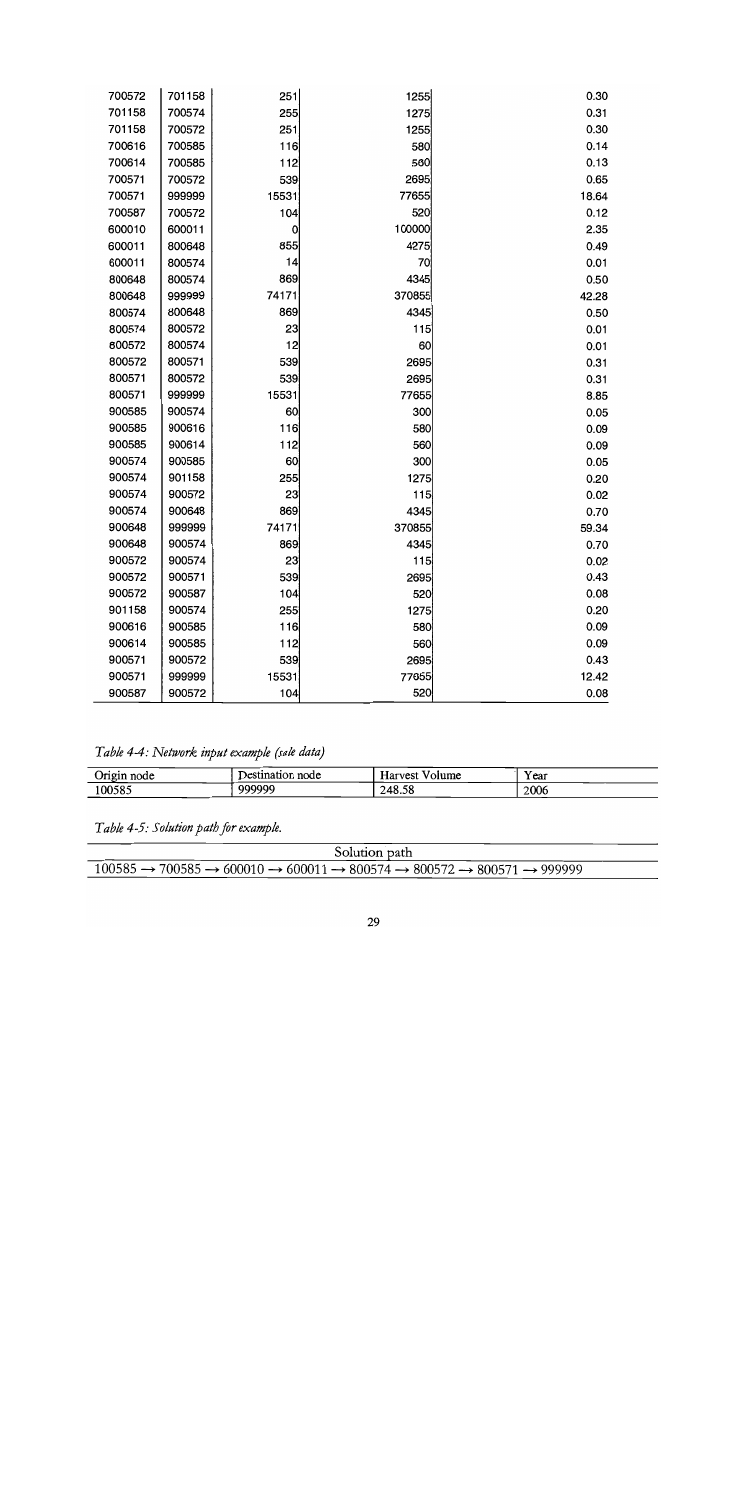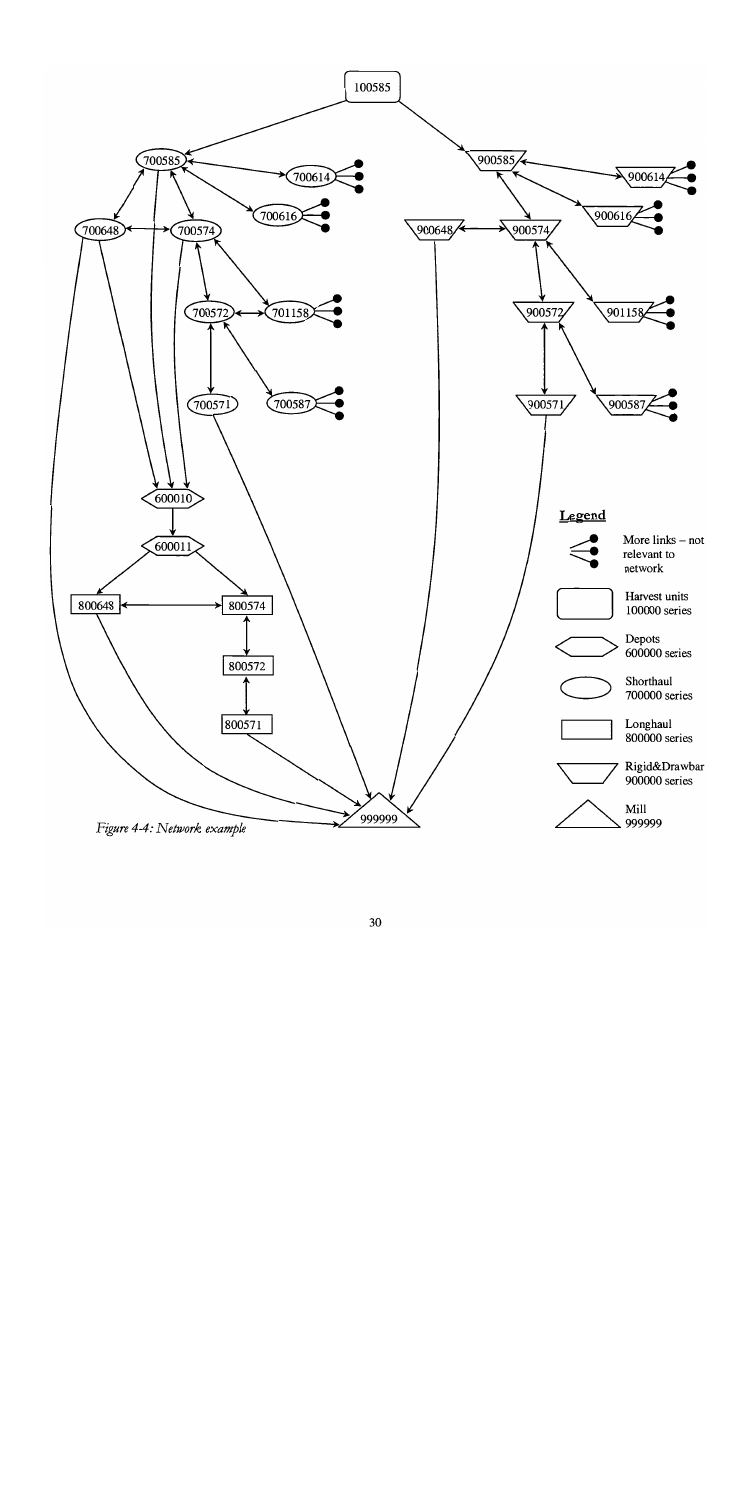### Elandshoogte Network

The total network has 1060 sales, 7 depots, and one mill. Of the total 9261 nodes in the network, 232 are dedicated to the Longhaul configuration, 4162 to the Rigid-and-drawbar configuration, and 5099 to the Shorthaul configuration.

The current inflation rate in South Africa is approximately 7%, and the nominal interest rate is about 11%. For the purpose of this study a 4% real rate of return was therefore used.

Several iterations were done with the systems on their own, and in conjunction with other systems.

# Iteration 1: Shorthaul system

The Shorthaul configuration was entered into the network on its own, assuming the trucks can take the timber directly from the harvesting units to the mill. The depots were omitted from this network. The result of this iteration is compared against the Rigid-and-drawbar configuration in iteration 2.

### Iteration 2: Rigid-and-drawbar system

The Rigid-and-drawbar configuration was entered into the network on its own. The result of this iteration is compared against the Shorthaul configuration in iteration 1.

## Iteration 3: Shorthaul and Longhaul system

The Shorthaul and Longhaul configurations were entered into the network together. The result of this iteration is compared against the result of iteration 4, using all three systems together.

31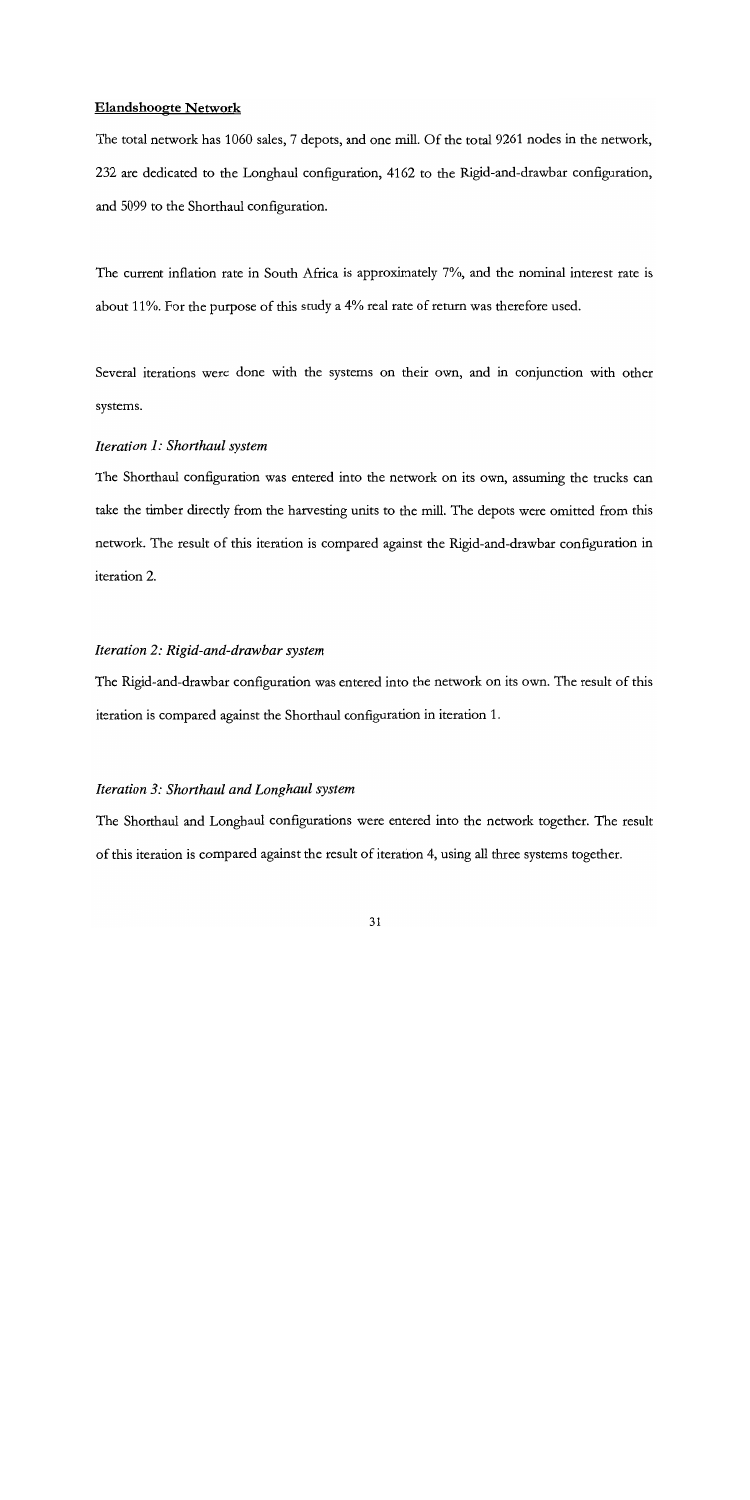# Iteration 4: Shorthaul, Longhaul and Rigid-and-drawbar systems

All three configurations were entered into the network. The result of this iteration is compared against the result of iteration 3.

Iterations  $5 - 11$ : Shorthaul, Longhaul, and Rigid-and-drawbar - closing one depot at a time One depot was removed in each iteration to determine how the removal of each depot would affect the total cost.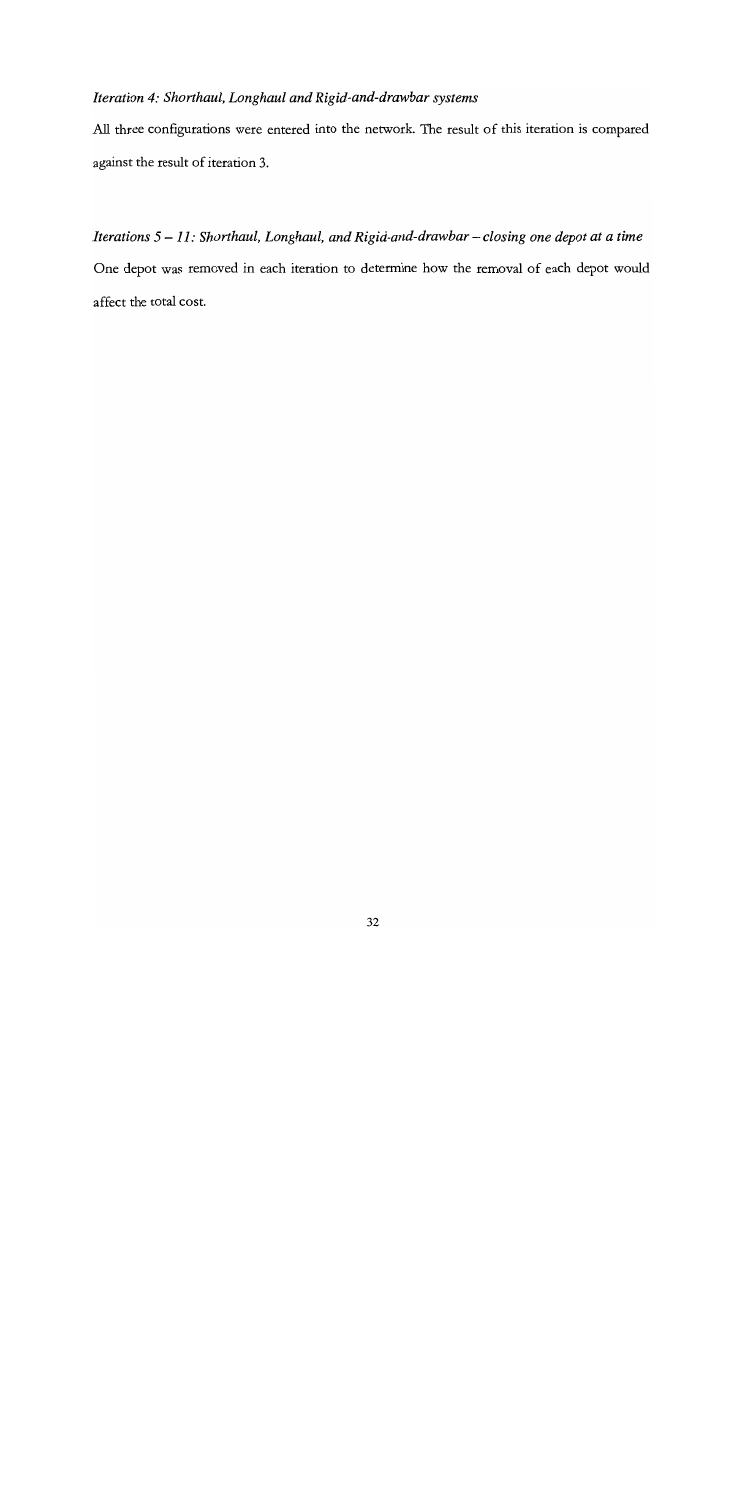### 5. RESULTS

The best solution is defined as the network path providing the lowest cost solution. It is not known how close the best solution is to the exact lowest solution. In order to get an optimal solution, the problem would have to be analyzed using a mixed integer linear programming model to verify that the optimal solution has been found.

Four network configurations were analyzed separately with Network 2000. The first network configuration consists of only the Shorthaul system and the second network configuration consists of the Rigid-and-drawbar system. The third network configuration consists of the Shorthaul and the Longhaul system, and the fourth network configuration of all three transport systems.

### 5.1 NETWORK ANALYSIS

|                                                                                | Total discounted<br>variable cost |          | Total discounted<br>fixed cost |          | Total discounted variable<br>and fixed cost |          |
|--------------------------------------------------------------------------------|-----------------------------------|----------|--------------------------------|----------|---------------------------------------------|----------|
|                                                                                | Rand                              | Rand/ton | Rand                           | Rand/ton | Rand                                        | Rand/ton |
| Iteration 1:<br>Shorthaul configuration                                        | 58,427,860.76                     | 41.88    | 0.00                           | 0.00     | 58,427,860.76                               | 41.88    |
| Iteration 2:<br>Rigid-and-drawbar<br>configuration                             | 43,259,417.39                     | 31.35    | 0.00                           | 0.00     | 43,259,417.39                               | 31.35    |
| Iteration 3:<br>Shorthaul and Longhaul<br>configuration <sup>1</sup>           | 34,328,847.51                     | 24.61    | 540,742.15                     | 0.39     | 34,869,589.66                               | 25.00    |
| Iteration 4:<br>Shorthaul, Longhaul and<br>Rigid-and-drawbar<br>configurations | 34,225,578.81                     | 24.53    | 619,773.60                     | 0.44     | 34,845,352.41                               | 24.98    |

| Table 5-1: Results of network analysis – comparing systems (iterations 1 through 4) |  |  |  |
|-------------------------------------------------------------------------------------|--|--|--|
|                                                                                     |  |  |  |

1Eleven harvesting units could not be accessed with the Rigid-and-drawbar configuration, and was therefore omitted from the sale file.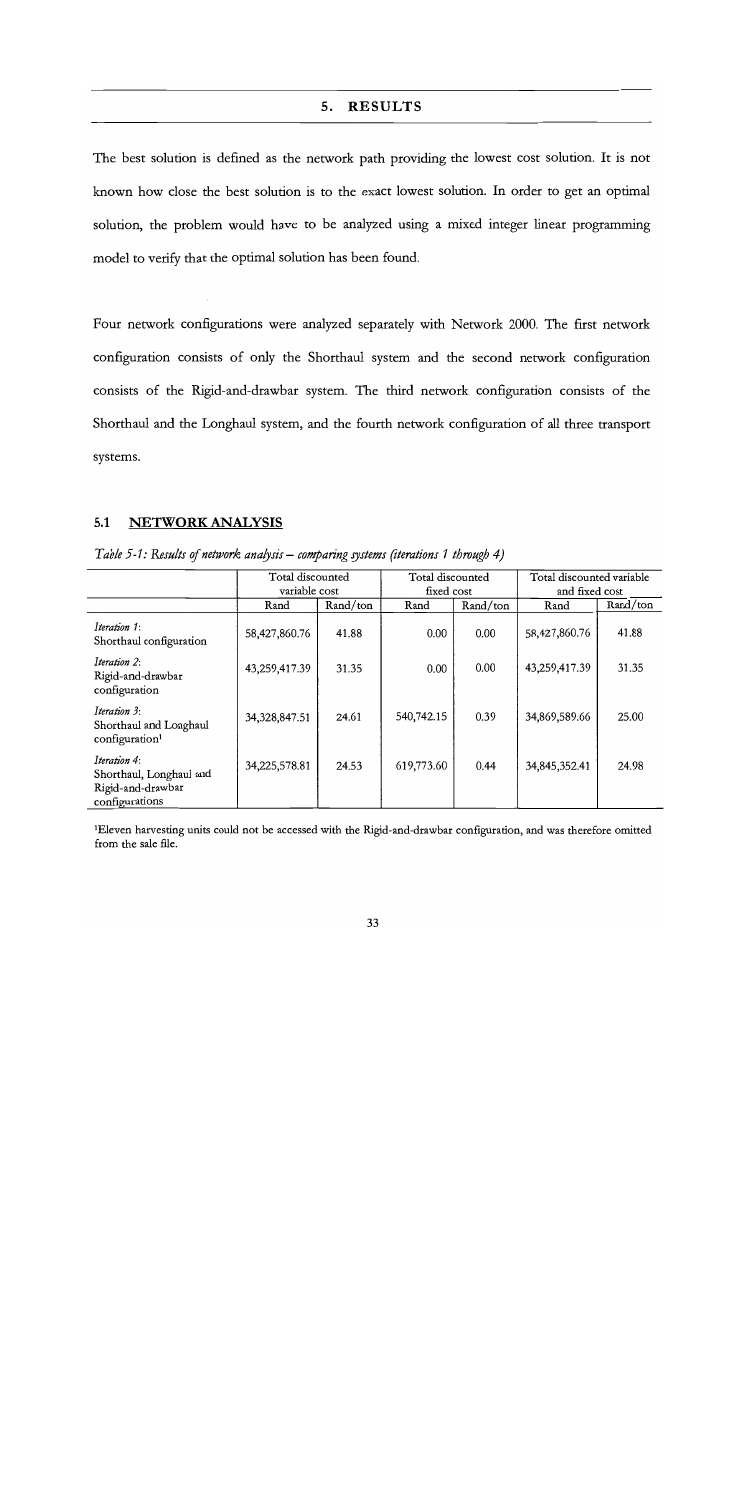| Depot removal                 | Total discounted variable cost | Total discounted fixed cost | TOTAL COST |
|-------------------------------|--------------------------------|-----------------------------|------------|
| Iteration 5:<br>Depot 600010  | 24.84                          | 0.34                        | 25.17      |
| Iteration 6:<br>Depot 600020  | 25.08                          | 0.26                        | 25.34      |
| Iteration 7:<br>Depot 600030  | 24.89                          | 0.32                        | 25.21      |
| Iteration 8:<br>Depot 600040  | 25.07                          | 0.26                        | 25.33      |
| Iteration 9:<br>Depot 600050  | 24.59                          | 0.39                        | 24.98      |
| Iteration 10:<br>Depot 600060 | 25.06                          | 0.39                        | 25.45      |
| Iteration 11:<br>Depot 600070 | 24.59                          | 0.39                        | 24.98      |

Table 5-2: Results of network analysis – comparing removal of depots (iterations 5 through 11)

### Iteration 1: Shorthaul system

The paths in (Figure 5-1) are for all harvesting units during all periods, even though the routes from only six harvesting units are shown. The Shorthaul system was the most expensive of all the systems to operate, as is to be expected.

### Iteration 2: Rigid-and-drawbar system

The paths in (Figure 5-1) are for all harvesting units during all periods, even though the routes from only six harvesting units are shown. The Rigid-and-drawbar configuration has a relatively low cost, but it still have to be used in conjunction with the Shorthaul system, since eleven of the harvesting units could not be reached with this configuration.

## Iteration 3: Shorthaul and Longhaul system

The paths in (Figure 5-2) are for all harvesting units during all periods, even though the routes from only six harvesting units are shown. Six of the seven depots were activated in iteration 3, with depot 60070 excluded.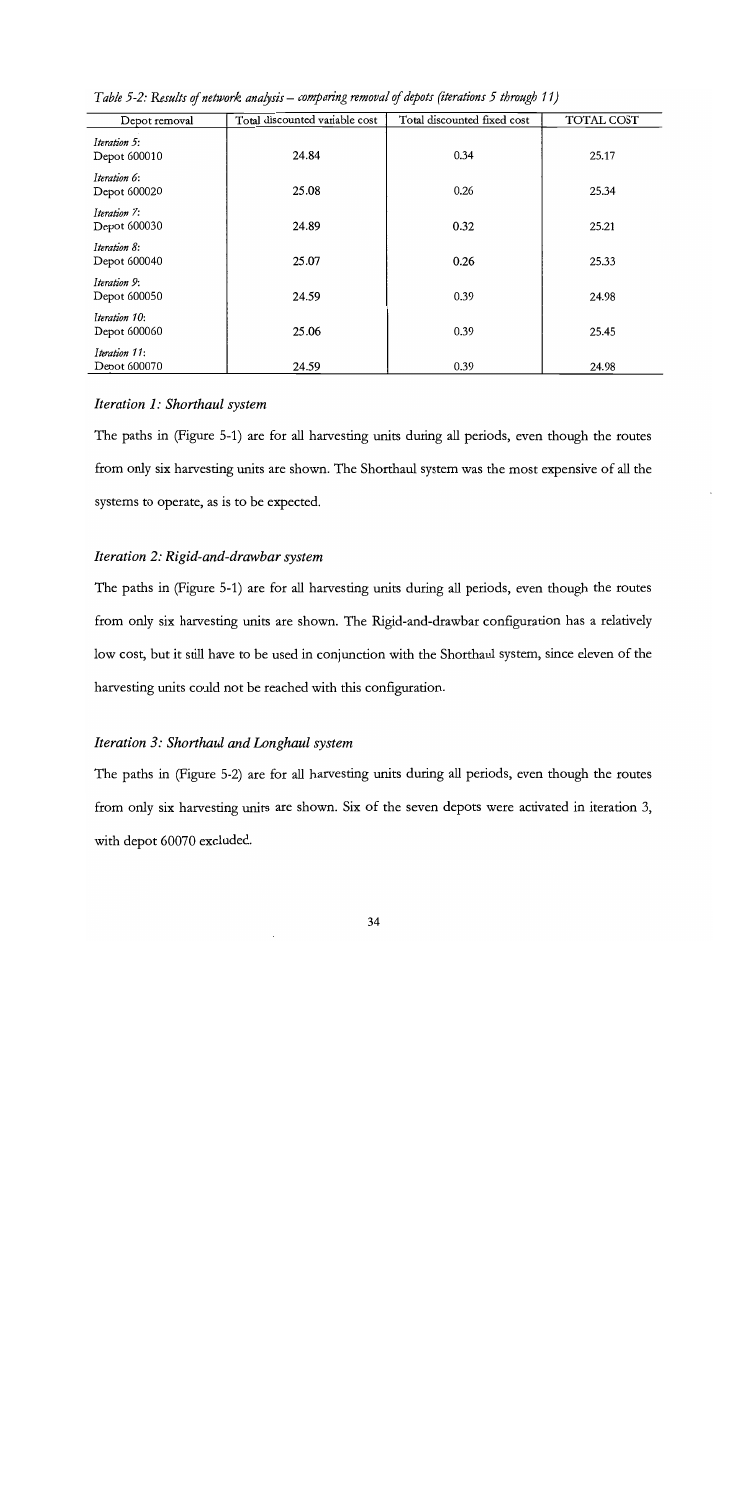#### Iteration 4: Shorthaul, Longhaul and Rigid-and-drawbar systems

The paths in (Figure 5-3) are for all harvesting units during all periods, even though the routes from only six harvesting units are shown. All seven depots were activated in iteration 4. Where the Rigid-and-drawbar configuration was used in conjunction with all the other configurations, volumes for this configuration was concentrated in one area (Figure 5-4).

Iterations  $5-11$ : Shorthaul, Longhaul, and Rigid-and-drawbar – closing one depot at a time The results of removing one depot in each iteration to determine the effect on total cost can be seen in Table 5-2.

#### 5.2 DISCUSSION:

Iterations I and 2 are compared to determine the effect of removing the links that exceed the allowable offtracking. Since both iterations attempt to take the timber to the mill at the least cost, any change in the path can be ascribed to the differences in the links. Figure 5-1 shows the routes taken from six harvesting units. It can be seen that The Rigid-and-drawbar configuration takes different routes than the Shorthaul configuration. This is the result of removing links from the Rigid-and-drawbar network that exceed the allowable offtracking.

Iterations 3 and 4 are compared to determine the effect of adding the rigid-and-drawbar configuration to the Shorthaul-Longhaul system used. There is a marginal improvement in cost from R25.00 to R24.98 (Table 5-I). It can be seen in Figure 5-4 that only a small section of the total harvest area is serviced by the Rigid-and-drawbar system. Only 23,189 tons out of the total 1,396,808 tons were transported with the Rigid-and-drawbar system.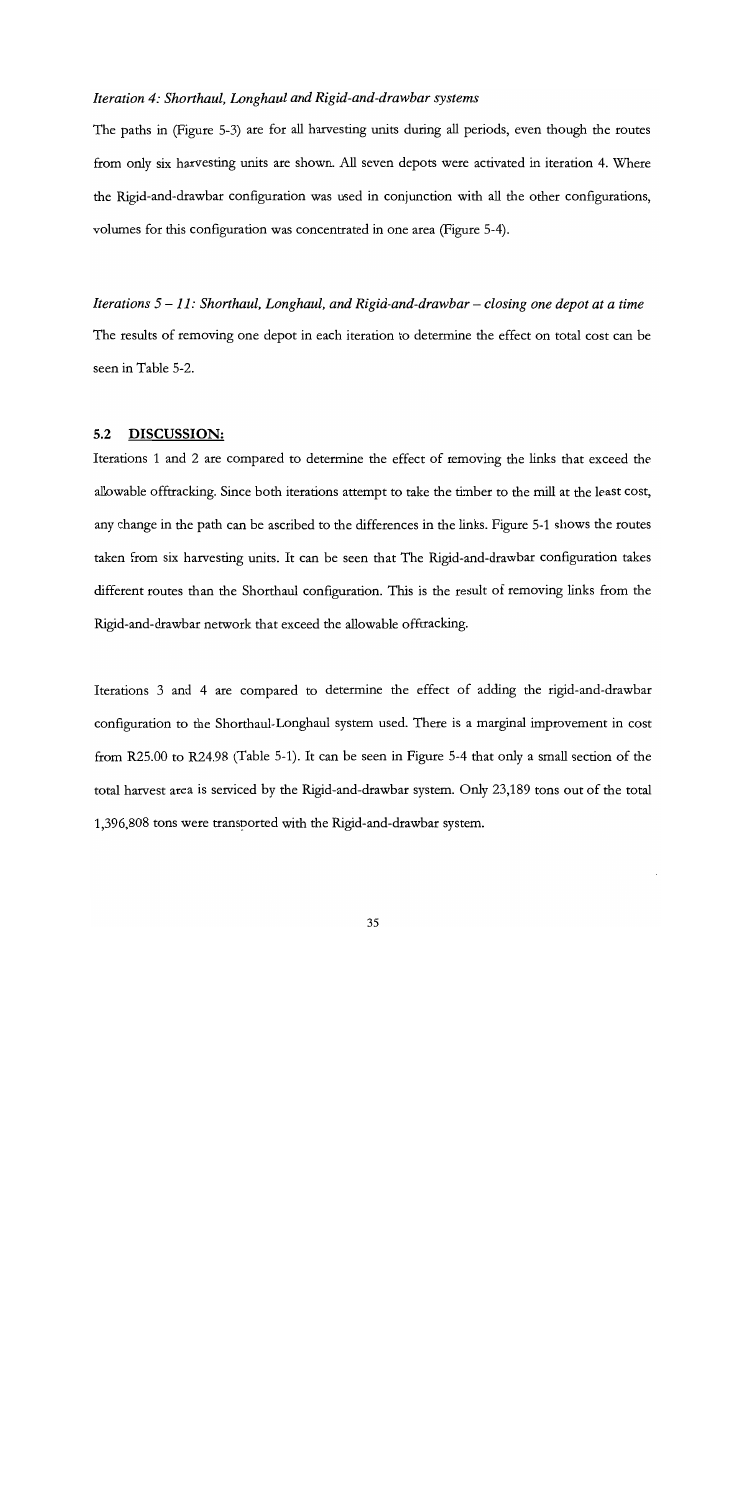Iterations 5 through 11 are compared to determine how the removal of each depot would affect the total cost (Table 5-2). Closing depot 600050 or 600070 resulted in the largest reduction in costs. Both costs were close to the lowest solution found with all depots open.

Even though curve widening was not considered in this study, it could have an effect on the selection of vehicle configurations. By widening all the roads that are currently three and four meters wide by one meter, 330 links are opened up to the Rigid-and-drawbar system. Seven more harvesting units are also accessible to the Rigid-and-drawbar system, leaving only four that cannot be reached with this system. There was no cost improvement when all three systems were considered simultaneously after road widening. In an iteration done with only the Rigid-and- drawbar system, the cost did go down from R31 .35/ton to R30.66/ton. In an iteration done with all systems, the cost remained the same.

The lowest costs were obtained with all or most of the depots open. This can be attributed to the comparatively low rate of the Longhaul configuration. Widening the roads to allow the Longhaul configuration to move deeper into the plantation would lower the distances traveled with the Shorthaul configuration and increase the distances traveled with the Longhaul configurations. This could lead to significant cost reductions, and could be the topic of further studies.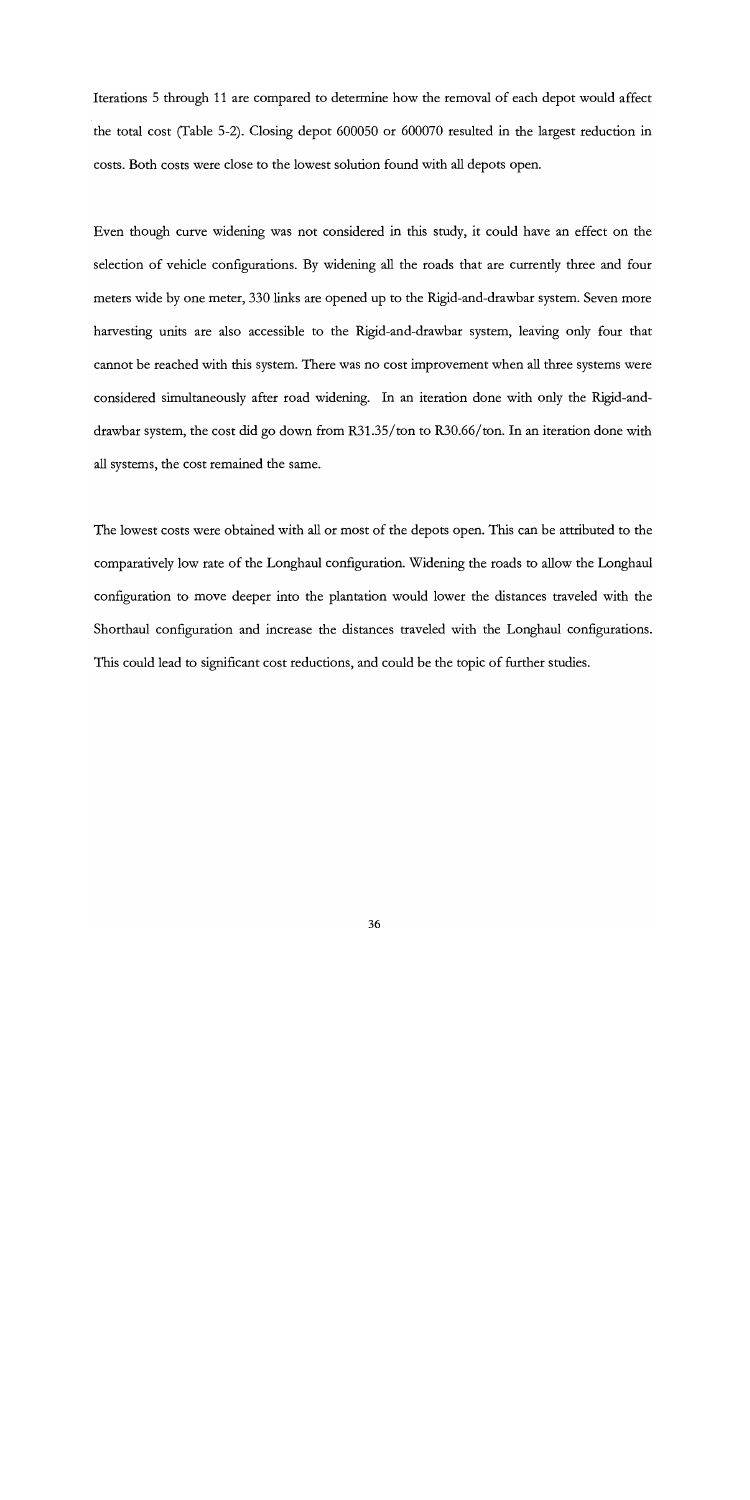

Figure 5-1: Results of iteration 1 and 2 – Routes taken by Shorthaul and Rigid-and-drawbar configurations (direct to mill) (paths from six selected harvest units shown)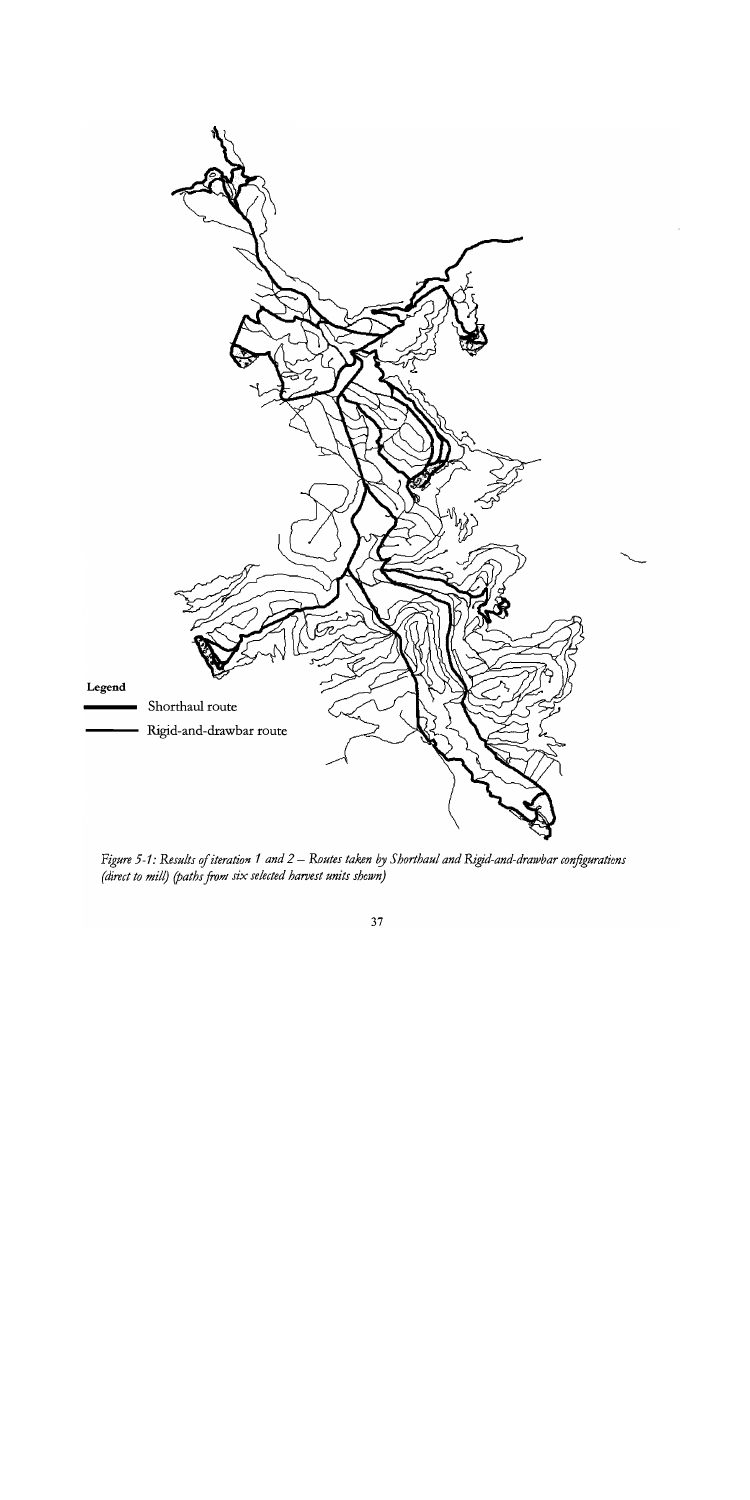

Figure 5-2: Results of iteration  $3$  – Path taken by Shorthaul and Longhaul configurations (paths from six selected harvest units shown)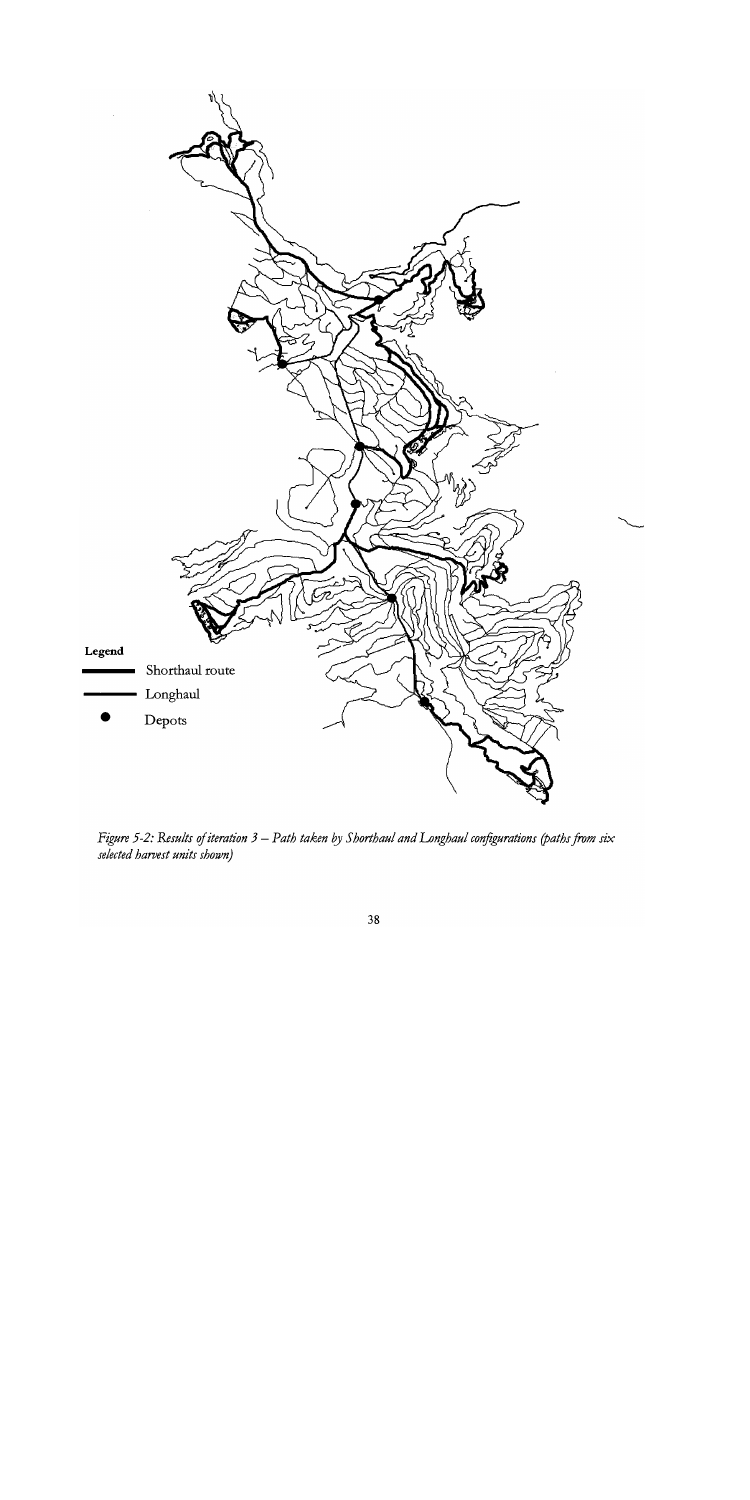

Figure 5-3: Results of iteration 4 – Path taken by Shorthaul, Longhaul and Rigid-and-drawbar configurations (paths from iix selected harvest units shown)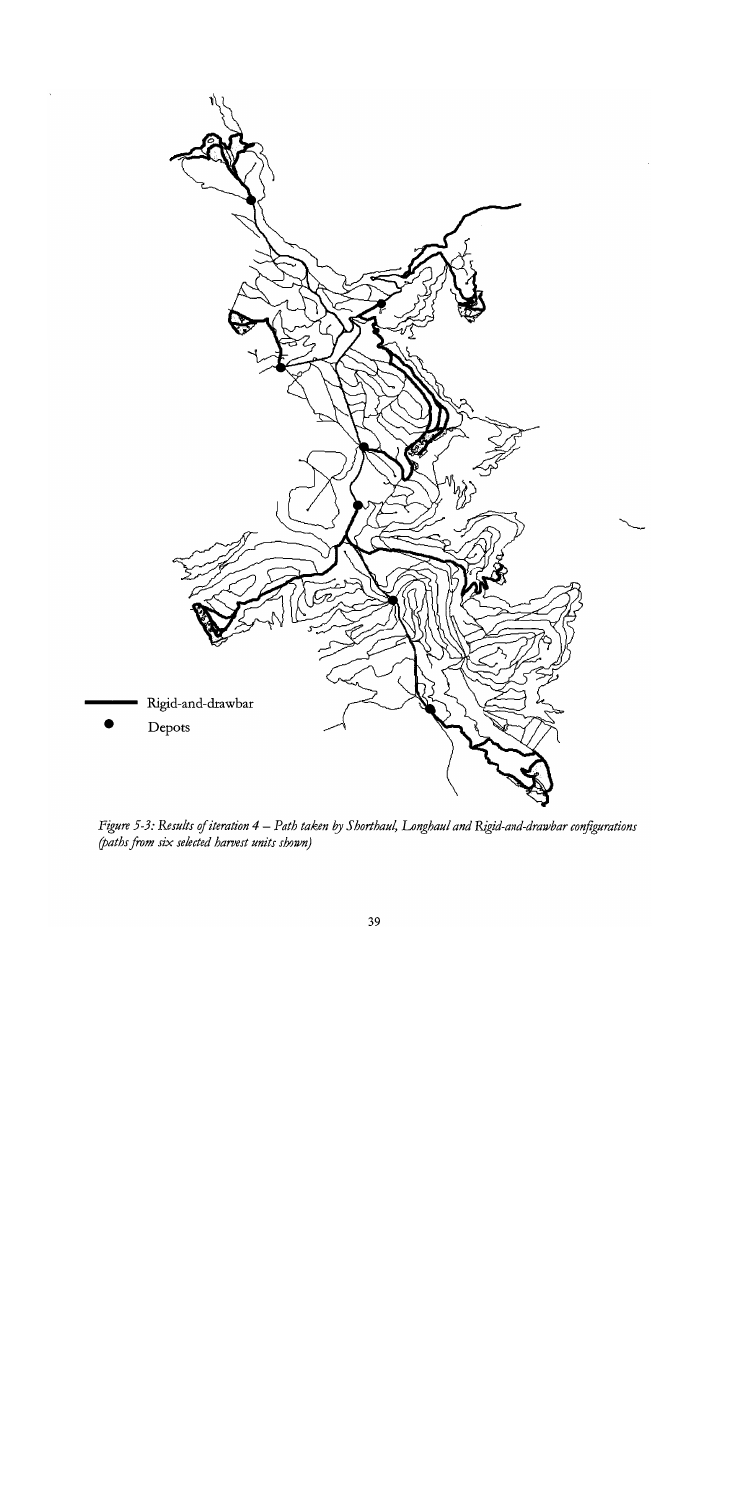

Figure 5-4: Rigid-and-drawbar harvesting sources (al paths shown)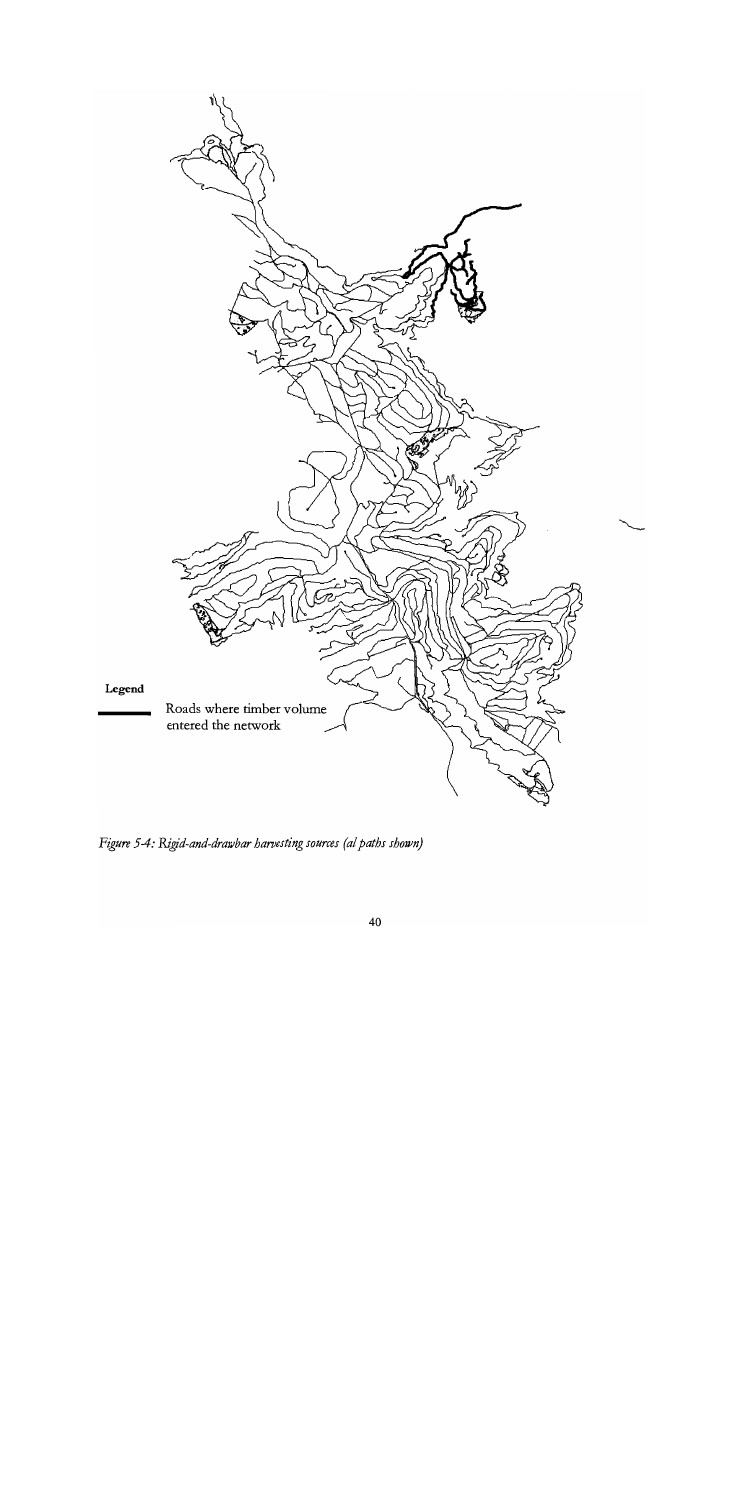## 6. CONCLUSIONS

The use of a geographical information system (GIS) road data set from the Elandshoogte plantation as a basis for determining the accessibility of plantation roads proved to be successful in this application. The GIS data set provided sufficient information that could be analyzed to determine vehicle accessibility. The computer simulation program OFFTRACK proved to be a useful method for this application.

Using NETWORK 2000 to determine the optimal road system for the three given vehicle configuration by minimizing the total cost was also successful. Repeated runs gave consistent results that provided both costs and routes consistent with actual transportation costs and routes. A sensitivity analysis was done by removing depots manually from the network. None of these analyses could improve on the NETWORK 2000 solution.

The accuracy of the GIS data sets were not considered in this study, and could be the focus of further studies. Field verification of the results also falls outside the context of this paper.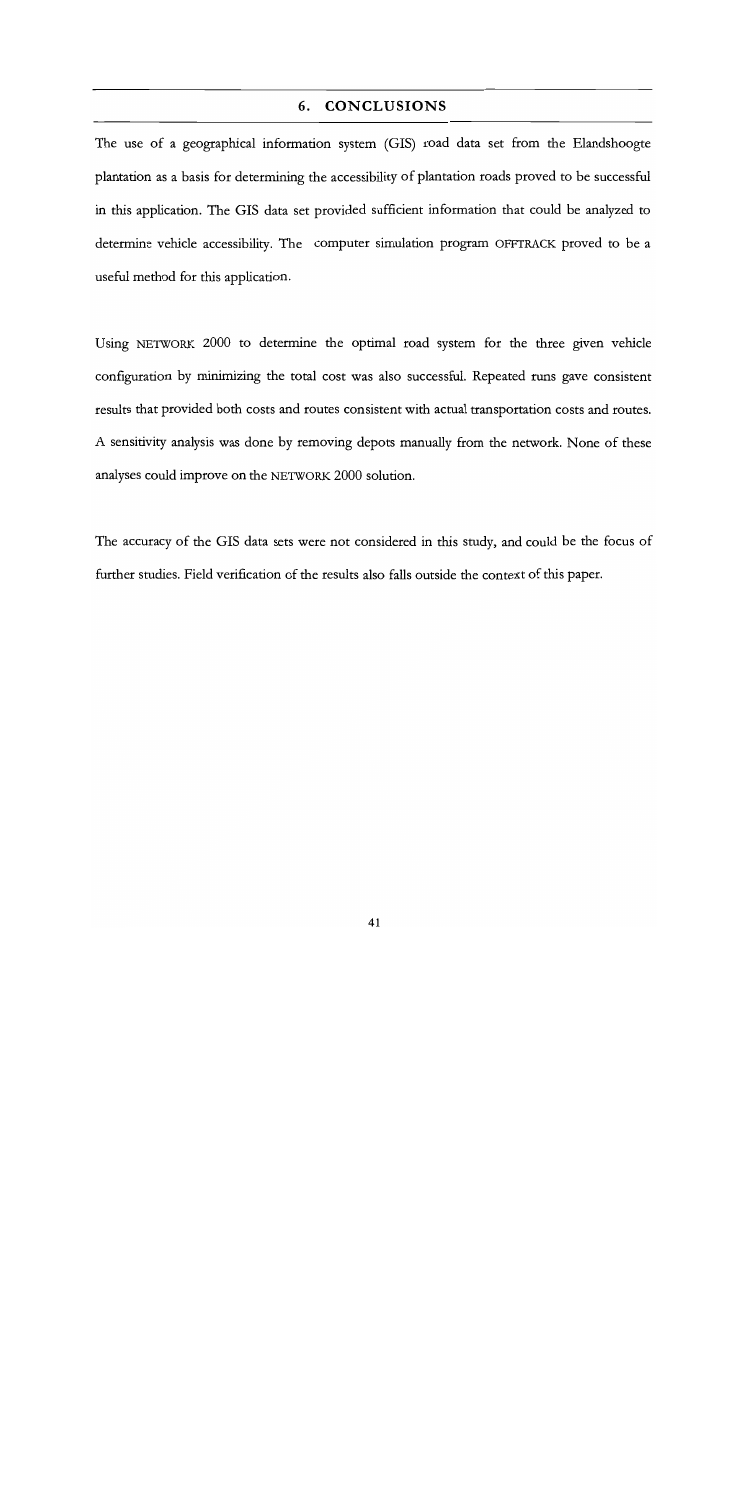#### 7. REFERENCE

- CAIN, C. and LANGDON, J.A., 1982. "A guide for Determining Minimum Road Width on Curves for Single-Lane Forest Roads". Engineering Field Notes, Volume 14, USDA Forest Service, April-June.
- CHUNG, W. and SESSIONS, J., 2000. NETWORK 2000, a program for optimizing large fixed and variable cost transportation problems. In Proceedings of the Eighth Symposium on Systems Analysis in Forest Resources. Edited by Arthaud, G. J. Society of American Foresters. Aspen, Colorado. (in press)
- ERKERT, T.W., 1989. Computer simulation of offtracking of struck and trailer combinations using forest roads. Master of Science paper. Department of Civil Engineering, Oregon State University, Corvallis, Oregon 97331. 89 pp.
- KIRBY, M., 1981. Timber Transport Examples, USDA Forest Service, Pacific Southwest Forest Range experiment station, Berkley, California.
- MOORE, T.L., 1987. An Empirical Evaluation of Three Network Analysis Programs used in the USDA Forest Service. Master of Science paper. Department of Civil Engineering, Oregon State University, Corvallis, Oregon. 102 pp.
- SESSIONS, J., 1985. A Heuristic Algorithm for the Solution of the Variable and Fixed Cost Transportation Problem. In Proceedings of the 1985 Symposium on Systems Analysis in Forest Resources. Edited by Dress and Field. Society of American Foresters. Athens, Georgia. December 9 – 11. pp. 324 – 336.
- SESSIONS, J. and SESSIONS, J.B., 1988. Network Analysis Using Microcomputers For Logging Planning. College of Forestry, Oregon State University, Corvallis, Oregon.
- SHEN, Z., 1988. Log Truck Scheduling by Network programming. Master of Forestry paper. Department of Forest Engineering, Oregon State University, Corvallis, Oregon 97331. 117 pp.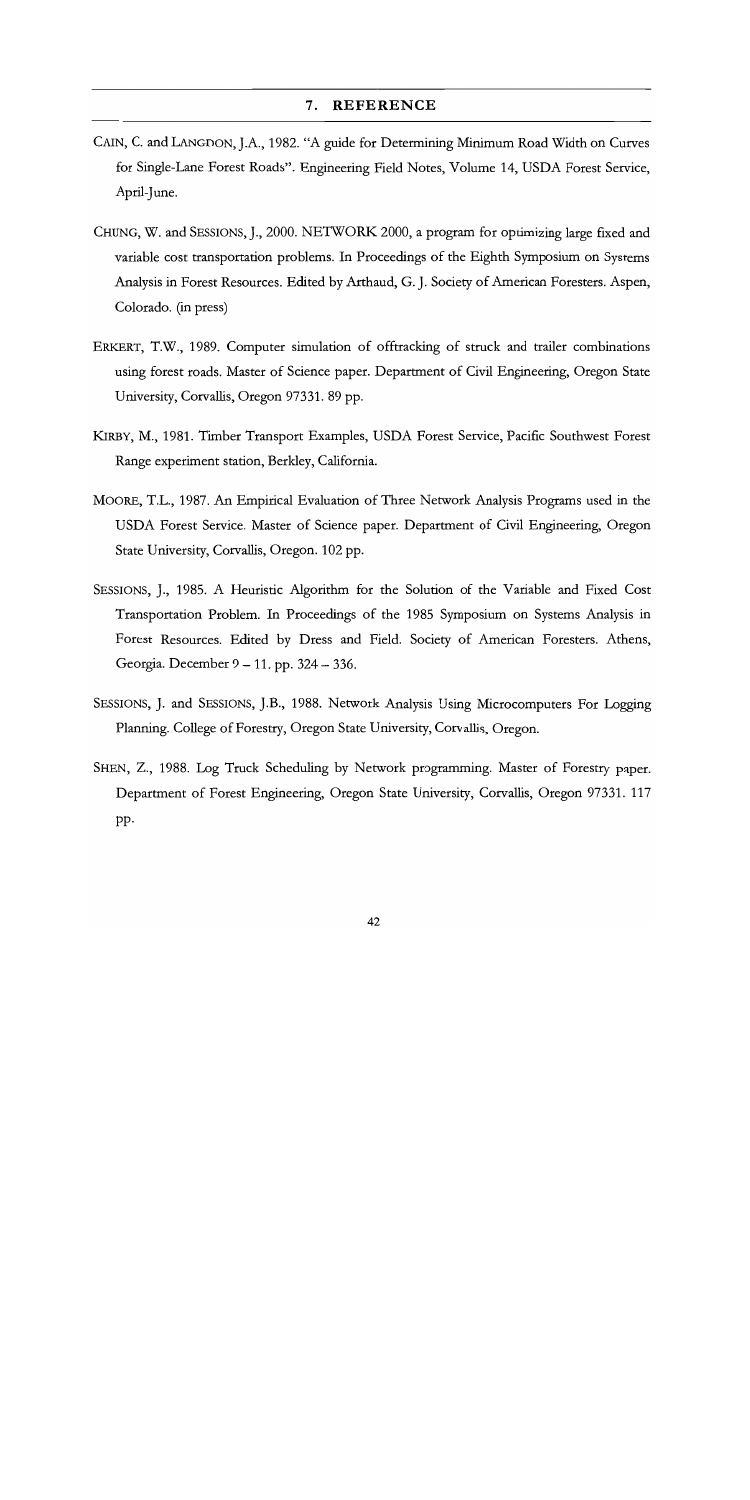- "Turning Ability and Off Tracking", SAE Recommended Practice, Society of Automotive Engineers. SAE J695b, SAE Handbook, 1964, pp 875 - 880.
- WONG, P., 1981. An Empirical evaluation of the Proration Option of MINCOST Network Program. USDA Forest Service Engineering Field notes. Washington D.C.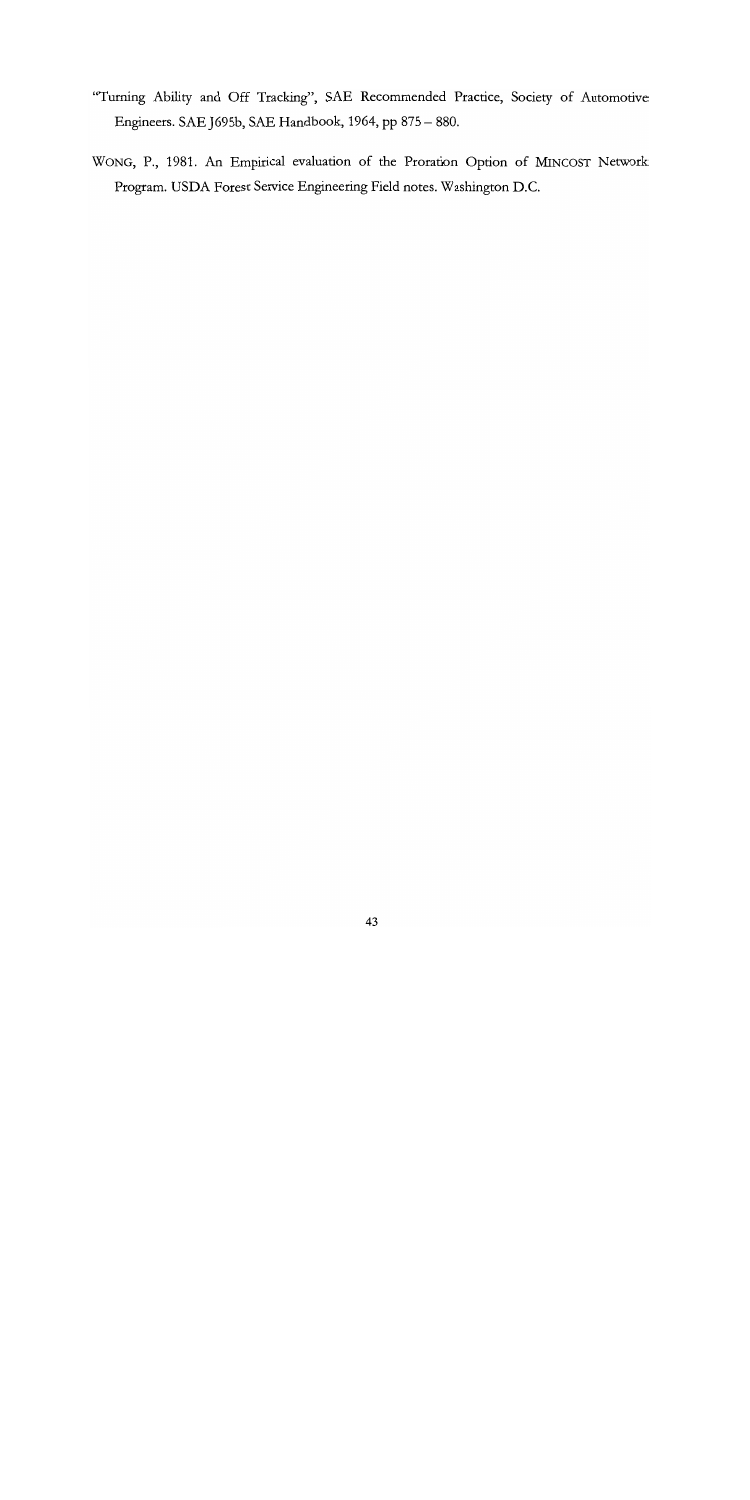# 8. APPENDIXES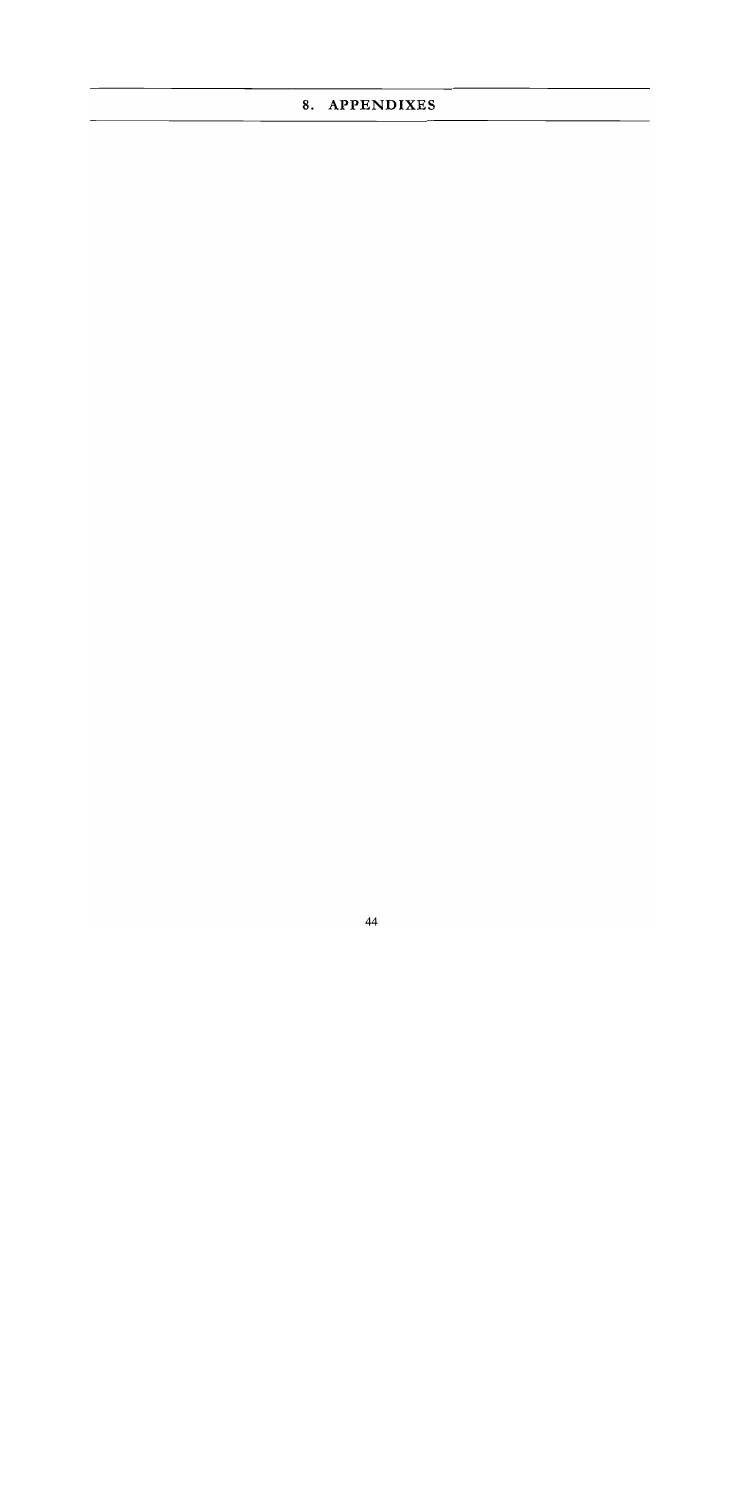### APPENDIX A

Option Base 1 Private Sub cmdCALCCURV\_Click()

COORDINATES.VBP recorded 6/7/2000 by Francois Oberhoizer

mmmmmmmmmmmmmmmmmmmmmmmmmmmmmmmmmmmmmmmmmmmmmmmmmmmmmmmmmmmmmmmm I PROGRAM TO CALCULATE ROAD CURVES AND FLEET ANGLES Francois Oberhoizer mmmmmmmmmmmmmmmmmmmmmmmmmmmmmmmmmmmmmmmmmmmmmmmmmmrnmmmmmmmmmmmmm road\_cr2.dxf Dim DATA1 As String Dim DATA2 As String fw\_line\*.txt (forward line input) Dim DATA3 As String fw\_ang\*.txt (forward line angle) Dim DATA4 As String Weed\*.txt (backward line input) Dim DATA5 As String fulidata road\* file (to be read in Offtrack) Dim DATA6 As String Dim DATA7 As String ENDS file: record first and last coordinates of each file Dim DATA8 As String COMBCURV\* file: X and Y coordinates of intersection Dim DATA9 As String COMCVANG\* file: The angle difference at intersections Dim DATA1O As String Tempcurv: contain all the coordinates of the intersections in a format that can be ''generated into a shapefile (Arc/Info) XScurves: file that contains the id of the roads in each COBCURV file Dim DATA11 As String Dim DATAl2 As String Tempcurv2 Problem\_R (Problem Roads) Dim DATA13 As String Dim DATA14 As String ' FULLDATA Back\_up Dim DATA15 As String 'RD backup Dim AA As String Dim BB As String Dim FIRSTX As Double Dim FIRSTY As Double Dim countvertex(1 0000) As Integer Dim X\_first(10000) As Double Dim X\_last(10000) As Double Dim Y\_first(10000) As Double Dim Y\_last(10000) As Double Dim cc(1 0000) As Integer Dim link\_counter(10000) As Integer Dim critangle As Double Dim ccounter(10000) As Integer Dim DATA(200000, 14) As Double Dim vec\_count(10000) As Integer Dim vector\_count(1 0000) As Integer Dim new\_vector\_count As Integer Dim vector\_in\_road(10000) As Integer Dim ENDS(4000, 4) As Double Dim countintersect(10000) As Integer Dim afterweed\_vector(1 0000) As Integer Dim TEMPORARRY(30) As Integer Dim XScurv(10000, 4) As Integer KILL all previous files first 'Kill "k:\Oberholf\HSU\mf\output\curves\_output\rd\*" 'Kill "k:\Oberholf\HSU\mf\output\curves\_output\fulldata\*" 'Kill "k:\Oberholf\HSU\mf\output\curves\_output\_backup\rd\*" 'Kill "k:\Oberholf\HSU\mf\output\curves\_output\_backup\fulldata\*" ========== STEP 1: WRITING COORDINATES TO ARC-INDIVIDUAL FILES ' This is where I read in the coordinates. The file ROAD\_CR2.DXF was ' "Ungenerated" from the ROADS coverage using the function ARCDXF. In this section the coordinates for each road arc are written to an individual road file (1177 files in total for Elandshoogte). These files are called FW\_LINE1177, which means the coordinates when looking forward from the start of the arc. DATA1 = "k:\oberholf\hsu\mf\vb\_programs\curves\road\_cr2.dxf" 'road\_cr2.DXF, dxf\_3.dxf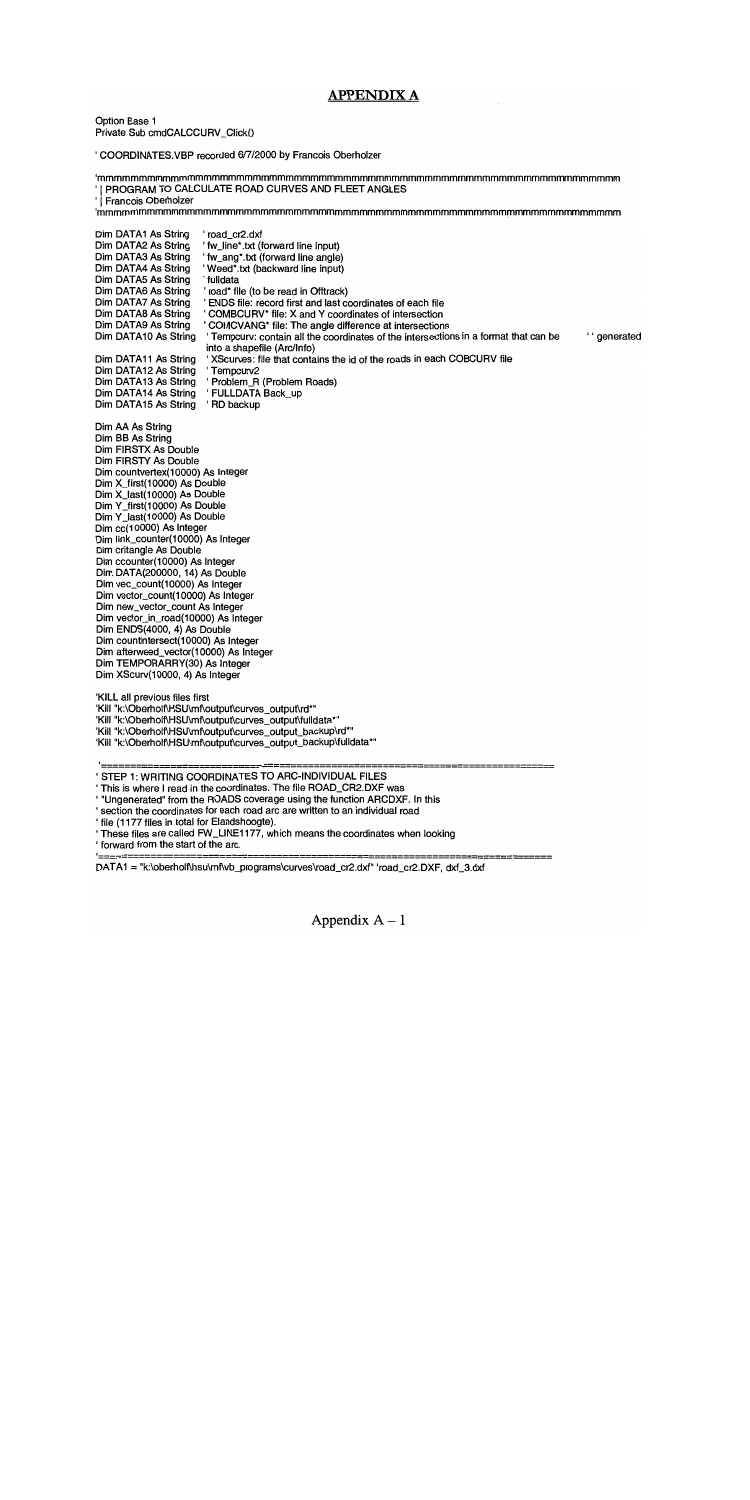Open DATA1 For Input As #1 Do While Not EOF(1) Input #1, AA If RTrim\$(LTrim\$(AA)) = "POLYLINE" Then If count\_roads > 0 Then Close #2  $VCount = 0$ End If count\_roads =  $count$  roads + 1 DATA2 = "k:\Oberholf\HSU\mf\output\curves\_output\fw\_line" + LTrim\$(RTrim\$(Str\$(count\_roads))) Open DATA2 For Output As #2  $E$ lself AA = "VERTEX" Then For  $M = 1$  To 3 Input #1, BB Next M Input #1, X Input #1,AA Input #1, Y Print #2, X, Y  $VCount = VCount + 1$ End If Loop Close #1 Close #2 '========= 'STEP 2: CALCULATING DISTANCES AND ANGLES - FORWARD (ROADS) Calculate the distances and angles in a forward direction For  $i = 1$  To count roads DATA2 = "k:\Oberholf\HSU\mf\output\curves\_output\fw\_line" + LTrim\$(RTrim\$(Str\$(i))) DATA3 = "k:\Oberholf\HSU\rnf\output\curves\_output\fw\_ang" + LTrim\$(RTrim\$(Str\$(i)))  $FIRSTX = 0$  $FIRST = 0$  $SECONDX = 0$  $SECONDY = 0$  $countertext(i) = 0$  $LENGTHOFLINE = 0$ SQRTLENGTHOFLINE = 0 COSALPHA=O  $ANGLES = 0$  $AZIMUTH = 0$  $HYP = 0$  $ADJ = 0$  $X_f$ first(i) = 0:  $X_f$  last(i) = 0  $Y$ \_first(i) = 0:  $Y$ \_last(i) = 0 Open DATA2 For Input As #2 Open DATA3 For Output As #3 Do While Not EOF(2) SECONDX = FIRSTX SECONDY = FIRSTY Input #2, FIRSTX, FIRSTY  $countvertex(i) = countvertex(i) + 1$ If countvertex $(i) = 1$  Then Print #3, FIRSTX, FIRSTY, LENGTHOFLINE, ANGLES SECONDX = FIRSTX SECONDY = FIRSTY Input #2, FIRSTX, FIRSTY  $countvertex(i) = countvertex(i) + 1$  $X_f$ irst(i) = SECONDX 'Use this to check for circular route  $Y$ <sub>\_</sub>first(i) = SECONDY 'Use this to check for circular route End If The angles start at the second node and look back at the first. SQRTLENGTHOFLINE = Abs(SECONDX - FIRSTX) ^ 2 + Abs(SECONDY - FIRSTY) ^ 2 LENGTHOFLINE = (SQRTLENGTHOFLINE) ^ 0.5 If (FIRSTX = SECONDX) And (SECONDY > FIRSTY) Then AZIMUTH = 180 End If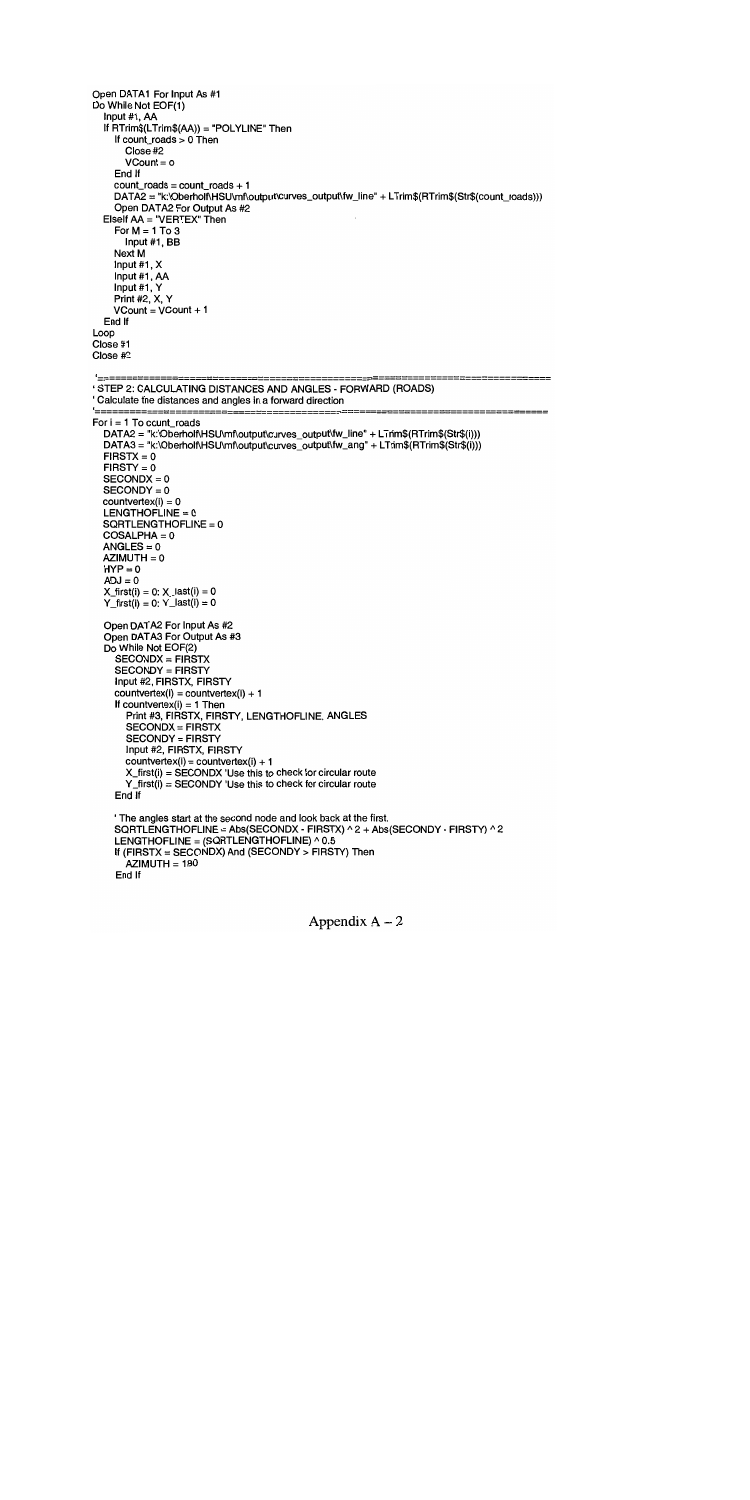```
If (FIRSTY = SECONDY) And (SECONDX> FIRSTX) Then
      AZIMUTH = 270End If
    If (FIRSTX = SECONDX) And (SECONDY < FIRSTY) Then
      AZIMUTH = 0End If
    If (FIRSTY = SECONDY) And (SECONDX < FIRSTX) Then
      AZIMUTH = 90End If
    If (SECONDX < FIRSTX) And (SECONDY < FIRSTY) Then
      SQRHYP = Abs(SECONDX - FIRSTX) \land 2 + Abs(SECONDY - FIRSTY) \land 2HYP = Sqr(SQRHYP)
      ADJ = FIRSTX - SECONDX
      COSALPHA = ADJ / HYP
      ANGLES = (1.570796 - Atn(COSALPHA / Sqr(1 - COSALPHA * COSALPHA))) * 180/3.1415926538979
      AZIMUTH = 90 - ANGLES
    End If
    If (SECONDX < FIRSTX) And (SECONDY> FIRSTY) Then
      SORHYP = (Abs(SECONDX - FIRSTX)) ^ 2 + (Abs(SECONDY - FIRSTY)) ^ 2
      HYP = Sqr(SQRHYP)
      ADJ = FIRSTX - SECONDX
      COSALPHA = ADJ / HYPANGLES = (1.570796 - Atn(COSALPHA / Sqr(1 - COSALPHA * COSALPHA))) * 180 / 3.1415926538979
      AZIMUTH = 90 + ANGLESEnd If
    If (SECONDX> FIRSTX) And (SECONDY> FIRSTY) Then
      SQRHYP = Abs(SECONDX - FIRSTX) <math>2 + Abs(SECONDY - FIRSTY) <math>2</math>HYP = Sqr(SQRHYP)
      ADJ =SECONDX- FIRSTX
      COSALPHA = ADJ / HYP
      ANGLES = (1.570796 - Atn(COSALPHA / Sqr(1 - COSALPHA * COSALPHA))) * 180 / 3.141 5926538979
      AZIMUTH = 270 - ANGLESEnd If
    If (SECONDX> FIRSTX) And (SECONDY < FIRSTY) Then
      SGRHYP = Abs(SECONDX - FIRSTX) \land 2 + Abs(SECONDY - FIRSTY) \land 2HYP = Sqr(SQRHYP)
      ADJ = SECONDX - FIRSTX
      COSALPHA = ADJ / HYP
      ANGLES = (1 .570796 - Atn(COSALPHA/ Sqr(1 - COSALPHA * COSALPHA))) * 180/ 3.1415926538979
      AZIMUTH = 270 + ANGLESEnd If
    Print #3, FIRSTX, FIRSTY, LENGTHOFLINE, AZIMUTH
  Loop
  Close #2
  Close #3
Next i
'=======
                                                                              .<br>.==========
STEP 3: WEED OUT ALL THE SHORT VECTORS
' In this section I will weed out all the short vectors that throw the data of.
All the sections <5 meters will be weeded out
Put all the data in an array first
count_vectors =0
For i = 1 To count_roads
  DATA3 = "k:\Oberholf\HSU\mf\output\curves_output\fw_ang" + LTrim$(RTrim$(Str$(i)))
  Open DATA3 For Input As #3
  Do While Not EOF(3)
    Input #3, X, Y, dist, angi
    vec\_count(i) = vec\_count(i) + 1count_vectors = count_vectors + 1
    DATA(count_vectors, 1) = i
    DATA(count_vectors, 2) = X
    DATA(count_vectors, 3) = Y
    DATA(count_vectors, 4) = dist
    DATA(count_vectors, 5) = angl
  Loop
  Close #3
Next i
```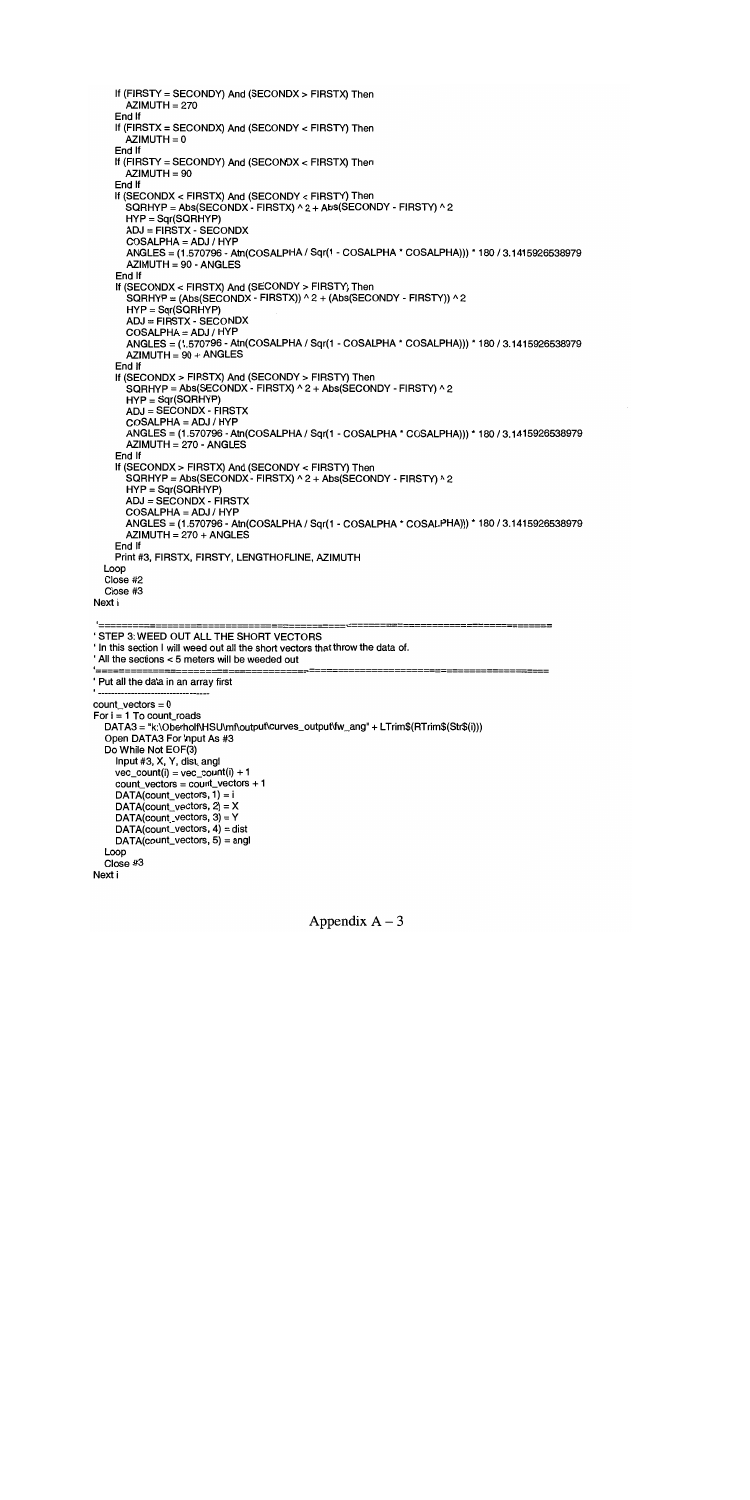Now look for all the road vectors that are shorter than 2 meters. Then look at the angle difference with the previous vector, and the next vector. Choose the angle difference with the least change, and the connect the current vector with the other associated vector. If the road vectors are between 2 and 5 meters, look for an angle difference of ' less than 2 degrees, and repeat the process described above. DATA7 = "k:\Oberholf\HSU\mf\output\curves\_output\ENDS.txt" Open DATA7 For Output As #7 For  $i = 1$  To count\_roads For  $j = 1$  To count\_vectors If  $DATA(j, 1) = i$  Then  $vector\_count(i) = vector\_count(i) + 1$ 'Record the first and the last COORDINATES of each arc here. Each arc START with 10 and END with 20 If vector\_count( $i$ ) = 1 Then Write #7, i, 10, DATA(j, 2), DATA(j, 3)  $E$ lself vector\_count(i) = vec\_count(i) Then Write #7, i, 20, DATA(j, 2), DATA(j, 3) End If Now get back to the weeding If vector\_count(i) >= 2 And vector\_count(i) < vec\_count(i) Then<br>If DATA(j, 4) < 2 Then<br>Check here for VECT 'Check here for VECTORS < 2m If DATA( $(i - 1)$ , 2) <> 0 Then If  $Abs((DATA(j, 5)) - DATA((j - 1), 5)) < 300$  Then back\_difference =  $Abs(DATA(i, 5) - DATA((i - 1), 5))$ End If If Abs(DATA(j, 5) - DATA((j + 1), 5)) < 300 Then front\_difference = Abs(DATA( $j$ , 5) - DATA( $(j + 1)$ , 5)) End If ElseIf DATA $(i - 1)$ , 2) = 0 Then If  $DATA((j - 2), 2) \ll 0$  Then If  $Abs([DATA(j, 5)) - DATA((j - 2), 5)) < 300$  Then back\_difference =  $Abs(DATA(j, 5) - DATA((j - 2), 5))$ End If If Abs(DATA(j, 5) - DATA((j + 1), 5)) < 300 Then front\_difference = Abs( $\overline{DATA}(j, 5)$  - DATA( $(j + 1), 5$ )) End If Elself DATA( $(j - 2)$ , 2) = 0 Then If  $Abs((DATA(j, 5)) - DATA((j - 3), 5)) < 300$  Then  $back\_difference = Abs(DATA(j, 5) - DATA((j - 3), 5))$ End If If Abs(DATA(j, 5) - DATA((j + 1), 5)) < 300 Then front\_difference =  $Abs(DATA(j, 5) - DATA((j + 1), 5))$ End If End If End If If DATA( $(i - 1)$ , 2) <> 0 Then If Abs((DATA(j, 5)) - DATA((J - 1), 5)) > 300 Then If DATA( $j$ , 5) > 300 Then  $back\_difference = ((360 - DATA(j, 5)) + DATA((j - 1), 5))$ Eiself DATA $(i - 1)$ , 5) > 300 Then back\_difference =  $DATA(j, 5) + (360 - DATA(j - 1, 5))$ End If End If Elself DATA( $(j - 1)$ , 2) = 0 Then If DATA(( $j - 2$ ),  $2$ )  $\leq 0$  Then If Abs((DATA(j, 5)) - DATA((J - 2), 5)) > 300 Then If  $DATA(j, 5) > 300$  Then back\_difference = -((360 - DATA(J, 5)) + DATA((J - 2), 5)) Elself DATA $(i - 2)$ , 5) > 300 Then  $back\_difference = DATA(j, 5) + (360 - DATA((j - 2), 5))$ End If End If Elself DATA $((j - 2), 2) = 0$  Then If Abs((DATA( $j$ , 5)) - DATA( $(j - 3)$ , 5)) > 300 Then If DATA $(j, 5) > 300$  Then  $back\_difference = -(360 - DATA(j, 5)) + DATA((j - 3), 5)$ )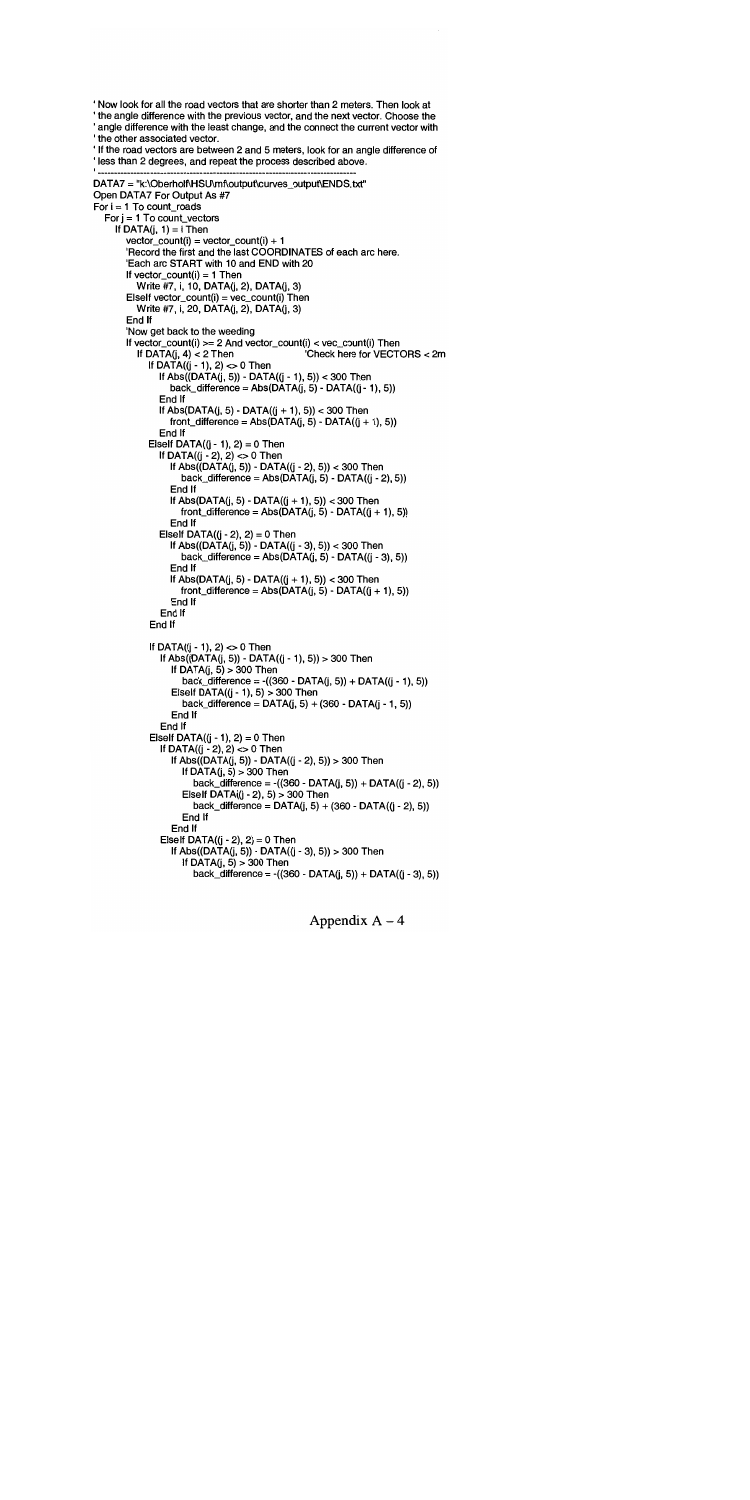```
Elself DATA((j - 3), 5) > 300 Then
        back_difference = DATA(j, 5) + (360 - DATA((j - 3), 5))End If
    End If
  End If
End If
If Abs((DATA(j, 5)) - DATA((j + 1), 5)) > 300 Then
  If DATA(i, 5) > 300 Then
    front\_difference = -(360 - DATA(j, 5)) + DATA((j + 1), 5))Elself DATA((i - 1), 5) > 300 Then
    front\_difference = DATA(j, 5) + (360 - DATA(j + 1, 5))End If
End If
If Abs(back_difference) < Abs(front_difference) Then
  Use points (j-2) and (j)The angles start at the second node and look back at the first.
  If DATA((i - 2), 2) \leq 0 Then<br>FIRSTX = DATA(j, 2): FIRSTY = DATA(j, 3)
    FIRSTX = DATA(j, 2):SECONDX = DATA((j - 2), 2): SECONDY = DATA((j - 2), 3)ElseIf DATA((j - 2), 2) = 0 Then
    If DATA((i - 3), 2) < > 0 Then<br>FIRSTX = DATA(i, 2):
                               FIRSTY = DATA(j, 3)SECONDX = DATA((j - 3), 2): SECONDY = DATA((j - 3), 3)Elself DATA((i - 3), 2) = 0 Then
      FIRSTX = DATA(j, 2): FIRSTY = DATA(j, 3)SECONDX = DATA((j - 4), 2): SECONDY = DATA((j - 4), 3)End If
  End If
  SQRTLENGTHOFLINE = Abs(SECONDX - FIRSTX) ^ 2 + Abs(SECONDY - FIRSTY) ^ 2
  LENGTHOFLINE = (SQRTLENGTHOFLINE) ^ 0.5
  If (FIRSTX = SECONDX) And (SECONDY> FIRSTY) Then
    AZIMUTH = 180End If
  If (FIRSTY = SECONDY) And (SECONDX> FIRSTX) Then
    AZIMUTH = 270End If
  If (FIRSTX = SECONDX) And (SECONDY < FIRSTY) Then
    AZIMUTH = 0End If
  If (FIRSTY = SECONDY) And (SECONDX < FIRSTX) Then
    AZIMUTH = 90End If
  If (SECONDX < FIRSTX) And (SECONDY < FIRSTY) Then
    SQRHYP = Abs(SECONDX - FIRSTX) ^{\wedge} 2 + Abs(SECONDY - FIRSTY) ^{\wedge} 2
    HYP = Sqr(SQRHYP)
    ADJ = FIRSTX - SECONDX
    COSALPHA=ADJ/HYP
    ANGLES = (1.570796 - Atn(COSALPHA / Sqr(1 - COSALPHA * COSALPHA))) * 180/3.1415926538979
    AZIMUTH = 90 - ANGLESEnd If
  If (SECONDX < FIRSTX) And (SECONDY> FIRSTY) Then
     SQRHYP = (Abs(SECONDX - FIRSTX)) ^ 2 + (Abs(SECONDY - FIRSTY)) ^ 2
    HYP = Sqr(SQRHYP)
    ADJ = FIRSTX - SECONDX
    COSALPHA = ADJ / HYP
    ANGLES = (1 .570796 - Atn(COSALPHA/Sqr(1 - COSALPHA * COSALPHA))) * 180/3.1415926538979
    AZIMUTH = 90 + ANGLESEnd If
  If (SECONDX > FIRSTX) And (SECONDY > FIRSTY) Then
     SGRHYP = Abs(SECONDX - FIRSTX) ^2 + Abs(SECONDY - FIRSTY) ^2HYP = Sqr(SQRHYP)
     ADJ = SECONDX - FIRSTX
     COSALPHA = ADJ / HYP
    ANGLES = (1.570796 - Atn(COSALPHA / Sqr(1 - COSALPHA * COSALPHA))) * 180 / 3.1415926538979
     AZIMUTH = 270 - ANGLES
  End If
   If (SECONDX> FIRSTX) And (SECONDY < FIRSTY) Then
     SGRHYP = Abs(SECONDX - FIRSTX) <sub>2</sub> + Abs(SECONDY - FIRSTY) <sub>2</sub>
```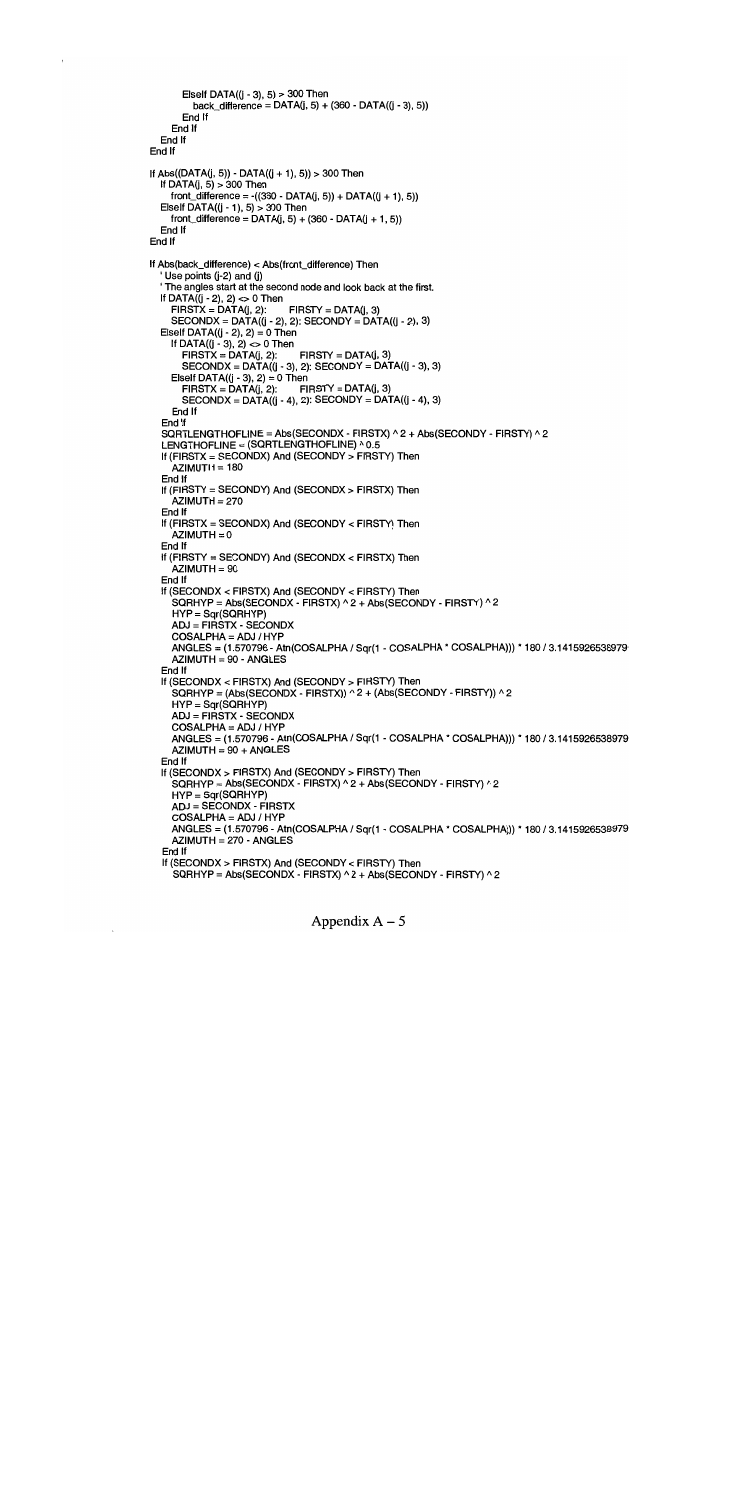```
HYP = Sqr(SQRHYP)
    ADJ = SECONDX - FIRSTX
    COSALPHA = ADJ / HYP
    ANGLES = (1.570796 - Atn(COSALPHA/ Sqr(1 - COSALPHA * COSALPHA))) * 180 / 3.1415926538979
    AZIMUTH = 270 + ANGLESEnd If
  DATA(j, 4) = LENGTHOFLINEDATA(j, 5) = AZIMUTHFor pp = 1 To 7
    DATA((j - 1), pp) = 0Next pp
Elself Abs(back_difference) >= Abs(front_difference) And j < count_vectors Then
  Use points (i-1) and (i+1)The angles start at the second node and look back at the first.
  If DATA(i - 1), 2) <> 0 Then
    FIRSTX = DATA((j + 1), 2): FIRSTY = DATA((j + 1), 3)SECONDX = DATA((j - 1), 2): SECONDY = DATA((j - 1), 3)Elself DATA((j - 1), 2) = 0 Then
    If DATA((j - 2), 2) <> 0 Then<br>
FIRSTX = DATA((j + 1), 2): FIRSTY = DATA((j + 1), 3)
      FIRSTX = DATA((j + 1), 2):
      SECONDX = DATA((j - 2), 2): SECONDY = DATA((j - 2), 3)Elseif DATA((j - 2), 2) = 0 Then<br>FIRSTX = DATA((j + 1), 2): FIRSTY = DATA((j + 1), 3)
      FIRSTX = DATA((j + 1), 2):
      SECONDX = DATA((j - 3), 2): SECONDY = DATA((j - 3), 3)End If
  End If
  SQRTLENGTHOFLINE = Abs(SECONDX - FIRSTX) ^ 2 + Abs(SECONDY - FIRSTY) ^ 2
  LENGTHOFLINE = (SQRTLENGTHOFLINE) ^ 0.5
  If (FIRSTX = SECONDX) And (SECONDY > FIRSTY) Then
    AZIMUTH = 180End If
  If (FIRSTY = SECONDY) And (SECONDX> FIRSTX) Then
    \overline{AZIMUTH} = 270End If
  If (FIRSTX = SECONDX) And (SECONDY < FIRSTY) Then
    AZIMUTH = 0End If
  If (FIRSTY = SECONDY) And (SECONDX < FIRSTX) Then
    AZIMUTH = 90End If
  If (SECONDX < FIRSTX) And (SECONDY < FIRSTY) Then
    SQRHYP = Abs(SECONDX - FIRSTX) A 2 + Abs(SECONDY - FIRSTY) A 2
    HYP = Sqr(SQRHYP)ADJ = FIRSTX - SECONDX
    COSALPHA = ADJ / HYP
    ANGLES = (1.570796 - Atn(COSALPHA / Sqr(1 - COSALPHA * COSALPHA))) * 180 / 3.1415926538979
    AZIMUTH =90-ANGLES
  End If
  If (SECONDX < FIRSTX) And (SECONDY> FIRSTY) Then
    \text{SQRHYP} = \text{(Abs}(\text{SECONDX} - \text{FIRSTX}) \wedge 2 + \text{(Abs}(\text{SECONDY} - \text{FIRSTY})) \wedge 2HYP = Sqr(SQRHYP)
    ADJ = FIRSTX - SECONDX
    COSALPHA = ADJ / HYP
    ANGLES = (1.570796 - Atn(COSALPHA / Sqr(i - COSALPHA * COSALPHA))) * 180 / 3.141 5926538979
    AZIMUTH = 90 + ANGLESEnd If
  If (SECONDX> FIRSTX) And (SECONDY> FIRSTY) Then
    SGRHYP = Abs(SECONDX - FIRSTX) \wedge 2 + Abs(SECONDY - FIRSTY) \wedge 2HYP = Sqr(SQRHYP)
    ADJ = SECONDX - FIRSTX
    COSALPHA = ADJ / HYP
    ANGLES = (1.570796 - Atn(COSALPHA / Sqr(i COSALPHA * COSALPHA))) * 180 / 3.1415926538979
    AZIMUTH = 270 - ANGLES
  End If
  If (SECONDX> FIRSTX) And (SECONDY < FIRSTY) Then
    SQRHYP = Abs(SECONDX - FIRSTX) \land 2 + Abs(SECONDY - FIRSTY) \land 2HYP = Sqr(SQRHYP)
    ADJ = SECONDX - FIRSTX
    COSALPHA = ADJ / HYP
    ANGLES = (1.570796 - Atn(COSALPHA / Sqr(i - COSALPHA * COSALPHA))) * 180 / 3.1415926538979
```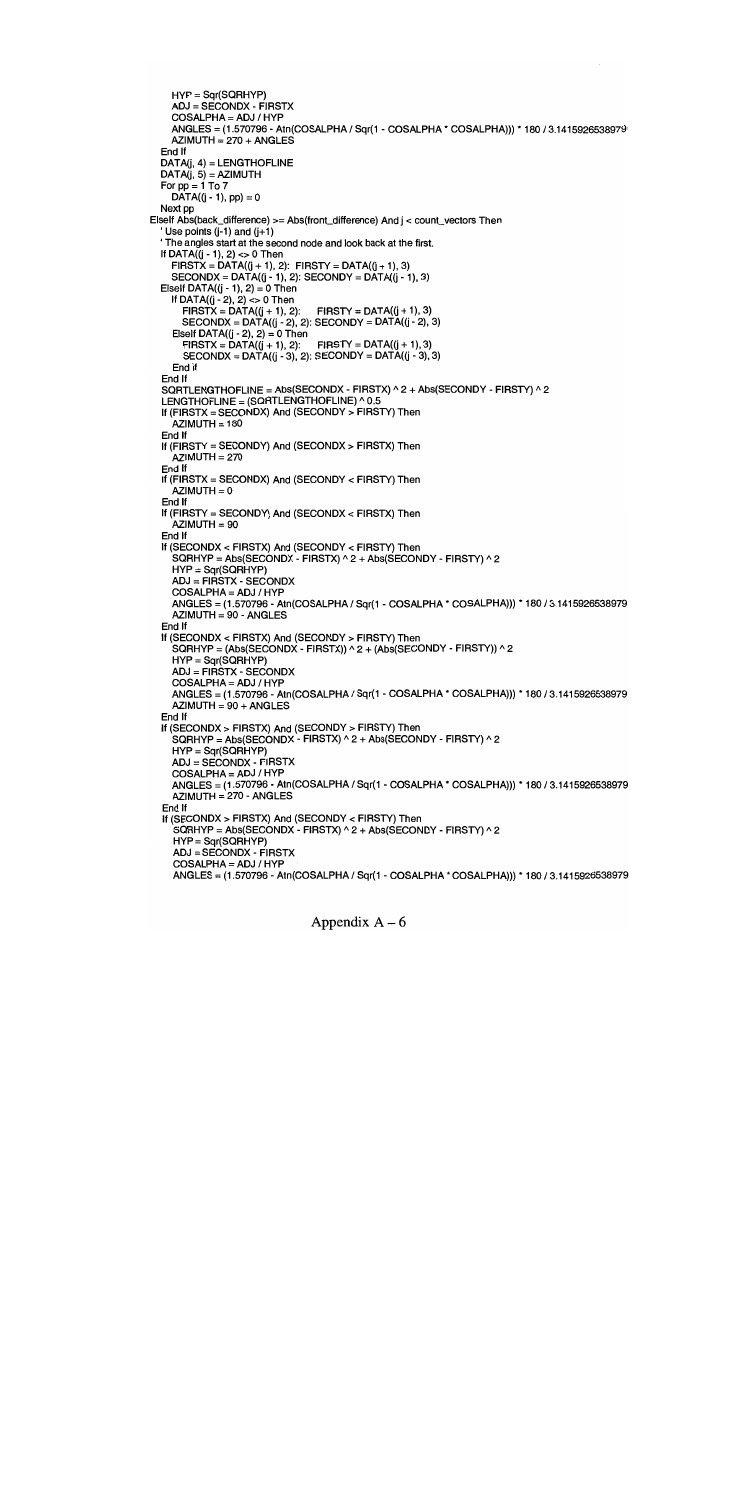```
AZIMUTH = 270 + ANGLES
    End If
    DATA((j + 1), 4) = LENGTHOFLINEDATA(\ddot{y} + 1), 5) = AZIMUTHFor pp = 1 To 7
       DATA(j, pp) = 0Next pp
  End If
End If
If DATA(j, 4) >= 2 And DATA(j, 4) < 7 Then Check here for VECTORS > 2m and < 5m
  If DATA((j - 1), 2) < 0 Then
    If Abs((DATA(j, 5)) - DATA((j - 1), 5)) < 300 Then
       back\_difference = Abs(DATA(j, 5) - DATA((j - 1), 5))End If
    If Abs(DATA(i, 5) - DATA((i + 1), 5)) < 300 Then
       front\_difference = Abs(DATA(j, 5) - DATA((j + 1), 5))End If
  Elself DATA(i - 1), 2) = 0 Then
    If DATA((j - 2), 2) \leq 0 Then
       If Abs((DATA(j, 5)) - DATA((j - 2), 5)) < 300 Then
          back_difference = Abs(DATA(j, 5) - DATA((j - 2), 5))End If
       If Abs(DATA(j, 5) - DATA((j + 1), 5)) < 300 Then
          front\_difference = Abs(DATA(j, 5) - DATA((j + 1), 5))End If
    ElseIf DATA(j - 2), 2) = 0 Then
       If Abs((DATA(i, 5)) - DATA((i - 3), 5)) < 300 Then
         back_difference = Abs(DATA(j, 5) - DATA((j - 3), 5))
       End If
       If Abs(DATA(j, 5) - DATA((j + 1), 5)) < 300 Then
          front_difference = Abs(DATA(i, 5) - DATA((i + 1), 5))End If
    End If
  End If
  If DATA(j - 1), 2) \leq 0 Then
    If \text{Abs}((\text{DATA}(j, 5)) - \text{DATA}(j - 1), 5)) > 300 Then
       If DATA(j, 5) > 300 Then
          back_difference = -((360 - DATA(J, 5)) + DATA((j - 1), 5))
       Elself DATA((j - 1), 5) > 300 Then
          back\_difference = DATA(j, 5) + (360 - DATA(j - 1, 5))End If
    End If
  Elself DATA((j - 1), 2) = 0 Then
     If DATA((j - 2), 2) \infty 0 Then
        If Abs((DATA(j, 5)) - DATA((J - 2), 5)) > 300 Then
          If DATA(j, 5) > 300 Then
            back\_difference = ((360 - DATA(j, 5)) + DATA((j - 2), 5))Elself DATA((j - 2), 5) > 300 Then
            back_difference = DATA(j, 5) + (360 - DATA((j - 2), 5))End If
       End If
    Elself DATA(i - 2), 2) = 0 Then
       If Abs((DATA(j, 5)) - DATA((j - 3), 5)) > 300 Then
          If DATA(j, 5) > 300 Then
            back\_difference = -(360 - DATA(j, 5)) + DATA((j - 3), 5))Elself DATA((i - 3), 5) > 300 Then
            back_difference = DATA(j, 5) + (360 - DATA((j - 3), 5))End If
       End If
    End If
  End If
  If Abs((DATA(j, 5)) - DATA((j + 1), 5)) > 300 Then
    If DATA(j, 5) > 300 Then
       front\_difference = ((360 - DATA(j, 5)) + DATA((j + 1), 5))ElseIf DATA(i - 1), 5) > 300 Then
       front\_difference = DATA(j, 5) + (360 - DATA(j + 1, 5))End If
  End If
  If Abs(back_difference) <2 Or Abs(front_difference) <2 Then
    If Abs(back_difference) < Abs(front_difference) Then
```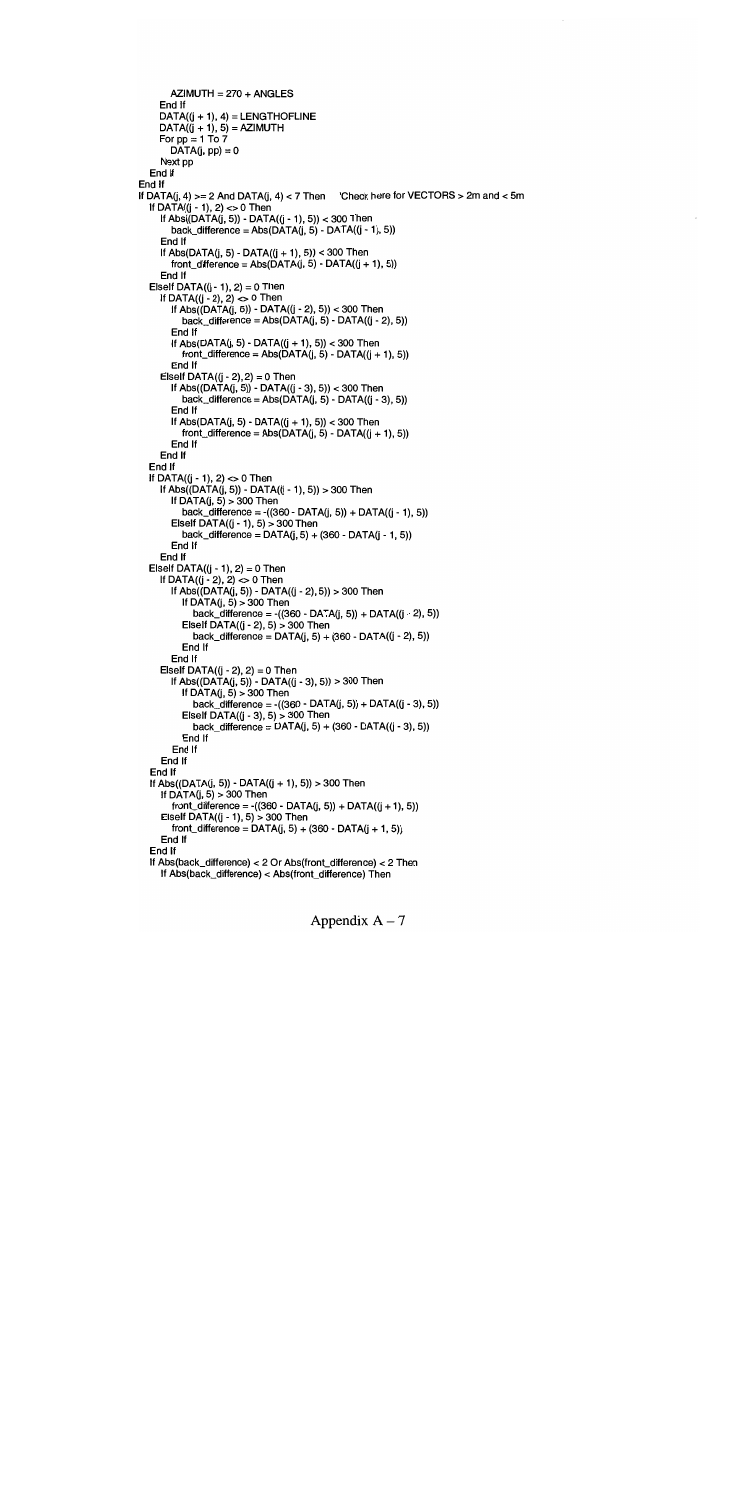```
Use points (j-2) and (j)
 The angles start at the second node and look back at the first.
 If DATA((j - 2), 2) <> 0 Then<br>FIRSTX = DATA(i, 2): FIRSTY = DATA(i, 3)
   FIRSTX = DATA(j, 2):
    SECONDX = DATA((j - 2), 2): SECONDY = DATA((j - 2), 3)ElseIf DATA((j - 2), 2) = 0 Then
    If DATA((j - 3), 2) <> 0 Then<br>FIRSTX = DATA(j, 2): FIRSTY = DATA(j, 3)
      FIRSTX = DATA(j, 2):
      SECONDX = DATA((j - 3), 2): SECONDY = DATA((j - 3), 3)Elself DATA((j - 3), 2) = 0 Then<br>FIRSTX = DATA(j, 2): FIRSTY = DATA(j, 3)
      FIRSTX = DATA(j, 2):
      SECONDX = DATA((j - 4), 2): SECONDY = DATA((j - 4), 3)End If
 End If
 SQRTLENGTHOFLINE = Abs(SECONDX- FIRSTX) A 2 + Abs(SECONDY - FIRSTY) A 2
 LENGTHOFLINE = (SQRTLENGTHOFLINE) ^ 0.5
 If (FIRSTX = SECONDX) And (SECONDY> FIRSTY) Then
    \DeltaZIMUTH = 180
 End If
 If (FIRSTY = SECONDY) And (SECONDX> FIRSTX) Then
    AZIMUTH = 270
 End If
 If (FIRSTX = SECONDX) And (SECONDY < FIRSTY) Then
    AZIMUTH = 0End If
 If (FIRSTY = SECONDY) And (SECONDX < FIRSTX) Then
    AZIMUTH = 90
 End If
 If (SECONDX < FIRSTX) And (SECONDY < FIRSTY) Then
    SGRHYP = Abs(SECONDX - FIRSTX) <math>2 + Abs(SECONDY - FIRSTY) <math>2</math>HYP = Sqr(SQRHYP)
    ADJ = FIRSTX - SECONDX
    COSALPHA=ADJ/HYP
    ANGLES = (1.570796 - Atn(COSALPHA / Sqr(1 - COSALPHA * COSALPHA))) * 180/3.1415926538979
    AZIMUTH = 90-ANGLES
  End If
 If (SECONDX < FIRSTX) And (SECONDY> FIRSTY) Then
    \text{SQRHYP} = \text{(Abs}(\text{SECONDX} \cdot \text{FIRSTX)}) \wedge 2 + \text{(Abs}(\text{SECONDY} \cdot \text{FIRSTY})) \wedge 2HYP = Sqr(SQRHYP)
    ADJ = FIRSTX - SECONDX
    COSALPHA = ADJ / HYP
    ANGLES = (1.570796 - Atn(COSALPHA / Sqr(1 - COSALPHA * COSALPHA))) * 180/3.1415926538979
    AZIMUTH = 90 + ANGLESEnd If
 If (SECONDX> FIRSTX) And (SECONDY> FIRSTY) Then
    SGRHYP = Abs(SECONDX - FIRSTX) <sub>2</sub> + Abs(SECONDY - FIRSTY) <sub>2</sub>HYP = Sqr(SQRHYP)ADJ = SECONDX - FIRSTX
    COSALPHA = ADJ / HYP
    ANGLES = (1.570796 - Atn(COSALPHA / Sqr(1 - COSALPHA * COSALPHA))) * 180 / 3.1415926538979
    AZIMUTH = 270 - ANGLES
  End If
  If (SECONDX> FIRSTX) And (SECONDY < FIRSTY) Then
    SQRHYP = Abs(SECONDX - FIRSTX) <sub>2</sub> + Abs(SECONDY - FIRSTY) <sub>2</sub>HYP = Sqr(SQRHYP)
    ADJ = SECONDX - FIRSTX
    COSALPHA = ADJ / HYP
    ANGLES = (1.570796 - Atn(COSALPHA / Sqr(1 - COSALPHA * COSALPHA))) * 180 / 3.1415926538979
    AZIMUTH = 270 + ANGLESEnd If
  DATA(j, 4) = LENGTHOFLINEDATA(j, 5) = AZIMUTHFor pp = 1 To 7DATA((j - 1), pp) = 0Next pp
ElseIf Abs(back_difference) >= Abs(front_difference) And j < count_vectors Then
  Use points (j-1) and (j+1)The angles start at the second node and look back at the first.
  If DATA((i - 1), 2) < > 0 Then
    FIRSTX = DATA((i + 1), 2): FIRSTY = DATA((i + 1), 3)
```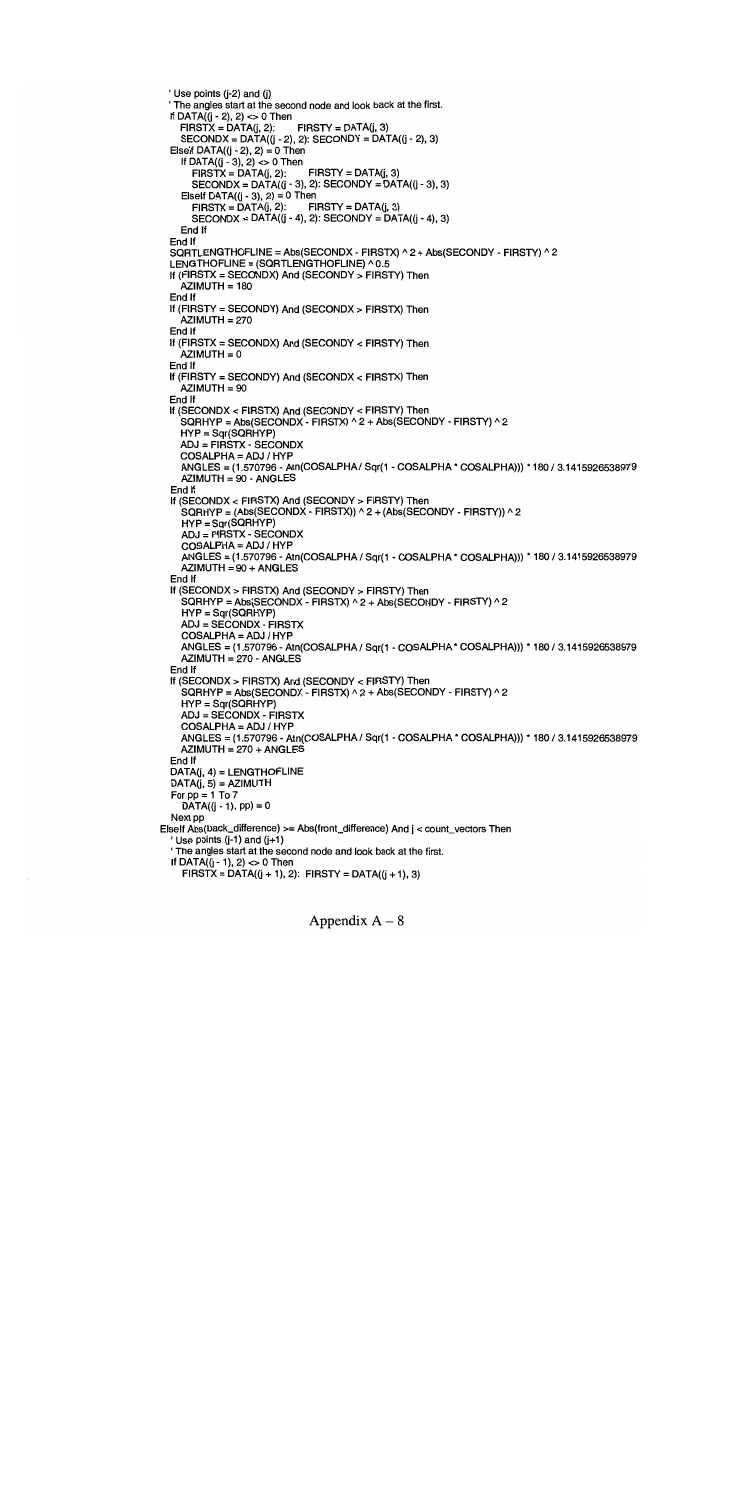```
SECONDX = DATA((j - 1), 2): SECONDY = DATA((j - 1), 3)Elself DATA((i - 1), 2) = 0 Then
          If DATA((j - 2), 2) <> 0 Then<br>FIRSTX = DATA((j + 1), 2); FIRSTY = DATA((j + 1), 3)
             FIRSTX = DATA((j + 1), 2):
             SECONDX = DATA((j - 2), 2): SECONDY = DATA((j - 2), 3)Elself DATA((i - 2), 2) = 0 Then
             FIRSTX = DATA((j + 1), 2): FIRSTY = DATA((j + 1), 3)SECONDX = DATA((j - 3), 2): SECONDY = DATA((j - 3), 3)End If
        End If
        SQRTLENGTHOFLINE = Abs(SECONDX - FIRSTX) ^ 2 + Abs(SECONDY - FIRSTY) ^ 2
        LENGTHOFLINE = (SQRTLENGTHOFLINE) ^ 0.5
        If (FIRSTX = SECONDX) And (SECONDY> FIRSTY) Then
          AZIMUTH = 180End If
        If (FIRSTY = SECONDY) And (SECONDX> FIRSTX) Then
          AZIMUTH = 270End If
        If (FIRSTX = SECONDX) And (SECONDY < FIRSTY) Then
          \overline{AZIMUTH} = 0End If
        If (FIRSTY = SECONDY) And (SECONDX < FIRSTX) Then
          AZIMUTH = 90End If
        If (SECONDX < FIRSTX) And (SECONDY < FIRSTY) Then
          SGRHYP = Abs(SECONDX - FIRSTX) \wedge 2 + Abs(SECONDY - FIRSTY) \wedge 2HYP = Sqr(SQRHYP)
          ADJ = FIRSTX - SECONDX
          COSALPHA = ADJ / HYP
          ANGLES = (1.570796 - Atn(COSALPHA / Sqr(1 - COSALPHA COSALPHA))) * 180/3.1415926538979
          AZIMUTH = 90-ANGLES
        End If
        If (SECONDX < FIRSTX) And (SECONDY > FIRSTY) Then
          \overrightarrow{SQRHYP} = (Abs(SECONDX - FIRSTX)) \wedge 2 + (Abs(SECONDY - FIRSTY)) \wedge 2HYP = Sqr(SQRHYP)ADJ = FIRSTX - SECONDX
          COSALPHA = ADJ / HYP
          ANGLES = (1.570796 - Atn(COSALPHA / Sqr(1 - COSALPHA COSALPHA))) * 180 / 3.1415926538979
          AZIMUTH = 90 + ANGLESEnd If
        If (SECONDX> FIRSTX) And (SECONDY> FIRSTY) Then
          SORHYP = Abs(SECONDX - FIRSTX) \cdot 2 + Abs(SECONDY - FIRSTY) \cdot 2HYP = Sqr(SQRHYP)ADJ = SECONDX - FIRSTX
          COSALPHA = ADJ / HYP
          ANGLES = (1.570796 - Atn(COSALPHA / Sqr(1 - COSALPHA * COSALPHA))) * 180 / 3.1415926538979
          AZIMUTH = 270 - ANGLESEnd If
        If (SECONDX> FIRSTX) And (SECONDY < FIRSTY) Then
          SORHYP = Abs(SECONDX - FIRSTX) \land 2 + Abs(SECONDY - FIRSTY) \land 2HYP = Sar(SQRHYP)
          ADJ = SECONDX - FIRSTX
          COSALPHA = ADJ / HYP
          ANGLES = (1.570796 - Atn(COSALPHA / Sqr(1 - COSALPHA * COSALPHA))) * 180 / 3.1415926538979
          AZIMUTH = 270 + ANGLESEnd If
        DATA((j + 1), 4) = LENGTHOFLINEDATA((j + 1), 5) = AZIMUTHFor pp = 1 To 7DATA(j, pp) = 0Next pp
      End If
    End If
  End If
End If
```
End If Next j Next i Close #7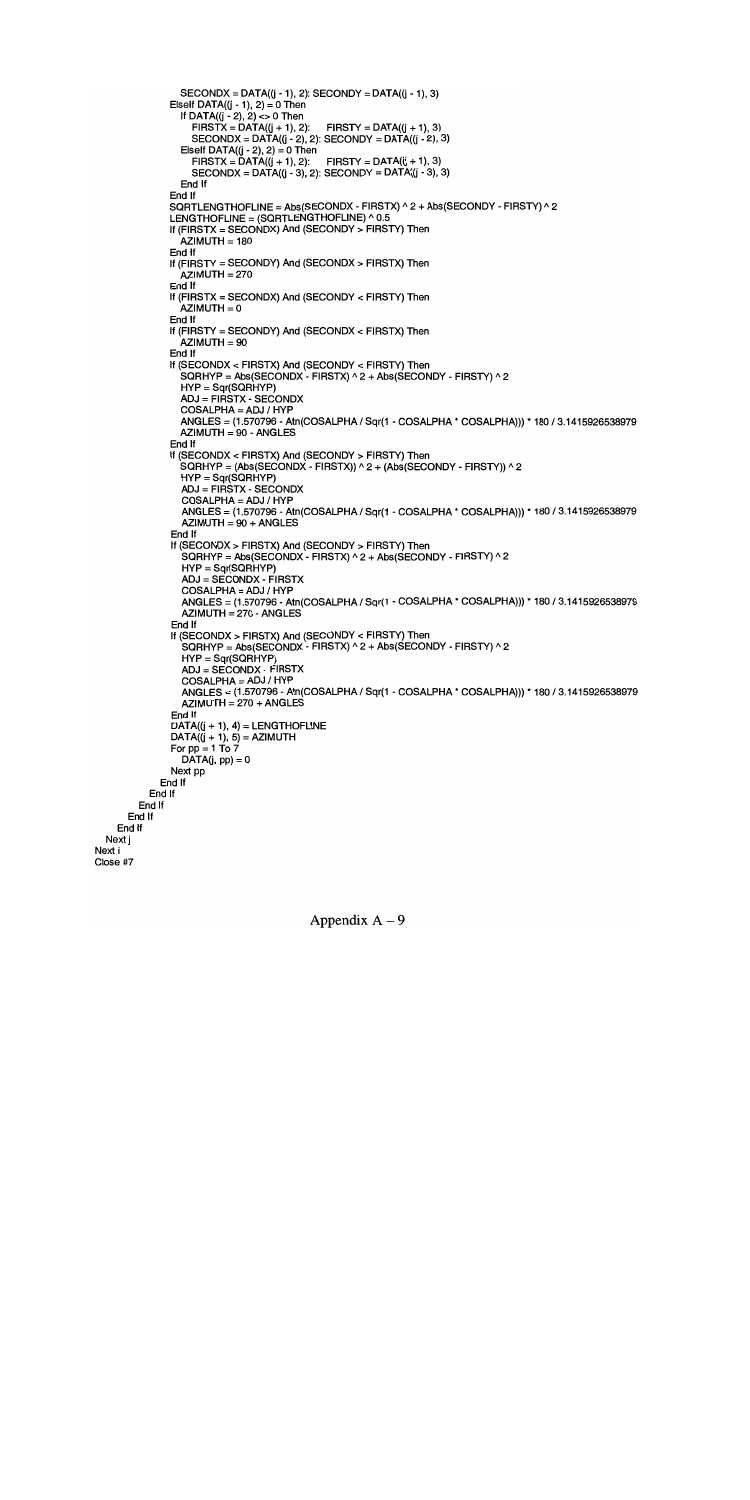For  $i = 1$  To count\_roads DATA4 = "k:\Oberholf\HSU\mf\output\curves\_output\WEED" + LTrim\$(RTrim\$(Str\$(i))) Open DATA4 For Output As #4 For  $j = 1$  To count vectors If  $DATA(j, 1) = i$  Then If DATA $(i, 1) \leq 0$  Then Print #4, i, DATA(j, 2), DATA(j, 3), DATA(j, 4), DATA(j, 5)  $afterweed\_vector(i) = afterweed\_vector(i) + 1$ 'Print #4, DATA( $j$ , 2) & "," & DATA( $j$ , 3) End If End If Next j Close #4 Next i Close #4 ' STEP 4: PUTTING X, Y, DISTANCE AND ANGLE IN AN ARRAY (ROADS) Clear the Array to make space for the new data Erase DATA Now create the new Array  $new\_vector\_count = 0$ For  $i = 1$  To count\_roads DATA4 = "k:\Oberholf\HSU\mf\output\curves\_output\WEED" + LTrim\$(RTrim\$(Str\$(i))) Open DATA4 For Input As #4 Do While Not EOF(4) Input #4, I, X, Y, dist, angi vector\_in\_road(i) = vector\_in\_road(i) + 1 new vector count = new vector\_count + 1  $DATA(new\_vector\_count, 1) = i$ DATA(new\_vector\_count,  $2$ ) = X DATA(new\_vector\_count, 3) = Y  $DATA(new\_vector\_count, 4) = dist$ DATA(new\_vector\_count, 5) = angl DATA(new\_vector\_count,  $7$ ) = 5 Loop Close #4 Next i GoTo jump\_start '=-'STEP 5: CONNECT ROADS WITH OTHER ROADS, AND CHECK FOR CURVES Open DATA7 For Input As #7 For  $i = 1$  To count\_roads Do While Not EOF(7) Input #7, roadid, einde, X, Y  $ends\_count = ends\_count + 1$  $ENDS$ (ends\_count, 1) = roadid  $ENDS(ends_count, 2) = einde$  $ENDS(ends_count, 3) = X$  $ENDS(ends\_count, 4) = Y$ Loop Next i Close #7 For  $i = 1$  To count\_roads Forj = 1 To new\_vector\_count THIS IS FOR THE FIRST ROAD SECTION If  $DATA(j, 1) = i$  Then count\_001 = count\_001 + 1 ROADS THAT CONNECT AT THE START OF THE CURRENT ROAD If count  $001 = 1$  Then 'Check for roads that join at BEGINNING of first road If (DATA(j, 2) <> DATA((j + afterweed\_vector(i)) - 1, 2) Or  $\_$ DATA(j, 3) <> DATA((j + afterweed\_vector(i)) - 1, 3)) Then 'Check if road is STRAIGHT Fort = 1 To ends\_count SECTION BET\NEEN THE FIRST ROAD AND SECOND ROAD The DATA-road is the BEGINNING of the data(j,1) road 'The ENDS-road is the END/BEGINNING of the road joining the data(j,1) road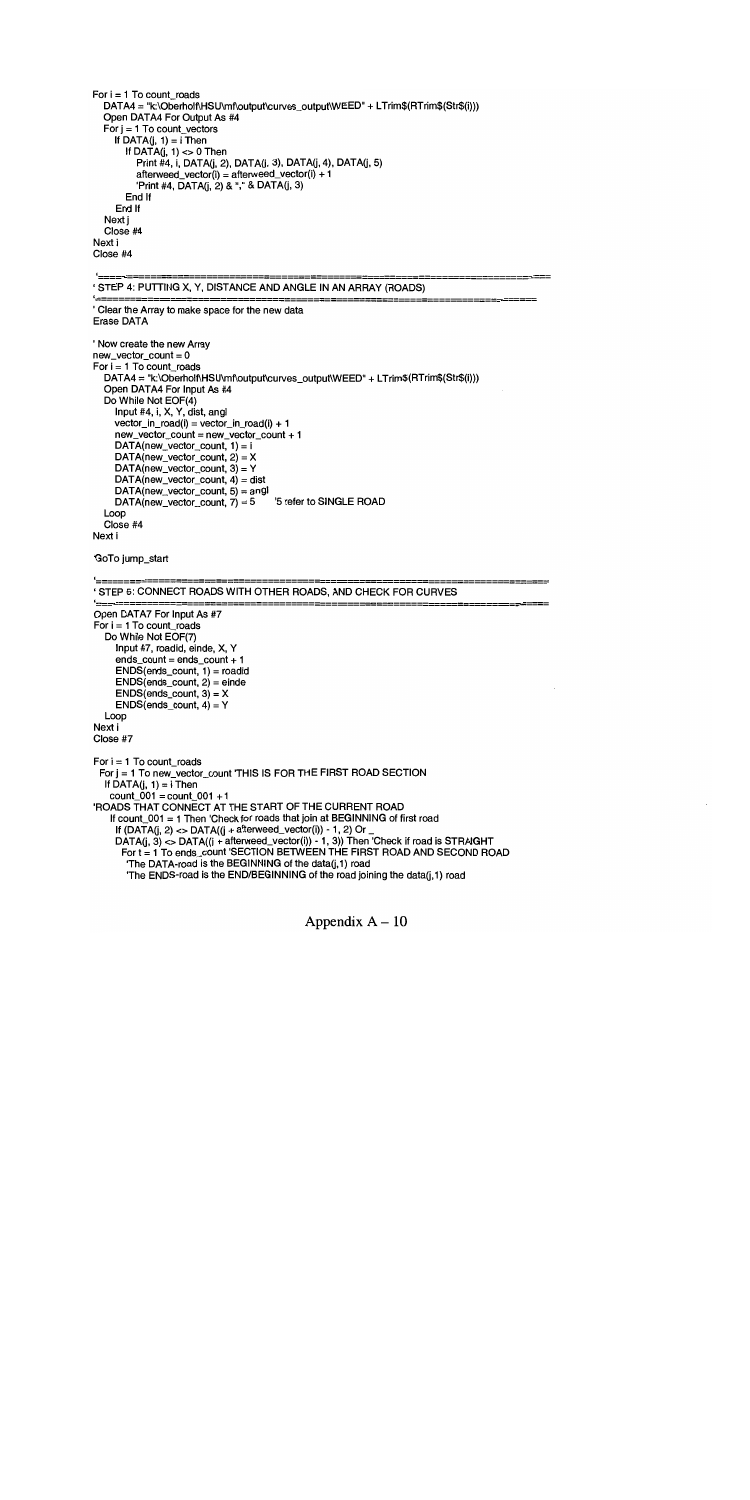```
If DATA(j, 2) = ENDS(t, 3) And _DATA(j, 3) = ENDS(t, 4) And _
       ENDS(t, 1) \Leftrightarrow i Then
        pad = DATA(j, 1)en_kyk_na = ENDS(t, 1)oneside = ENDS(t, 2)otherroad = ENDS(t, 1)Print all the data in the first road, since it is connected
         If afterweed_vector(i) > 10 Then
          firstroadcount = 9
         Elseif afterweed_vector(i) <= 10 Then
          first roadcount = afterweed\_vector(i) - 1End If
'-----------
                          count 003 = 0For u = 1 To new_vector_count 'THIS IS FOR THE SECOND ROAD SECTION
          If DATA(u, 1) = ENDS(t, 1) Then
           count\_003 = count\_003 + 1mid\_id = DATA(u, 1)If DATA(u, 2) = ENDS(t, 3) And DATA(u, 3) = ENDS(t, 4) Then
            If afterweed_vector(midroad_id) > 10 Then
             midroad_count = 9
            ElseIf afterweed_vector(midroad_id) \leq 10 Then
             midroad_count = afterweed_vector(midroad_id) - 1
            End If
'--------------
                              If afterweed_vector(midroad_id) >= 10 Then
             newcurves = newcurves + 1DATA8 = "k:\Oberholf\HSU\mf\output\curves_output\combcurv" + LTrim$(RTrim$(Str$(newcurves)))
             Open DATA8 For Output As #8
             If count_003 = 1 Then
               For v = 0 To firstroadcount
                Write #8, i, DATA(j + firstroadcount - v, 2), \overline{\phantom{a}}DATA(i + firstroadcount - v, 3)Next v
               For v = 1 To midroad_count
                If DATA(u + v, 1) = ENDS(t, 1) Then
                 Write #8, midroad_id, DATA(u + v, 2), DATA(u + v, 3)End If
               Next v
               Close #8
              ElseIf count_003 = afterweed_vector(ENDS(t, 1)) Then
               For v = 0 To firstroadcount
                Write #8, i, DATA(j + firstroadcount - v, 2), -DATA(j + firstroadcount - v, 3)
               Next v
               For v = 1 To midroad_count
                If DATA(u - v, 1) = ENDS(t, 1) Then
                 Write #8, midroad_id, DATA(u - v, 2), DATA(u - v, 3)
                End If
               Next v
               Close #8
             End If
GOTO Next
             'If there are a short road connecting to the current road,
             'then I will select the next road connecting with the short road.
            Elseif afterweed_vector(midroad_id) < 10 Then
             If count_003 = 1 Then 'First road connect to START of MIDDLE ROAD
               midroad_thirdroad_X = DATA(u + afterweed_vector(midroad_id) - 1, 2)
              midrad_{1} thirdroad_Y = DATA(u + afterweed_vector(midroad_id) - 1, 3)
              Elself count_003 = afterweed_vector(ENDS(t, 1)) Then 'First road connect to
                                             END of MIDDLE ROAD
               midroad\_thirdroad\_X = DATA(u - afterweed\_vector(midroad_id) + 1, 2)midroad_thirdroad_Y = DATA(u - afterweed_vector(midroad_id) + 1, 3)<br>End If SECTION
                                                              SECTION
```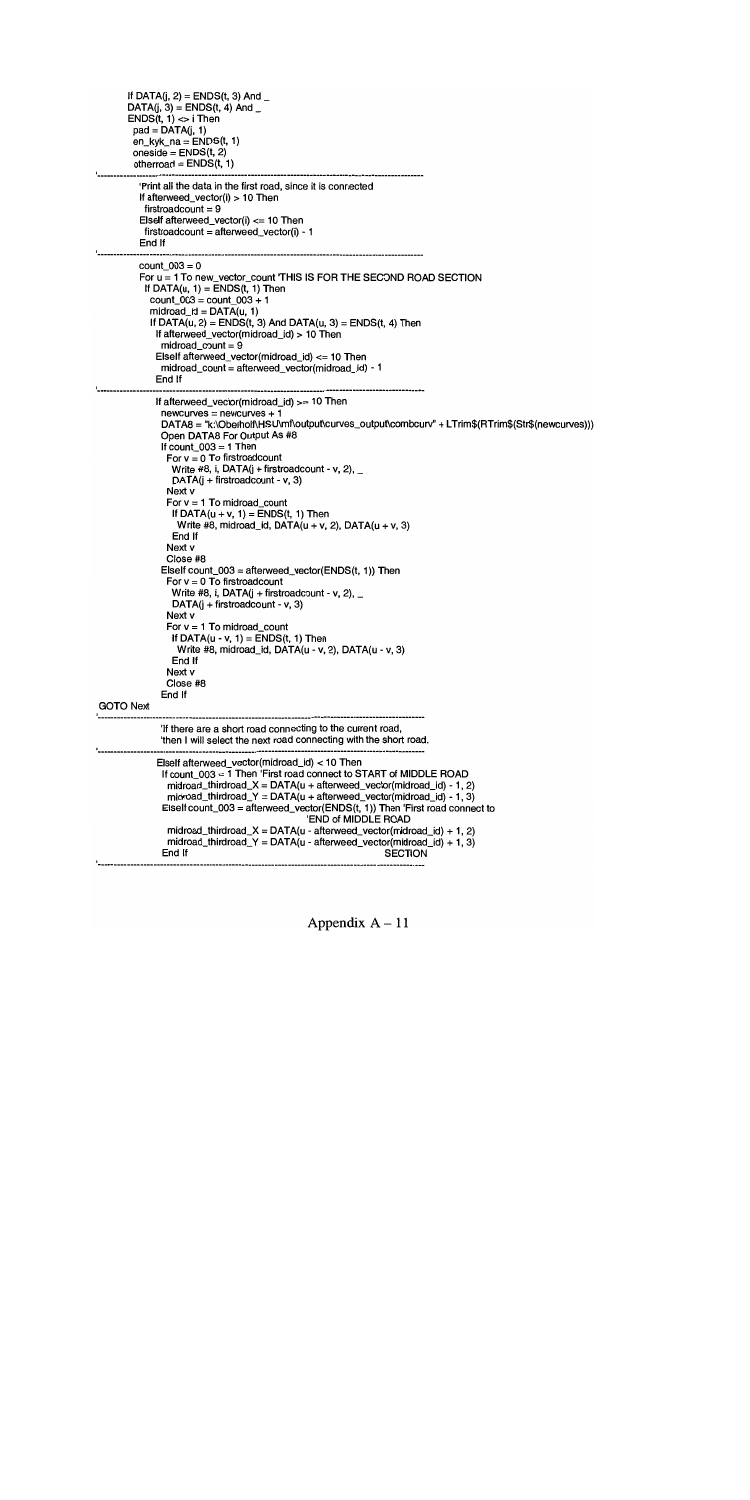```
This is where the end of the second road connect to third section
count\_004 = 0 'count_004 is the count for the THIRD ROAD
For t = 1 To ends count
 For ji = 1 To new vector count
  If DATA(jj, 1) = ENDS(tt, 1) Then 'If the ROAD ID = PREVIOUS ROAD
   count_004 = count_004 + 1If ENDS(t, 3) = midroad thirdroad X AndENDS(t, 4) = midroad\_thirdroad_Y AndENDS(t, 1) \sim midroad_id Then 'If the current END = END of the previous road
    thirdroad_id = DATA(ij, 1)If DATA(jj, 2) = midroad_thirdroad_X And \_DATA(ij, 3) = midroad\_thirdroad_Y Andmidroad id \ll thirdroad id Then If the CURRENT ROAD end = PREVIOUS ROAD end
      If afterweed_vector(thirdroad_id) > 10 Then 'Decide how far to go back into each road
       thirdroad count = 9Elseif afterweed_vector(third road_id) <= 10 Then
       thirdroad_count = afterweed_vector(thirdroad_id) - 1
      End If
      newcurves = newcurves + 1DATA8 = "k:\Oberholf\HSU\mf\output\curves_output\combcurv" + LTrim$(RTrim$(Str$(newcurves)))
      Open DATA8 For Output As #8
      If count_004 = 1 Then 'If the THIRD road START at the BEGINNING
       For v = 0 To firstroadcount 'If the FIRST road START at the BEGINNING
        Write #8, i, DATA(j + firstroadcount - v, 2), -DATA(i + firstroadcount - v, 3)Next v
      If count_003 = 1 Then 'If the SECOND road START at the BEGINNING
       For v = 1 To midroad_count
        If DATA(u + v, 1) = ENDS(t, 1) Then
         Write #8, midroad_id, DATA(u + v, 2), DATA(u + v, 3)
        End If
       Next v
      Elself count_003 = afterweed_vector(ENDS(t, 1)) Then 'If the SECOND road START at the END
       For v = midroad_count To 1 Step -1
        If DATA(u - afterweed_vector(midroad_id) + v, 1) = ENDS(t, 1) Then
         Write #8, midroad_id, DATA(u - afterweed_vector(midroad_id) + v, 2), _
         DATA(u - afterweed_vector(midroad_id) + v, 3)
        End If
       Next v
      End If
      For v = 1 To thirdroad_count
       Write #8, thirdroad_id, DATA(jj + v, 2), DATA(jj + v, 3)
      Next v
      Close #8
      Elself count_004 > 1 Then 'If the THIRD road START at the END
       For v = 0 To firstroadcount 'If the FIRST road START at the BEGINNING
        Write #8, i, DATA(j + firstroadcount - v, 2), -DATA(j + firstroadcount - v, 3)Next v
       If count_003 = 1 Then 'If the SECOND road START at the BEGINNING
        For v = 1 To midroad_count
         If DATA(u + v, 1) = ENDS(t, 1) Then
           Write #8, midroad_id, DATA(u + v, 2), DATA(u + v, 3)
         End If
        Next v
       EseIf count_003 = afterweed_vector(ENDS(t, 1)) Then If the SECOND road START at the END
        For v = midroad_count To 1 Step -1
         If DATA(u - afterweed_vector(midroad_id) + v, 1) = ENDS(t, 1) Then
           Write #8, midroad_id, DATA(u - afterweed_vector(midroad_id) + v, 2), _
           DATA(u - afterweed_vector(midroad_id) + v, 3)
          End If
        Next v
       End If
       For v = 1 To thirdroad_count
        Write #8, thirdroad_id, DATA(jj - v, 2), DATA(jj - v, 3)
       Next v
       Close #8
      End If
```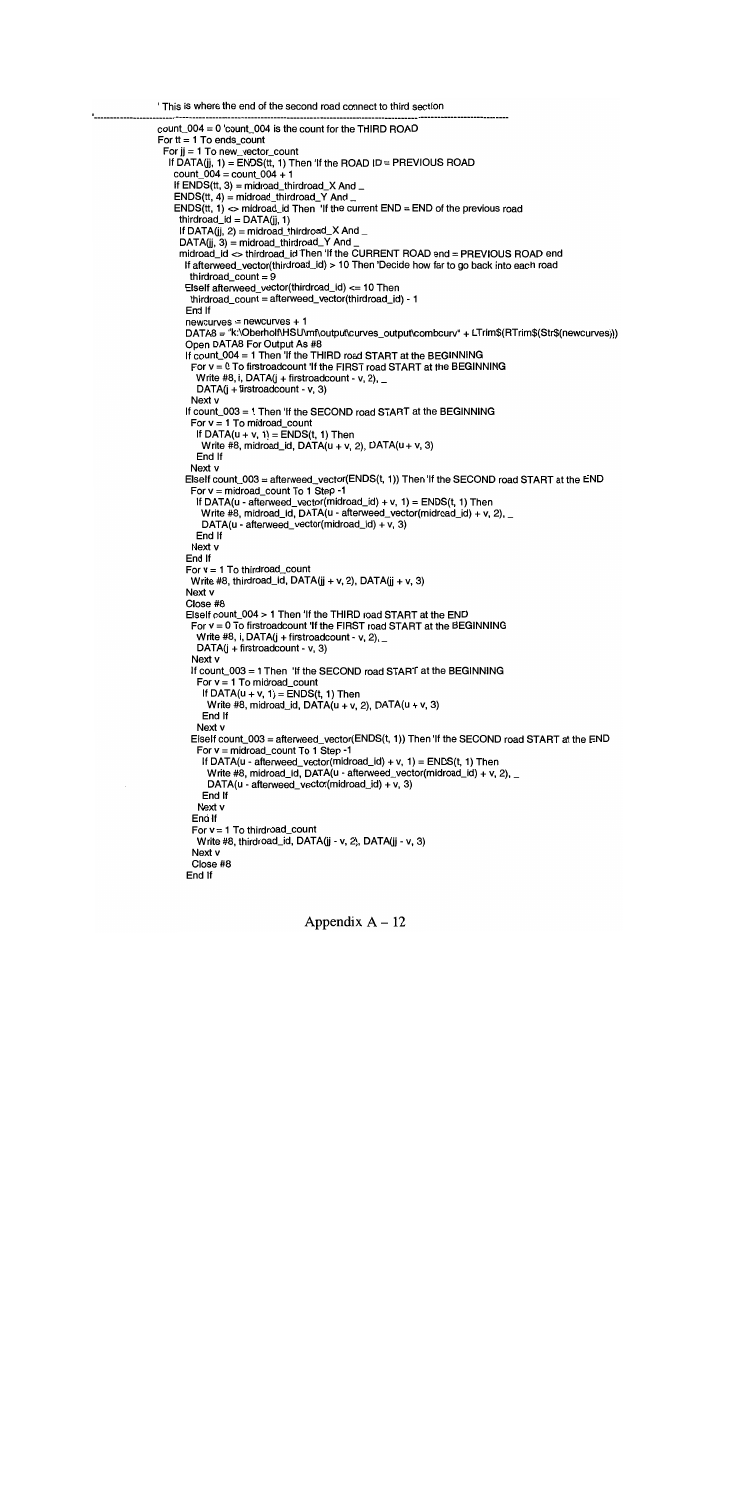```
End If
                 End If
                End If
               Next jj
               count 004 = 0Next ft
            End If Elseif afterweed_vector(midroad_id) < 10
           End If If DATA(u, 2) = ENDS(t, 3) And DATA(u, 3) = ENDS(t, 4)
          End If 'If DATA(u, 1) = ENDS(t, 1) Then
         Next u
        'End If 'If SECOND ROAD is not circular
      End If If the ROAD has an end that match with END
     Next t
CIRCULAR ROADS START HERE(Road connect at BEGINNING)
    Elself (DATA(j, 2) = DATA((j + afterweed_vector(i)) -1, 2) And
    DATA(j, 3) = DATA((j + affected\_vector(i)) - 1, 3) Then 'Check if road is CIRCULAR
Circular roads at the start
     If count_001 = 1 And (DATA(j, 2) = DATA((j + afterweed_vector(i) - 1), 2) And _
     DATA(j, 3) = DATA((j + afterweed\_vector(i) - 1), 3)) Then
       For t = 1 To ends_count
        If DATA(j, 2) = ENDS(t, 3) And
        DATA(j, 3) = ENDS(t, 4) And ENDS(t, 1) <> i Then
         Approach the CIRCLE ROAD from the ONE side
         newcurves = newcurves + 1DATA8 = "k:\Oberholf\HSU\mf\output\curves_output\combcurv" + LTrim$(RTrim$(Str$(newcurves)))
         Open DATA8 For Output As #8
         \text{count}_003 = 0If afterweed_vector(i) > 10 Then
          first roadcount = 9ElseIf afterweed_vector(i) <= 10 Then
          first roadcount = afterweed\_vector(i) - 1End If
         For u = 1 To new_vector_count
          If DATA(u, 1) = i Then
           count\_003 = count\_003 + 1If count_003 = 1 Then
             For v = 0 To firstroadcount
              Write #8, i, DATA(u + firstroadcount - v, 2), DATA(u + firstroadcount - v, 3)
            Next v
           End If
          End If
         Next u
         count 003 = 0If ENDS(t, 2) = 10 Then 'This road START at this point
          For u = 1 To new_vector_count
           If DATA(u, 1) = ENDS(t, 1) Then
             midrad_id = DATA(u, 1)If afterweed_vector(midroad_id) > 10 Then Decide how far to go back into each road
              mid\_count = 9Elseif afterweed_vector(midroad_id) <= 10 Then
              midroad_count = afterweed_vector(midroad_id) - 1
             End If
             count\_003 = count\_003 + 1If count 003 = 1 Then
              For v = 1 To midroad_count
               Write #8, DATA(u, 1), DATA(u + v, 2), DATA(u + v, 3)
              Next v
             End If
            End If
          Next u
         Elself ENDS(t, 2) = 20 Then 'This road ENDS at this point
          For u = new_vector_count To 1 Step -1
           If DATA(u, 1) = ENDS(t, 1) Then
             mid\_id = DATA(u, 1)
             If afterweed_vector(midroad_id) > 10 Then 'Decide how far to go back into each road
              mid count = 9
```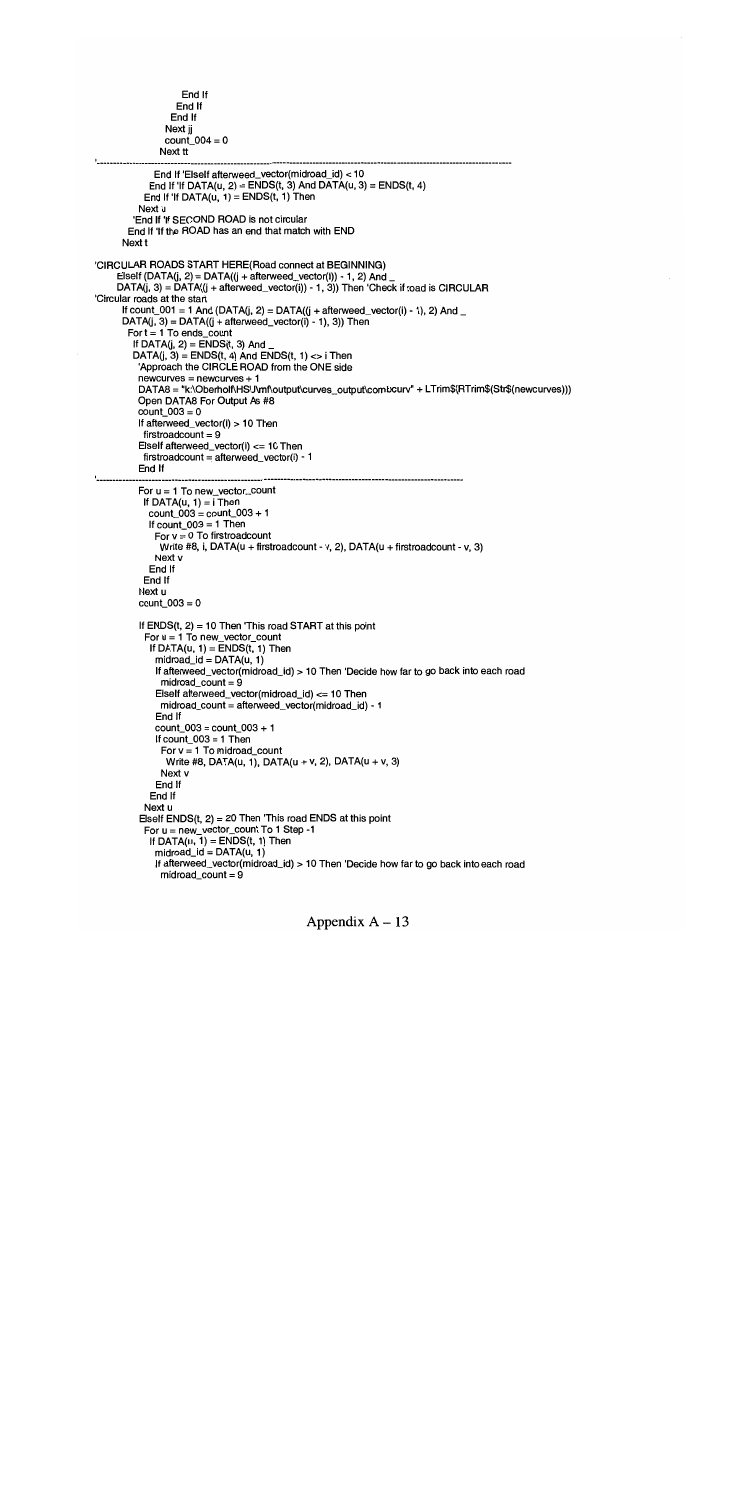```
Elself afterweed_vector(midroad_id) <= 10 Then
              midroad_count = afterweed_vector(midroad_id) - 1
             End If
             count 003 = count 003 + 1If count_003 = 1 Then
              For v = 1 To midroad_count
               Write #8, DATA(u, 1), DATA(u - v, 2), DATA(u - v, 3)
              Next v
             End If
           End If
          Next u
         End If
         Close #8
         Now Approach the CIRCLE ROAD from the OTHER side
         newcurves = newcurves + 1DATA8 = "k:\Oberholf\HSU\mf\output\curves_output\combcurv" + LTrim$(RTrim$(Str$(newcurves)))
         Open DATA8 For Output As #8
         count\_003 = 0For u = new_vector_count To 1 Step -1
          If DATA(u, 1) = i Then
           count 003 = count 003 + 1If count_003 = 1 Then
             For v = 1 To firstroadcount
              Write #8, i, DATA(u - firstroadcount + v, 2), DATA(u - firstroadcount + v, 3)
             Next v
           End If
          End If
         Next u
         count003 = 0If ENDS(t, 2) = 10 Then 'This road START at this point
          For u = 1 To new_vector_count
           If DATA(u, 1) = ENDS(t, 1) Then
             count_003 = count_003 + 1If count\_003 = 1 Then
              Hier is waar die KAK is: road 267
              For v = 1 To midroad count
               Write #8, DATA(u, 1), DATA(u + v, 2), DATA(u + v, 3)
              Next v
             End If
           End If
          Next u
         Elself ENDS(t, 2) = 20 Then 'This road ENDS at this point
          For u = new_vector_count To 1 Step -1
           If DATA(u, 1) = ENDS(t, 1) Then
           count 003 = count 003 + 1If count_003 = 1 Then
              For v = 1 To midroad_count
               Write #8, DATA(u, 1), DATA(u - v, 2), DATA(u - v, 3)
              Next v
             End If
           End If
          Next u
         End If
         Close #8
        End If
        count 003 = 0Next t
     End If
    End If 'If FIRST ROAD is not circular
ROADS THAT CONNECT AT THE END OF THE CURRENT ROAD
   Elself count 001 > 1 Then 'Check for roads that join at END of first road
    If (DATA(j, 2) \ll DATA((j + afterweed\_vector(i)) - 1, 2) Or
    DATA(j, 3) \ll DATA((j + \text{afterweed\_vector}(i)) - 1, 3)) Then Check if road is STRAIGHT
      For t = 1 To ends_count 'SECTION BETWEEN THE FIRST ROAD AND SECOND ROAD
       The DATA-road is the BEGINNING of the data(j,1) road
       The ENDS-road is the END/BEGINNING of the road joining the data(j,1) road
       If DATA(j, 2) = ENDS(t, 3) And _
```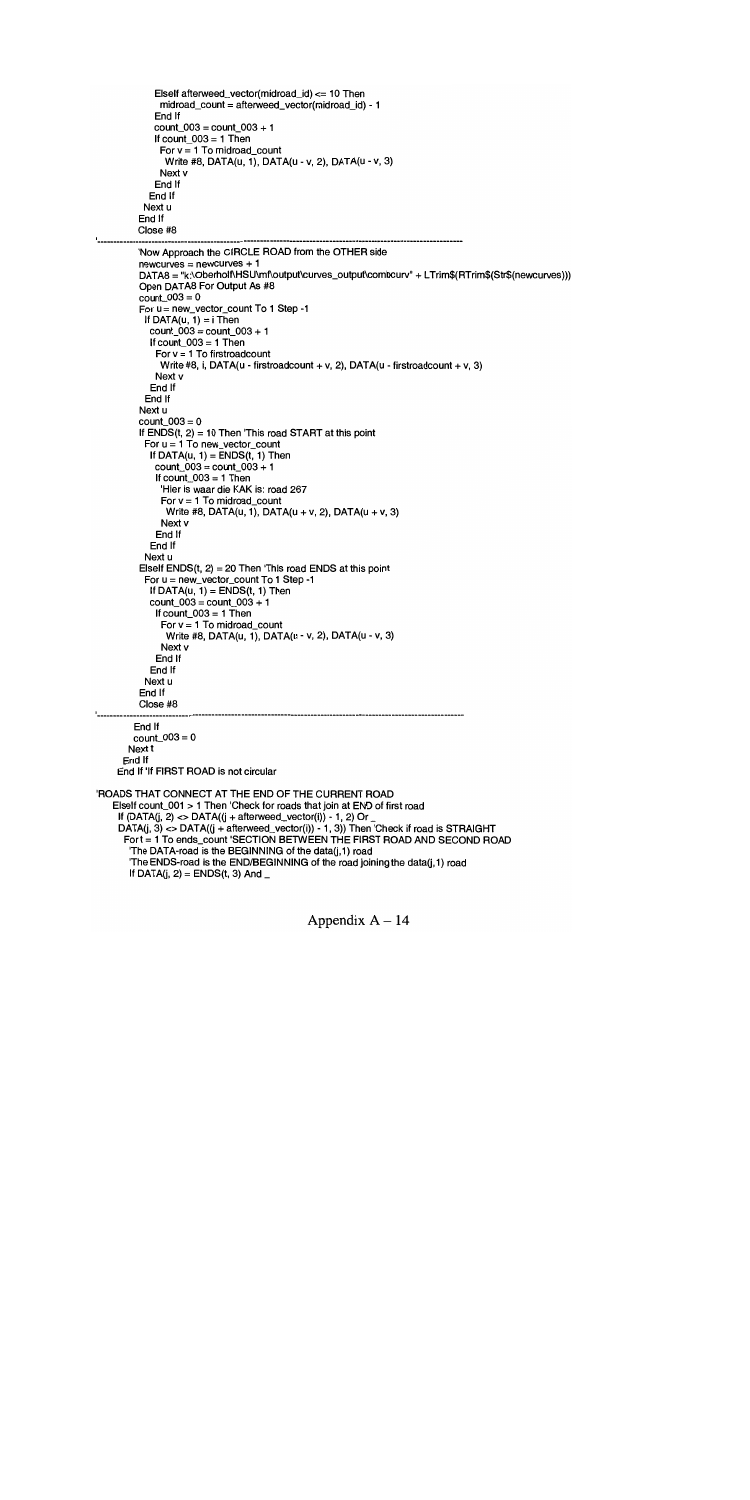```
DATA(i, 3) = ENDS(t, 4) And
      ENDS(t, 1) \Leftrightarrow i Then
        pad = DATA(i, 1)en_kyk_na = ENDS(t, 1)
        oneside = ENDS(t, 2)otherroad = ENDS(t, 1)If ENDS(t, 1) = ENDS(t + 1, 1) And _
        ENDS(t, 3) = ENDS(t + 1, 3) And _
        ENDS(t, 4) = ENDS(t + 1, 4) Then
         GoTo nextroad This was a circular route. I will deal with it later
        Else
'------------
         Print all the data in the first road, since it is connected
         If afterweed_vector(i) > 10 Then
          first roadcount = 9Elself afterweed_vector(i) <= 10 Then
          first roadcount = afterweed\_vector(i) - 1End If
         count_003 = 0For u = 1 To new_vector count 'THIS IS FOR THE SECOND ROAD SECTION
          If DATA(u, 1) = ENDS(t, 1) Then
           count 003 = count 003 + 1mid\_id = DATA(u, 1)If DATA(u, 2) = ENDS(t, 3) And DATA(u, 3) = ENDS(t, 4) Then
             If afterweed_vector(midroad_id) > 10 Then 'Decide how far to go back into each road
              mid\_count = 9Else If afterweed_vector(midroad_id) <= 10 Then
              midroad_count = afterweed_vector(midroad_id) - 1
             End If
             If afterweed_vector(midroad_id) >= 10 Then
              newcurves = newcurves + 1DATA8 = "k:\Oberholf\HSU\mf\output\curves_output\combcurv" + LTrim$(RTrim$(Str$(newcurves)))
              Open DATA8 For Output As #8
              If count_003 = 1 Then
               For v = firstroadcount To 0 Step -1
                Write #8, i, DATA(j - v, 2), DATA(j - v, 3)
               Next v
               For v = 1 To midroad_count
                If DATA(u + v, 1) = ENDS(t, 1) Then
                 Write #8, midroad_id, DATA(u + v, 2), DATA(u + v, 3)
                End If
               Next v
               Close #8
              ElseIf count_003 = afterweed_vector(ENDS(t, 1)) Then
               For v = firstroadcount To 0 Step -1
                Write #8, i, DATA(j - v, 2), DATA(j - v, 3)Next v
               For v = 1 To midroad_count
                If DATA(u - v, 1) = ENDS(t, 1) Then
                  Write #8, midroad_id, DATA(u - v, 2), DATA(u - v, 3)
                End If
               Next v
               Close #8
              End If
GOTO Next
              'If there are a short road connecting to the current road,
              'then I will select the next road connecting with the short road.
             Elseif afterweed_vector(midroad_id) < 10 Then
              If count_003 = 1 Then 'First road connect to START of MIDDLE ROAD
               midroad_thirdroad_X = DATA(u + afterweed_vector(midroad_id) - 1, 2)
               midroad_thirdroad_Y = DATA(u + afterweed\_vector(midroad_id) - 1, 3)Elseif count_003 = afterweed_vector(ENDS(t, 1)) Then 'First road connect to
                                              END of MIDDLE ROAD
               midroad_thirdroad_X = DATA(u - afterweed_vector(midroad_id) + 1, 2)
              midroad_thirdroad_Y = DATA(u - afterweed_vector(midroad_id) + 1, 3)<br>End If SECTION
               End If SECTION
```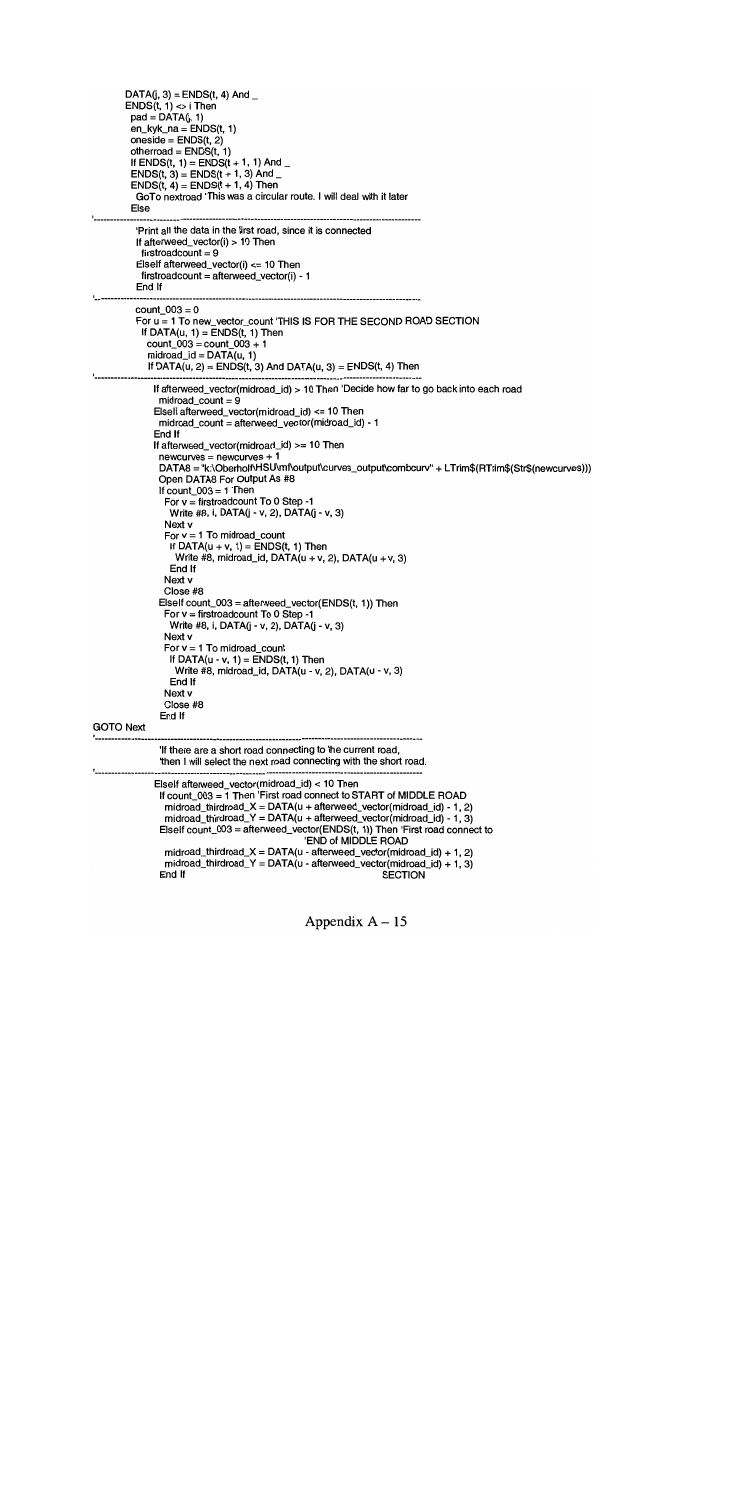```
This is where the end of the second road connect to third section
count 004 = 0 count 004 is the count for the THIRD ROAD
For t = 1 To ends_count
 For jj = 1 To new_vector_count
  If \overline{DATA(ii, 1)} = \overline{ENDS(t, 1)} Then If the ROAD ID = PREVIOUS ROAD
   count_004 = count_004 + 1If ENDS(t, 3) = midroad\_thirdroad_X AndENDS(t, 4) = midroad\_thirdroad_Y AndENDS(t, 1) <> midroad_id Then 'If the current END = END of the previous road
    thirdroad_id = DATA(ij, 1)If afterweed_vector(midroad_id) > 10 Then 'Decide how far to go back into each road
      mid\_count = 9ElseIf afterweed_vector(midroad_id) <= 10 Then
     midroad_count = afterweed_vector(midroad_id) - 1
     End If
     If DATA(jj, 2) = midroad_thirdroad_X And \_DATA(ij, 3) = midroad\_thirdroad_Y Andmidroad_id <> thirdroad_id Then 'If the CURRENT ROAD end = PREVIOUS ROAD end
      If afterweed_vector(thirdroad_id) > 10 Then 'Decide how far to go back into each road
       thirdroad count = 9ElseIf afterweed_vector(thirdroad_id) <= 10 Then
       thirdroad_count = afterweed_vector(thirdroad_id) - 1
      End If
      newcurves = newcurves + 1DATA8 = "k:\Oberholf\HSU\mf\output\curves_output\combcurv" + LTrim$(RTrim$(Str$(newcurves)))
      Open DATA8 For Output As #8
      If count_004 = 1 Then 'If the THIRD road START at the BEGINNING
       For v = firstroadcount To 0 Step -1 'If the FIRST road START at the BEGINNING
        Write #8, i, DATA(i - v, 2), DATA(i - v, 3)Next v
      If count_003 = 1 Then 'If the SECOND road START at the BEGINNING
       For v = 1 To midroad_count
        If DATA(u + v, 1) = ENDS(t, 1) Then
         Write #8, midroad_id, DATA(u + v, 2), DATA(u + v, 3)
        End If
       Next v
      ElseIf count_003 = afterweed_vector(ENDS(t, 1)) Then 'If the SECOND road START at the END
       For v = midroad\_count To 1 Step -1
        If DATA(u - afterweed vector(midroad_id) + v, 1) = ENDS(t, 1) Then
         Write #8, midroad_id, DATA(u - afterweed_vector(midroad_id) + v, 2), \_DATA(u - afterweed_vector(midroad_id) + v, 3)
        End If
       Next v
      End If
      For v = 1 To thirdroad_count
       Write #8, thirdroad_id, DATA(ij + v, 2), DATA(ij + v, 3)
      Next v
      Close #8
      ElseIf count_004 > 1 Then 'If the THIRD road START at the END
       For v = firstroadcount To 0 Step -1 'If the FIRST road START at the BEGINNING
        Write #8, i, DATA(j - v, 2), DATA(j - v, 3)
       Next v
       If count_003 = 1 Then 'If the SECOND road START at the BEGINNING
        For v = 1 To midroad_count
         If DATA(u + v, 1) = ENDS(t, 1) Then
           Write #8, midroad_id, DATA(u + v, 2), DATA(u + v, 3)
          End If
        Next v
       ElseIf count_003 = afterweed_vector(ENDS(t, 1)) Then 'If the SECOND road START at the END
        For v = midroad\_count To 1 Step -1
         If DATA(u - afterweed_vector(midroad_id) + v, 1) = ENDS(t, 1) Then
           Write #8, midroad_id, DATA(u - afterweed_vector(midroad_id) + v, 2), \_DATA(u - afterweed_vector(midroad_id) + v, 3)
          End If
        Next v
       End If
```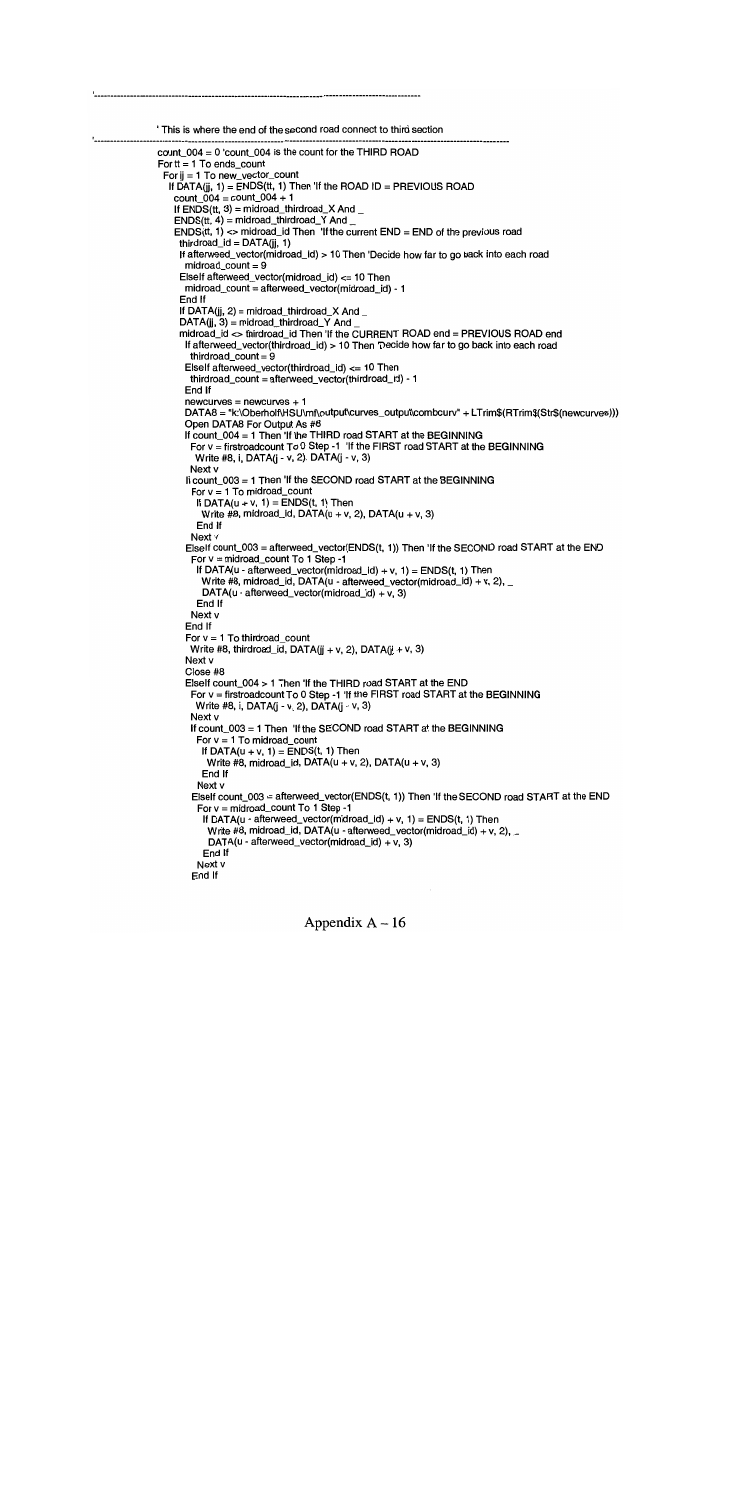```
For v = 1 To thirdroad_count
                      Write #8, thirdroad_id, DATA(jj - v, 2), DATA(jj - v, 3)
                      Next v
                     Close #8
                    End If
                   End If
                  End If
                End If
               Next jj
               count_004 = 0Next tt
             End If ElseIf afterweed_vector(midroad_id) < 10
            End If 'If DATA(u, 2) = ENDS(t, 3) And DATA(u, 3) = ENDS(t, 4)End If If DATA(u, 1) = ENDS(t, 1) Then
         Next u
        End If 'If SECOND ROAD is not circular
       End If If the ROAD has an end that match with END
     Next t
    End If 'If FIRST ROAD is not circular
   End If 'If count_001 = 1Close #8
  End If If DATA(j, 1) = i
nextroad:
  Close #8
 Next i
 count\_001 = 0Next i
Print all the Data to one file. Then take this file and convert it back to
coordinates to get an idea if the process worked.
GoTo skip_kill
DATA10 = "k:\Oberholf\HSU\mf\output\curves_output\tempcurv"
DATA11 = "k:\Oberholf\HSU\mf\output\curves_output\XScurves"
DATA12 = "k:\Oberholf\HSU\mf\output\curves_output\tempcurv2"
Open DATA10 For Output As #10
Open DATA11 For Output As #11
For i = 1 To newcurves
  DATA8 = "k:\Oberholf\HSU\mf\output\curves_output\combcurv" + LTrim$(RTrim$(Str$(i)))
  Open DATA8 For Input As #8
  Print #10, "ROAD ID", i
  id_counter = 0
  Do While Not EOF(8)
    id<sub>counter</sub> = id<sub>counter</sub> + 1
    Input #8, id, X, V
    Print #10, Id, X, V
     TEMPORARRV(id_counter) = Id
  Loop
  XScount = 0For j = 1 To (id_counter - 1)
    If TEMPORARRY(j) - TEMPORARRY(j + 1) <> 0 Then
       XScount = XScount + 1
       XScurv(i, 1) = iIf XScount = 1 Then
          XScurv(i, 2) = TEMPORARRY(i)XScurv(i, 3) = TEMPORARRY(j + 1)Elseif XScount =2 Then
         XScurv(i, 4) = TEMPORARRY(j + 1)End If
    End If
  Next j
    Print #11, XScurv(i, 1), XScurv(i, 2), XScurv(i, 3), XScurv(i, 4) 'i, thirdid, secondid, firstid
  Print #10, "end"
  Close #8
  For j = 1 To 30
     TEMPORARY(j) = 0Next j
Next i
Print #10, "end"
Close #10
```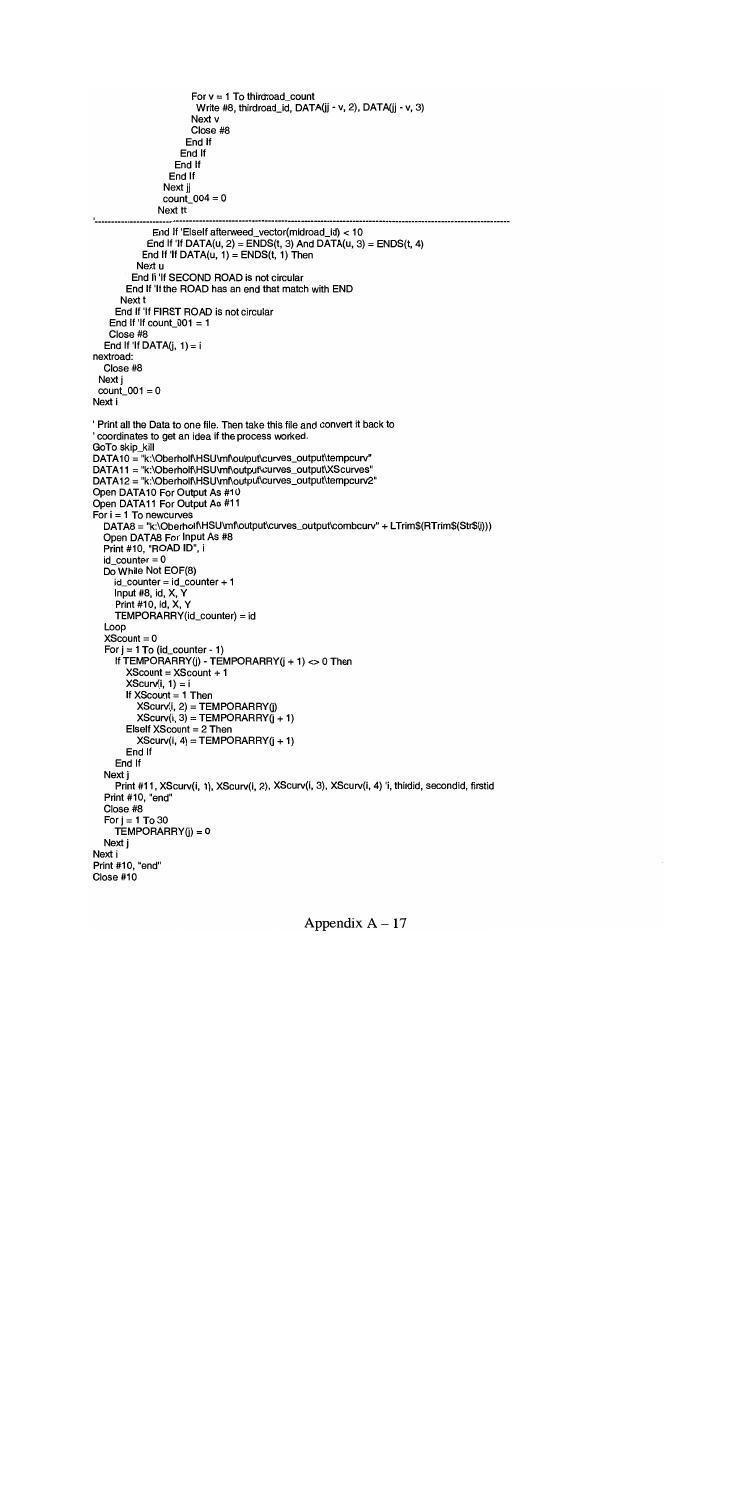Close #11  $kk = 1$ 

```
STEP 6: DELETE THE COMBCURVFILES THAT ARE DUPLICATED
It is not necessary to follow this procedure. it was written merely to delete
 some of the files that were duplicated. It was not used in the final run in
order to save on computational time.
First check for segments that contain TWO vectors
For i = 1 To newcurves
  last_sector = XScurv(i, 4): mid_sector = XScurv(i, 3): first_sector = XScurv(i, 2)
  For j = 1 To newcurves
     If last_sector = 0 And XScurv(j, 4) = 0 And XScurv(j, 3) <> 0 Then
       If XScurv(j, 1) \leq XScurv(i, 1) And XScurv(j, 2) = mid_sector And _
       XScurv(j, 3) = first\_sector Then
          Kill "k:\Oberholf\HSU\mf\output\curves_output\combcurv" + LTrim$(RTrim$(Str$(j)))
         For k = (j + 1) To newcurves
            Name "k:\Oberholf\HSU\mf\output\curves_output\combcurv" + LTrim$(RTrim$(Str$(k))) As _
            k:\Oberholf\HSU\mt\output\curves_output\combcurv + LTrim$(RTrim$(Str$(k - 1)))
         Next k
         newcurves = newcurves - 1
         XScurv(j, 2) = 0: XScurv(j, 3) = 0: XScurv(j, 4) = 0End If
     End If
  Next j
Next i
Then check for the segments that contain THREE vectors
For i = 1 To newcurves
  last_sector = XScurv(i, 4): mid_sector = XScurv(i, 3): first_sector = XScurv(i, 2)
  If last sector = 0 Then
     GoTo next_newcurves
  Else
     For j = 1 To newcurves
       If XScurv(j, 1) \iff XScurv(i, 1) And XScurv(j, 2) = last_sector And _
       XScurv(j, 3) = mid\_sector And XScurv(j, 4) = first\_sector ThenKill "k:\Oberholf\HSU\mf\output\curves_output\combcurv" + LTrim$(RTrim$(Str$(j)))
          For k = (j + 1) To newcurves
            Name "k:\Oberholf\HSU\mf\output\curves_output\combcurv" + LTrim$(RTrim$(Str$(k))) As _
            k:\Oberholt\HSU\mt\output\curves_output\combcurv" + LTrim$(RTrim$(Str$(k - 1)))
          Next k
         newcurves = newcurves - 1
         XScurv(j, 2) = 0: XScurv(j, 3) = 0: XScurv(j, 4) = 0End If
     Next j
  End If
next_newcurves:
Next i
Print all the Data to one file. Then take this file and convert it back to
coordinates to get an idea if the process worked.
Open DATA12 For Output As #12
For i = 1 To newcurves
  newcount = newcount + 1k:\Oberholf\HSU\mt\output\curves_output\combcurv" + LTrim$(RTrim$(Str$(j)))
  DATA8 = "k:\Oberholf\HSU\mf\output\curves_output\combcurv" + LTrim$(RTrim$(Str$(i)))
  Open DATA8 For Input As #8
  Print #12, i
  id<sub>counter</sub> = 0Do While Not EOF(8)
     id_counter = id_counter + 1
     Input #8, id, X, Y
     Print #12, X, V
     TEMPORARRV(id_counter) = id
  Loop
  Print #12, "end"
  Close #8
Next i
```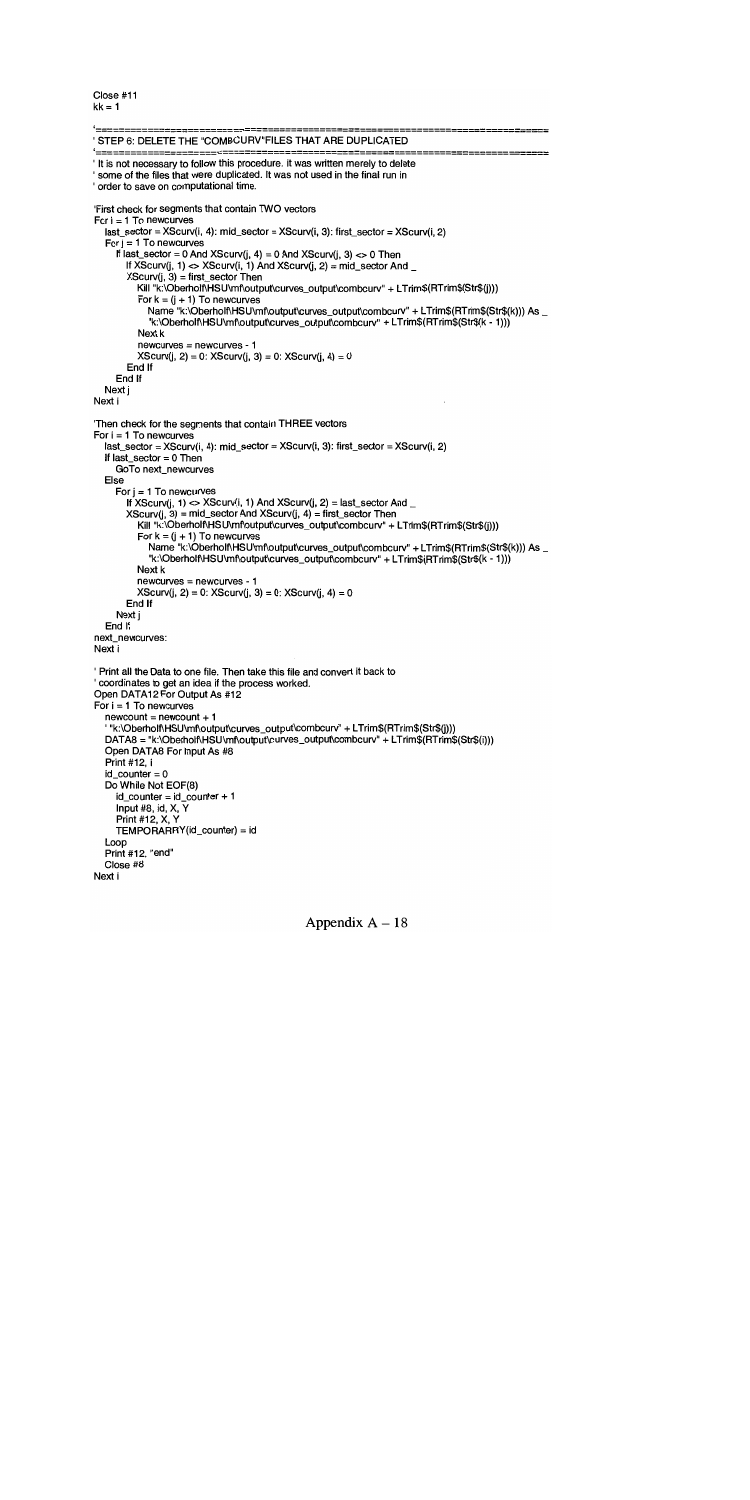Close #12 skip\_kill:

```
STEP 7: CALCULATING DISTANCES AND ANGLES - FORWARD (ROAD INTERSECTIONS)
This is where I Calculate the distances and angles in a forward direction
For i = 1 To newcurves
  DATA8 = "k:\Oberholf\HSU\mf\output\curves_output\combcurv" + LTrim$(RTrim$(Str$(i)))
  DATA9 = "k:\Oberholf\HSU\mf\output\curves_output\comcvang" + LTrim$(RTrim$(Str$(i)))
  FIRST = 0FIRST = 0SECONDX = 0SECONDY = 0countintersect(i) = 0LENGTHOFLINE = 0SQRTLENGTHOFLINE = 0COSALPHA = 0ANGLES = 0AZIMUTH = 0HYP = 0ADJ = 0X_ffirst(i) = 0: X_flast(i) = 0
  Y_f \text{first}(i) = 0: Y_f \text{last}(i) = 0Open DATA8 For Input As #8
  Open DATA9 For Output As #9
  Do While Not EOF(8)
    SECONDX = FIRSTX
    SECONDY = FIRSTY
    Input #8, Id, FIRSTX, FIRSTY
    countintersect(i) = countintersect(i) + 1If countintersect(i) = 1 Then
      Print #9, FIRSTX, FIRSTY, LENGTHOFLINE, ANGLES, id
       SECONDX = FIRSTX
      SECONDY = FIRSTY
      Input #8, id, FIRSTX, FIRSTY
      countintersect(i) = countintersect(i) + 1X_first(i) = SECONDX 'Use this to check for circular route
       Y_first(i) = SECONDY Use this to check for circular route
    End If
    The angles start at the second node and look back at the first.
    SQRTLENGTHOFLINE = Abs(SECONDX - FIRSTX) ^ 2 + Abs(SECONDY - FIRSTY) ^ 2
    LENGTHOFLINE = (SQRTLENGTHOFLINE) ^ 0.5
    If (FIRSTX = SECONDX) And (SECONDY> FIRSTY) Then
       AZIMUTH = 180
    End If
    If (FIRSTY = SECONDY) And (SECONDX > FIRSTX) Then
      AZIMUTH = 270End If
    If (FIRSTX = SECONDX) And (SECONDY < FIRSTY) Then
       AZIMUTH = 0End If
    If (FIRSTY = SECONDY) And (SECONDX < FIRSTX) Then
      AZIMUTH = 90End If
    If (SECONDX < FIRSTX) And (SECONDY <FIRSTY) Then
       SQRHYP = Abs(SECONDX - FIRSTX) \land 2 + Abs(SECONDY - FIRSTY) \land 2HYP = Sqr(SQRHYP)
       ADJ = FIRSTX - SECONDX
       COSALPHA = ADJ / HYP
       ANGLES = (1.570796 - Atn(COSALPHA / Sqr(1 - COSALPHA * COSALPHA))) * 180 / 3.1415926538979
       AZIMUTH = 90-ANGLES
     End If
    If (SECONDX < FIRSTX) And (SECONDY> FIRSTY) Then
       SQRHYP = (Abs(SECONDX - FIRSTX)) A 2 + (Abs(SECONDY - FIRSTY)) A 2
       HYP = Sqr(SQRHYP)
       ADJ = FIRSTX - SECONDX
       COSALPHA=ADJ/HYP
```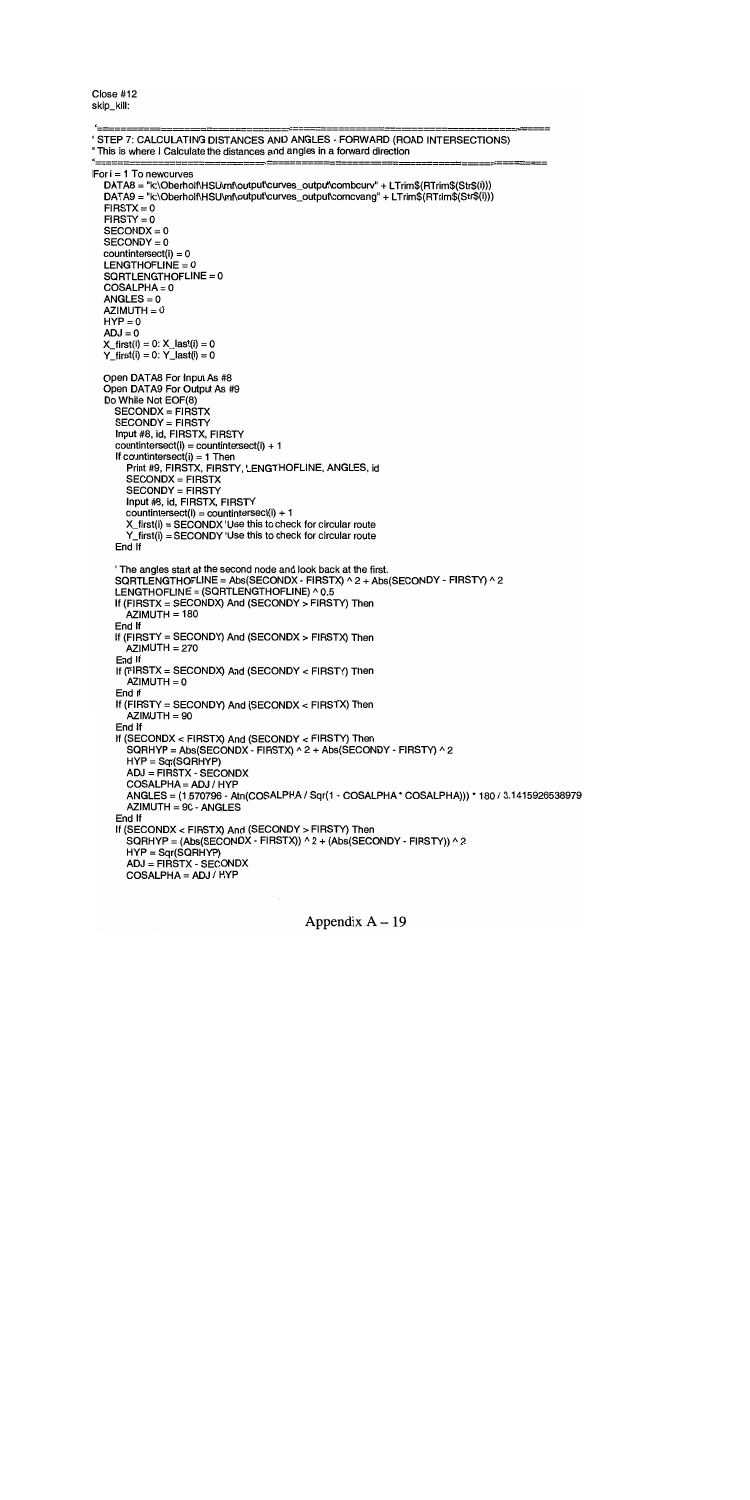```
ANGLES = (1.570796 - Atn(COSALPHA / Sqr(1 - COSALPHA * COSALPHA))) * 180 / 3.1415926538979
      AZIMUTH = 90 + ANGLESEnd If
    If (SECONDX> FIRSTX) And (SECONDY> FIRSTY) Then
      SQRHYP = Abs(SECONDX - FIRSTX) \land 2 + Abs(SECONDY - FIRSTY) \land 2HYP = Sqr(SQRHYP)
      ADJ = SECONDX - FIRSTX
      COSALPHA = ADJ / HYP
      ANGLES = (1.570796 - Atn(COSALPHA / Sqr(1 - COSALPHA * COSALPHA))) * 180 / 3.1415926538979
      AZIMUTH = 270 - ANGLESEnd If
    If (SECONDX> FIRSTX) And (SECONDY < FIRSTY) Then
      SGRHYP = Abs(SECONDX - FIRSTX) \land 2 + Abs(SECONDY - FIRSTY) \land 2HYP = Sqr(SQRHYP)
      ADJ = SECONDX - FIRSTX
      COSALPHA = ADJ / HYP
      ANGLES = (1.570796 - Atn(COSALPHA / Sqr(1 - COSALPHA * COSALPHA))) * 180 / 3.1415926538979
      AZIMUTH = 270 + ANGLESEnd If
    Print #9, FIRSTX, FIRSTY, LENGTHOFLINE, AZIMUTH, id
 Loop
 Close #8
 Close #9
Next i
---
```

```
STEP 8: PUT11NG X, Y, DISTANCE AND ANGLE IN AN ARRAY (INTERSECTIONS) = =======================
Now create the new Array
total_vector_count = new_vector_count
totalroads = count_roads + newcurves
'ReDim DATA(200000, 14) As Double 'new_vector_count = 0For i = 1 To newcurves
  DATA9 = "k:\Oberholf\HSU\mf\output\curves_output\comcvang" + LTrim$(RTrim$(Str$(i)))
  Open DATA9 For Input As #9
  Do While Not EOF(9)
    Input #9, X, Y, dist, angl, id
    vector_in_road(i + count_roads) = vector_in_road(i + count_roads) + 1
    total_vector_count = total_vector_count + 1
    DATA(total_vector_count, 1) = i + count_roads
    DATA(total_vector_count, 2) = X
    DATA(total\_vector\_count, 3) = YDATA(total_vector_count, 4) = dist
    DATA(total_vector_count, 5) = angl<br>DATA(total_vector_count, 7) = 9
                                        '9 refer to JUNCTION BETWEEN 2 ROADS
    DATA(total\_vector\_count, 13) = id'DATA(total_vector_count, 14) = secondR
  Loop
  Close #9
Next i
```

```
<u>'=======</u>
                                    ==================
'STEP 9: CALCULATE THE DIFFERENCE BETWEEN CONSECTUVE ANGLES AND FLAG THEM
'In this section we will calculate the difference between consecutive angles
' and flag the "Positive" and "Negative" angles.
 ==tel = 0For i = 1 To total roads
  cc(i) = 0For j = 1 To total_vector_count
     If DATA(j, 1) = i Then
       cc(i) = cc(i) + 1End If
  Next j
  For j = 1 To total_vector_count
  If i = 113 Then
     dsdsds = 9End If
```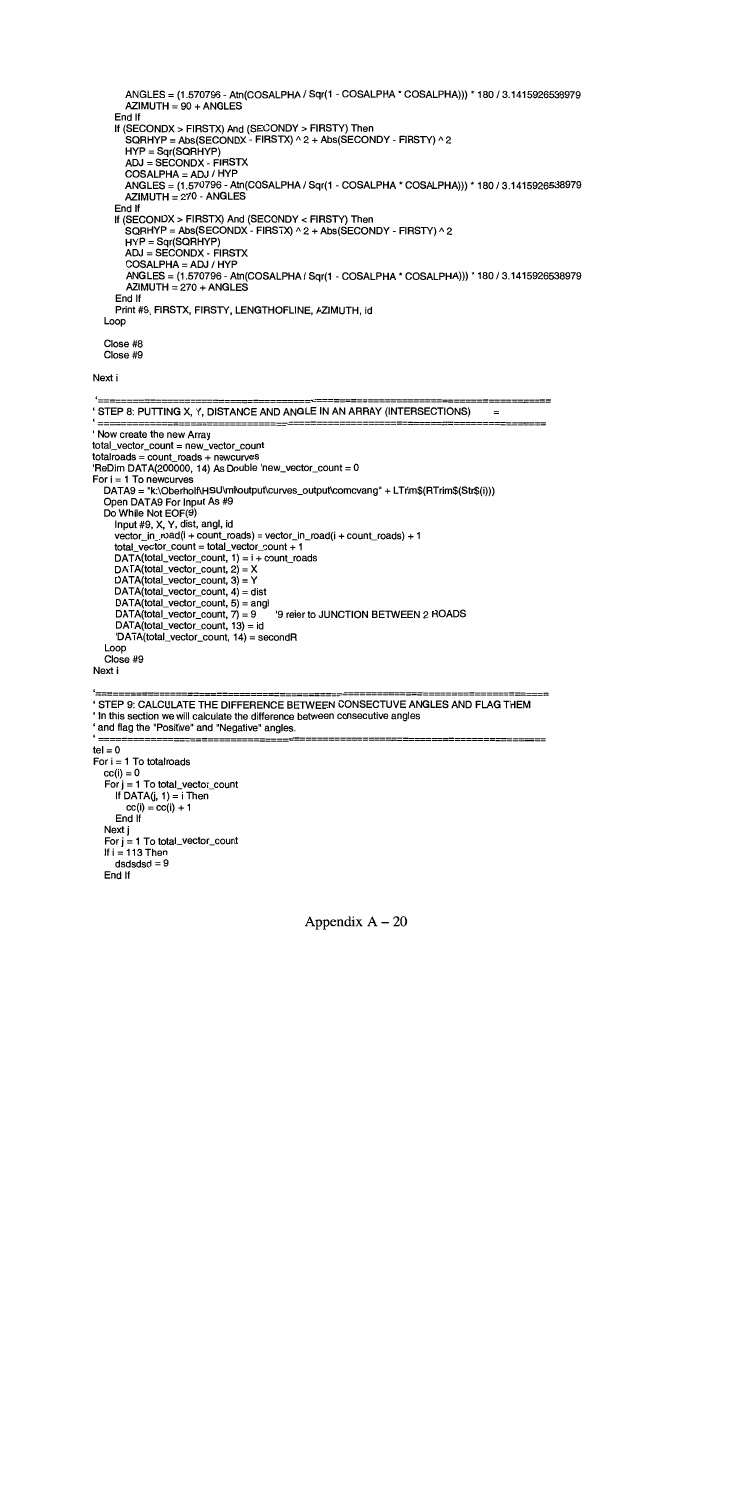```
New method to determine sign
    If DATA(i, 1) = i Then
       tel = tel + 1link\_counter(i) = 1If tel > 2 And i > 2 Then
         'QUADRANT 1
         If DATA(j, 5) > 0 And DATA(j, 5) <= 90 Then
            'QUADRANT 1: Quadrant 1
            If DATA(i - 1, 5) > 0 And DATA(i - 1, 5) <= 90 Then
              DATA(j - 1, 6) = DATA(j, 5) - DATA(j - 1, 5)'QUADRANT 1: Quadrant 2
            Elself DATA(j - 1, 5) > 90 And DATA(j - 1, 5) <= 180 Then
              DATA(j - 1, 6) = DATA(j, 5) - DATA(j - 1, 5)QUADRANT 1: Quadrant 3
            Eiself DATA(j - 1, 5) > 180 And DATA(j - 1, 5) <= 270 Then
              If Abs(DATA(i, 5) - DATA(i - 1, 5)) > 180 Then
                 DATA(j - 1, 6) = 360 - Abs(DATA(j, 5) - DATA(j - 1, 5))Elself Abs(DATA(i, 5) - DATA(i - 1, 5)) < 180 Then
                 DATA(j - 1, 6) = DATA(j, 5) - DATA(j - 1, 5)End If
            QUADRANT 1: Quadrant 4
            Elself DATA(j - 1, 5) > 270 And DATA(j - 1, 5) <= 360 Then
              DATA(j - 1, 6) = DATA(j, 5) + (360 - DATA(j - 1, 5))End If
         QUADRANT 2
         Elseif DATA(i, 5) > 90 And DATA(i, 5) <= 180 Then
            QUADRANT 2: Quadrant 1
            If DATA(j - 1, 5) > 0 And DATA(j - 1, 5) <= 90 Then
              DATA(j - 1, 6) = DATA(j, 5) - DATA(j - 1, 5)QUADRANT 2: Quadrant 2
            Eiself DATA(j - 1, 5) > 90 And DATA(j - 1, 5) <= 180 Then
              DATA(j - 1, 6) = DATA(j, 5) - DATA(j - 1, 5)QUADRANT 2: Quadrant 3
            Elself DATA(j - 1, 5) > 180 And DATA(j - 1, 5) <= 270 Then
              DATA(j - 1, 6) = DATA(j, 5) - DATA(j - 1, 5)QUADRANT 2: Quadrant 4
            Elself DATA(j - 1, 5) > 270 And DATA(j - 1, 5) <= 360 Then
              If Abs(DATA(j, 5) - DATA(J - 1, 5))> 180 Then
                 DATA(J - 1, 6) = 360 - Abs(DATA(j, 5) - DATA(j - 1,5))
              Elseif Abs(DATA(j, 5) - DATA(J - 1, 5)) < 180 Then
                 DATA(j - 1, 6) = DATA(j, 5) - DATA(j - 1, 5)End If
            End If
          'QUADRANT 3
         Elseif DATA(j, 5) > 180 And DATA(j, 5) < 270 Then
            QUADRANT 3: Quadrant 1
            If DATA(j - 1, 5) > 0 And DATA(j - 1, 5) <= 90 Then
              If DATA(J, 5) - DATA(J - 1, 5) > 180 Then
                 DATA(j - 1, 6) = ((360 - (DATA(j, 5) - DATA(j - 1, 5))))Elseif DATA(J, 5) - DATA(J - 1, 5) < 180 Then
                 DATA(j - 1, 6) = DATA(j, 5) - DATA(j - 1, 5)End If
            'QUADRANT 3: Quadrant 2
            Elself DATA(j - 1, 5) > 90 And DATA(j - 1, 5) <= 180 Then
              DATA(j - 1, 6) = DATA(j, 5) - DATA(j - 1, 5)'QUADRANT 3: Quadrant 3
            Elself DATA(j - 1, 5) > 180 And DATA(j - 1, 5) <= 270 Then
              DATA(j - 1, 6) = DATA(j, 5) - DATA(j - 1, 5)'QUADRANT 3: Quadrant 4
            Elself DATA(j - 1, 5) > 270 And DATA(j - 1, 5) <= 360 Then
               DATA(j - 1, 6) = DATA(j, 5) - DATA(j - 1, 5)End If
          'QUADRANT 4
          Elself DATA(i, 5) > 270 And DATA(i, 5) <= 360 Then
            QUADRANT 4: Quadrant 1
            If DATA(j - 1, 5) > 0 And DATA(j - 1, 5) <= 90 Then
               DATA(j - 1, 6) = ((360 - DATA(j, 5)) + DATA(j - 1, 5))
```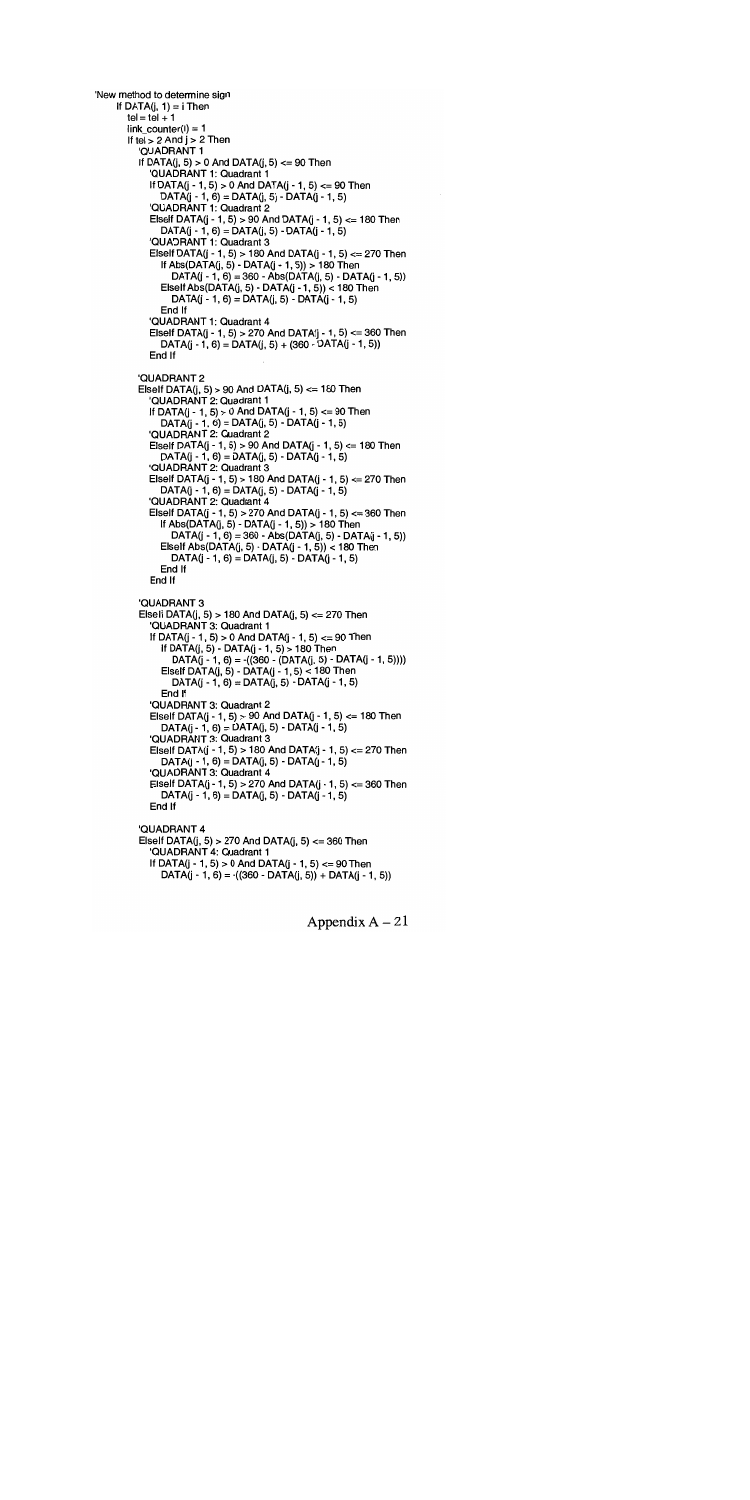```
QUADRANT 4: Quadrant 2
             Elself DATA(j - 1, 5) > 90 And DATA(j - 1, 5) <= 180 Then
                If DATA(j, 5) - DATA(j - 1, 5) > 180 Then
                  DATA(j - 1, 6) = ((360 - (DATA(j, 5) - DATA(j - 1, 5))))Elseif DATA(j, 5) - DATA(J - 1, 5) < 180 Then
                  DATA(J - 1, 6) = DATA(j, 5) - DATA(j - 1, 5)
                End If
             QUADRANT 4: Quadrant 3
             Elself DATA(j - 1, 5) > 180 And DATA(j - 1, 5) <= 270 Then
                DATA(j - 1, 6) = DATA(j, 5) - DATA(j - 1, 5)QUADRANT 4: Quadrant 4
             Elself DATA(j - 1, 5) > 270 And DATA(j - 1, 5) <= 360 Then
                DATA(j - 1, 6) = DATA(j, 5) - DATA(j - 1, 5)End If
          End If
          link\_counter(i) = link\_counter(i) + 1If link\_counter(i) = cc(i) Then GoTo get_out
        End If
     End If
  Next j
  tel = 0get_out:
Next i
counter = 0'==========
' STEP 10: CALCULATE THE RADIUS
' Radius is calculated by putting three consecutive nodes on the edge of a ='circle. The radius of third circle is the radius of the curve. = DATA13 = "k:\Oberholf\HSU\mf\output\curves_output\Problem_R.txt"
Open DATA13 For Output As #13
Pi = 22 / 7For i = 1 To total roads
  For j = 1 To total_vector_count
     If DATA(j, 1) = i Then
        If totairoads = 6895 Then
          fferere = 4End If
        Count_2 = Count_2 + 1If Count_2 = 1 Then
          current_distance = 0
          total_distance = 0
        ElseIf Count_2 = 2 Then
          beginning_distance = 0
        Elseif Count_2 \approx 2 Then
          beginning_distance = 0
        End If
        If Count_2 >= 2 And Count_2 < vector_in_road(i) Then
          x_{-1}1 = DATA((j - 1), 2)
          y_1 = DATA((y - 1), 3)
          x_2 = DATA(i, 2)y_2 = \text{DATA}(j, 3)x_3 = DATA((j + 1), 2)<br>y_3 = DATA((j + 1), 3)
          A_1 = x_1 \wedge 2 + y_1 \wedge 2 \cdot x_2 \wedge 2 \cdot y_2 \wedge 2<br>
A_2 = x_1 \wedge 2 + y_1 \wedge 2 \cdot x_3 \wedge 2 \cdot y_3 \wedge 2X_1 = x_1 - x_2<br>
Y_1 = y_1 - y_2<br>
X_2 = x_1 - x_3
          Y_2 = y_1 - y_3above_line = (A_2 * Y_1 - A_1 * Y_2)below_line = (2 * X_2 * Y_1 - 2 * X_1 * Y_2)If below_line <> 0 Then
             x_ccircle = (above_line / below_line)
           Elself below_line = 0 Then
             Print #13, DATA(j - 1, 1), DATA(j, 1), DATA(j + 1, 1), DATA(j - 1, 13), DATA(j, 13), DATA(j + 1, 13)
```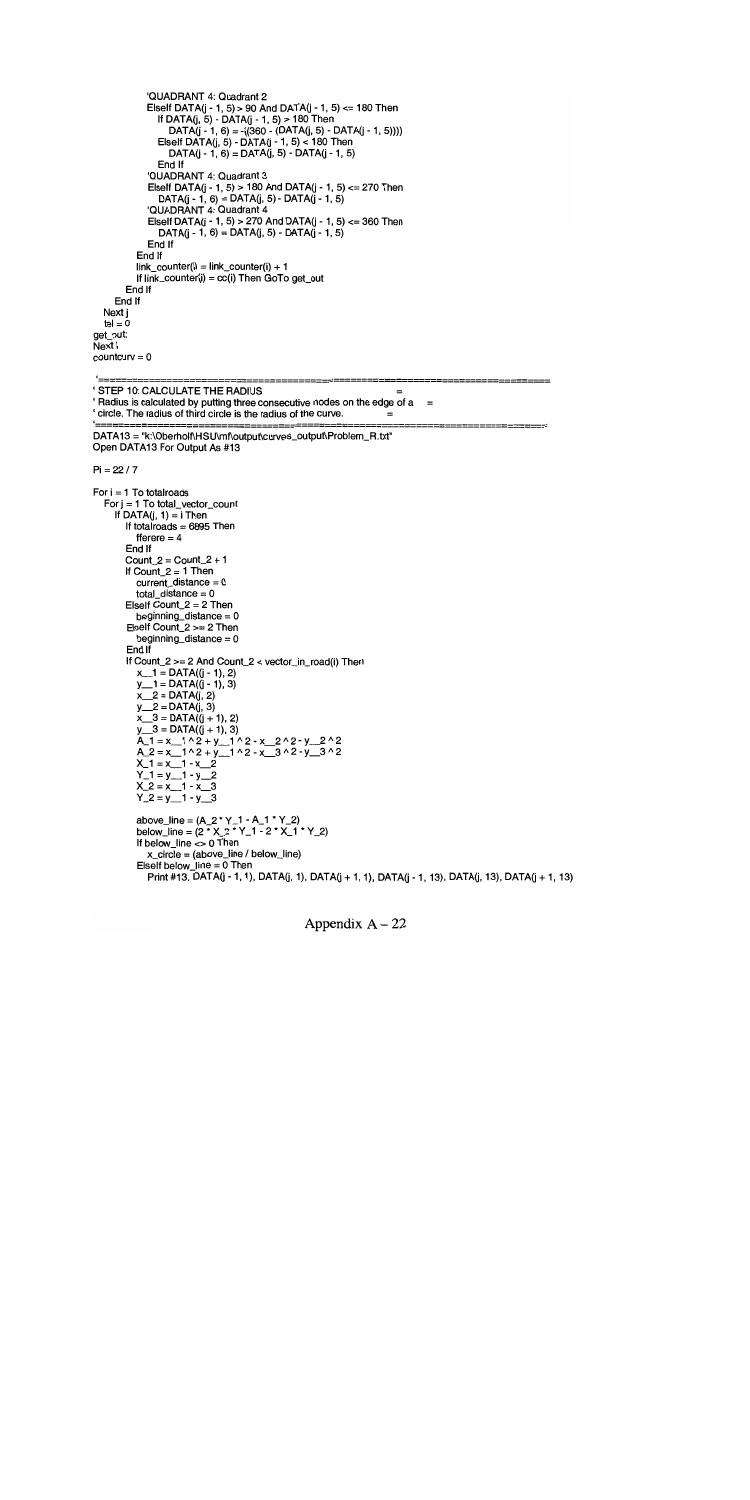```
DATA(j, 8) = 0.9999 Choose 0.9999 in order to find it easier later<br>DATA(j, 9) = 9 Yot 1 or 2, but 9 to separate it from the others
             DATA(j, 9) = 9 Wot 1 or 2, but 9 to separate it from the others<br>DATA(j, 10) = 1.666 '1.666 to find it easier later
             DATA(j, 10) = 1.666 11.666 to find it easier later<br>DATA(j, 14) = 99999 1.99999 staan vir MISTAKE
                                         '99999 staan vir MISTAKE
             GoTo skip_bogus_road:
          End If
          If Y_1 \rightleftharpoons 0 Then
             y\_circle = (A_1 - 2 \cdot X_1 \cdot x\_circle) / (2 \cdot Y_1)Elself Y_1 = 0 And Y_2 < 0 Then
             y_circle = (A_2 - 2 * X_2 * x_circle) / (2 * Y_2)
          Elself Y_1 = 0 And Y_2 = 0 Then
             radius = 9999
          End If
          If DATA(j, 6) >= 0 Then
             DATA(j, 8) = ((x_2 - x_circle) ^ 2 + (y_2 - y_circle) ^ 2) ^ 0.5
             If DATA(j, 8) \leq 40 Then
                DATA(j, 9) = 1Else
                DATA(j, 9) = 0End If
          Elself DATA(i, 6) < 0 Then
             sign = DATA(j, 6) / Abs(DATA(j, 6))
             DATA(j, 8) = sign * (((x_2 - x_circle) ^ 2 + (y_2 - y_circle) ^ 2) ^ 0.5)
             If DATA(i, 8) >= -40 Then
                DATA(j, 9) = -1Else
                DATA(j, 9) = 0End If
          End If
          DATA(J, 10) = Abs(DATA(j, 6) * (Pi / 180) * DATA(J, 8))
          current\_distance = DATA(j, 10) + beginning\_distancetotal_distance = total_distance + currentdatance
          DATA(j, 11) = total\_distanceEnd If
     End If
skip_bogus_road:
  Next j
  Count 2 = 0Next i
Close 13
Dim count_offtrack_roads(12000) As Integer
Print this stuff to a file that I can read in OFFTRACK
For i = 1 To total roads
  count\_offtrack\_roads(i) = 0DATA6 = "k:\Oberholf\HSU\mf\output\curves_output\rd" + LTrim$(RTrim$(Str$(i)))
  DATA15 = "k:\Oberholf\HSU\mf\output\curves_output_backup\rd" + LTrim$(RTrim$(Str$(i)))
  Open DATA6 For Output As #6
  Open DATA15 For Output As #15
   "Print data in the following format: "13.2","140.00","160.00"
   Also: convert the data to FEET
   The distance before and after the roadsection = 100 FEET.
   This is longer than twice the distance of the truck
   runun = 100Print #6, Format(0, "\""0.00\""") & "," &
   Format(0, "\""0.00\""") & "," & _
   Format(runup, "\""0.00\""") FEET (100)
   Print #15, Format(0, "\""0.00\""") & "," & _
    _ Format(0, '/\''"0.00\''<sup>"</sup>") & '','' &  & D
    Forrnat(runup, "V0.00V) FEET (100)
   For i = 1 To total_vector_count
     If DATA(j, 1) = i Then
     count\_offset\_roads(i) = count\_offset\_roads(i) + 1If count_offtrack_roads(i) = 2 Then
           Write #6, Format(3.28 * DATA(j, 8), "0.00");
           Format(runup, "0.00"); _
```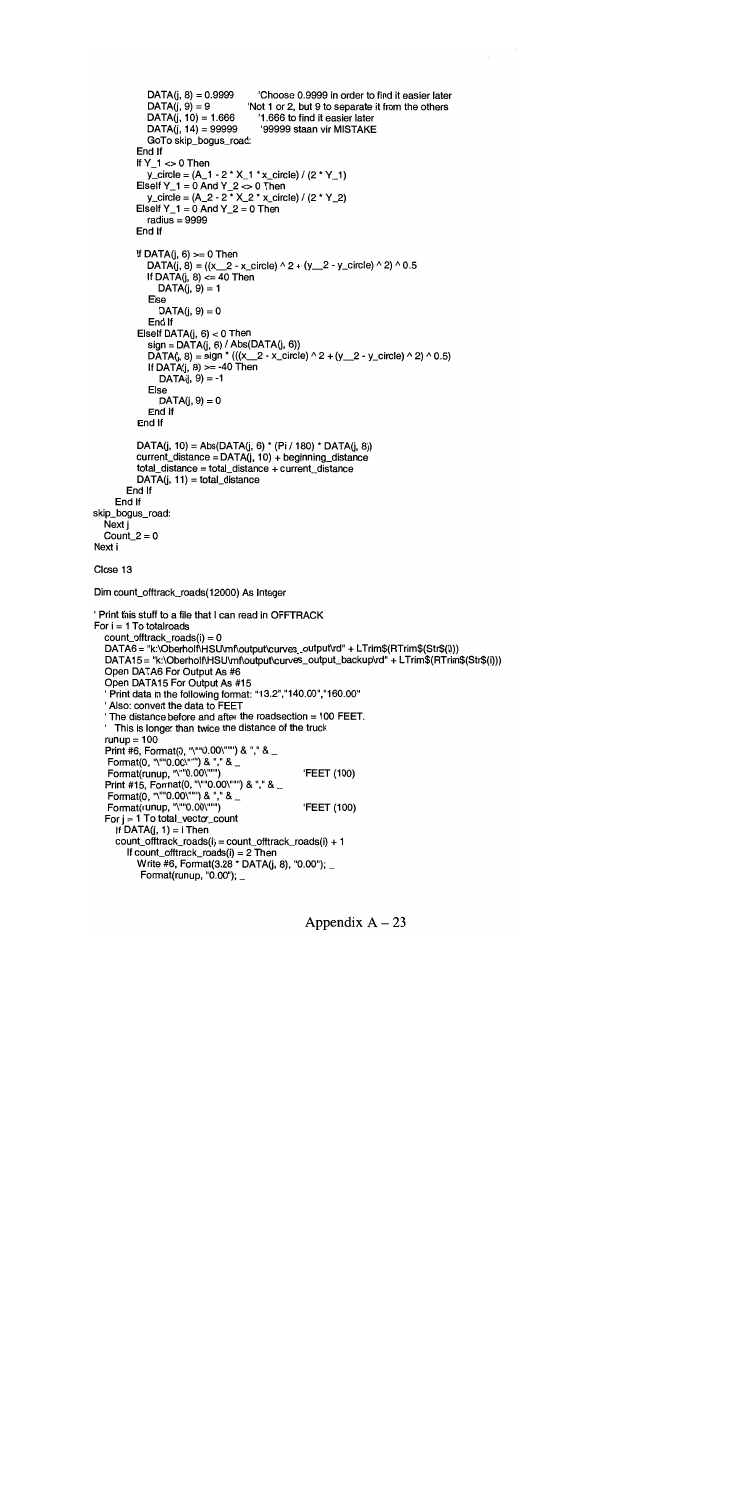Format(runup + 3.28 \* DATA(j, 11), "0.00") FEET (100 + radius) Write #15, Format(3.28 \* DATA(j, 8), "0.00"); \_ Format(runup, "0.00);\_  $Fomat(runup + 3.28 * DATA(j, 11), "0.00")$  FEET (100 + radius)  $lastsection = i$ End If<br>If count\_offtrack\_roads(i) > 2 And count\_offtrack\_roads(i) < cc(i) Then If count\_offtrack\_roads(i) > 2 And count\_offtrack\_roads(i) <cc(i) Then Write #6, Format(3.28 \* DATA(j, 8), "0.00"); \_ Format(runup + 3.28 \* DATA(J -1, 11), 0.00"):\_ Format(runup + 3.28 \* DATA(j, 11), "0.00") 'FEET (radius + previous radius) Write #15, Format(3.28 \* DATA(j, 8), "0.00"); Format(runup + 3.28 \* DATA(j - 1, 11), "0.00"); \_ Format(runup + 3.28 \* DATA(j, 11), "0.00") 'FEET (radius + previous radius)  $lastsection = i$ End If End If Next j Write #6, Format(0,  $"0.00"$ ); Format(runup +  $3.28$  \* DATA(lastsection, 11), "0.00");<br>Format(5000, "0.00") FEET (radius + previous radi  $FEET$  (radius + previous radius) Write #15, Format(0,  $"0.00"$ ); Format(runup + 3.28 \* DATA(Iastsection, 11), "0.00); 'FEET (radius + previous radius) Close #6 Close #15 Next i

'STEP 11: PRINT ALL DATA TO FULLDATA FILE

For  $i = 1$  To total roads DATA5 = "k:\Oberholf\HSU\mf\output\curves\_output\fulldata" + LTrim\$(RTrim\$(Str\$(i))) DATA14 = "k:\Oberholf\HSU\mf\output\curves\_output\_backup\fulldata" + LTrim\$(RTrim\$(Str\$(i))) Open DATA5 For Output As #5 Open DATA14 For Output As #14 For  $j = 1$  To total\_vector\_count If  $DATA(j, 1) = i$  Then Print #5, DATA(j, 1), DATA(j, 2), DATA(j, 3), DATA(j, 4), DATA(j, 5), DATA(j, 6), DATA(j, 7), DATA(j, 8), DATA(j, 9), DATA(j, 10), DATA(j, 11), DATA(j, 12), \_ DATA(j, 13) Print #14, DATA(j, 1), DATA(j, 2), DATA(j, 3), DATA(j, 4), \_ DATA(j, 5), DATA(j, 6), DATA(j, 7), DATA(j, 8), DATA(j, 9), DATA(j, 10), DATA(J, 11), DATA(j, 12), DATA(j, 13) End If Next j Close #5 Close #14 Next i

Kill "k:\Oberholf\HSU\mf\output\curves\_output\fw\_line\*" 'DATA2 Kill "k:\Oberholf\HSU\mf\output\curves\_output\fw\_ang\*" DATA3<br>Kill "k:\Oberholf\HSU\mf\output\curves\_output\WEED\*" DATA4 Kill "k:\Oberholf\HSU\mf\output\curves\_output\WEED\*" Kill "k:\Oberholf\HSU\mf\output\curves\_output\combcurv\*" 'DATA8 Kill "k:\Oberholf\HSU\mf\output\curves\_output\comcvang\*" 'DATA9

End Sub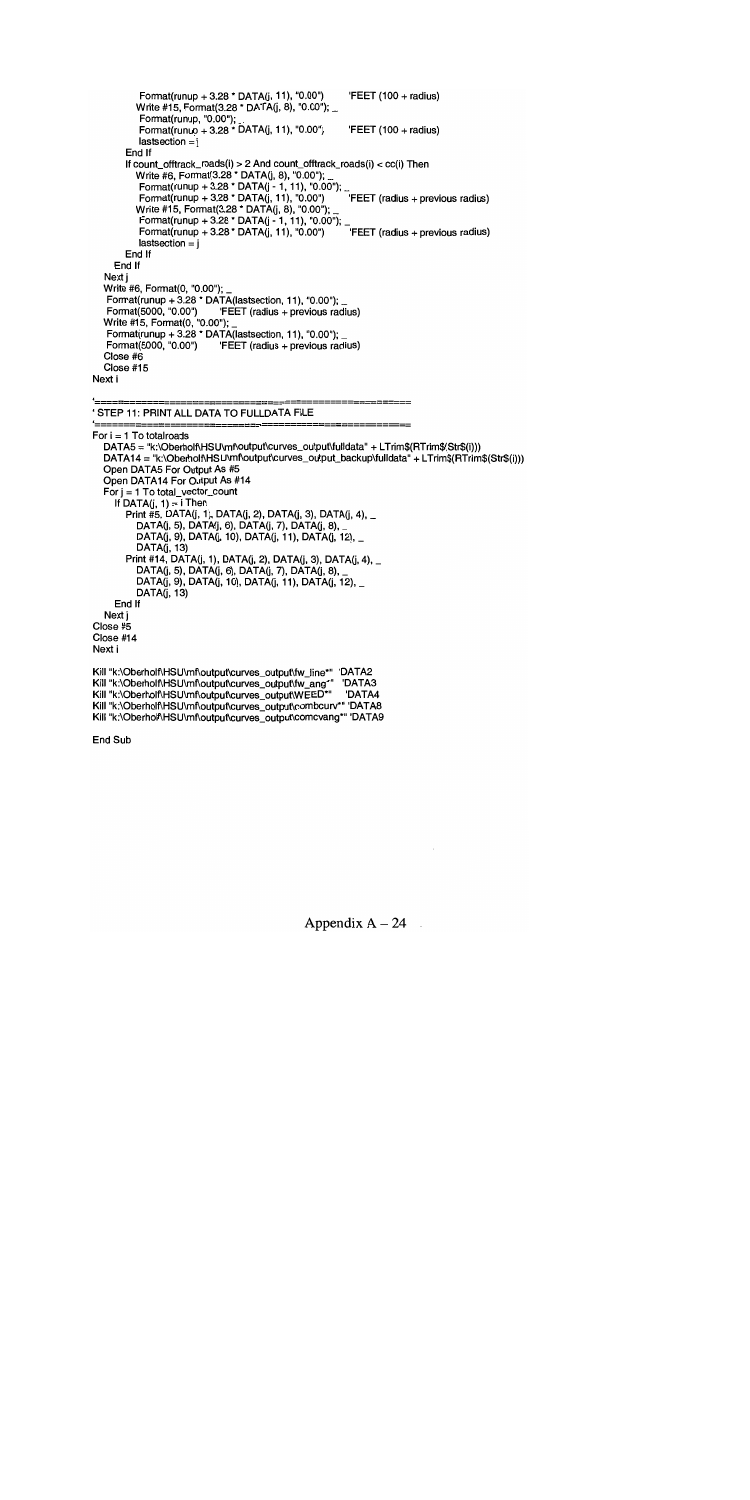### APPENDIX B

```
Option Base 1
Private Sub Form Load()
```
Some of the files are longer than 100 nodes long. These files I have to break into sections shorter than 100 nodes. Dim SPLIT\_DATA(7000, 3) As Double Dim SPLIT\_FULLDATA(7000, 14) As Double Dim smallest\_number(10000) As Integer Dim distance(10000) As Integer Dim number\_of\_rds(10000) As Integer Dim number\_of\_fulldatas(10000) As Integer

```
Dim count_offtrack_roads(20000) As Double
Dim DATA6 As String
Dim DATA5 As String
Dim DATA7 As String
Dim DATA8 As String
Dim DATA9 As String
Dim DATA1O As String
```

```
'Get this value from the "CURVES" program
total roads = 7873
```
new\_number\_of\_roads = totairoads

```
For i = 1 To total roads
  smallest_number(i) = 999
  distance(i) = 4900Next i
```

```
For i = 1 To total roads
  count_offtrack_roads(i) = 0DATA6 = "k:\oberholf\hsu\mf\output\curves_output\rd" + LTrim$(RTrim$(Str$(i)))
  Open DATA6 For Input As #6
    Do While Not EOF(6)
       count_offtrack_roads(i) = count_offirack_roads(i) + 1
       Input #6, offt_radius, offt_dist, offi_cum_dist
       little_number = Abs(offi_radius)
       max_distance = offi_dist
       If little_number < smallest_number(i) And little_number <> 0 Then
         smallest_number(i) = little_number
       End If
       If max_distance > distance(i) Then
         distance(i) = max_dcount_long_dist = count_long_dist + 1
       End If
    Loop
  Close #6
Next i
```

```
For i = 1 To total roads
```
TvVO: If the road is longer than 100 sections, break it into TWO sections If count\_offirack\_roads(i) >= 100 And count\_offtrack\_roads(i) <200 Then

:Put all the RD and FULLDATA files into an array first

```
RD files - array
count_offt_roads = 0
DATA6 = "k:\oberholf\hsu\mf\output\curves_output\rd" + LTrim$(RTrim$(Str$(i)))
Open DATA6 For Input As #6
  Do While Not EOF(6)
    Input #6, offt_radius, offt_dist, offt_cum_dist
    count\_offt\_roads = count\_offt\_roads + 1
```
==========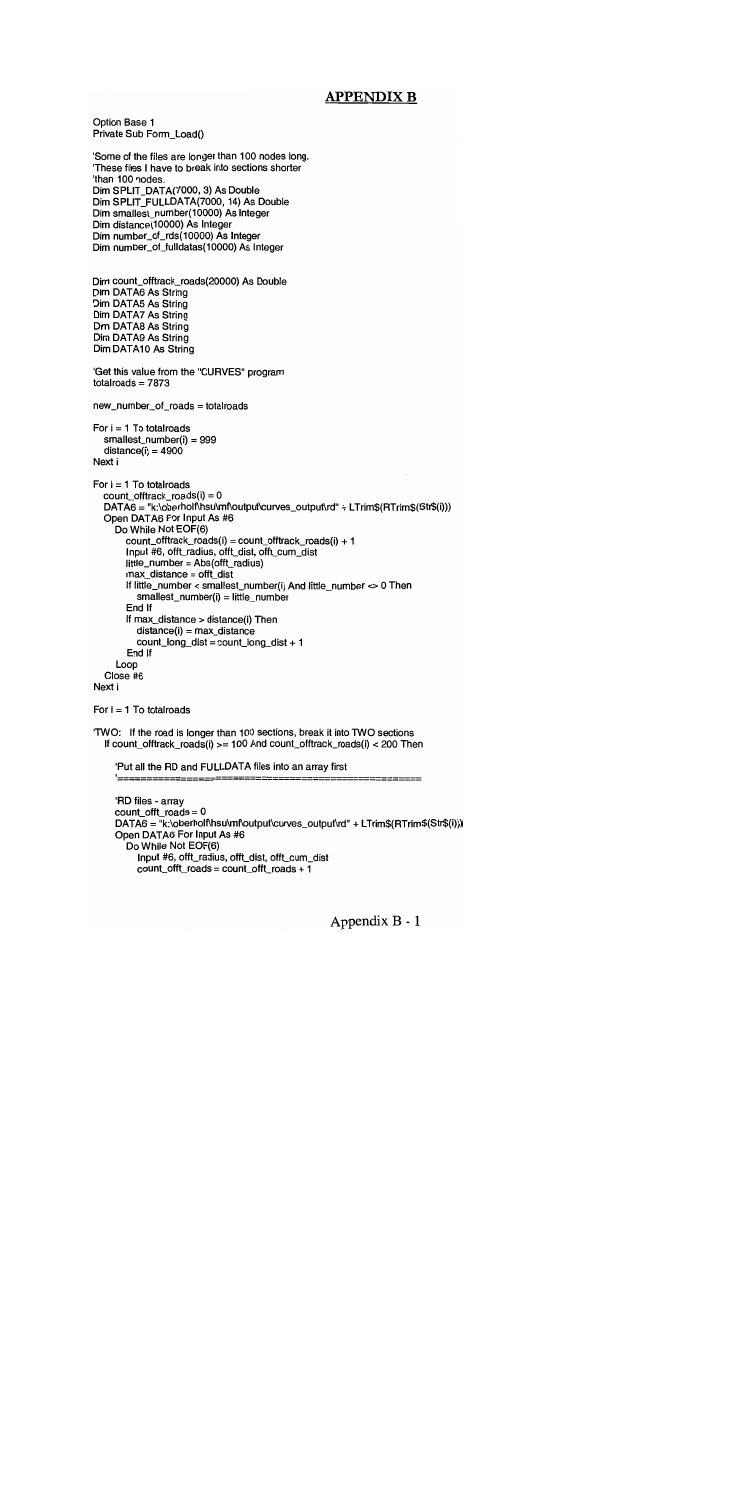```
SPLIT_DATA(count_offi_roads, 1) = offi_radius
    SPLIT_DATA(count_offt_roads, 2) = offt_dist
    SPLIT_DATA(count_offi_roads, 3) = offi_cum_dist
  Loop
Close #6
FULLDATA files - array
count\_off\_roads = 0DATA5 = "k:\oberholf\hsu\mf\output\curves_output\fulldata" + LTrim$(RTrim$(Str$(i)))
Open DATA5 For Input As #5
  Do While Not EOF(5)
    Input #5, FD_id, FD_X, FD_Y, FD_dist, FD_angle, FD_anglediff,
          FD_junction, FD_radius, FD_column9, FD_curve_length,
          FD_cloumn11, FD_column12, FD_column13
    count_offt_roads = count_offt_roads + 1
    SPLIT_FULLDATA(count_offt_roads, 1) = FD_id
    SPLIT_FULLDATA(count_offt_roads, 2) = FD_X
    SPLIT_FULLDATA(count_offi_roads, 3) = FD_Y
    SPLIT_FULLDATA(count_offi_roads, 4) = FD_dist
    SPLIT_FULLDATA(count_offi_roads, 5) = FD_angle
    SPLIT_FULLDATA(count_offt_roads, 6) = FD_anglediff
    SPLIT_FULLDATA(count_offi_roads, 7) = FD.junction
    SPLIT_FULLDATA(count_offi_roads, 8) = FD_radius
    SPLIT_FULLDATA(count_offt_roads, 9) = FD_columng
    SPLIT_FULLDATA(count_offt_roads, 10) = FD_curve_length
    SPLIT_FULLDATA(count_offt_roads, 11) = FD_cloumn11
    SPLIT_FULLDATA(count_offt_roads, 12) = FD_column12
    SPLIT_FULLDATA(count_offi_roads, 13) = FD_columnl 3
  Loop
Close #5
'Write new files that would replace the longer files
Make a backup file of the FULLDATA and RD files in another directory
DATA7 = "k:\oberholf\hsu\mf\output\adj_curves_output\rd" + LTrim$(RTrim$(Str$(i)))
Open DATA7 For Output As #7
  For j = 1 To count_offt_roads
    Write #7, SPLIT_DATA(j, 1), SPLIT_DATA(j, 2), SPLIT_DATA(j, 3)
  Next i
Close #7
DATA8 = "k:\oberholf\hsu\mf\output\adj_curves_output\fulldata" + LTrim$(RTrim$(Str$(i)))
Open DATA8 For Output As #8
  For j = 1 To count_offt_roads
    Write #8, SPLIT_FULLDATA(j, 1), SPLIT_FULLDATA(j, 2), SPLIT_FULLDATA(j, 3), _
         SPLIT_FULLDATA(J, 4), SPLIT_FULLDATA(J, 5), SPLIT_FULLDATA(J, 6),
         SPLIT_FULLDATA(J, 7), SPLIT_FULLDATA(j, 8), SPLIT_FULLDATA(j, 9),
         SPLIT_FULLDATA(j, 10), SPLIT_FULLDATA(J, 11), SPLIT_FULLDATA(j, 12),
         SPLIT_FULLDATA(J, 13)
  Next i
Close #8
'FILE 1: 1 -99
DATA7 = "k:\oberholf\hsu\mf\output\curves_output\rd" + LTrim$(RTrim$(Str$(i)))
Open DATA7 For Output As #7
  For j = 1 To 98
    Write #7, Format(SPLIT_DATA(j, 1), "0.00"), Format(SPLIT_DATA(j, 2), "0.00"), Format(SPLIT_DATA(j, 3), "0.00")
    lastsection = iNext j
  Write #7, Format(0, "0.00"),
        Format(SPLIT_DATA(lastsection, 3), "0.00"), _
        Format(5000, "0.00")
Close #7
DATA8 = "k:\oberholf\hsu\mf\output\curves_output\fulldata" + LTrim$(RTrim$(Str$(i)))
Open DATA8 For Output As #8
  For j = 1 To 99
    Write #8, SPLIT_FULLDATA(j, 1), SPLIT_FULLDATA(j, 2), SPLIT_FULLDATA(j, 3), _
         SPLIT_FULLDATA(J, 4), SPLIT_FULLDATA(J, 5), SPLIT_FULLDATA(J, 6),
         SPLIT_FULLDATA(J, 7), SPLIT_FULLDATA(j, 8), SPLIT_FULLDATA(j, 9),
         SPLIT_FULLDATA(j, 10), SPLIT_FULLDATA(j, 11), SPLIT_FULLDATA(j, 12),_
```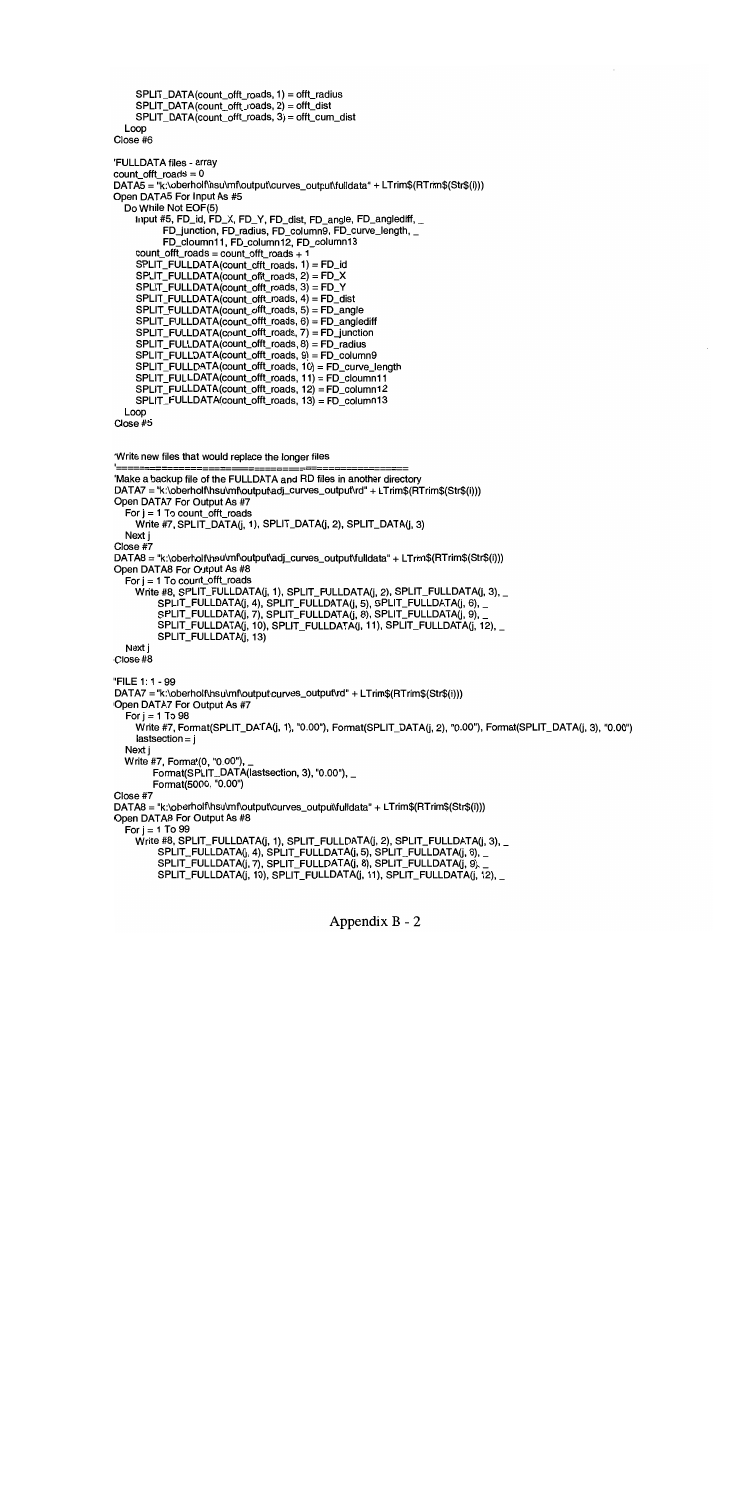```
SPLIT_FULLDATA(j, 13)
```

```
Next j
Close #8
```

```
FILE 2: 100- 199
    new_number_of_roads = new_number_of_roads + 1
    DATA7 = "k:\oberholf\hsu\mf\output\curves_output\rd" + LTrim$(RTrim$(Str$(new_number_of_roads)))
    Open DATA7 For Output As #7
       number of nodes = count offtrack_roads(i)
       startpoint = count_offt_roads - 98
       Write #7, Format(0, "0.00"), Format(0, "0.00"), Format(100, "0.00")
       For j = startpoint To (number_of_nodes - 1)
         Write #7, Fomat(SPLIT_DATA(j, 1), "0.00"),Format((SPLIT_DATA(j, 2) - SPLIT_DATA(startpoint, 2) + 100), "0.00"), _
               Format((SPLIT_DATA(j, 3) - SPLIT_DATA(startpoint, 2) + 100), '0.00)
       Next j
       Write#7, Format(0, "0.00"),
             Format((SPLIT_DATA(number_of_nodes, 2) - SPLIT_DATA(startpoint, 2) + 100), "0.00"), -Format(5000, "0.00")
    Close #7
     DATA8 = "k:\oberholf\hsu\mf\output\curves_output\fulldata" + LTrim$(RTrim$(Str$(new_number_of_roads)))
    Open DATA8 For Output As #8
       For j = startpoint To number_of_nodes
         Write #8, SPLIT_FULLDATA\overline{I}(j, 1), SPLIT_FULLDATA(j, 2), SPLIT_FULLDATA(j, 3), _
              SPLIT_FULLDATA(j, 4), SPLIT_FULLDATA(j, 5), SPLIT_FULLDATA(j, 6), _
              SPLIT_FULLDATA(j, 7), SPLIT_FULLDATA(j, 8), SPLIT_FULLDATA(j, 9),
              SPLIT_FULLDATA(j, 10), SPLIT_FULLDATA(j, 11), SPLIT_FULLDATA(j, 12), _
              SPLIT_FULLDATA(j, 13)
      Next j
    Close #8
  End If
THREE: If the road is longer than 200 sections, break it into THREE sections
  If count\_offset\_roads(i) \ge 200 And count\_offset\_roads(i) < 300 Then
    :Put all the RD and FULLDATA files into an array first
    'RD files - array
    count_offt_roads = 0
    DATA6 = "k:\oberholf\hsu\mf\output\curves_output\rd" + LTrim$(RTrim$(Str$(i)))
    Open DATA6 For Input As #6
       Do While Not EOF(6)
         Input #6, otft_radius, offi_dist, otft_cum_dist
         count_offi_roads = count_offi_roads + 1
         SPLIT_DATA(count_otft_roads, 1) = offt_radius
         SPLIT_DATA(count_offi_roads, 2) = otft_dist
         SPLIT_DATA(count_offi_roads, 3) = offi_cum_dist
       Loop
    Close #6
    FULLDATA files - array
    count_otft_roads = 0
    DATA5 = "k:\oberholf\hsu\mf\output\curves_output\fulldata" + LTrim$(RTrim$(Str$(i)))
    Open DATA5 For Input As #5
       Do While Not EOF(5)
         Input #5, FD_id, FD_X, FD_Y, FD_dist, FD_angle, FD_anglediff,
               FD_junction, FD_radius, FD_column9, FD_curve_length, _
               FD_cloumnl 1, FD_columnl2, FD_columnl3
         count_otft_roads = count_offi_roads + 1
         SPLIT_FULLDATA(count_otft_roads, 1) = FD_id
         SPLIT_FULLDATA(count_otft_roads, 2) = FD_X
         SPLIT_FULLDATA(count_otft_roads, 3) = FD_Y
         SPIJT_FULLDATA(count_offt_roads, 4) = FD_dist
         SPLIT_FULLDATA(count_otft_roads, 5) = FD_angte
         SPLIT_FULLDATA(count_otft_roads, 6) = FD_anglediff
         SPLIT_FULLDATA(count_offt_roads, 7) = FD_junction
         SPLIT_FULLDATA(count_offi_roads, 8) = FD_radius
         SPLIT_FULLDATA(count_offi_roads, 9) = FD_column9
         SPLIT_FULLDATA(count_offi_roads, 10) = FD_curve_Iength
```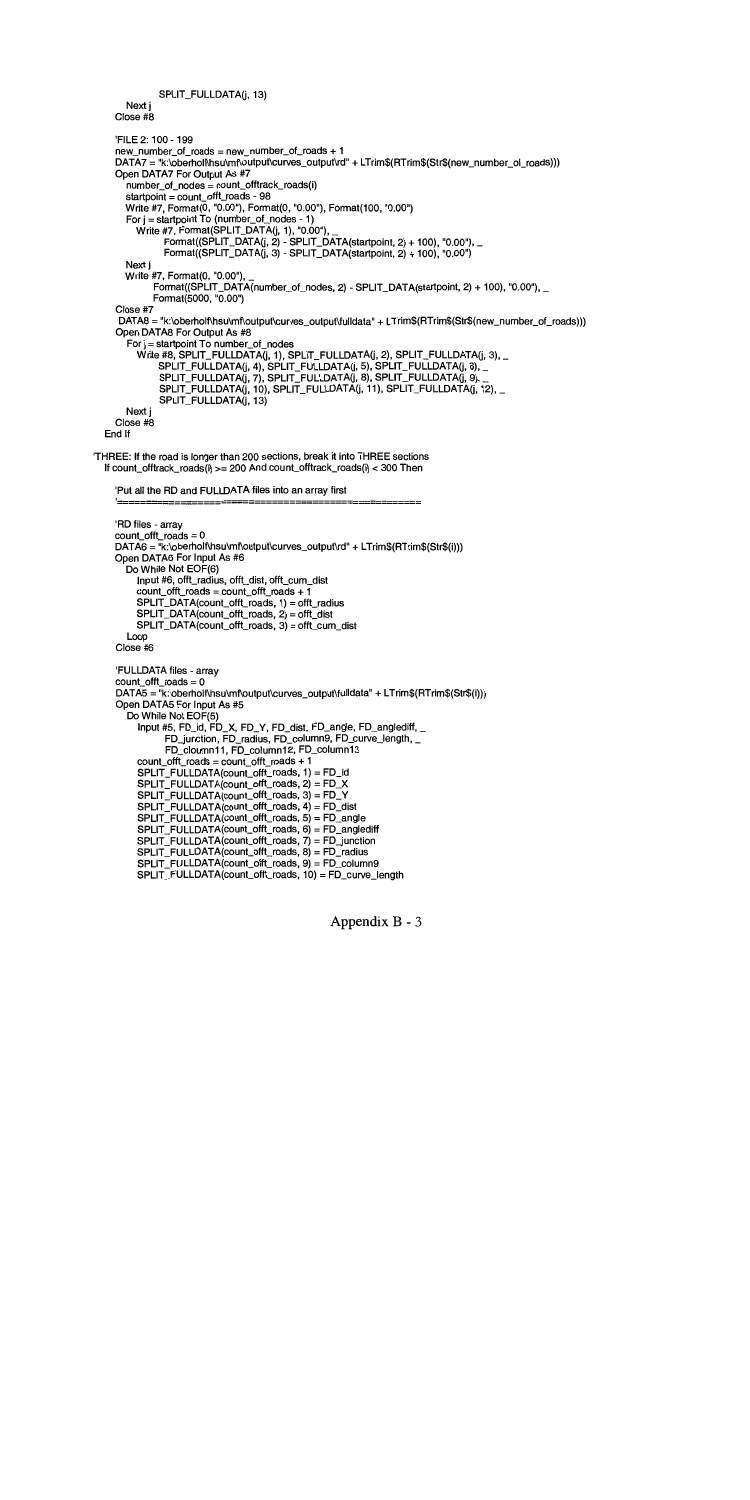```
SPLIT_FULLDATA(count_offi_roads, 11) = FD_cloumnl 1
    SPLIT_FULLDATA(count_offi_roads, 12) = FD_columnl2
    SPLIT_FULLDATA(count_offi_roads, 13) = FD_columnl3
  Loop
Close #5
Write new files that would replace the longer files
Make a backup file of the FULLDATA and RD files in another directory
DATA7 = "k:\oberholf\hsu\mf\output\adj_curves_output\rd" + LTrim$(RTrim$(Str$(i)))
Open DATA7 For Output As #7
  For j = 1 To count_offt_roads
    Write #7, Format(SPLIT_DATA(j, 1), "0.00"), Format(SPLIT_DATA(j, 2), "0.00"), Format(SPLIT_DATA(j, 3), "0.00")
  Next j
Close #7
DATA8 = "k:\oberholf\hsu\mf\output\adj_curves_output\fulldata" + LTrim$(RTrim$(Str$(i)))
Open DATA8 For Output As #8
  For j = 1 To count_offt_roads
    Write #8, SPLIT_FULLDATA(j, 1), SPLIT_FULLDATA(j, 2), SPLIT_FULLDATA(j, 3), _
         SPLIT_FULLDATA(j, 4), SPLIT_FULLDATA(j, 5), SPLIT_FULLDATA(j, 6), _
         SPLIT_FULLDATA(J, 7), SPLIT_FULLDATA(J, 8), SPLIT_FULLDATA(J, 9),
         SPLIT_FULLDATA(j, 10), SPLIT_FULLDATA(J, 11), SPLIT_FULLDATAU, 12),
         SPLIT_FULLDATA(j, 13)
  Next j
Close #8
FILE 1:1 -99
DATA7 = "k:\oberholf\hsu\mf\output\curves_output\rd" + LTrim$(RTrim$(Str$(i)))
Open DATA7 For Output As #7
  For j = 1 To 98
    Write #7, Format(SPLIT_DATA(j, 1), "0.00"), Format(SPLIT_DATA(j, 2), "0.00"), Format(SPLIT_DATA(j, 3), "0.00")
    lastsection = jNext j
  Write #7, Format(0, "0.00"), _
        Format(SPLIT_DATA(lastsection, 3), "0.00"), _
        Format(5000, "0.00")
Close #7
DATA8 = "k:\oberholf\hsu\mf\output\curves_output\fulldata" + LTrim$(RTrim$(Str$(i)))
Open DATA8 For Output As #8
  For i = 1 To 99
    Write #8, SPLIT_FULLDATA(j, 1), SPLIT_FULLDATA(j, 2), SPLIT_FULLDATA(j, 3), _
         SPLIT_FULLDATA(J, 4), SPLIT_FULLDATA(J, 5), SPLIT_FULLDATA(J, 6),
         SPLIT_FULLDATA(J, 7), SPLIT_FULLDATA(J, 8), SPLIT_FULLDATA(J, 9),
         SPLIT_FULLDATA(j, 10), SPLIT_FULLDATA(j, 11), SPLIT_FULLDATA(j, 12), _
         SPLIT_FULLDATA(J, 13)
  Next j
Close #8
FILE 2:100-199
new_number_of_roads = new_number_of_roads + 1
DATA7 = "k:\oberholf\hsu\mf\output\curves_output\rd" + LTrim$(RTrim$(Str$(new_number_of_roads)))
Open DATA7 For Output As #7
  Write #7, Format(0, "0.00"), Format(0, "0.00"), Format(100, "0.00")
  For i = 100 To 198
     Write #7, Format(SPLIT_DATA(j, 1), "0.00"),
           Format((SPLIT_DATA(j, 2) - SPLIT_DATA(100, 2) + 100), "0.00"), _
           Fomat((SPLIT_DATA(j, 3) - SPLIT_DATA(100, 2) + 100), "0.00")lastsection = jNext j
  Write #7, Format(0, "0.00"),
        Format((SPLIT_DATA(lastsection, 3) - SPLIT_DATA(100, 2) + 100), "0.00"), _
         Format(5000, "0.00")
Close #7
DATA8 = "k:\oberholf\hsu\mf\output\curves_output\fulldata" + LTrim$(RTrim$(Str$(new_number_of_roads)))
Open DATA8 For Output As #8
   For i = 100 To 199
     Write #8, SPLIT_FULLDATA(j, 1), SPLIT_FULLDATA(j, 2), SPLIT_FULLDATA(j, 3), _
          SPLIT_FULLDATA(j, 4), SPLIT_FULLDATA(j, 5), SPLIT_FULLDATA(j, 6),
          SPLIT_FULLDATA(j, 7), SPLIT_FULLDATA(j, 8), SPLIT_FULLDATA(j, 9), _
```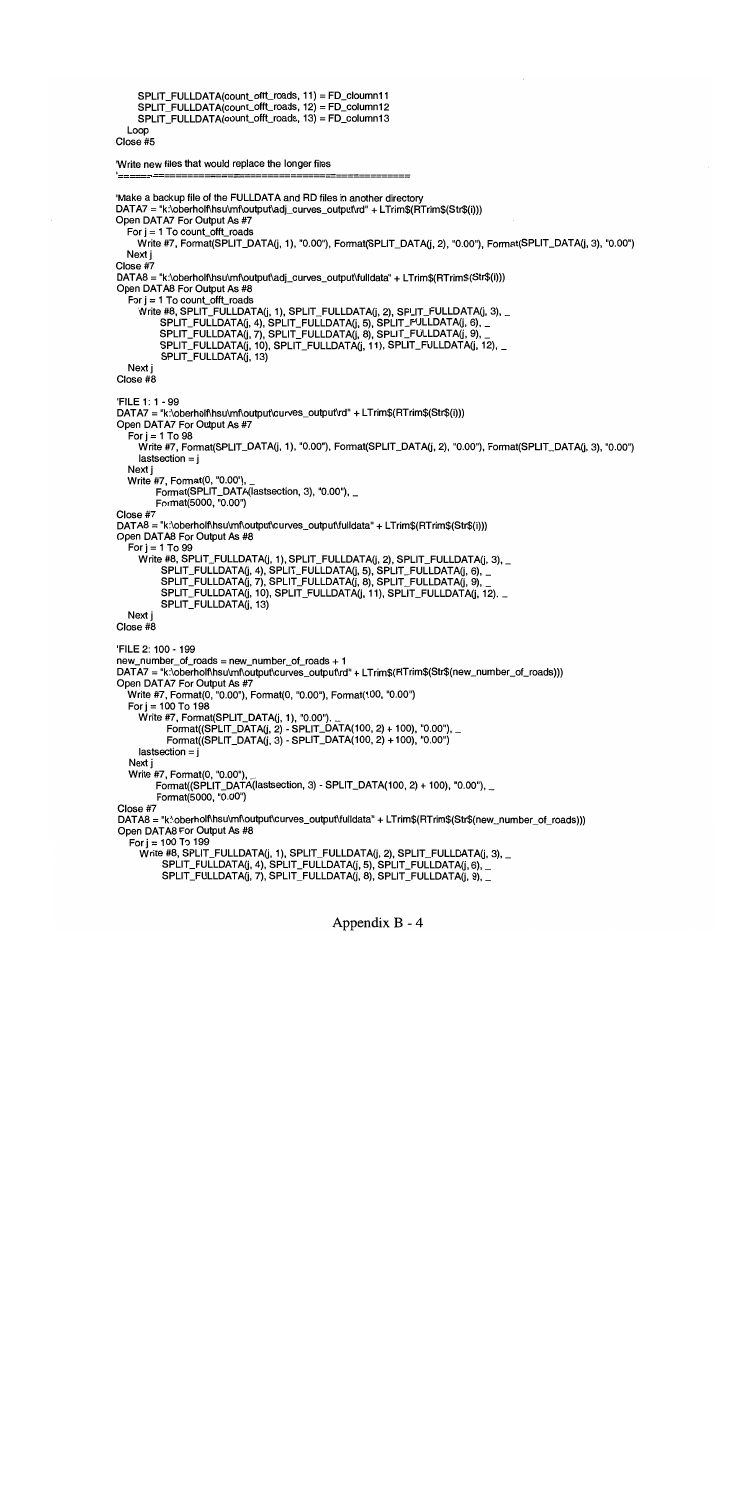```
SPLIT_FULLDATA(j, 10), SPLIT_FULLDATA(j, 11), SPLIT_FULLDATA(j, 12), _
              SPLIT_FULLDATA(], 13)
      Next j
    Close #8
    FILE 3: 200 - 299
    new_number_of_roads = new_number_of_roads + 1
    DATA7 = "k:\oberholf\hsu\mf\output\curves_output\rd" + LTrim$(RTrim$(Str$(new_number_of_roads)))
    Open DATA7 For Output As #7
      number_of_nodes = count_offirack_roads(i)
      startpoint = count_offi_roads - 98
      Write #7, Format(0, "0.00"), Format(0, "0.00"), Format(100, "0.00")
      For j = startpoint To (number_of_nodes - 1)
         Write #7, Format(SPLIT_DATA(j, 1), "0.00"),
               Format((SPLIT_DATA(j, 2) - SPLIT_DATA(startpoint, 2) + 100), "0.00"), \_Fomat((SPLIT_DATA(i, 3) - SPLIT_DATA(startpoint, 2) + 100), "0.00")Next j
      Write #7, Format(0, "0.00"),
            Format((SPLIT_DATA(number_of_nodes, 3) - SPLIT_DATA(startpoint, 2) + 100), "0.00"), _
            Format(5000, "0.00")
    Close #7
     DATA8 = "k:\oberholf\hsu\rnf\output\curves_output\fulldata" + LTrim$(RTrim$(Str$(new_number_of_roads)))
    Open DATA8 For Output As #8
       For j = startpoint To number_of_nodes
         Write #8, SPLIT_FULLDATA(j, 1), SPLIT_FULLDATA(j, 2), SPLIT_FULLDATA(j, 3), _
              SPLIT_FULLDATA(j, 4), SPLIT_FULLDATA(j, 5), SPLIT_FULLDATA(j, 6), _
              SPLIT_FULLDATA(j, 7), SPLILFULLDATA(j, 8), SPLIT_FULLDATA(j, 9),
              SPLIT_FULLDATA(j, 10), SPLIT_FULLDATA(j, 11), SPLIT_FULLDATA(j, 12), _
              SPLIT_FULLDATA(j, 13)
      Next
    Close #8
  End If
'FOUR: If the road is longer than 300 sections, break it into FOUR sections
  If count_offirack_roads(i) >= 300 And count_offirack_roads(i) <400 Then
    :Put all the RD and FULLDATA ffles into an array first
    RD files - array
    count_offi_roads = 0
    DATA6 = "k:\oberholf\hsu\mf\output\curves_output\rd" + LTrim$(RTrim$(Str$(i)))
    Open DATA6 For Input As #6
      Do While Not EOF(6)
         Input #6, offi_radius, offi_dist, offi_cum_dist
         count_offi_roads = count_offi_roads + 1
         SPLIT_DATA(count_offi_roads, 1) = offi_radius
         SPLIT\_DATA(count_of_t\ncoant_of_t\ncoads, 2) = offt_distSPLIT_DATA(count_offi_roads, 3) = offi_cum_dist
      Loop
    Close #6
    FULLDATA files - array
    count_offi_roads = 0
    DATA5 = "k:\oberholf\hsu\mf\output\curves_output\fulldata" + LTrim$(RTrim$(Str$(i)))
    Open DATA5 For Input As #5
       Do While Not EOF(5)
         Input #5, FD_id, FD_X, FD_Y, FD_dist, FD_angle, FD_anglediff, _
               FD_junction, FD_radius, FD_column9, FD_curve_length,
               FD_cloumn11, FD_column12, FD_column13
         count\_offt\_roads = count\_offt\_roads + 1SPLIT_FULLDATA(count_offt_roads, 1) = FD_id
         SPLIT_FULLDATA(count_offt_roads, 2) = FD_X
         SPLIT_FULLDATA(count_offt_roads, 3) = FD_Y
         SPLIT_FULLDATA(count_offt_roads, 4) = FD_dist
         SPLIT_FULLDATA(count_offt_roads, 5) = FD_angle
         SPLIT_FULLDATA(count_offi_roads, 6) = FD_anglediff
         SPLIT_FULLDATA(count_offt_roads, 7) = FD_junction
         SPLIT_FULLDATA(count_offi_roads, 8) = FD_radius
         SPLIT_FULLDATA(count_offi_roads, 9) = FD_columng
```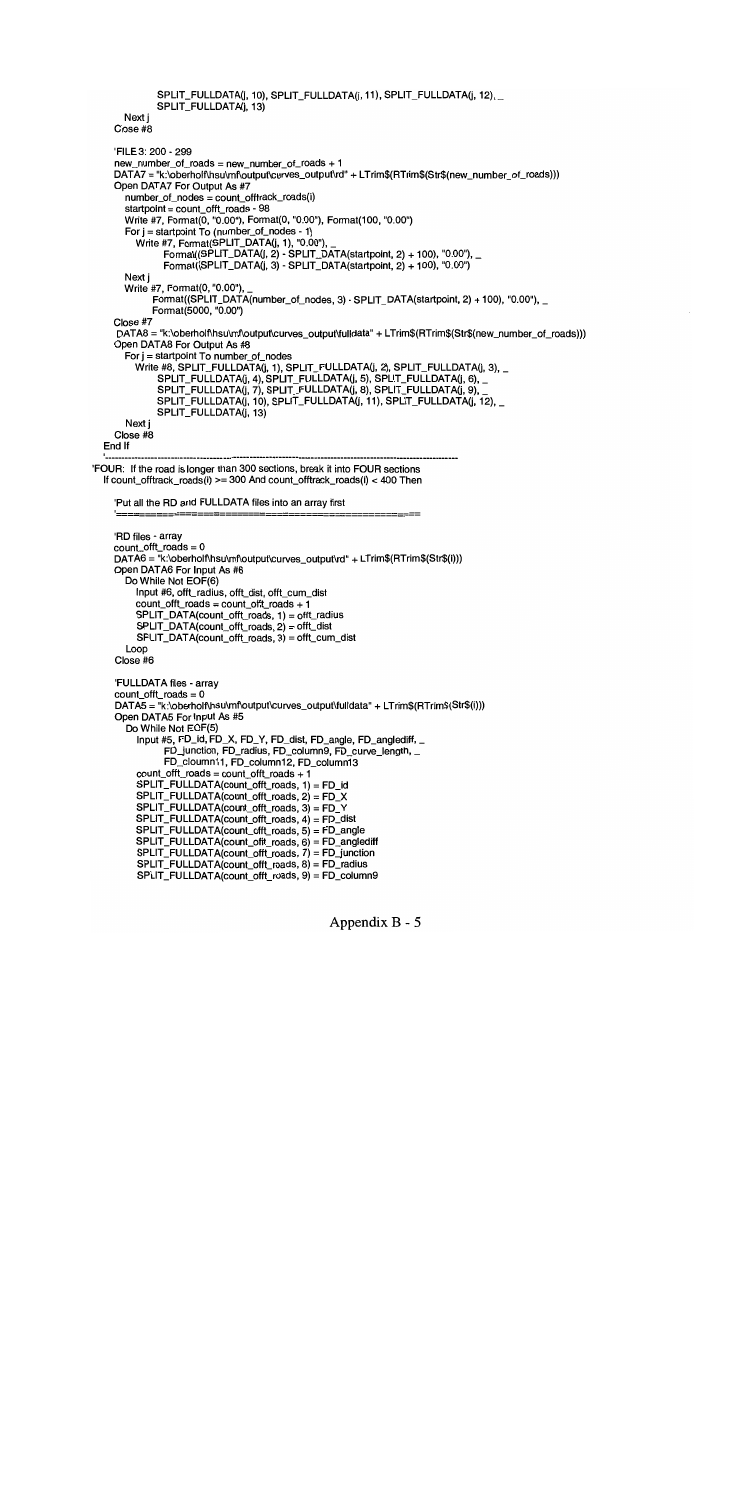```
SPLIT_FULLDATA(count_offt_roads, 10) = FD_curve_length
    SPLIT_FULLDATA(count_offt_roads, 11) = FD_cloumn11
    SPLIT_FULLDATA(count_offi_roads, 12) = FD_columnl 2
    SPLIT_FULLDATA(count_offi_roads, 13) = FD_columnl 3
  Loop
Close #5
Write new files that would replace the longer files
Make a backup file of the FULLDATA and RD files in another directory
DATA7 = "k:\oberholf\hsu\mf\output\adj_curves_output\rd" + LTrim$(RTrim$(Str$(i)))
Open DATA7 For Output As #7
  For j = 1 To count of ft roads
    Write #7, SPLIT_DATA(j, 1), SPLIT_DATA(j, 2), SPLIT_DATA(j, 3)
  Next i
Close #7
DATA8 = "k:\oberholf\hsu\mf\output\adj_curves_output\fulldata" + LTrim$(RTrim$(Str$(i)))
Open DATA8 For Output As #8
  For j = 1 To count_offt_roads
    Write #8, SPLIT_FULLDATA(j, 1), SPLIT_FULLDATA(j, 2), SPLIT_FULLDATA(j, 3), _
         SPLIT_FULLDATA(j, 4), SPLIT_FULLDATA(j, 5), SPLIT_FULLDATA(J, 6),
         SPLIT_FULLDATA(j, 7), SPLIT_FULLDATA(j, 8), SPLIT_FULLDATA(j, 9),
         SPLIT_FULLDATA(j, 10), SPLIT_FULLDATA(j, 11), SPLIT_FULLDATA(j, 12), _
         SPLIT_FULLDATA(j, 13)
  Next j
Close #8
FILE 1:1 -99
DATA7 = "k:\oberholf\hsu\mf\output\curves_output\rd" + LTrim$(RTrim$(Str$(i)))
Open DATA7 For Output As #7
  For j = 1 To 98
    Write #7, Format(SPLIT_DATA(j, 1), "0.00"), Format(SPLIT_DATA(j, 2), "0.00"), Format(SPLIT_DATA(j, 3), "0.00")
    lastsection = jNext j
  Write #7, Format(0, "0.00"),
        Format(SPLIT_DATA(lastsection, 3), "0.00"), -Format(5000, "0.00")
Close #7
DATA8 = "k:\oberholf\hsu\mf\output\curves_output\fulldata" + LTrim$(RTrim$(Str$(i)))
Open DATA8 For Output As #8
  For j = 1 To 99
    Write #8, SPLIT_FULLDATA(j, 1), SPLIT_FULLDATA(j, 2), SPLIT_FULLDATA(j, 3), _
         SPLIT_FULLDATA(j, 4), SPLIT FULLDATA(j, 5), SPLIT_FULLDATA(j, 6),
         SPLIT_FULLDATA(j, 7), SPLIT_FULLDATA(J, 8), SPLIT_FULLDATA(j, 9),
         SPLIT_FULLDATA(j, 10), SPLIT_FULLDATA(J, 11), SPLIT_FULLDATA(J, 12),
         SPLIT_FULLDATA(j, 13)
  Next j
Close #8
FILE 2:100-199
new_number_of_roads = new_number_of_roads + 1
DATA7 = "k:\oberholf\hsu\mf\output\curves_output\rd" + LTrim$(RTrim$(Str$(new_number_of_roads)))
Open DATA7 For Output As #7
  Write #7, Format(0, "0.00"), Format(0, "0.00"), Format(100, "0.00")
  For j = 100 To 198
    Write #7, Format(SPLIT_DATA(j, 1), "0.00"),
          Format((SPLIT_DATA(j, 2) - SPLIT_DATA(100, 2) + 100), "0.00"), _
          Fomat((SPLIT_DATA(j, 3) - SPLIT_DATA(100, 2) + 100), "0.00")lastsection = iNext
  Write #7, Format(0, '0.00),
        Format((SPLIT_DATA(lastsection, 3) - SPLIT_DATA(100, 2) + 100), "0.00"), \_Format(5000, "0.00")
Close #7
DATA8 = "k:\oberholf\hsu\mf\output\curves_output\fulldata" + LTrim$(RTrim$(Str$(new_number_of_roads)))
Open DATA8 For Output As #8
  For j = 100 To 199
    Write #8, SPLIT_FULLDATA(j, 1), SPLIT_FULLDATA(j, 2), SPLIT_FULLDATA(j, 3), _
         SPLIT_FULLDATA(j, 4), SPLIT_FULLDATA(j, 5), SPLIT_FULLDATA(j, 6), _
         SPLIT_FULLDATA(j, 7), SPLIT_FULLDATA(j, 8), SPLIT_FULLDATA(j, 9), _
```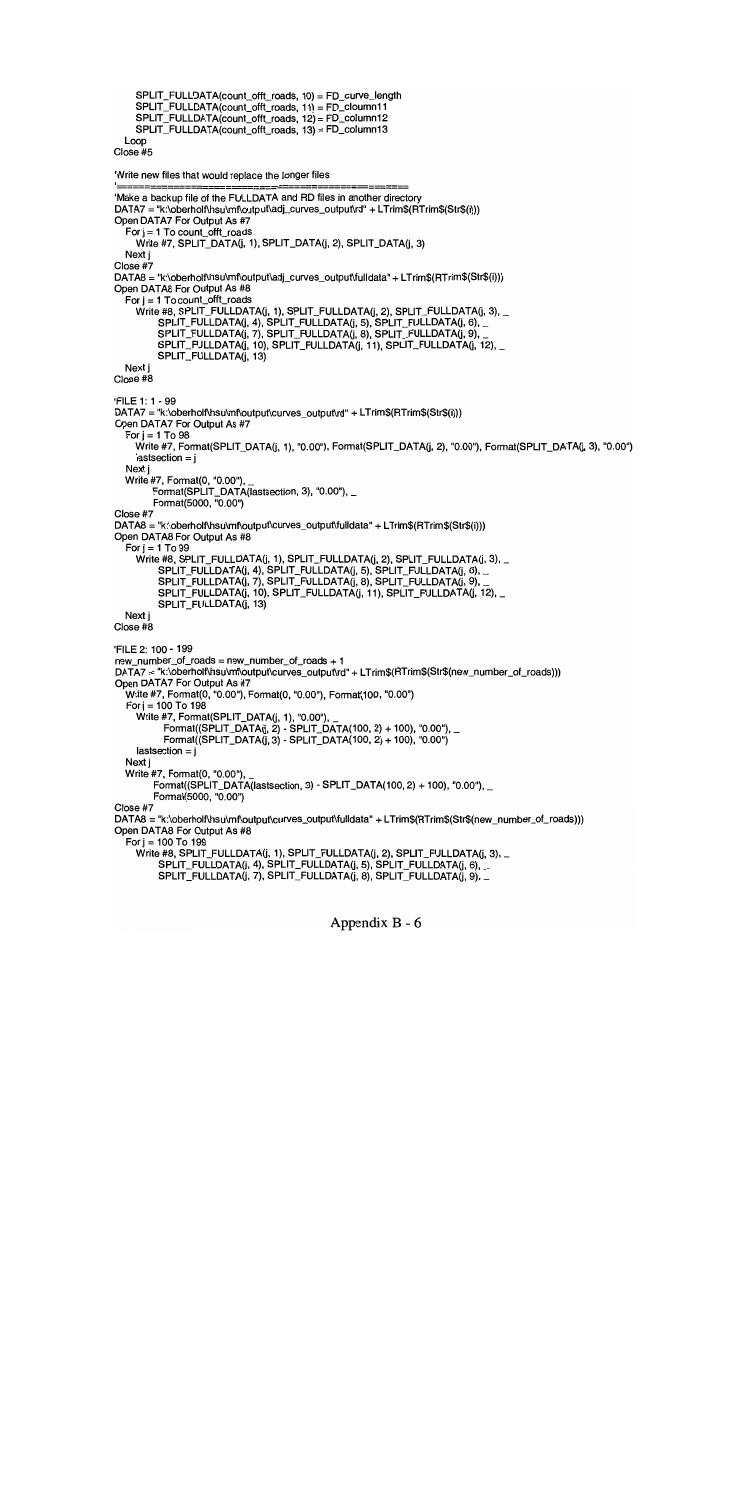```
SPLIT_FULLDATA(j, 10), SPLIT_FULLDATA(j, 11), SPLIT_FULLDATA(j, 12), _
              SPLIT_FULLDATA(j, 13)
      Next i
    Close #8
    FILE 3: 200 -299
    new_number_of_roads = new_number_of_roads + 1
    DATA7 = "k:\oberholf\hsu\mf\output\curves_output\rd" + LTrim$(RTrim$(Str$(new_number_of_roads)))
    Open DATA7 For Output As #7
      Write #7, Format(0, "0.00"), Format(0, "0.00"), Format(100, "0.00")
      For j = 200 To 298
        Write #7, Format (SPLIT_DATA(i, 1), "0.00")
              Fomat((SPLIT_DATA(j, 2) - SPLIT_DATA(200, 2) + 100), "0.00"),Fomat((SPLIT_DATA(j, 3) - SPLIT_DATA(200, 2) + 100), "0.00")lastsection = jNext i
      Write #7, Format(0, "0.00"),
            Fomat((SPLIT_DATA(lastsection, 3) - SPLIT_DATA(200, 2) + 100), "0.00"),Format(5000, "0.00")
    Close #7
    DATA8 = "k:\oberholf\hsu\mf\output\curves_output\fulldata" + LTrim$(RTrim$(Str$(new_number_of_roads)))
    Open DATA8 For Output As #8
      For j = 200 To 299
         Write #8, SPLIT_FULLDATA(j, 1), SPLIT_FULLDATA(j, 2), SPLIT_FULLDATA(j, 3), _
              SPLIT_FULLDATA(j, 4), SPLIT_FULLDATA(j, 5), SPLIT_FULLDATA(J, 6),
              SPLIT_FULLDATA(J, 7), SPLIT_FULLDATA(J, 8), SPLIT_FULLDATA(j, 9),
              SPLIT_FULLDATA(J, 10), SPLIT_FULLDATA(J, 11), SPLIT_FULLDATA(J, 12),
              SPLIT_FULLDATA(j, 13)
      Next j
    Close #8
    FILE 3: 300 - 399
    new_number_of_roads = new_number_of_roads + 1
    DATA7 = "k:\oberholf\hsu\mf\output\curves_output\rd" + LTrim$(RTrim$(Str$(new_number_of_roads)))
    Open DATA7 For Output As #7
      number_of_nodes = count_offtrack_roads(i)
      startpoint = count_offt_roads - 98
      Write #7, Format(0, "0.00"), Format(0, "0.00"), Format(100, "0.00")
       For j = startpoint To (number_of_nodes - 1)
         Write #7, Fomat(SPLIT_DATA(j, 1), "0.00")Format((SPLIT_DATA(j, 2) - SPLIT_DATA(startpoint, 2) + 100), "0.00'),_
               Fomat((SPLIT_DATA(j, 3) - SPLIT_DATA(startpoint, 2) + 100), "0.00")Next i
      Write #7, Format(0, '0.00),
             Format((SPLIT_DATA(number_of_nodes, 3) - SPLIT_DATA(startpoint, 2) + 100), "0.00"), _
            Format(5000, "0.00")
    Close #7
     DATA8 = "k:\oberholf\hsu\mf\output\curves_output\fulldata" + LTrim$(RTrim$(Str$(new_number_of_roads)))
    Open DATA8 For Output As #8
       For j = startpoint To number_of_nodes
         Write #8, SPLIT_FULLDATA(j, 1), SPLIT_FULLDATA(j, 2), SPLIT_FULLDATA(j, 3), _
              SPLIT_FULLDATA(j, 4), SPLIT_FULLDATA(j, 5), SPLIT_FULLDATA(j, 6),
              SPLIT_FULLDATA(J, 7), SPLIT_FULLDATA(j, 8), SPLIT_FULLDATA(j, 9),
              SPLIT_FULLDATA(j, 10), SPLIT_FULLDATA(j, 11), SPLIT_FULLDATA(j, 12), _
              SPLIT_FULLDATA(j, 13)
       Next j
    Close #8
  End If
FIVE: If the road is longer than 400 sections, break it into FIVE sections
  If count_offirack_roads(i) >= 400 Then
    Stop
  End If
Next i
SUB routine - those files that have radii <20 feet should not be used in Offtrack
The offirack program sometimes have difficulty with calculating offiracking when
'the radii involved are less than the length of the truck. These files are written
to a separate directory, where I will feed them into OFFTRACK manually.
```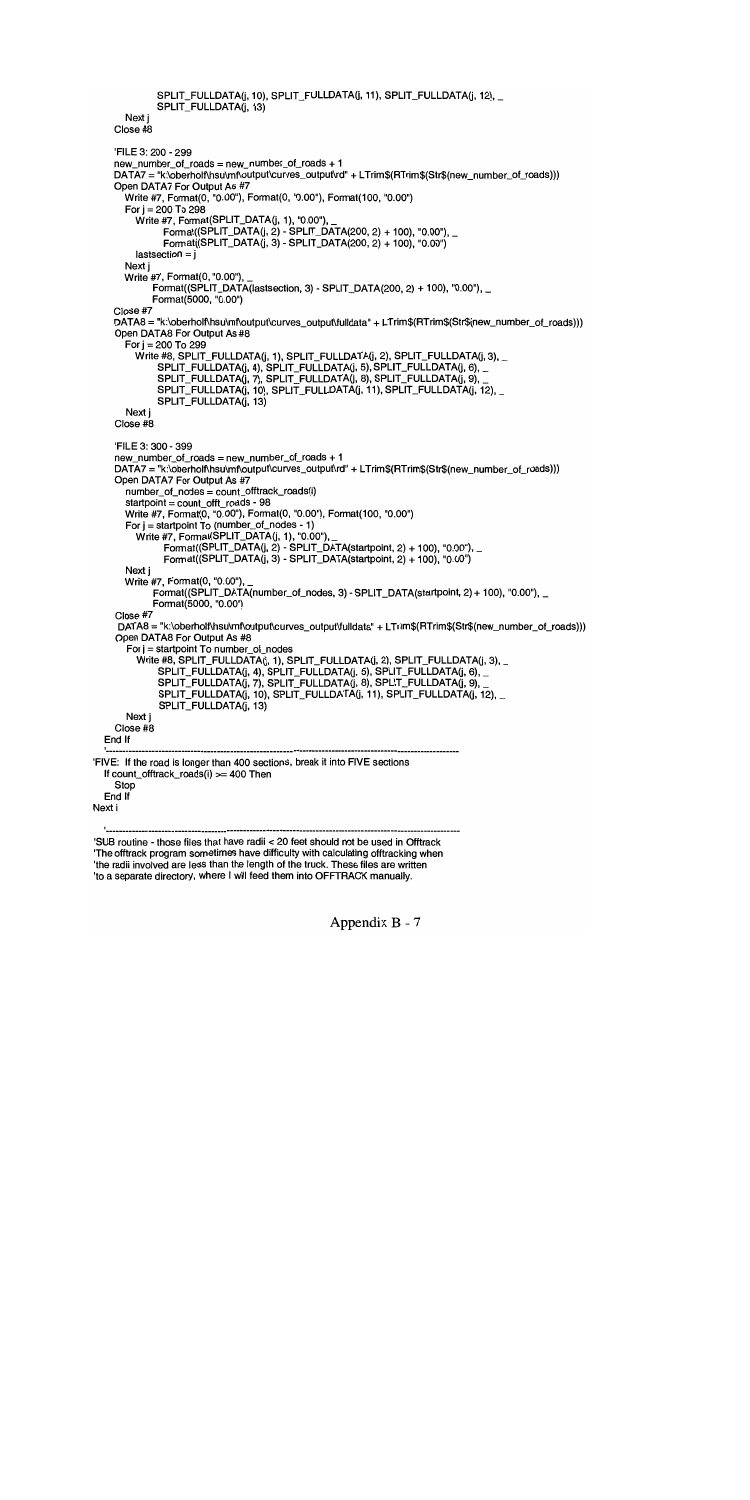```
specified_radius = 20
For i = 1 To total roads
  smallest_number(i) = 999
  distance(i) = 4999Next i
For i = 1 To new number of roads
  count\_offset\_roads(i) = 0DATA7 = "k:\oberholf\hsu\mf\output\curves_output\rd" + LTrim$(RTrim$(Str$(i)))
  Open DATA7 For Input As #7
     Do While Not EOF(7)
       count_offtrack_roads(i) = count_offtrack_roads(i) + 1
       Input #7, offt_radius, offt_dist, offt_cum_dist
       number\_of\_rds(i) = number\_of\_rds(i) + 1little number = Abs(offt radius)max_distance = offt_dist
       If little_number < smallest_number(i) And little_number <> 0 Then
          smallest_number(i) = little_number
       End If
       If max_distance > distance(i) Then
          distance(i) = max_distance
          count\_long\_dist = count\_long\_dist + 1End If
     Loop
  Close #7
Next i
Dim LONG_SECTIONS(10000, 3) As Double
Dim LONG_FULLDATA(10000, 13) As Double
Dim count_long_roads_ind(10000) As Integer
Dim count_long_fulldata_ind(10000) As Integer
For i = 1 To new_number_of_roads
  If distance(i) > 4999 Then
     DATA7 = "k:\olearrowright\sh{subsub} = "k:\oberholf\hsu\mf\output\curves_output\rd" + LTrim$(RTrim$(Str$(i)))
     Open DATA7 For Input As #7
       count\_long\_roads = 0Do While Not EOF(7)
          count_Iong_roads_ind(i) = count_Iong_roads_ind(i) + 1
          count\_long\_roads = count\_long\_roads + 1Input #7, radius, firstsection, secondsection
          LONG_SECTIONS(count_long_roads, 1) = radius
          LONG_SECTIONS(count_long_roads, 2) = firstsection
          LONG_SECTIONS(count_Iong_roads, 3) = secondsection
       Loop
     Close #7
     DATA8 = "k:\oberholf\hsu\mf\output\curves_output\fulldata" + LTrim$(RTrim$(Str$(i)))
     Open DATA8 For Input As #8
       count\_long\_fulldata = 0Do While Not EOF(8)
          count\_long\_fulldata\_ind(i) = count\_long\_fulldata\_ind(i) + 1count_long_fulidata = count_long_fulidata + 1
          Input #8, col1, col2, col3, col4, col5, col6, col7, col8, col9, col10, col11, col12, col13
          LONG_FULLDATA(count_long_fulldata, 1) = col1
          LONG_FULLDATA(count_long_fulldata, 2) = col2
          LONG_FULLDATA(count_long_fulldata, 3) = col3
          LONG_FULLDATA(count_long_fulldata, 4) = col4
          LONG_FULLDATA(count_long_fulldata, 5) = col5
          LONG_FULLDATA(count_long_fulldata, 6) = col6
          LONG_FULLDATA(count_long_fulldata, 7) = col7
          LONG_FULLDATA(count_long_fulldata, 8) = col8
          LONG_FULLDATA(count_long_fulldata, 9) = col9
          LONG_FULLDATA(count_long_fulldata, 10) = co110LONG_FULLDATA(count_long_fulldata, 11) = col11
          LONG FULLDATA(count_long_fulldata, 12) = col 12
          LONG_FULLDATA(count_long_fulldata, 13) = col13
       Loop
```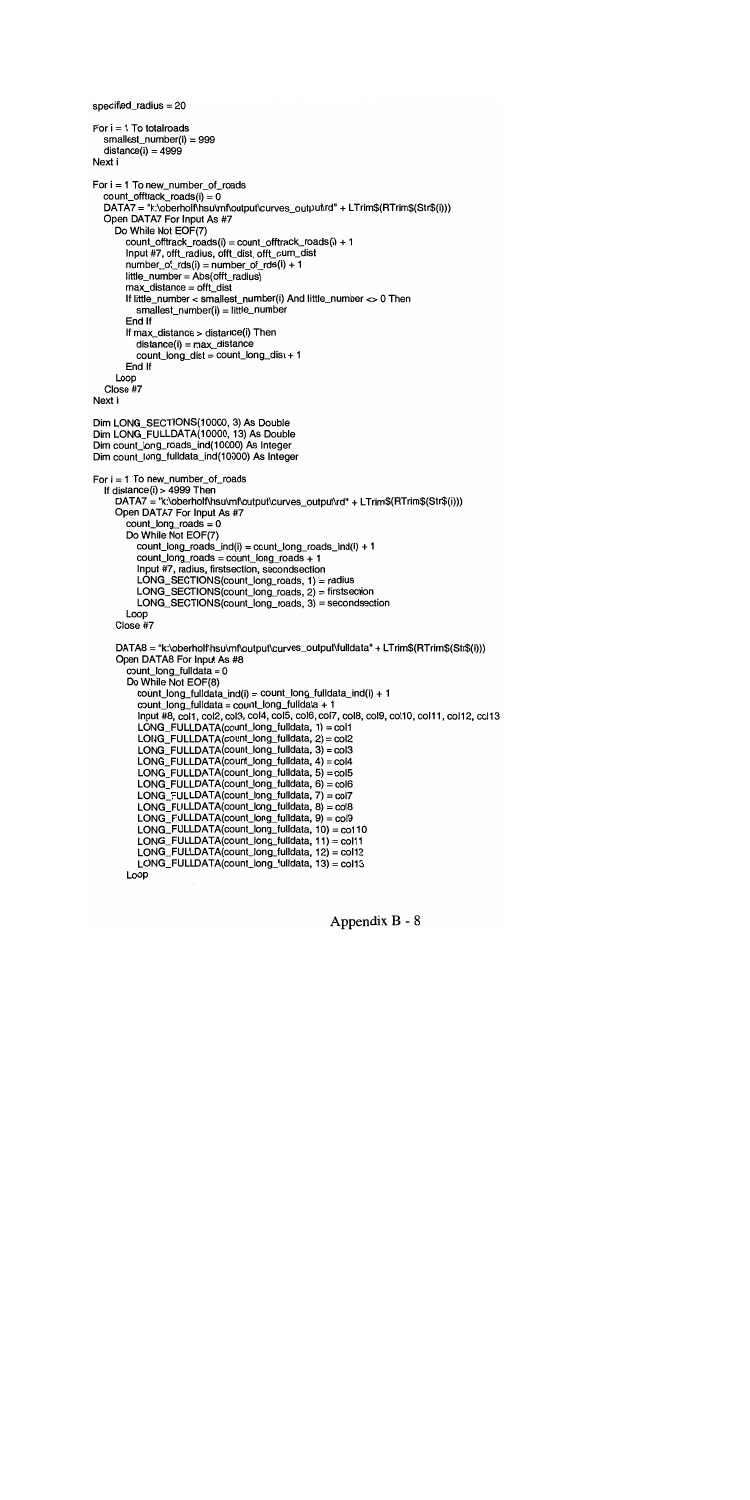Close #8

DATA7 = "k:\oberholf\hsu\mf\output\adj\_curves\_output\rd" + LTrim\$(RTrim\$(Str\$(i))) Open DATA7 For Output As #7 For  $i = 1$  To count offt roads Write #7, Format(LONG\_SECTIONS(j, 1), "0.00"), Format(LONG\_SECTIONS(j, 2), "0.00"),  $Format(LONG\_SECTIONS(j, 3), "0.00")$ Next j Close #7 DATA8 = "k:\oberholf\hsu\mf\output\adj\_curves\_output\fulldata" + LTrim\$(RTrim\$(Str\$(i))) Open DATA8 For Output As #8 For  $j = 1$  To count\_offt\_roads Write #8, LONG\_FULLDATA(j, 1), LONG\_FULLDATA(j, 2), LONG\_FULLDATA(j, 3), \_ LONG\_FULLDATA(j, 4), LONG\_FULLDATA(j, 5), LONG\_FULLDATA(j, 6), \_ LONG\_FULLDATA(j, 7), LONG\_FULLDATA(J, 8), LONG\_FULLDATA(J, 9), LONG\_FULLDATA(j, 10), LONG\_FULLDATA(j, 11), LONG\_FULLDATA(j, 12), \_ LONG\_FULLDATA(j, 13) Next i Close #8 FILE 1:1 - halfway DATA7 = "k:\oberholf\hsu\mf\output\curves\_output\rd" + LTrim\$(RTrim\$(Str\$(i))) Open DATA7 For Output As #7 halfway =  $Int((count\_long\_roads\_ind(i)) / 2) + 2$ For  $i = 1$  To halfway Write #7, Format(LONG\_SECTIONS(j, 1), "0.00"), Format(LONG\_SECTIONS(j, 2), "0.00"), Format(LONG\_SECTIONS(j, 3), '0.00")  $lastsection = i$ Next j Write #7, Format(0, "0.00"), Format(LONG\_SECTIONS(lastsection, 3), "0.00"), Format(5000, "0.00") Close #7 DATA8 = "k:\oberholf\hsu\mf\output\curves\_output\fulldata" + LTrim\$(RTrim\$(Str\$(i))) Open DATA8 For Output As #8 For  $j = 1$  To halfway Write #8, LONG\_FULLDATA(j, 1), LONG\_FULLDATA(j, 2), LONG\_FULLDATA(j, 3), \_ LONG\_FULLDATA(j, 4), LONG\_FULLDATA(j, 5), LONG\_FULLDATA(j, 6), \_ LONG\_FULLDATA(j, 7), LONG\_FULLDATA(j, 8), LONG\_FULLDATA(j, 9), LONG\_FULLDATA(j, 10), LONG\_FULLDATA(j, 11), LONG\_FULLDATA(j, 12), \_ LONG\_FULLDATA(j, 13) Next i Close #8 'FILE 2: halfway - end new\_number\_of\_roads = new\_number\_of\_roads + 1 DATA7 = "k:\oberholf\hsu\mf\output\curves\_output\rd" + LTrim\$(RTrim\$(Str\$(new\_number\_of\_roads))) Open DATA7 For Output As #7 number\_of\_nodes = count\_long\_roads\_ind(i) startpoint = count\_long\_roads - halfway Write #7, Format(0, "0.00"), Format(0, "0.00"), Format(100, "0.00") For  $i =$  startpoint To (number\_of\_nodes - 1) Write #7, Format(LONG\_SECTIONS(j, 1), "0.00"),  $Fomat((LONG\_SECTIONS(j, 2) - LONG\_SECTIONS(statpoint, 2) + 100), "0.00"),$ Format((LONG\_SECTIONS(j, 3) - LONG\_SECTIONS(startpoint, 2) + 100), "0.00") Next j Write #7, Format(0, "0.00"), Format((LONG\_SECTIONS(number\_of\_nodes, 2) - LONG\_SECTIONS(startpoint, 2) + 100), "0.00"), Format(5000, "0.00") Close #7 DATA8 = "k:\oberholf\hsu\mf\output\curves\_output\fulldata" + LTrim\$(RTrim\$(Str\$(new\_number\_of\_roads))) Open DATA8 For Output As #8 For  $j =$  startpoint To number\_of\_nodes Write #8, LONG\_FULLDATA(j, 1), LONG\_FULLDATA(j, 2), LONG\_FULLDATA(j, 3), \_ LONG\_FULLDATA(j, 4), LONG\_FULLDATA(j, 5), LONG\_FULLDATA(j, 6), \_ LONG\_FULLDATA(j, 7), LONG\_FULLDATA(j, 8), LONG\_FULLDATA(j, 9), LONG\_FULLDATA(j, 10), LONG\_FULLDATA(j, 11), LONG\_FULLDATA(j, 12), \_ LONG\_FULLDATA(j, 13) Next j Close #8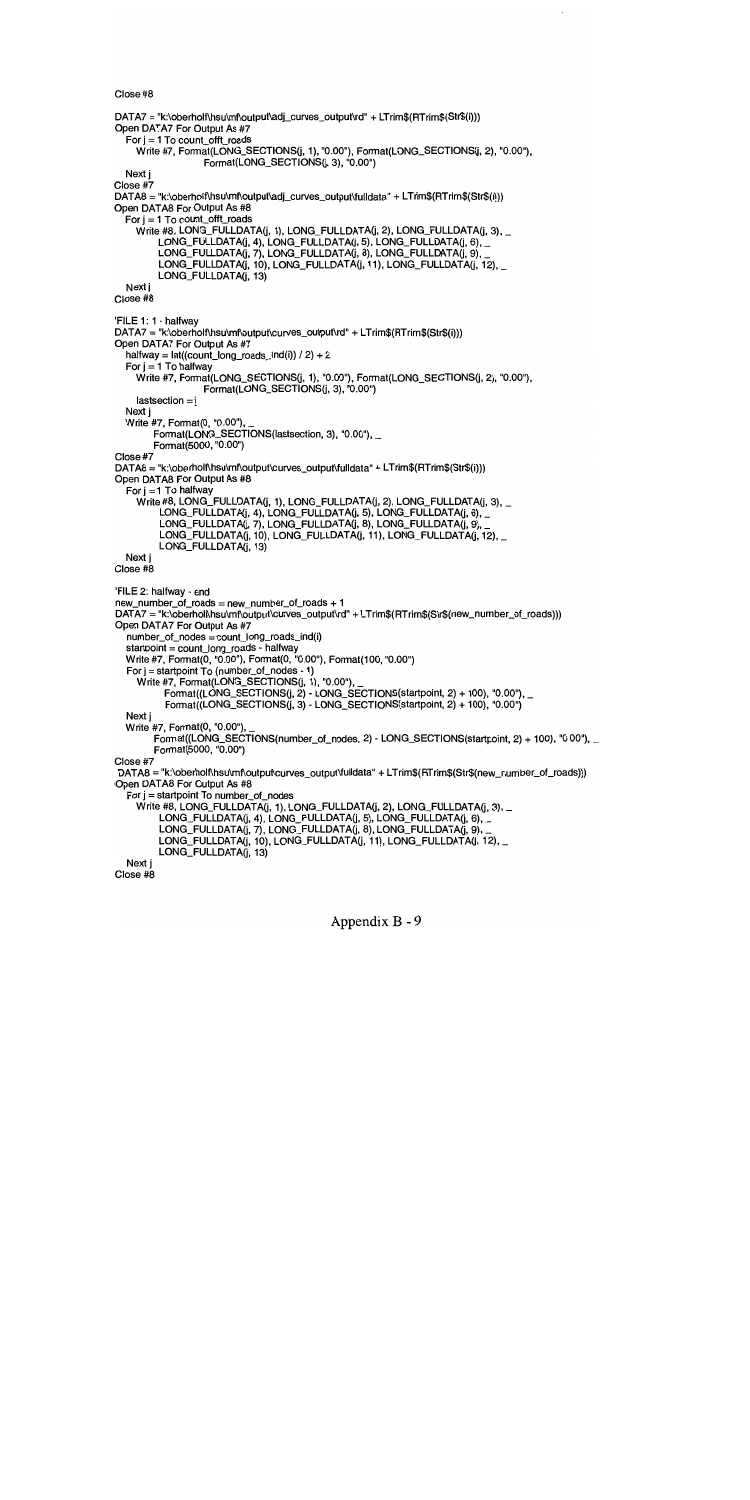```
End If
Next i
For i = 1 To new_number_of_roads
  smallest_number(i) = 999
  distance(i) = 4999Next i
count\_long\_dist = 0For i = 1 To new_number_of_roads
  count_offtrack_roads(i) = 0DATA7 = "k:\oberholf\hsu\mf\output\curves_output\rd" + LTrim$(RTrim$(Str$(i)))
  Open DATA7 For Input As #7
     Do While Not EOF(7)
       count_offtrack_roads(i) = count_offtrack_roads(i) + 1
       Input #7, offi_radius, offi_dist, offi_cum_dist
       number_of_rds(i) = number_of_rds(i) + 1
       little_number = Abs(offi_radius)
       max_distance = offi_dist
       If little_number < sma}lest_number(i) And little_number <> 0 Then
          smallest_number(i) = little_number
       End If
       If max_distance > distance(i) Then
          distance(i) = max_distance
          count_long_dist = count_long_dist + 1
       End If
     Loop
  Close #7
Next i
count_long_dist =0For i = 1 To new_number_of_roads
  count_offtrack_roads(i) = 0DATA7 = "k:\oberholf\hsu\mf\output\curves_output\rd" + LTrim$(RTrim$(Str$(i)))
  Open DATA7 For Input As #7
     Do While Not EOF(7)
       count\_offset\_roads(i) = count\_offset\_roads(i) + 1Input #7, offi radius, offi_dist, offi_cum_dist
       number\_of\_rds(i) = number\_of\_rds(i) + 1little_number = Abs(offi_radius)
       max\_distance = off\_distIf lithe_number < smallest_number(i) And little_number <> 0 Then
          smallest_number(i) = little_number
       End If
       If max_distance > distance(i) Then
          distance(i) = max_distance
          count_long_dist = count_long_dist + 1
       End If
     Loop
  Close #7
Next i
For i = 1 To new_number_of_roads
  If smallest_number(i) >= specified_radius Then
     DATA7 = "k:\oberholf\hsu\mf\output\curves_output\rd" + LTrim$(RTrim$(Str$(i)))
     DATA9 = "k:\oberholf\hsu\mf\output\rigidadb\offtfile\rd" + LTrim$(RTrim$(Str$(i)))
     Open DATA7 For Input As #7
     Open DATA9 For Output As #9
       Do While Not EOF(7)
          Input #7, radius, firstsection, secondsection
          Write #9, Format(radius, "0.00'),
                Format(CInt(firstsection), "0.00"),
                Format(CInt(secondsection), "0.00")
       Loop
     Close #7
     Close #9
  Elself smallest_number(i) < specified_radius Then
     DATA = "k:\overline{\delta}(X) \rightarrow \overline{\delta}(X) DATA7 = "k:\oberholf\hsu\mf\output\curves_output\rd" + LTrim$(RTrim$(Str$(i)))
     DATA11 = "k:\oberholf\hsu\mf\output\rigidadb\nogo\rd" + LTrim$(RTrim$(Str$(i)))
     Open DATA7 For Input As #7
```
Appendix B - 10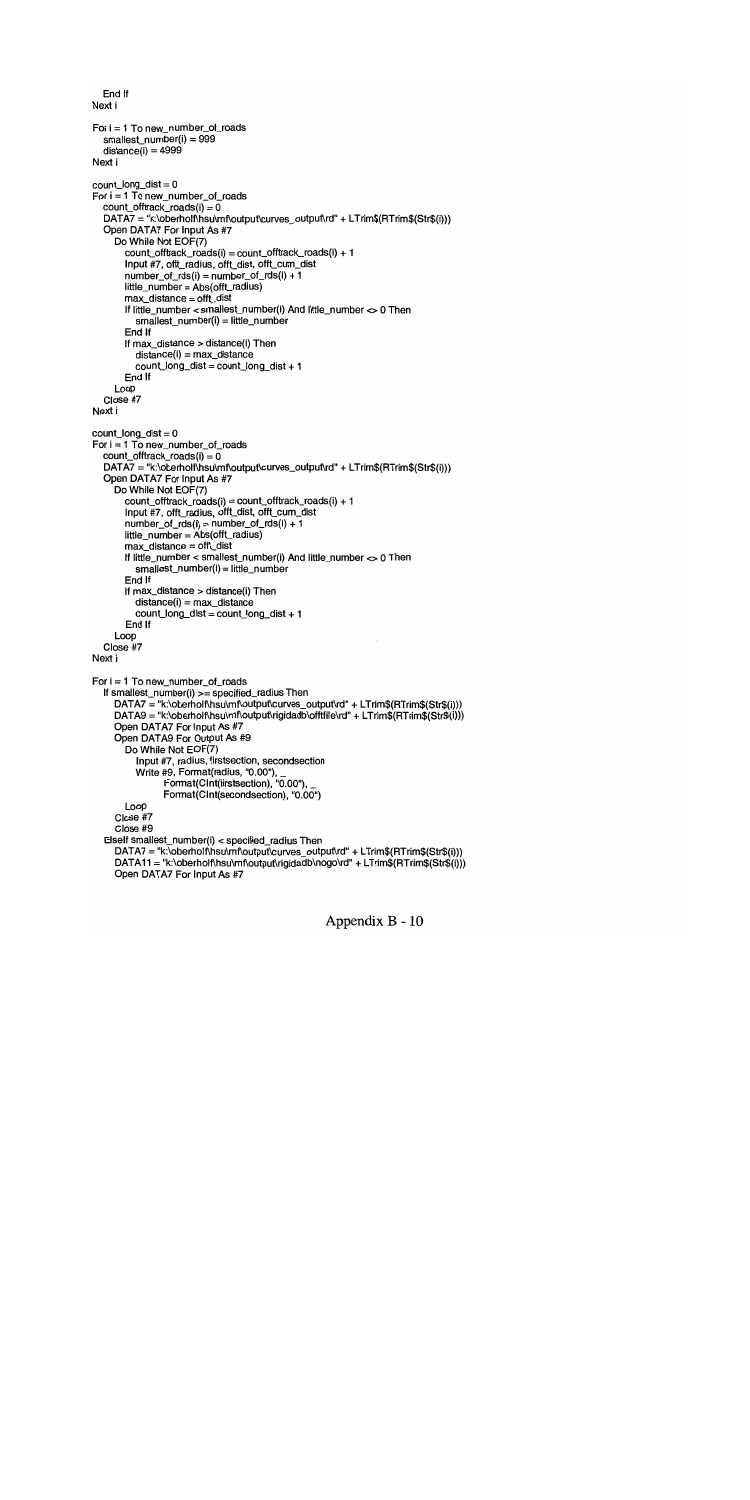```
Open DATA11 For Output As #11
       Do While Not EOF(7)
          Input #7, radius, firstsection, secondsection
          Write #11, Format(radius, "0.00"),
                Format(CInt(firstsection), "0.00"),
                Format(CInt(secondsection), "0.00")
       Loop
     Close #7
     Close #11
  End If
Next i
For i = 1 To new_number_of_roads
  If smallest_number(i) >= specified_radius Then
     DATA8 = "k:\oberholf\hsu\mf\output\curves_output\fulldata" + LTrim$(RTrim$(Str$(i)))
     DATA10 = "k:\oberholf\hsu\mf\output\rigidadb\offtfile\fulldata" + LTrim$(RTrim$(Str$(i)))
     Open DATA8 For Input As #8
     Open DATA1O For Output As #10
       Do While Not EOF(8)
          Input #8, col1, col2, col3, col4, col5, col6, col7, col8, col9, col10, col11, col12, col13
          Write #10, col1, col2, col3, col4, col5, col6, col7, col8, col9, col10, col11, col12, col13
       Loop
     Close #8
     Close #10
  Elself smallest_number(i) < specified_radius Then
                                                                                                   \overline{\phantom{a}}DATA8 = "k:\oberholf\hsu\mf\output\curves_output\fulldata" + LTrim$(RTrim$(Str$(i)))
     DATA12 = "k:\oberholf\hsu\mf\output\rigidadb\nogo\fulldata" + LTrim$(RTrim$(Str$(i)))
     Open DATA8 For Input As #8
     Open DATAl2 For Output As #12
       Do While Not EOF(8)
          Input #8, col1, col2, col3, col4, col5, col6, col7, col8, col9, col10, col11, col12, col13
          Write #12, col1, col2, col3, col4, col5, col6, col7, col8, col9, col10, col11, col12, col13
       Loop
     Close #8
     Ciose #12
  End if
Next i
'NOW RUN OFFTRACK
```
End Sub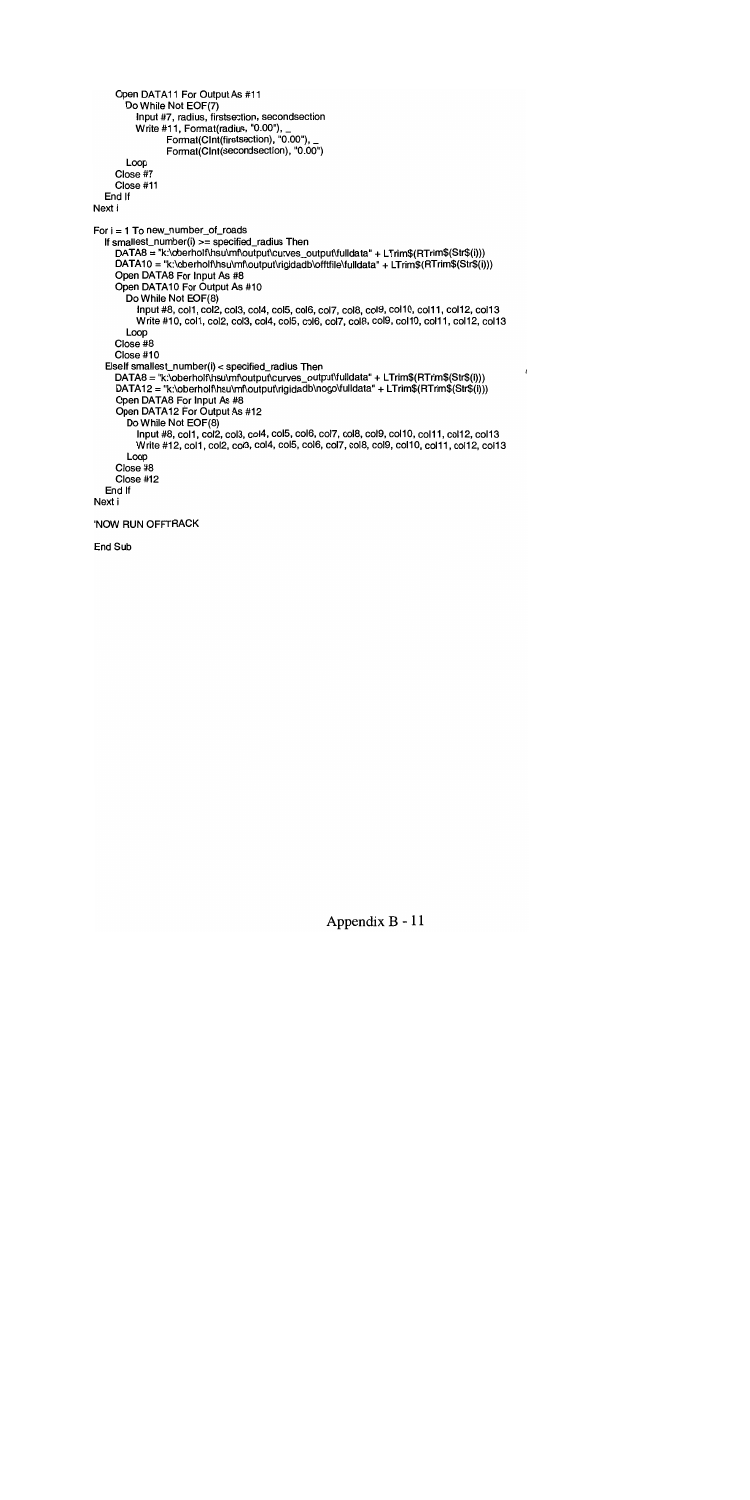## APPENDIX C

## Users guide for OFFTRACK macro

- 1. Create a directory for the program, e.g.  $C:\O{T}$
- 2. Copy all the files from the disk to this directory.
- 3. Change the directory in the OFFTRACKJNI file to the one created above.
- $4.$ The road segment files should be named "RD\*", e.g. RD1, RD3489, etc. These files does not necessarily have to follow in sequence.
- 5. One dummy road segment file should have the following name: "ROAD.SEG"
- 6. Do not put more than one vehicle file in the directory that was created, e.g. "EXAMPLE.VEH". If there are more, the macro would select the first file in the list.
- 7. Do not put more than one road design file in the directory that was created, e.g. "EXAMPLE.DES". If there are more, the macro would select the first file in the list.

To execute the program, type RUN.

Each RD<sup>\*</sup> file will be written to O-RD<sup>\*</sup> file with the same extension. The O-RD<sup>\*</sup> files are zipped to the file OUTPUT.ZIP

This program does not need stand alone DOS - it is possible to run this macro on a WindowsNT platform.

## Possible errors:

- 1. Make sure there are less than 100 segments in the road segment files  $(*.$ SEG) – if there are more than 100, the program would freeze up.
- 2. When one of the radii is less than the length of the truck, the program could also freeze up.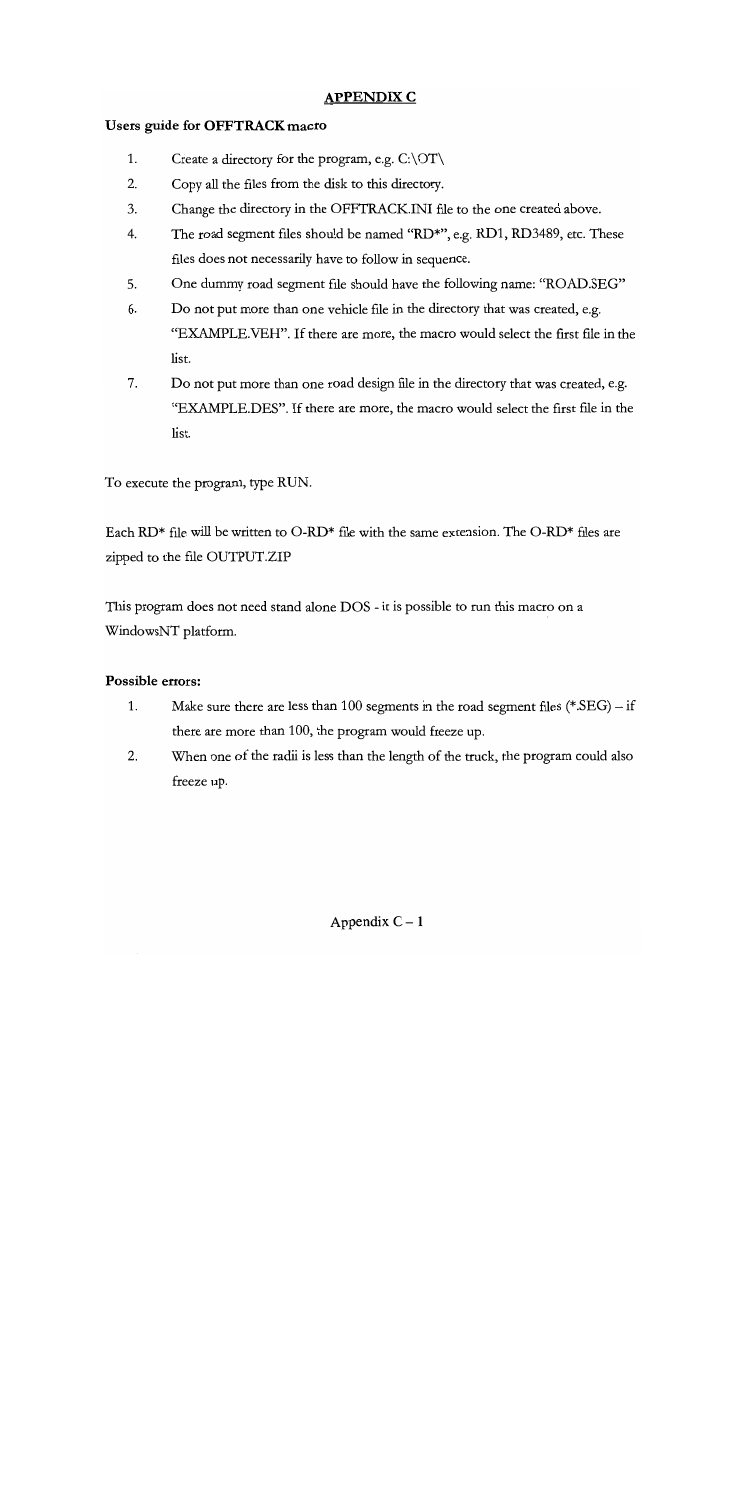## APPENDIX D

Option Base 1 Private Sub Form\_Load()

RUN THIS PROGRAM AFTER OFFTRACK. This program reads the output generated by 'OFFTRACK, and keep track of the maximum amount of offtrack associated with 'each road.

'UNZIP the "OUTPUT\*.ZIP" files to following directory: ' "k:\Oberholf\HSU\mf\output\rigidadb\O-RD\"

Make a list of all the 0-RD files that I have created. This can be done in DOS: >dir IsIo-s>ordfiles.txt e.g.: k:\Oberholf\HSU\mf\output\rigidadb\O-RD\dir /s/o-s>ordfiles.txt Open the ORDFILES.TXT file in Excel, delete non-related files, split the file name with the "text to column" function, and sort.

Dim DATA1 As String Dim DATA2 As String Dim DATA3 As String Dim DATA4 As String Dim DATA5 As String Dim DATA6 As String Dim DATA7 As String Dim DATA8 As String Dim DATA9 As String Dim DATA1O As String Dim DATA11 As String

Dim OFFT(6000, 7) As Double Dim Offirack\_value(8000) As Double Dim DATA(10000, 14) As Double Dim CONSTRAINTS(100000, 10) As Double Dim FULLDATA(200000, 16) As Double Dim count(10000) As Integer Dim distance(8000) As Double Dim from\_to\_sorted(30000, 6) As Double Dim furthest\_distance(8000) As Double Dim from\_to\_nodes(10000, 5) As Double

GoTo SKIP\_EDITING  $DATA5 = "k:\Omega\theta\wedge HSU\wedge\theta$  notatiles.txt" DATA6 = "k:\Oberholf\HSU\mf\ordfiles\_sorted.txt" Open DATA5 For Input As #5 Do While Not EOF(5) Input #5, FileNumber  $cc = cc + 1$ If  $FileNumber = cc$  Then  $DATA(cc, 1) = FileNumber$  $DATA(cc, 2) = 1$  $DATA(cc, 3) = cc$  TAKE OUT LATER Elself FileNumber <> cc Then  $DATA(cc, 1) = cc$ DATA $(cc, 2) = 0$ DATA(cc, 3) = cc TAKE OUT LATER Create two files (0-RD and OFFTRACK) for each segment that does not exist 1 do this so that I can use the For - next" loop with consecutive files. DATA1 = "k:\Oberholf\HSU\mf\output\rigidadb\O-RD\O-RD" + LTrim\$(RTrim\$(Str\$(cc))) DATA2 = "k:\Oberholf\HSU\mf\output\rigidadb\OFFT\offtrack" + LTrim\$(RTrim\$(Str\$(cc))) Open DATA1 For Output As #1 Open DATA2 For Output As #2 Write #1, 9999 Write #2, 9999 Close DATA1 Close DATA2 End If Loop Close #5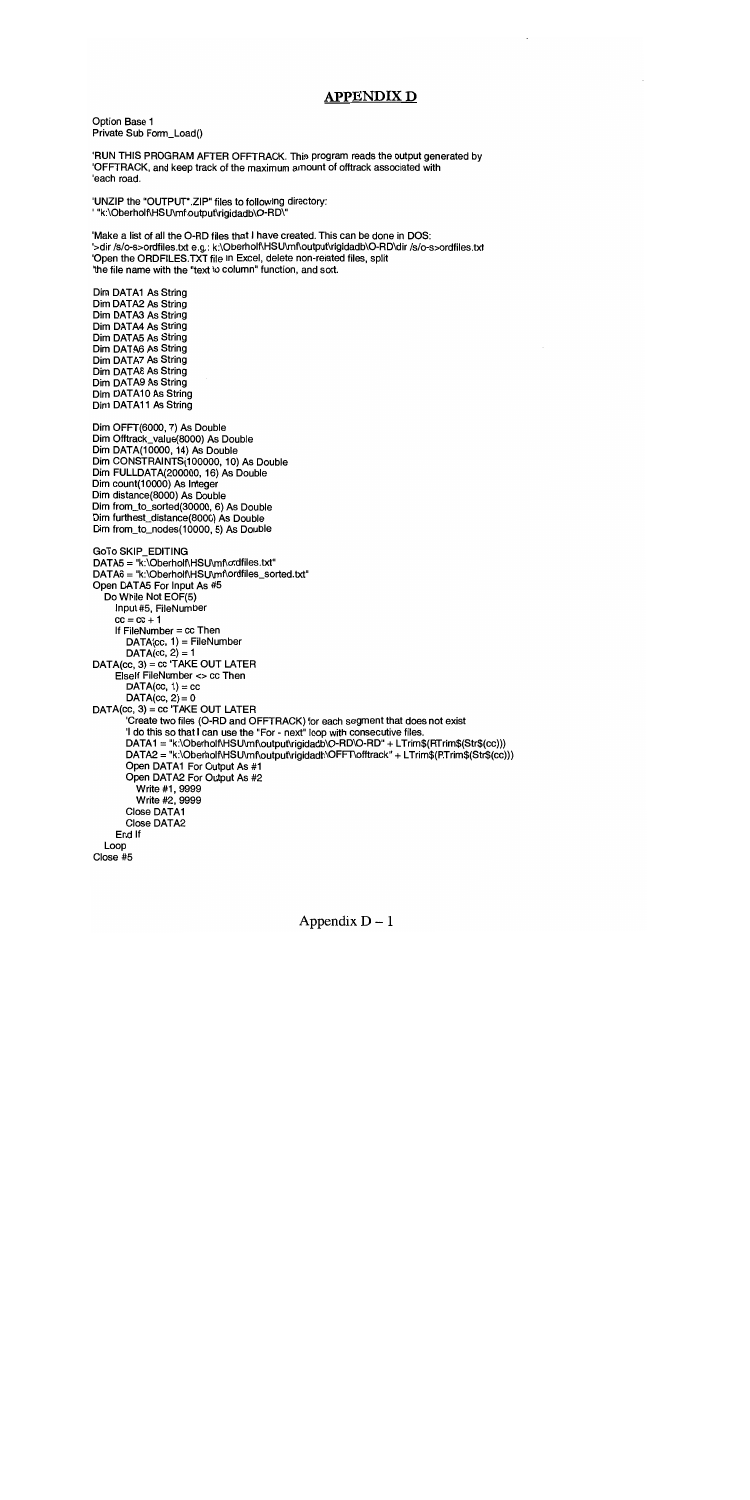```
Write a new file that contain all the file names
Open DATA6 For Output As #6
  For i = 1 To ccWrite #6, DATA(cc, 1), DATA(cc, 2), DATA(cc, 3)
  Next i
Close #6
new_number_of_roads = cc
For i = 1 To new_number_of_roads
 Offtrack_value(i) = 0distance(i) = 0furtheredistance(i) = 0count(i) = 1Next i
For i = 1 To new_number_of_roads
  If DATA(i, 2) = 1 Then ' "IF DATA(i, 2) = 1" is used to see which files contain info
    DATA1 = "k:\Oberholf\HSU\mf\output\rigidadb\O-RD\O-RD" + LTrim$(RTrim$(Str$(i)))
    DATA2 = "k:\Oberholf\HSU\mf\output\rigidadb\OFFT\offtrack" + LTrim$(RTrim$(Str$(i)))
    Counter = -1Open DATA1 For Input As #1
     Open DATA2 For Output As #2
       Do While Not EOF(1)
          For m = 1 To 8
            Input #1, dummy
          Next m
          For k = 1 To 333
            For m = 1 To 15
               Input #1, dist_, delta, widthleft, widthright, totalwidth, widening
               Counter = Counter + 1furthest_distance(i) = dist_
               Write #2, Counter, dist_, delta, widthleft, widthright, totalwidth, widening
               current_value = widening
               If current_value > Offtrack_value(i) Then
                 Offtrack_value(i) = current_value
                 distance(i) = distEnd If
               OFFT(Counter, 1) = Counter
               OFFCOunter, 2) = dist_
               OFFT(Counter, 3) = delta
               OFFT Counter, 4) = widthleft
               OFFT(Counter, 5) = widthrightOFFT(Counter, 6) = totalwidthOFF(Counter, 7) = widening
            Next m
            For n = 1 To 11
               Input #1, dummy
            Next n
          Next k
          For m = 1 To 15
            Input #1, dist_, delta, widthleft, widthright, totalwidth, widening
            Counter = Counter + 1
            furthest_distance(i) = dist_
            Write #2, Counter, dist_, delta, widthleft, widthright, totalwidth, widening
            OFFT(Counter, 1) = Counter
            OFFT(Counter, 2) = dist_
            OFFT(Counter, 3) = delta
            OFFT(Counter, 4) = widthleft
            OFFTCounter, 5) = widthright
            OFFT(Counter, 6) = totalwidthOFFTCounter, 7) = widening
          Next m
          For p = 1 To 3
            Input #1, dummy
          Next p
       Loop
     Close #1
     Close #2
  End If
Next i
```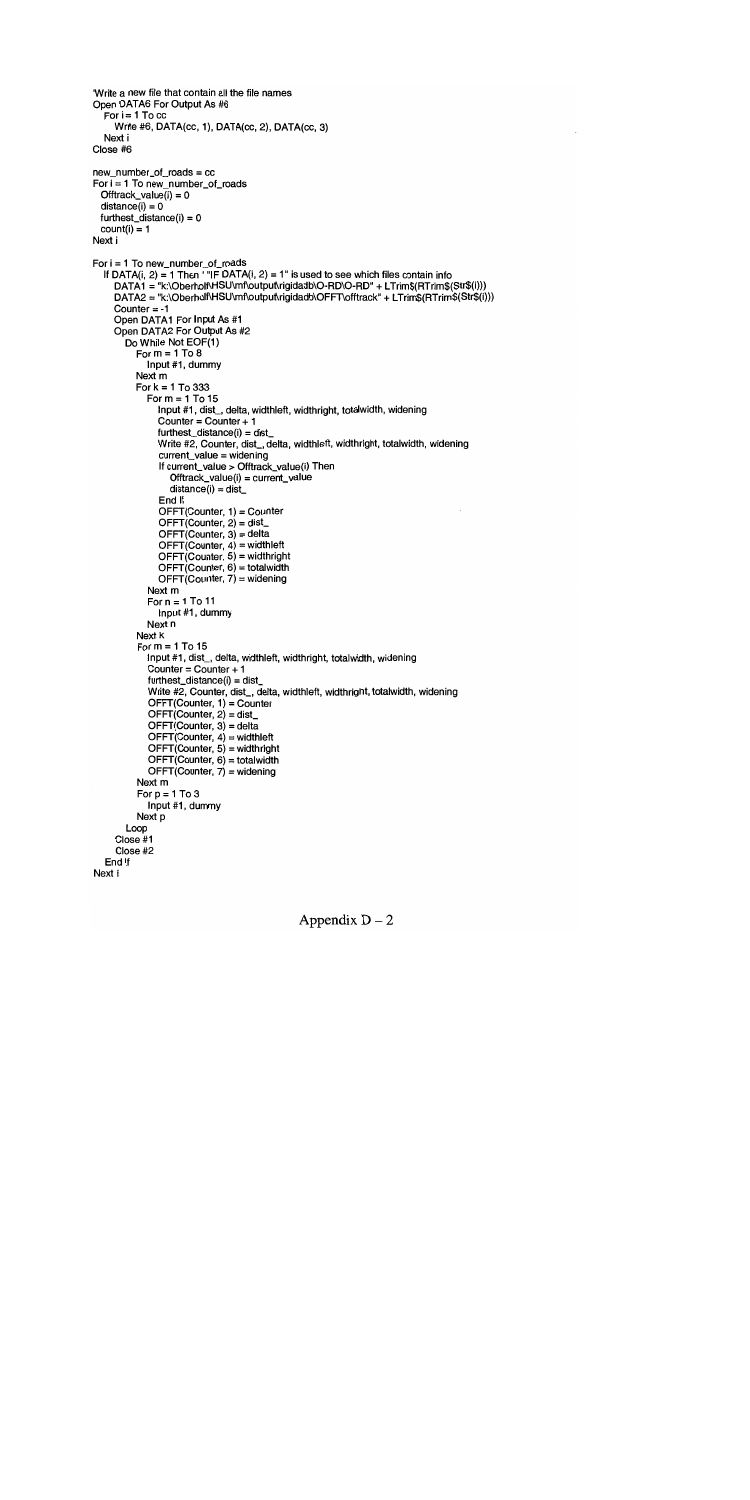```
'Make sure all the new files written to k:\Oberholf\HSU\mf\output\rigidadb\OFFT\offtrack
did run OK, and did not encounter any problems.
DATA9 = "k:\Oberholf\HSU\mf\output\rigidadb\problemfiles.txt"
Open DATA9 For Output As #9
For i = 1 To new_number_of_roads
  If DATA(i, 2) = 1 Then
    If furthest distance(i) < 4994 Then
       Write #9, i
     End If
  End If
Next i
Close #9
Put all the constraints in an array/file that can be accessed later.
'new_number_of_roads = 6501For i = 1 To new_number_of_roads
  If DATA(i, 2) = 1 Then
    DATA3 = "k:\Oberholf\HSU\mf\output\curves_output\fulldata" + LTrim$(RTrim$(Str$(i)))
     Open DATA3 For Input As #3
    Do While Not EOF(3)
Input #3, file_id, X_coord, Y_coord, distance_, angle_, cm_6, junction_, radius_, cm_9, curve_length, cm_11, cm_12, road id
        count_fuildata_files = count_fulidata_files + 1
        FULLDATA(count_fulldata_files, 1) = file_id
        FULLDATA(count_fulldata_files, 2) = X_coord
        FULLDATA(count_fulldata_files, 3) = Y_coord
        FLLLDATA(count_fulldata_files, 4) = distance_
        FULLDATA(count_fulldata_files, 5) = angle
        FULLDATA(count_fulldata_files, 6) = cm_6
        FLLLDATA(count_fulldata_files, 7) = junction_
        FLLLDATA(count_fulldata_files, 8) = radius_
        FLLLDATA(count_fulldata_files, 9) = cm_{-}9FULLDATA(count_fulldata_fjles, 10) = curve_length
        FULLDATA(count_fulldata_files, 11) = cm_11
        FLLLDATA(count_fulldata_files, 12) = cm_12
        FULLDATA(count_fulldata_files, 13) = road_id
     Loop
     Close #3
  End If
Next i
For i = 1 To new_number_of_roads
  For i = 1 To count_fulldata_files
     If FULLDATA(i, 1) = i And DATA(i, 2) = 1 Then
       1 should have written a file number at the end of the single road
        files (FULLDATA files), even if the number is in column 1. To rectify _
        this I will add another "IF statement"
       If FULLDATA(i, 13) <> 0 Then
          If FULLDATA(i + 1, 13) - FULLDATA(i, 13) < 0 Then
            count(i) = count(i) + 1CONSTRAINTS(i, 1) = iCONSTRAINTS(i, count(i)) = FULLDATA(j, 13)
            CONSTRAINTS(i, 5) = Offtrack_value(i)
            CONSTRAINTS(i, 6) = count(i)End If
       Elself FULLDATA(i, 13) = 0 Then
          CONSTRAINTS(i, 1) = iCONSTRAINTS(i, 2) = FULLDATA(i, 1)CONSTRAINTS(I, 5) = Offtrack_value(i)
          CONSTRAINTS(i, 6) = 1GoTo nexti
       End If
     Elself FULLDATA(i, 1) = i And DATA(i, 2) = 0 Then
          CONSTRAINTS(i, 1) = iCONSTRAINTS(i, 2) = FULLDATA(j, 1)CONSTRAINTS(i, 5) = 9999CONSTRAINTS(i, 6) = 1
     End If
```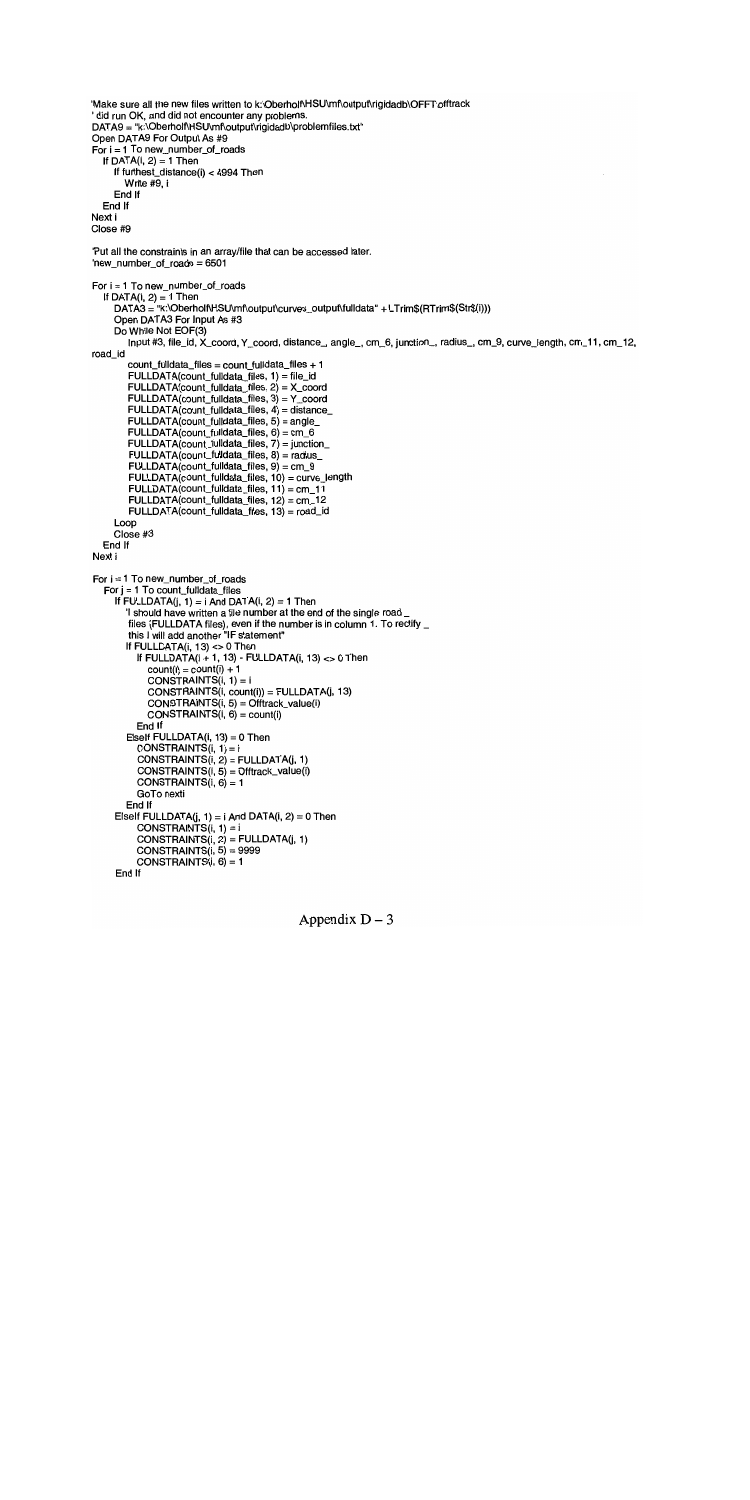```
Next j
nexti:
Next i
DATA4 = "k:\Oberholf\HSU\mf\constraints.txt"
Open DATA4 For Output As #4
  For i = 1 To new_number_of_roads
    Write #4, CONSTRAINTS(i, 1), CONSTRAINTS(i, 2), CONSTRAINTS(i, 3), _
          CONSTRAINTS(i, 4), CONSTRAINTS(i, 5), CONSTRAINTS(i, 6)
  Next i
Close #4
Split all the roads that contain three sections.
For i = 1 To new_number_of_roads
  If CONSTRAINTS(i, 6) = 3 Then 'The number "3" indicate that there are 3 roads
     For j = 1 To new_number_of_roads
       If FULLDATA(j, 1) = i Then
         cum_feet = FULLDATA(i, 11) * 3.28offtrack_Iocation = distance(i) - cum_feet
         If offtrack location \leq 0 Then
            Stop
            CONSTRAINTS(i, 8) =
CONSTRAINTS(i, 2)
            CONSTRAINTS(i, 9) =
CONSTRAINTS(i, 3)
            CONSTRAINTS(i, 10)
= CONSTRAINTS(i, 4)
            CONSTRAINTS(i, 2) = FULLDATA(j - 1, 13)CONSTRAINTS(i, 3) = FULLDATA(i + 1, 13)CONSTRAINTS(i, 4) = 0CONSTRAINTS(i, 6) = 2CONSTRAINTS(i, 7) = 9GoTo next_constraint
         End If
       End If
    Next j
  End If
next_constraint:
Next i
Dim road_attributes(2000, 2) As Double
DATA8 = "k:\oberholf\hsu\mf\attributes_of_roads.txt"
Open DATA8 For Input As #8
  Do While Not EOF(8)
     Input #8, fnode, tnode, Ipoly, rpoly, length, road#, road_id, route_no, roadtype, km, roadwidth
     count\_roads = count\_roads + 1road_attributes(count_roads, 1) = road#
    road_attributes(count_roads, 2) = roadwidth
  Loop
Close #8
' Put in the Constraints array a section for the width of the road. I will get this _
from the FULLDATA array.
For i = 1 To new_number_of_roads
  If CONSTRAINTS(i, 1) = 1 Then
     If CONSTRAINTS(i, 6) = 1 Then
       For j = 1 To count_roads
          If CONSTRAINTS(i, 2) = road_attributes(i, 1) Then
            CONSTRAINTS(i, 4) = road_attributes(j, 2) * 3.28 CONSTRAINTS(i, 7)
          End If
       Next i
     Elself CONSTRAINTS(i, 6) = 2 Then
       For j = 1 To count_roads
         If CONSTRAINTS(i, 2) = road_attributes(i, 1) Then
            CONSTRAINTS(i, 4) = road_attribute(i, 2) * 3.28Elself CONSTRAINTS(i, 3) = road_attributes(i, 1) Then
            If road_attributes(j, 2) > CONSTRAINTS(i, 4) Then
```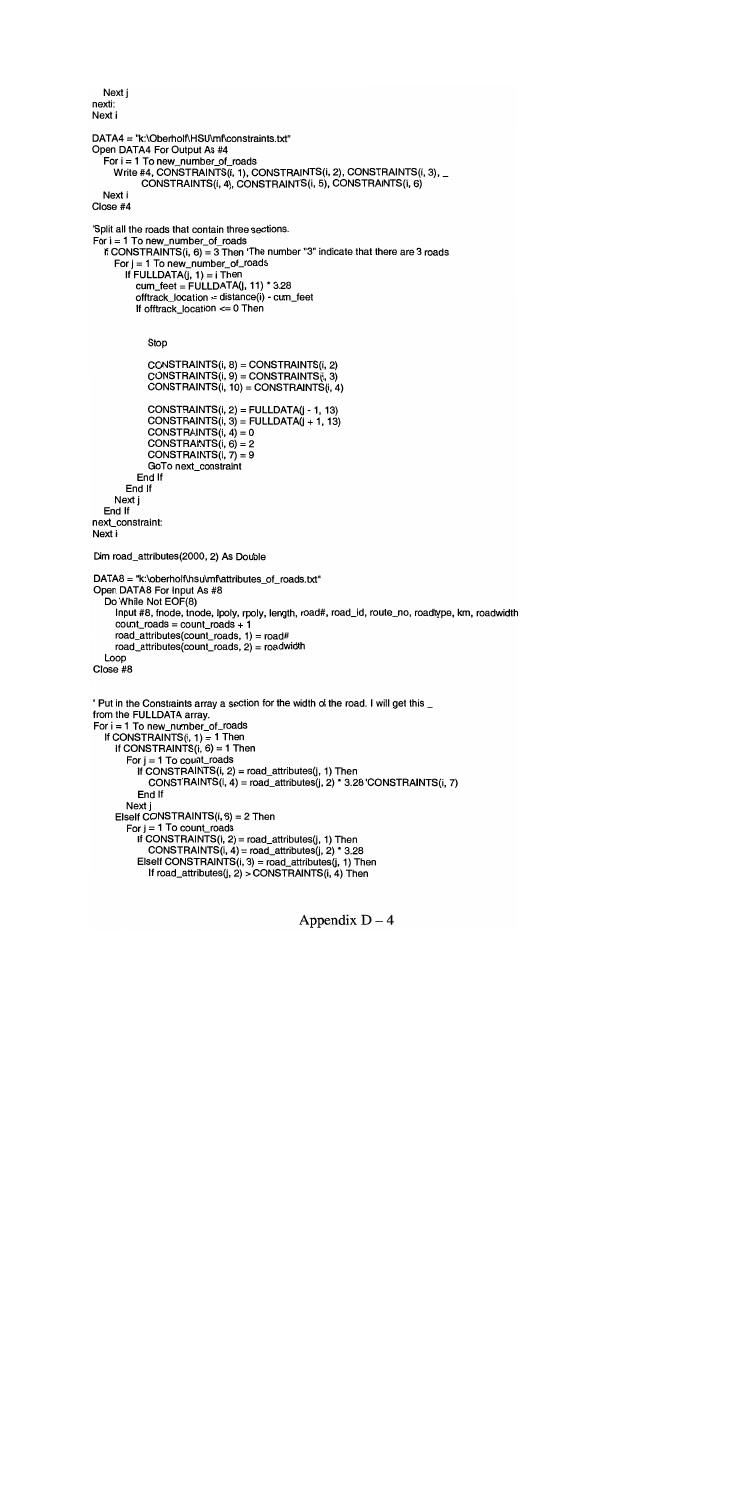```
CONSTRAINTS(i, 4) = road_attributes(i, 2) * 3.28
          End If
       End If
     Next j
  End If
End If
```
Now I am done with editing the files. I have what information I need 'to determine which

SKIP\_EDITING:

Next i

Put the "FROM\_TO\_SORTED.TXT" file in an array. This file was created in the VB program: "n:\oberholf\HSU\MF\VB\_Programs\Sorting\_from\_to\Sorting\_from\_to.vbp 'The "90...." series of coded\_id's indicate the "RIGID & DRAWBAR" configuration

'Before the "FROM\_TO\_SORTED.TXT" file is opened, do the following:

1. Make sure that the roads leading into the plantation have the FROM\_TO nodes represented '2. Sort it according to the "FROM\_NODE" (column 3)

'This is also where I can write the "FROM\_TO\_FILE" for the SHORTHAUL configuration 'I have to do the following to achieve this:

- a. change "from\_to\_sorted.txt" to "from\_to\_sorted\_SH.txt" in "LINE 1"
- b. Take the "from to sorted B.txt" file created in "LINE 2".
- and save it as "from\_to\_sorted\_SH.txt'
- Take this file straight over the next program: NETWORK.VBP

'To write a "FROM\_TO\_FILE" for the longhaul configuration, I need to do the following

- a. Copy all the "attributes\_of\_roads" information for the desired roads (i.e., route 1,5,6,7)
- Save this file as "attributes\_of\_mainroads
- b. Use the "SORTING\_FROM\_TO.VBP" program to get these files in the desired order.
- Change the following in the program:
- bl. Select the correct PREFIX under the EDITNODE subroutine
- b2. Change the DATA2 filename from "from\_to\_sorted.txt" to "from\_to\_sorted\_LH.txt"
- b3. Select the correct filename for DATA1: two options are given
- c. Follow the same procedures as above to get the "from\_to\_sorted\_LH.txt" file again.

DATA7 = "k:\oberholf\hsu\mf\from\_to\_sorted\_SH.txt" LINE 1

```
Open DATA7 For Input As #7
  Do While Not EOF(7)
  counting_nodes = counting_nodes + 1
  Input #7, coded_id, road_id, from_node, to_node, meters_
    from_to_sorted(counting_nodes, 1) = counting_nodes
    from_to_sorted(counting_nodes, 2) = coded_id
    from_to_sorted(counting_nodes, 3) = road_id
    from_to_sorted(counting_nodes, 4) = from_node
    from_to_sorted(counting_nodes, 5) = to_nodefrom_to_sorted(counting_nodes, 6) = meters_
  Loop
Close #7
For i = 1 To counting_nodes
  If from_to_sorted(i, 1) = i Then
    For j = 1 To counting nodes
       If from_to_sorted(j, 4) = from_
to_sorted(i, 5) Then
         count_new_nodes = count
_new_nodes + 1
         from_to_nodes(count_new
_nodes, 1) = count_new_nodes
         from_to_nodes(count_new
_nodes, 2) = from_to_sorted(i, 2)
         from_to_nodes(count_new
_nodes, 3) = from_to_sorted(j, 2)
         from_to_nodes(count_new
nodes, 4) = (0.5 * from_to_sorted(i, 6) + 0.5 * from_to_sorted(j, 6))
         from_to_nodes(count_new_nodes, 5) = from_to_sorted(i, 3)
         from_to_nodes(count_new
_nodes, 6) = from_to_sorted(j, 3)
      End If
    Next j
  End If
```
Next i

This routine will take out all the duplicated sections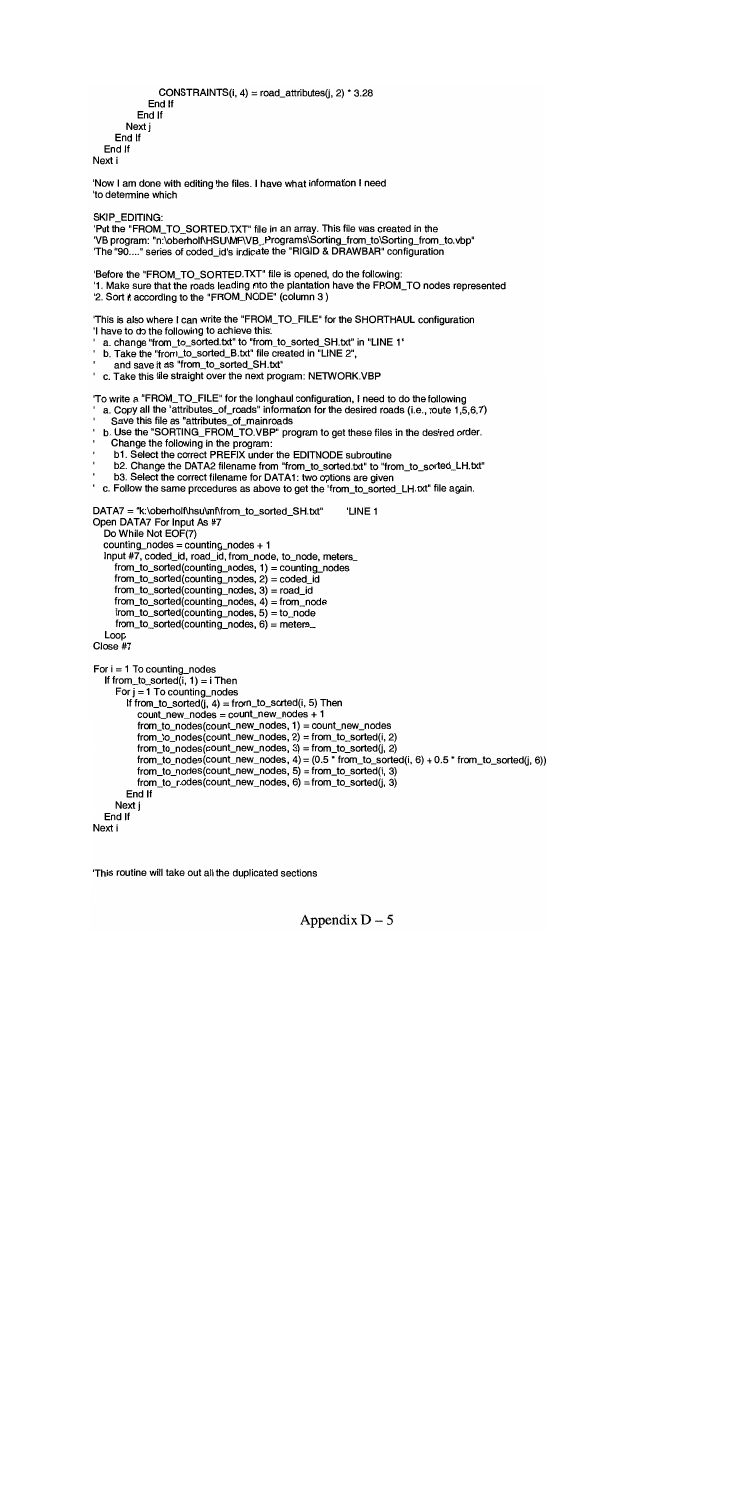```
DATA10 = "k:\oberholf\hsu\mf\from_to_sorted_B.txt" LINE 2
Open DATA1O For Output As #10
  For i = 1 To count_new_nodes
     If from_to_nodes(i, 2) \le from_to_nodes(i, 3) Then
       Write #10, from_to_nodes(i, 1), from_to_nodes(i, 2), from_to_nodes(i, 3), _
              from_to_nodes(i, 4), from_to_nodes(i, 5), from_to_nodes(i, 6)
     End If
  Next i
Close #10
Erase from_to_nodes
Put everything back into the array again
counting_nodes = 0
Open DATA1O For Input As #10
  Do While Not EOF(10)
     Input #10, countings, fromnodes, tonodes, meterdistance, from_id, to_id
       counting\_nodes = counting\_nodes + 1from_to\_nodes(counting\_nodes, 1) = countingfrom_to_nodes(counting_nodes, 2) = fromnodes
       from to nodes(counting nodes, 3) = tonodes
       from_to_nodes(counting_nodes, 4) = meterdistance
       from_to_nodes(counting_nodes, 5) = from_id
       from_to_nodes(counting_nodes, 6) = to_id
  Loop
Close #10
Flag all the road combinations here. I can specify how wide the critical offtrack should be.
critical offtrack = 3.28For i = 1 To counting nodes
  For j = 1 To new_number_of_roads
     If CONSTRAINTS(i, 6) = 1 Then
       If from_to_nodes(i, 5) = CONSTRAINTS(j, 2) Then
          If CONSTRAINTS(j, 5) - CONSTRAINTS(j, 4) > critical_offtrack Then
            from_to_nodes(i, 7) = 0 'can not be used
          Elseif CONSTRAINTS(j, 5) - CONSTRAINTS(j, 4) <= critical_offtrack Then
            from_to_nodes(i, 7) = 1 can be used
          End If
       Elself from_to_nodes(i, 6) = CONSTRAINTS(j, 2) Then
          If CONSTRAINTS(j, 5) - CONSTRAINTS(j, 4) > critical_offtrack Then
            from_to_nodes(i, 7) = 0 'can not be used
          Elself CONSTRAINTS(j, 5) - CONSTRAINTS(j, 4) <= critical_offtrack Then
            from_to_nodes(i, 7) = 1 'can be used
          End If
       End If
     Eiself CONSTRAINTS(i, 6) = 2 Then
       If from_to_nodes(i, 5) = CONSTRAINTS(j, 2) And from_to_nodes(i, 6) = CONSTRAINTS(j, 3) Then
         If CONSTRAINTS(j, 5) - CONSTRAINTS(j, 4) > critical_offtrack Then
            from_to_nodes(i, 7) = 0 'can not be used
          ElseIf CONSTRAINTS(j, 5) - CONSTRAINTS(j, 4) <= critical_offtrack Then
            from_to\_nodes(i, 7) = 1 'can be used
          End If
       Elself from_to_nodes(i, 5) = CONSTRAINTS(j, 3) And from_to_nodes(i, 6) = CONSTRAINTS(j, 2) Then
          If CONSTRAINTS(j, 5) - CONSTRAINTS(j, 4) > critical_offtrack Then
            from_to_nodes(i, 7) = 0 'can not be used
          Elself CONSTRAINTS(j, 5) - CONSTRAINTS(j, 4) <= critical_offtrack Then
            from_to_nodes(i, 7) = 1 'can be used
          End If
       End If
     End If
  Next j
Next i
Now write a LINKFILE that is acceptable to NETWORK 2000
DATA11 = "k:\oberholf\hsu\mf\from_to_sorted_RAD.txt"
Open DATA11 For Output As #11
For i = 1 To counting nodes
  Write #11, from_to_nodes(i, 1), from_to_nodes(i, 2), from_to_nodes(i, 3), _
```
from\_to\_nodes(i, 4), from\_to\_nodes(i, 5), from\_to\_nodes(i, 6),